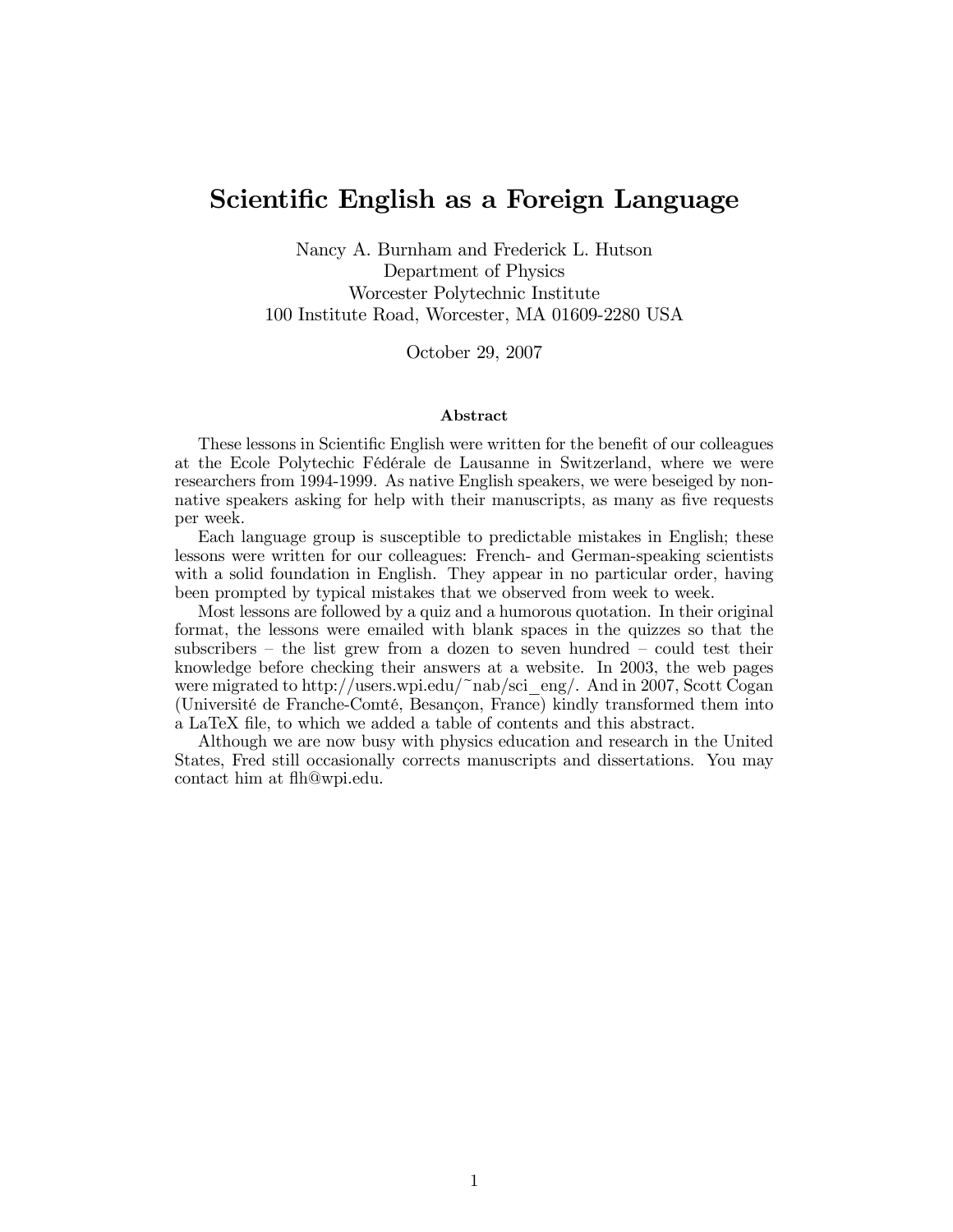# Contents

|                | 1 Around, About, Approximately | $\bf{5}$ |
|----------------|--------------------------------|----------|
| $\bf{2}$       | Locate and Localize            | 7        |
| $\bf{3}$       | Borrow and Loan                | 8        |
| $\overline{4}$ | Teach and Learn                | 9        |
| 5              | <b>Elaborate and Fabricate</b> | 10       |
| 6              | Make and Do                    | 12       |
|                | 7 Experience and Experiment    | 13       |
| 8              | Less and Fewer                 | 15       |
| 9              | The                            | 16       |
|                | 10 Much and Many               | 18       |
|                | 11 Improve, Ameliorate, Better | 19       |
|                | 12 Remember and Remind         | 20       |
|                | 13 Verb Tenses                 | 21       |
|                | 14 Say and Tell                | 23       |
|                | <b>15 Prepositions</b>         | 24       |
|                | 16 Allow                       | 25       |
|                | 17 Apostrophes                 | 26       |
|                | 18 How to Write a Paper I      | $27\,$   |
|                | 19 How to Write a Paper II     | 29       |
|                | 20 Its&It's, Whose&Who's       | 30       |
|                | 21 Resonant & Resonance        | 31       |
|                | 22 That & Which                | 32       |
|                | 23 Submit & Subject            | 33       |
|                | 24 Commas                      | 34       |
|                | 25 Colons and Semicolons       | 36       |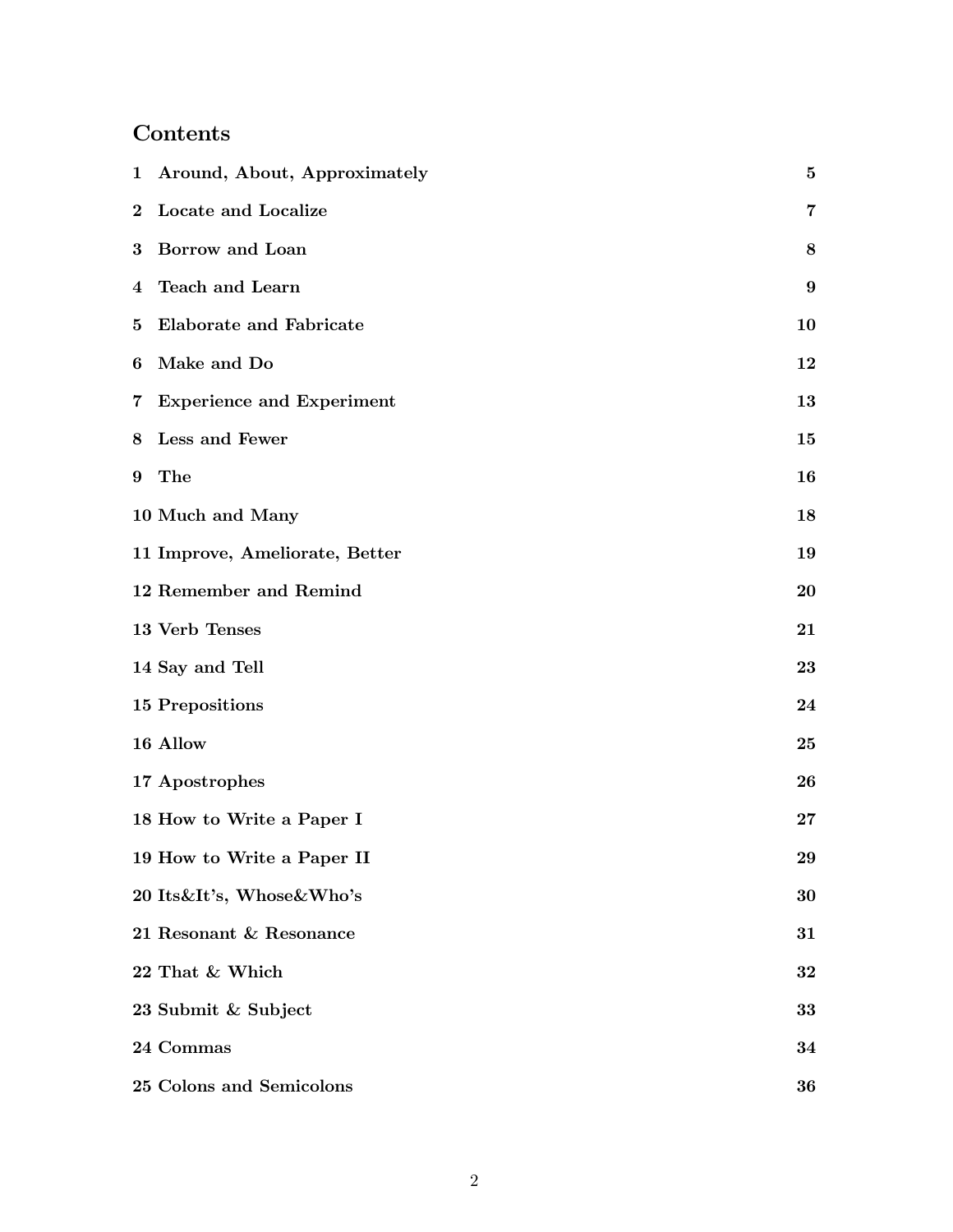| $26$ Dashes $\,$                               | 38 |
|------------------------------------------------|----|
| 27 Collective Nouns                            | 39 |
| 28 A and An                                    | 40 |
| 29 Actual and Eventual                         | 41 |
| 30 The Wondrous and Terrible Verb "to Get"     | 42 |
| 31 Possessives                                 | 48 |
| 32 Among and Between                           | 49 |
| 33 Logical and Chronological Adverbs           | 50 |
| 34 The Interview Talk                          | 52 |
| 35 Editing Equations                           | 54 |
| 36 Writing Mathematics                         | 55 |
| 37 Look it up!                                 | 56 |
| 38 Verb Groups                                 | 57 |
| 39 Premodification of Nouns by Nouns           | 59 |
| 40 Premodification of Nouns by Participles     | 62 |
| 41 Opportunity and Possibility                 | 65 |
| 42 Simple Past and Present Perfect Verb Tenses | 66 |
| <b>43 Nuances of Prepositions</b>              | 68 |
| 44 Let and Leave                               | 69 |
| 45 Look Over it, Overlook, Look it Over        | 70 |
| 46 Conjuncts I                                 | 71 |
| 47 Conjuncts II                                | 72 |
| 48 Quiz Question                               | 74 |
| 49 Hyphenation                                 | 75 |
| 50 Verbosity                                   | 76 |
| 51 Some Useful Latin Words                     | 77 |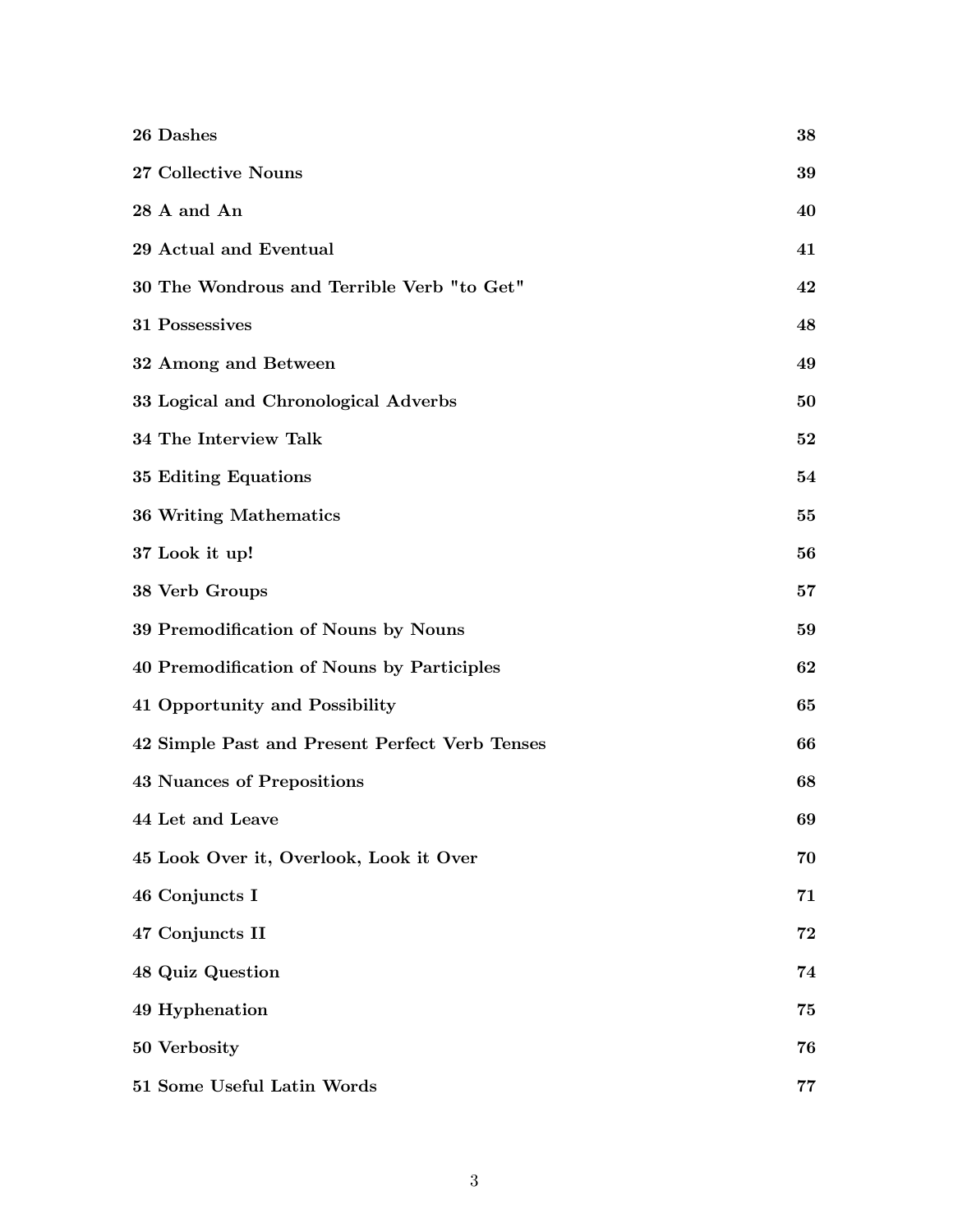| 52 Utilize and Use                | 79 |
|-----------------------------------|----|
| 53 Prepositions-For Sale, On Sale | 80 |
| 54 Lay and Lie                    | 81 |
| 55 As, Because, Since             | 82 |
| 56 Accuracy and Precision         | 83 |
| 57 Access and Assess              | 84 |
| 58 Long Manuscripts               | 85 |
| 59 Adjective or Adverb?           | 86 |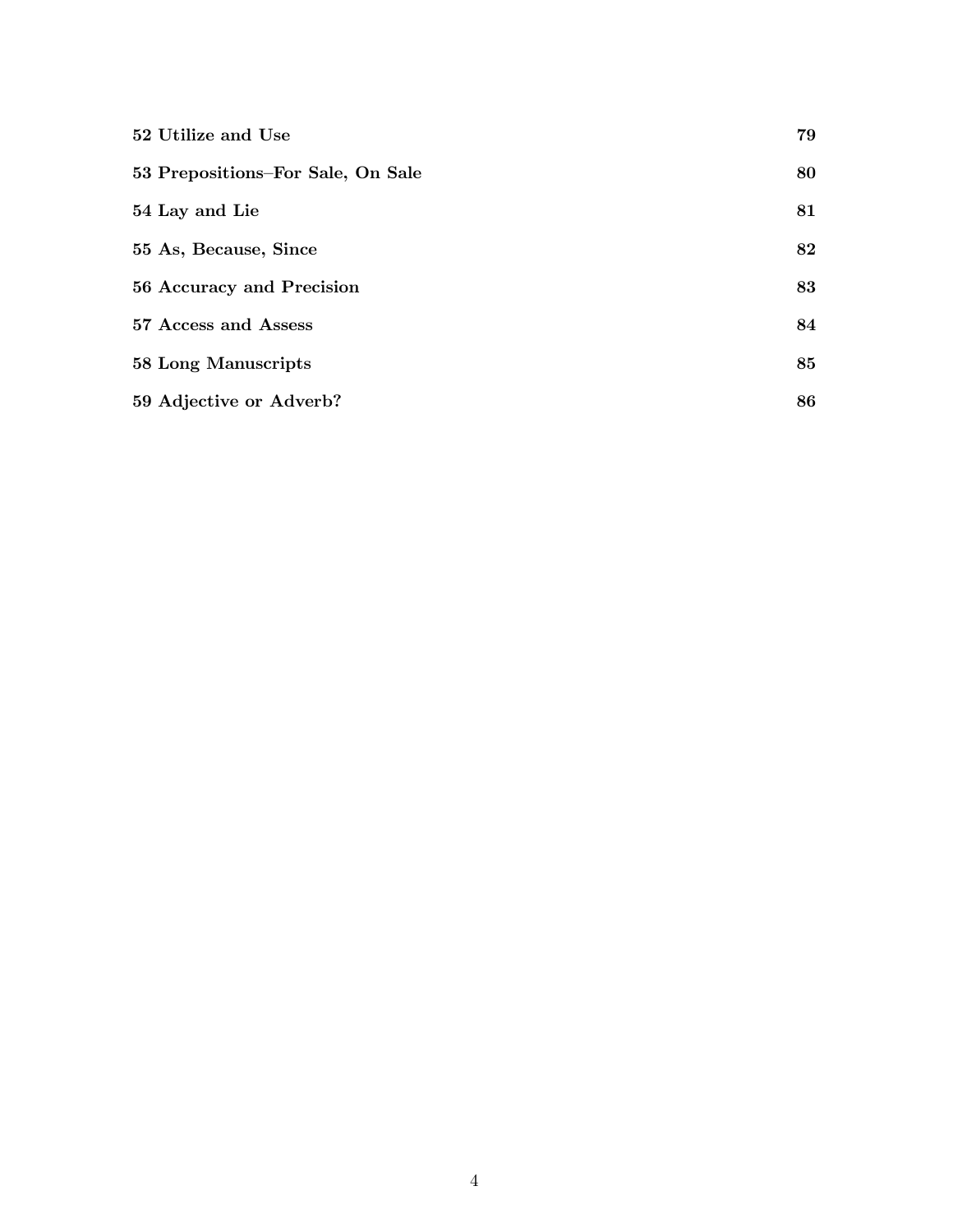#### 1 Around, About, Approximately

Please don't overuse "about" or "around" in your papers to mean "approximately". "About" and "around" have many other meanings than "approximately", a few of which I have listed below. Use them as variety and as alternatives to "approximately", but remember that "approximately" is really what you usually want to express.

#### About

- 1. of; concerning; in regard to: instructions about the work; a book about the Civil War.
- 2. connected or associated with: There was an air of mystery about him.
- 3. near; close to: a man about my height; about six o'clock.
- 4. in or somewhere near: He is about the house.
- 5. on every side of; around: the railing about the excavation.
- 6. on or near (one's person) : They lost all they had about them.
- 7. so as to be of use to: Keep your wits about y.
- 8. on the verge or point of (usually fol. by an infinitive) : about to leave.
- 9. here or there; in or on: to wander about the old castle.
- 10. concerned with; engaged in doing: Tell me what it's about. Bring me the other book while you're about it.

#### Around

- 1. in a circle, ring, or the like; so as to surround a person, group, thing, etc.: The crowd gathered around.
- 2. on all sides; about: His land is fenced all around.
- 3. in all directions from a center or point of reference: He owns the land for miles around.
- 4. in a region or area neighboring a place: all the country around.
- 5. in circumference: The tree was 40 inches around.
- 6. in a circular or rounded course: to fly around and around.
- 7. through a sequence or series, as of places or persons: to show someone around.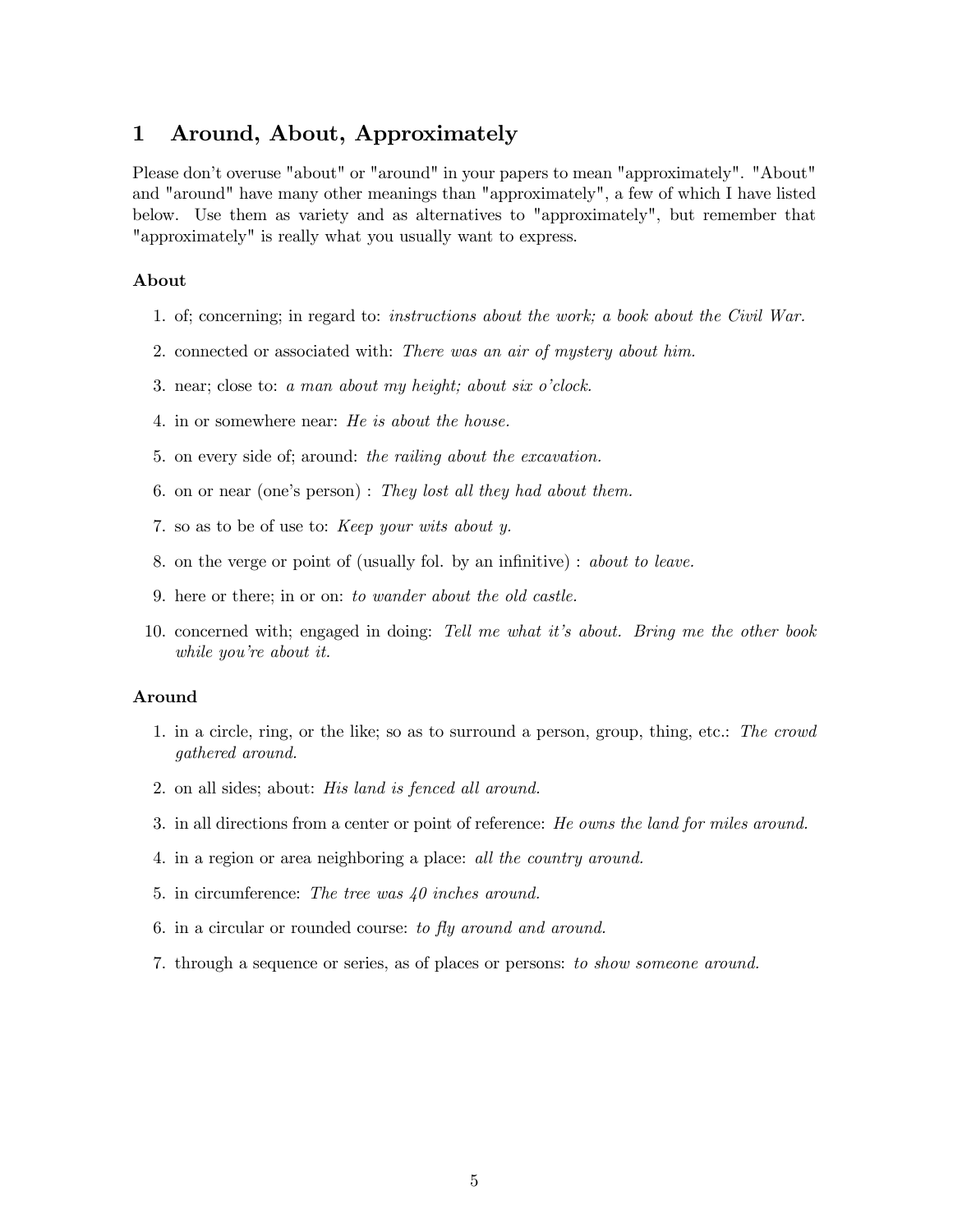#### Approximate

- 1. near or approaching a certain state, condition, goal, or standard.
- 2. nearly exact; not perfectly accurate or correct: The approximate time was 10 o'clock.
- 3. near; close together.
- 4. very similar; nearly identical. transitive verb
- 5. to come near to; approach closely to: to approximate an ideal.
- 6. to estimate: We approximated the distance at three miles.
- 7. to simulate; imitate closely: The motions of the stars can be approximated in a planetarium.
- 8. to bring near.

Try putting the three words in the sentences below.

- 1. The moat is around, about (2 possibilities) the castle.
- 2. I'm about done with the experiment.
- 3. The value of the modulus is approximately 100 MPa.
- 4. The tools are scattered around, about (2 possibilities) the lab.
- 5. The book is about dislocation theory.
- 6. The precision of the measurement is approximately  $+0.001$  Hz.
- 7. Please show our visitor about Europe.
- 8. Please show our visitor around the labs.

(These last to distinguish the difference between "about" and "around".)

- 9. It's approximately 50cm in circumference.
- 10. It's 50 cm around.

The first law of Newton I sing My voice has a relevant ring: "An object left free Of hassles will be Engrossed in just doing its thing."

-E.H. Green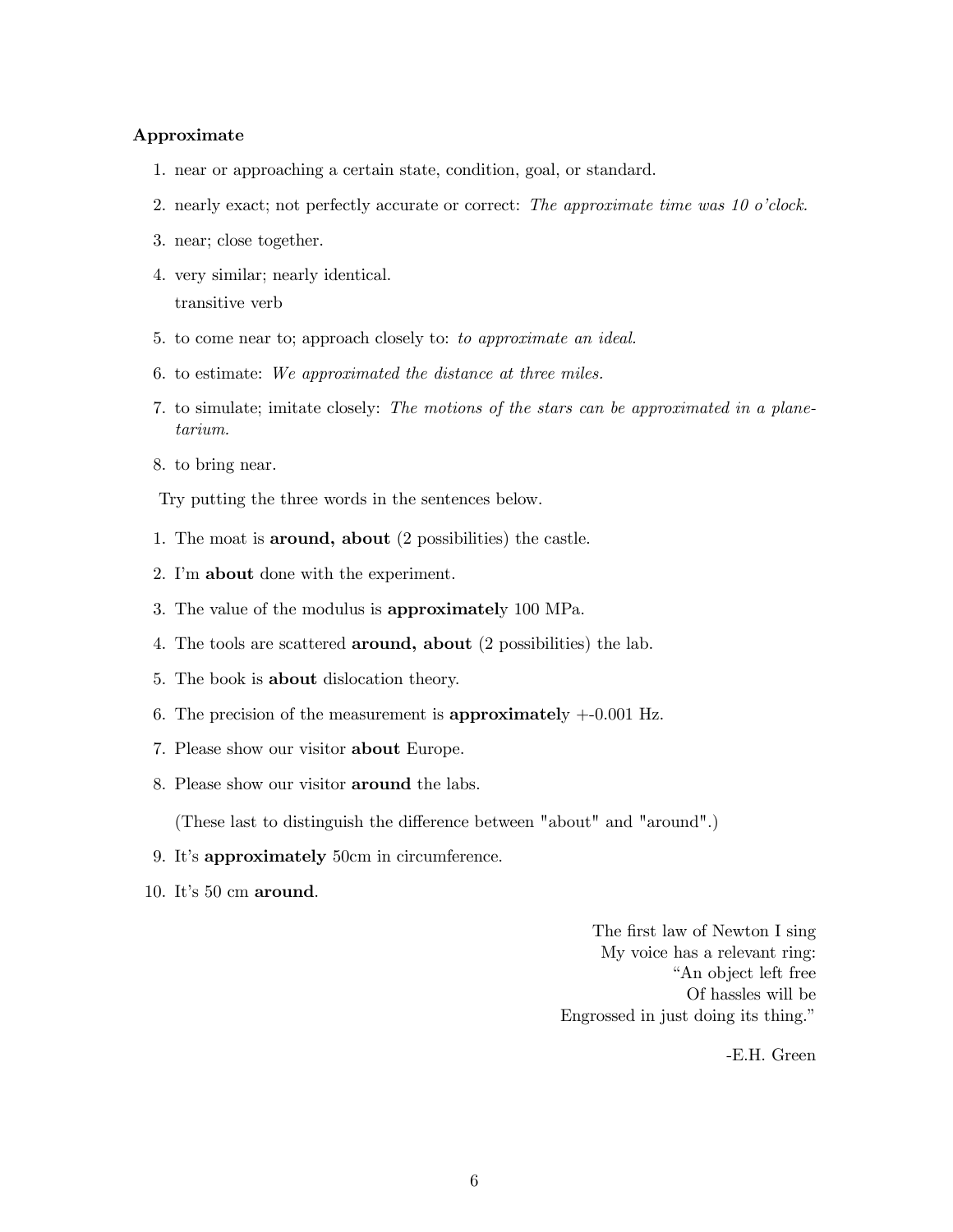# 2 Locate and Localize

To LOCATE is to find or to be situated. To LOCALIZE is to confine something to a specific area.

- 1. Where are my glasses? I can't locate them.
- 2. I need to clean my apartment. First I'll localize the mess into a closet.
- 3. I need to make some copies. Where are the copy machines located?
- 4. Round up the horses and localize them in the corral.
- 5. The inclusions in the sample were located by optical microscopy.
- 6. In a 2D gas, the electrons are localized by the change in potential.
- 7. I would like to visit you. Where is your lab located?

On a merry-go-round in the night, Coriolis was shaken with fright, Despite how he walked, 'Twas like he was stalked, By some fiend always pushing him right. -D. Morin et al.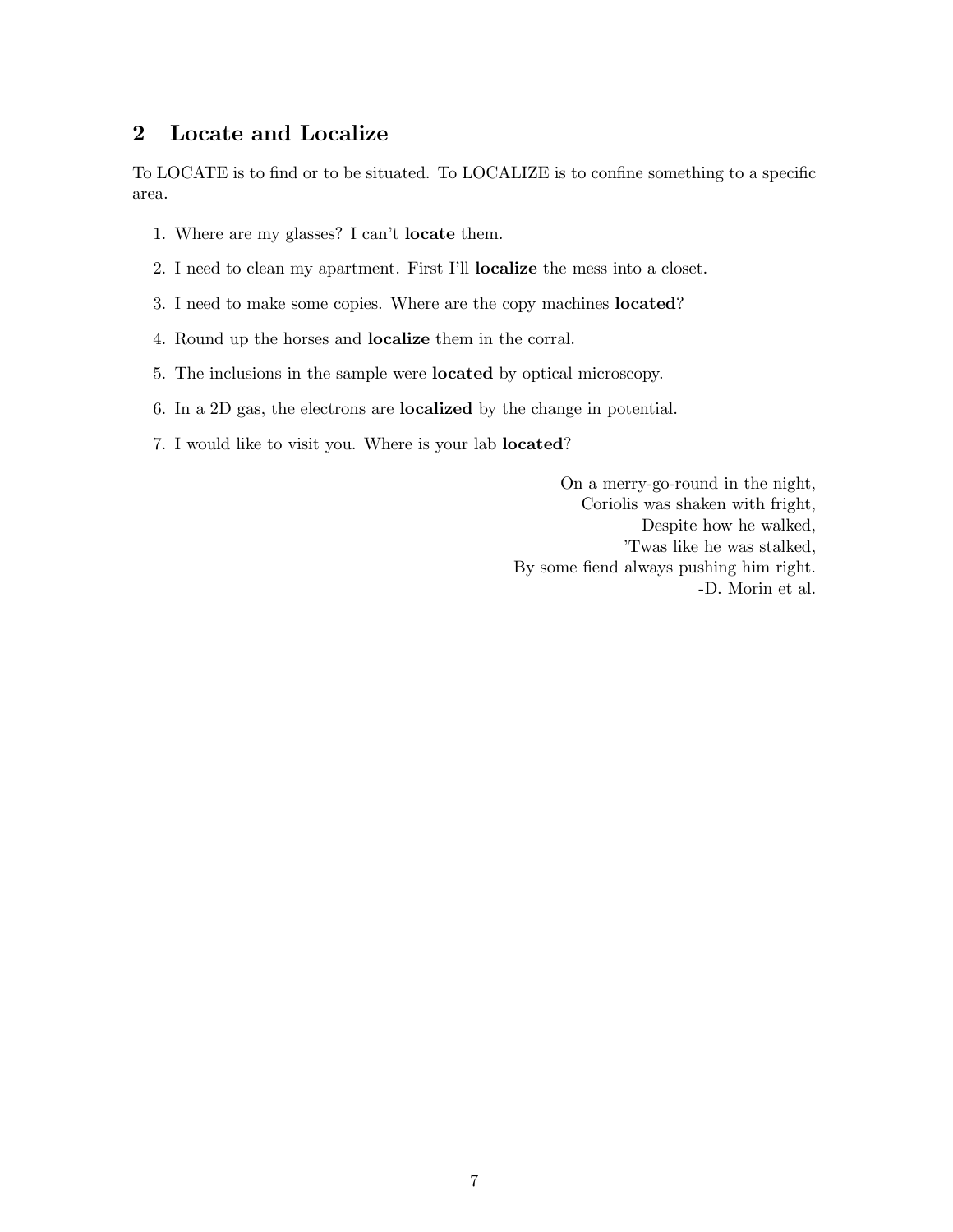### 3 Borrow and Loan

Non-native speakers often get these confused. Remember them in the following way:

• You borrow money from the bank. {SUBJECT, VERB, DIRECT OBJECT, PREP. PHRASE}

Or, alternatively: You borrow money. {SUBJECT, VERB, DIRECT OBJECT} But NOT: You borrow the bank money.{SUBJECT, VERB, INDIRECT OBJ., DI-RECT OBJ.}

• The bank loans money to you.{SUBJECT, VERB, DIRECT OBJECT, PREP. PHRASE} Or, alternatively: The bank loans money.{SUBJECT, VERB, DIRECT OBJECT} Or: The bank loans you money.{SUBJ, VERB, INDIR. OBJ, DIR.OBJ}

Note that the construction SUBJECT, VERB, IND. OBJ, DIR. OBJ is allowed for "loan" but forbidden for "borrow". Here are some exercises:

- 1. I forgot my pen. Can you loan yours to me?
- 2. I forgot my pen. Can you loan me yours?
- 3. I forgot my pen. Can I borrow yours?
- 4. I forgot my pen. Can I borrow one from you?
- 5. In general, I always borrow pens from my colleagues.
- 6. And you always loan me yours.

Miss Farad was pretty and sensual And charged to a reckless potential; But a rascal named Ohm Conducted her home— Her decline was, alas, exponential. -A.P. French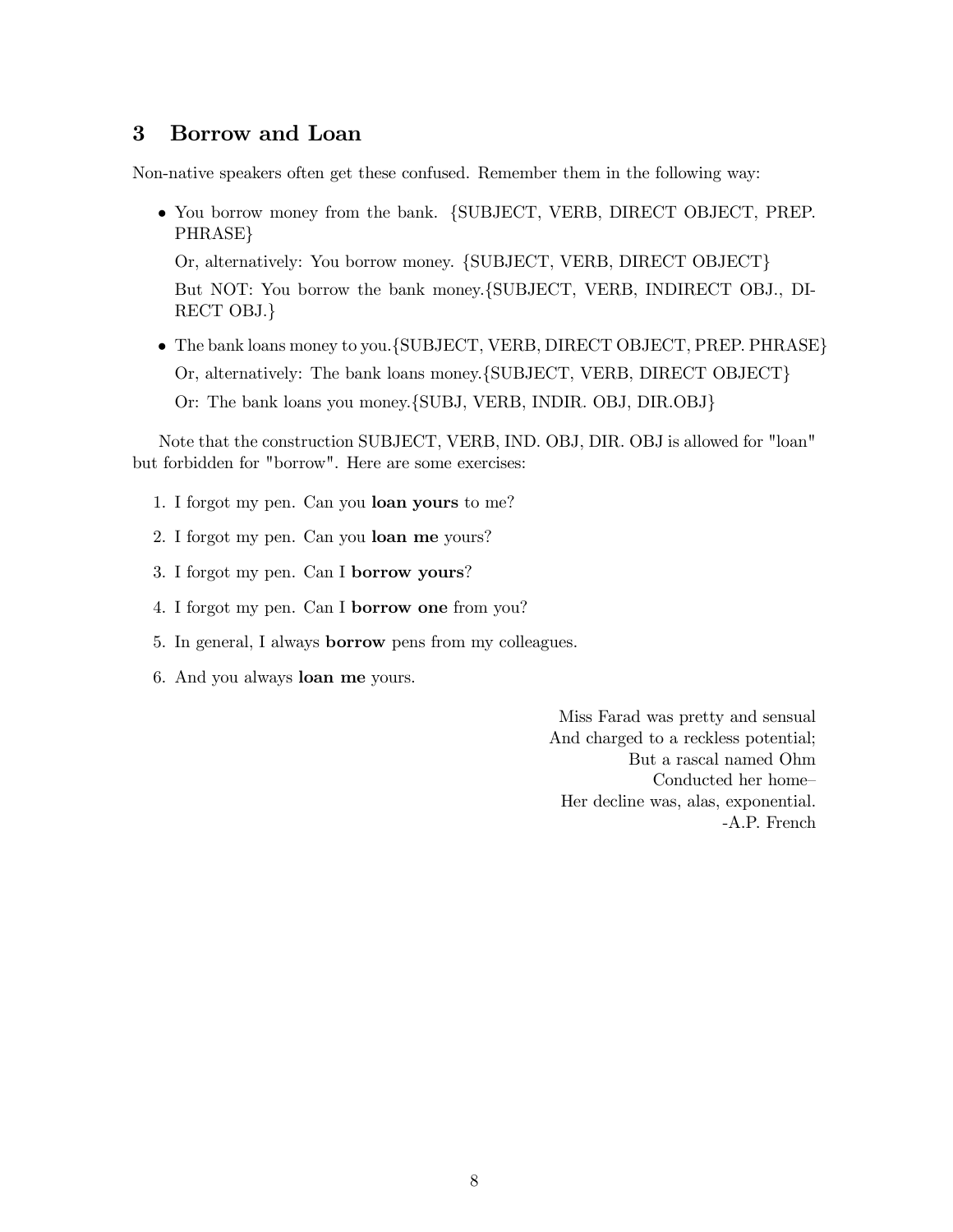#### 4 Teach and Learn

These verbs are sometimes confused by on-native speakers. In the "borrow" and "loan" lesson, the person who has the desired goods is the loaner, the person who wants the desired thing is the borrower. Here, the teacher is the one who already knows the information, the learner the one who recieves the information.

Remember the relationship to the active person in your sentence (noun), the information that is being taught or learned (direct object), and the person who is receiving or giving the information (indirect object). Therefore:

M. Tapis taught me French. NOUN, VERB, IND.OBJ., DIR.OBJ.

I learned French from M. Tapis. NOUN, VERB, DIR.OBJ, IND.OBJ.

I don't want to learn business ethics from M. Tapis. NOUN,VERB,DIR.OBJ,IND.OBJ.

Here's some for you to try.

- 1. I learned physics from Prof. Benoit.
- 2. Prof. Benoit teaches physics to the students. Are both verbs possible in the following?
- 3. I physics at EPFL. YES
- 4. I \_\_\_\_\_\_\_ myself Windows 95. NO
- 5. I  $\frac{1}{\sqrt{1 \frac{1}{\sqrt{1 \frac{1}{\sqrt{1 \frac{1}{\sqrt{1 \frac{1}{\sqrt{1 \frac{1}{\sqrt{1 \frac{1}{\sqrt{1 \frac{1}{\sqrt{1 \frac{1}{\sqrt{1 \frac{1}{\sqrt{1 \frac{1}{\sqrt{1 \frac{1}{\sqrt{1 \frac{1}{\sqrt{1 \frac{1}{\sqrt{1 \frac{1}{\sqrt{1 \frac{1}{\sqrt{1 \frac{1}{\sqrt{1 \frac{1}{\sqrt{1 \frac{1}{\sqrt{1 \frac{1}{\sqrt{1 \frac{1}{\sqrt{1 \frac{1}{$

While you are correct to write: "I teach physics at EPFL", "I learn physics at EPFL", "I learn it all by myself", "I teach it all by myself", or "I teach myself Windows 95", you may not write "I learn myself Windows 95." This latter sentence implies that the subject (I) is both the teacher and the learner, which makes no sense. If the subject already knew Windows 95, there would be no reason to learn it. In "I teach myself Windows 95", one has the impresssion that the learner (myself) is making use of a help file or trial-and-error, so this sentence is OK.

Interestingly, one CAN write "I learn Win95 by myself." or better, "I am learning Win95 by myself", and this is equivalent to "I teach myself Win95." This small change in structure, from "myself  $=$  reflexive object" to "by myself  $=$  prepositional phrase", shifts the emphasis to the idea that the subject is alone in his or her pursuit of Win95 knowledge, that is, is not requesting any outside assistance.

> There once was a fly on the wall I wonder why it didn't fall Because its feet stuck Or was it just luck Or does gravity miss things so small? -R.D. Cowan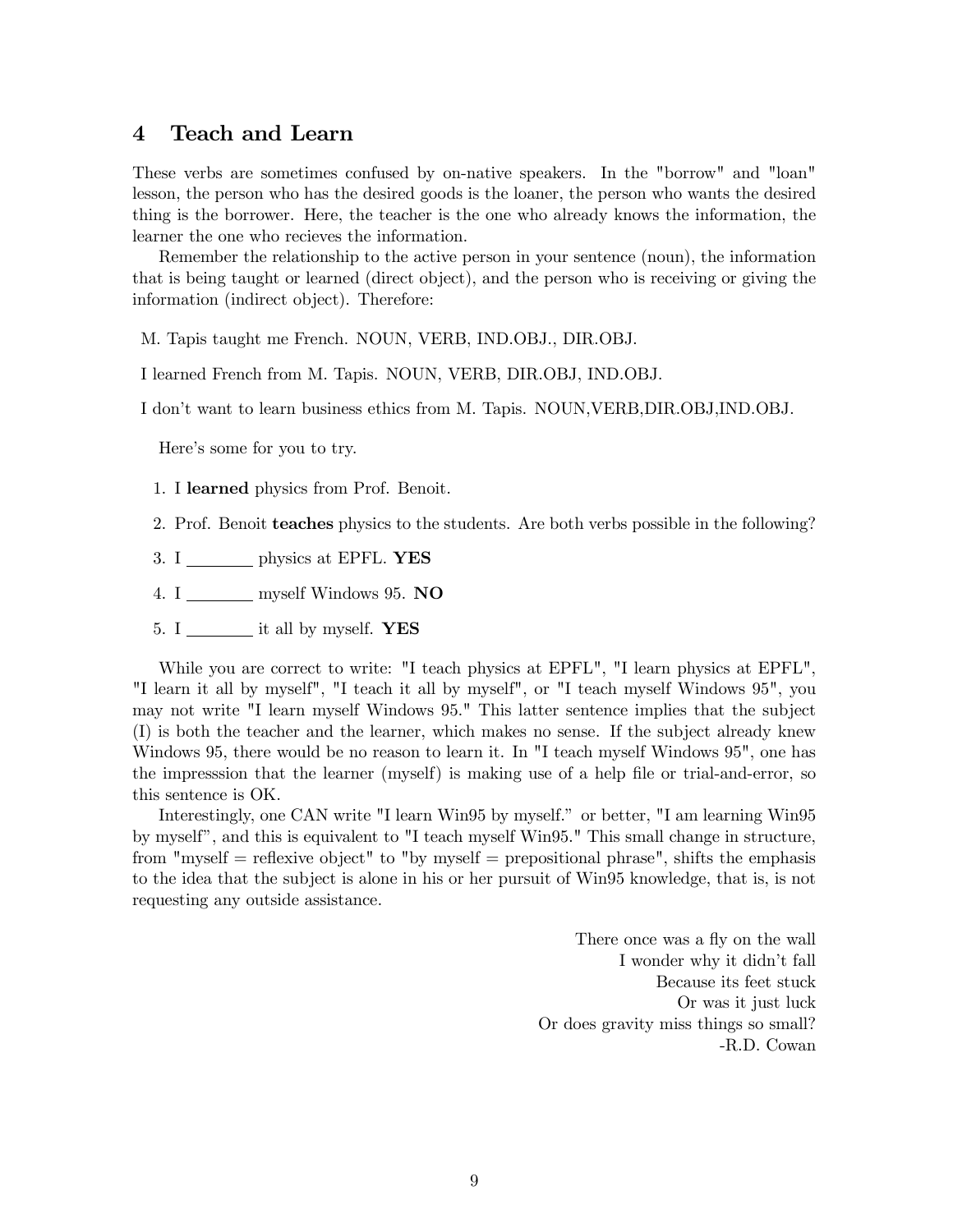#### 5 Elaborate and Fabricate

PLEASE don't ever write "The sample was elaborated......" To "elaborate" in English means the following:

ELABORATE (elaborated, elaborating, elaborately, elaborateness, elaborative, elaborator, elaboration):

- 1. perfected, painstaking.
- 2. ornate.
- 3. refine, improve.

What you typically want to express is "The sample was fabricated....." FABRICATE (fabricated, fabricating, fabricative, fabricator, fabrication):

- 1. to make by art or skill and labor; construct: The finest craftspeople fabricated this clock.
- 2. to make by assembling parts or sections.
- 3. to devise or invent (a legend, lie, etc.)
- 4. to fake; forge (a document, signature, etc.)  $-$  Syn.1. See manufacture.

As you can see, the difference in meaning is great. Try these.

- 1. The sample was fabricated by sputter deposition.
- 2. This is a very elaborate experiment. It will take many weeks.
- 3. The work elaborated the procedure at length.
- 4. The last stage of sample fabrication was accomplished by annealing.
- 5. The elaborate sample fabrication procedure was the result of many months of hard effort.

A Brief History of Gravity

It filled Gallileo with mirth To watch his two rocks fall to Earth. He gladly proclaimed, "Their rates are the same, And quite independent of girth!" Then Newton announced in due course His own law of gravity's force: "It goes, I declare, As the inverted square Of the distance from object to source." But remarkably, Einstein's equation Succeeds to describe gravitation As spacetime that's curved,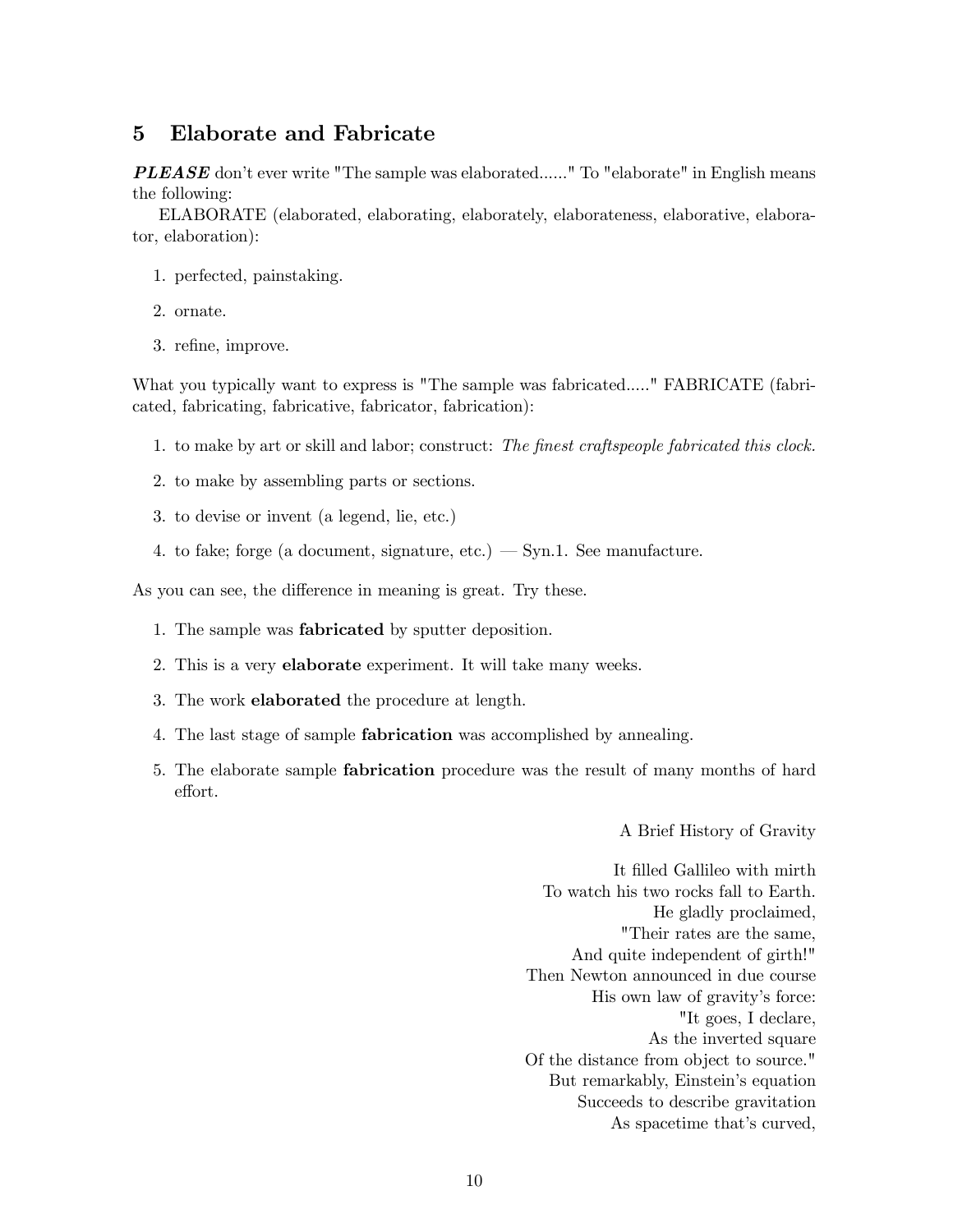And it's this that will serve As the planet's unique motivation. Yet the end of the story's not written; By a new way of thinking we're smitten. We twist and turn, Attempting to learn The Superstring Theory of Witten! -B. Elliot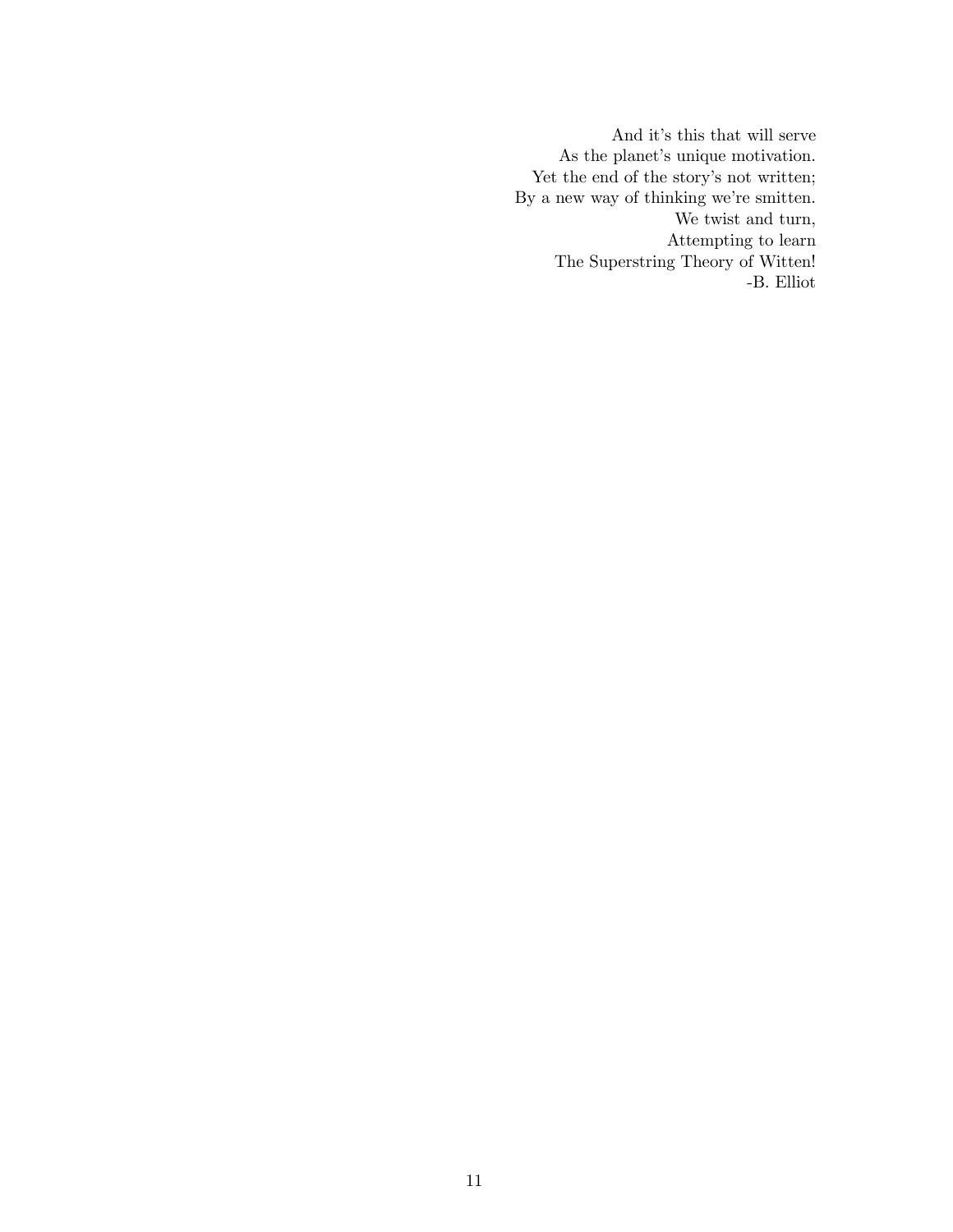#### 6 Make and Do

"Make" and "do" are difficult for non-native speakers because often you use only one verbe.g. "faire", in French and "machen" in German - to express the meanings of both "make" and "do".

It's impossible for me to list all of the different ways that "make" and "do" are used. "Make" is used more frequently in the sense of fabrication, or of successfully achieving a goal. "Do" is more often used for the sense of performing a task or used as an auxiliary verb. Here are some examples of the most common usages.

- Meeting someone at a party: "What do you do?"  $=$  "What is your profession?" "What do you make?" = "How much money do you earn?"
- Advent: "I made my Christmas cards." = "I designed and printed my Christmas cards."
- $\bullet$  "I did my Christmas cards." = "I wrote and mailed my Christmas cards."
- Traveling: "Did you make your train?"  $=$  "Did you catch your train?"
- Between colleagues: "Do you need help?"....."Yes, I do."

Now, here's a test- Two LPM1 students are talking about their research project:

Student 1, "Have you made the sample?"

Student 2, "No, I'll make it tomorrow, then I'll do the experiment."

Student 1, "If you do the experiment, do you want me to write the lab report?"

Student 2, "Yes, I do. I hope that we can make Professor Benoit happy."

Student 1, "It would make me happy if we do."

While watching a cannonball's motion, Galileo conceived of the notion That natural laws, Not mystical Cause, Ruled the physical world's locomotion.

Though its own view was mostly confused, The Church was not greatly amused With this flaunting of Deo By old Galileo And ordered it quickly defused. In spite of the Vatican's dissuasion Galileo still rose to the occasion. Though once deemed heretical, He proved more prophetical Than those of a clerical persuasion. -M.J. Murphy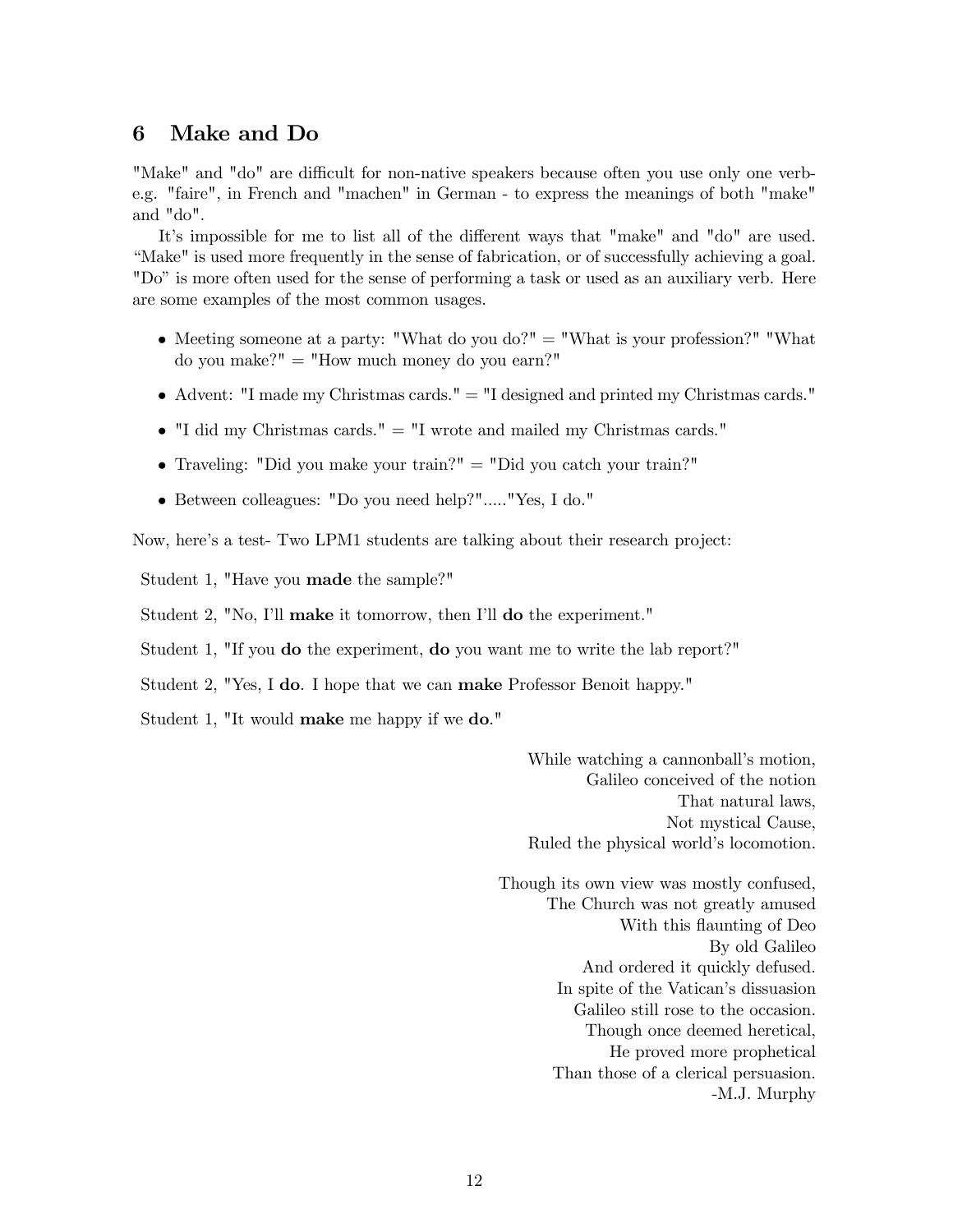### 7 Experience and Experiment

An experiment is what you do to investigate something. It is the process by which you learn something. Also, please don't use the word "experiment" to refer to the instrumentation with which you do the experiment. You can say "experimental setup", but the experiment is the PROCEDURE you use to test a hypothesis.

An experience is something that happens to you that is memorable in some way. Here are some of the definitions.

#### Experience -noun

- 1. a particular instance of personally encountering or undergoing something:  $My$  encounter with the bear in the woods was a frightening experience.
- 2. the process or fact of personally observing, encountering, or undergoing something: business experience.
- 3. the observing, encountering, or undergoing of things generally as they occur in the course of time: to learn from experience; the range of human experience.
- 4. knowledge or practical wisdom gained from what one has observed, encountered, or undergone: a man of experience.
- 5. Philos. the totality of the cognitions given by perception; all that is perceived, understood, and remembered.

-transitive verb

- 6. to have experience of; meet with; undergo; feel: to experience nausea.
- 7. to learn by experience.
- 8. experience religion, to undergo a spiritual conversion by which one gains or regains faith in God.

#### Experiment

- 1. a test, trial, or tentative procedure; an act or operation for the purpose of discovering something unknown or of testing a principle, supposition, etc.: a *chemical experiment*; a teaching experiment; an experiment in living.
- 2. the conducting of such operations; experimentation: a product that is the result of long experiment.

To summarize, experiences are personal, and experiments are scientific. Test your knowledge!

- 1. I went helicopter skiing last year. What an experience!
- 2. The experiment indicates that the modulus of a single nanotube is approximately 1 TPa.
- 3. The sample is not fixed rigidly in place. Why don't you experiment with different glues?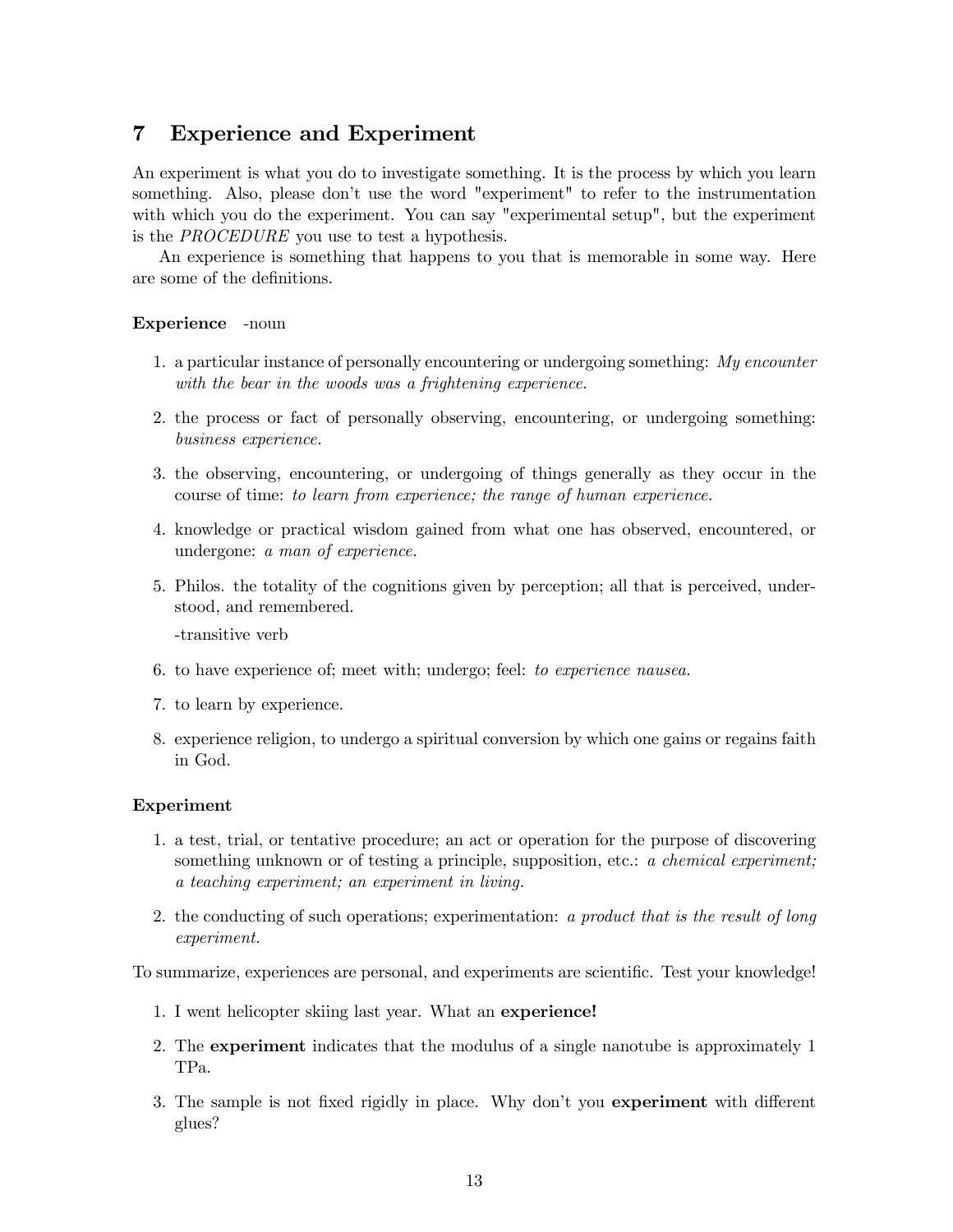4. I have little experience with research. I'm still an undergraduate.

There was a young fellow named Cole Who ventured too near a black hole. His dv by dt Was quite wonderous to see But now all that's left is his soul.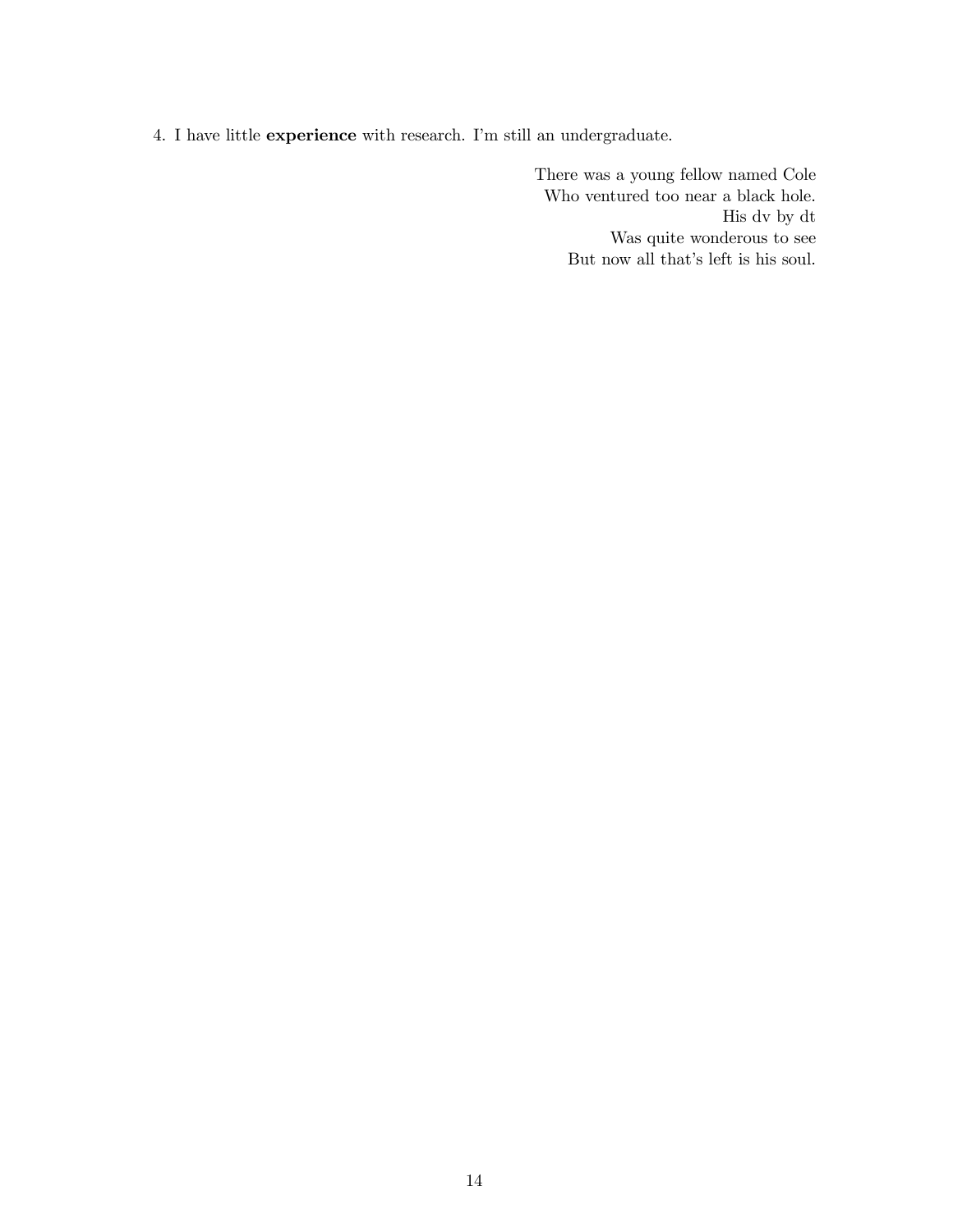#### 8 Less and Fewer

Many native speakers mix these up. You shouldn't.

"Less" is used to express a smaller quantity of something: Less wine was produced this year in Switzerland.

"Fewer" means a smaller number of units: Fewer bottles of wine were produced this year in Switzerland.

In other words, "less" can be thought of as the appropriate word for continuum descriptions and "fewer" for quantum descriptions.

Try it!

- 1. This atomically-resolved image of the surface of graphite measuring 10x10 nm has fewer atoms in it than the 20x20nm image.
- 2. We have no fewer than 10 torsional pendulums.
- 3. "Let's apply less voltage and see what happens."
- 4. "Downloading images from Netscape is easy today. There's less traffic, that is, fewer requests."
- 5. Who has less time, the students or the professors?

A friend who's in liquor production Owns a still of astounding construction. The alcohol boils Through old magnet coils; She says that it's "proof by induction."

-D.M. Smith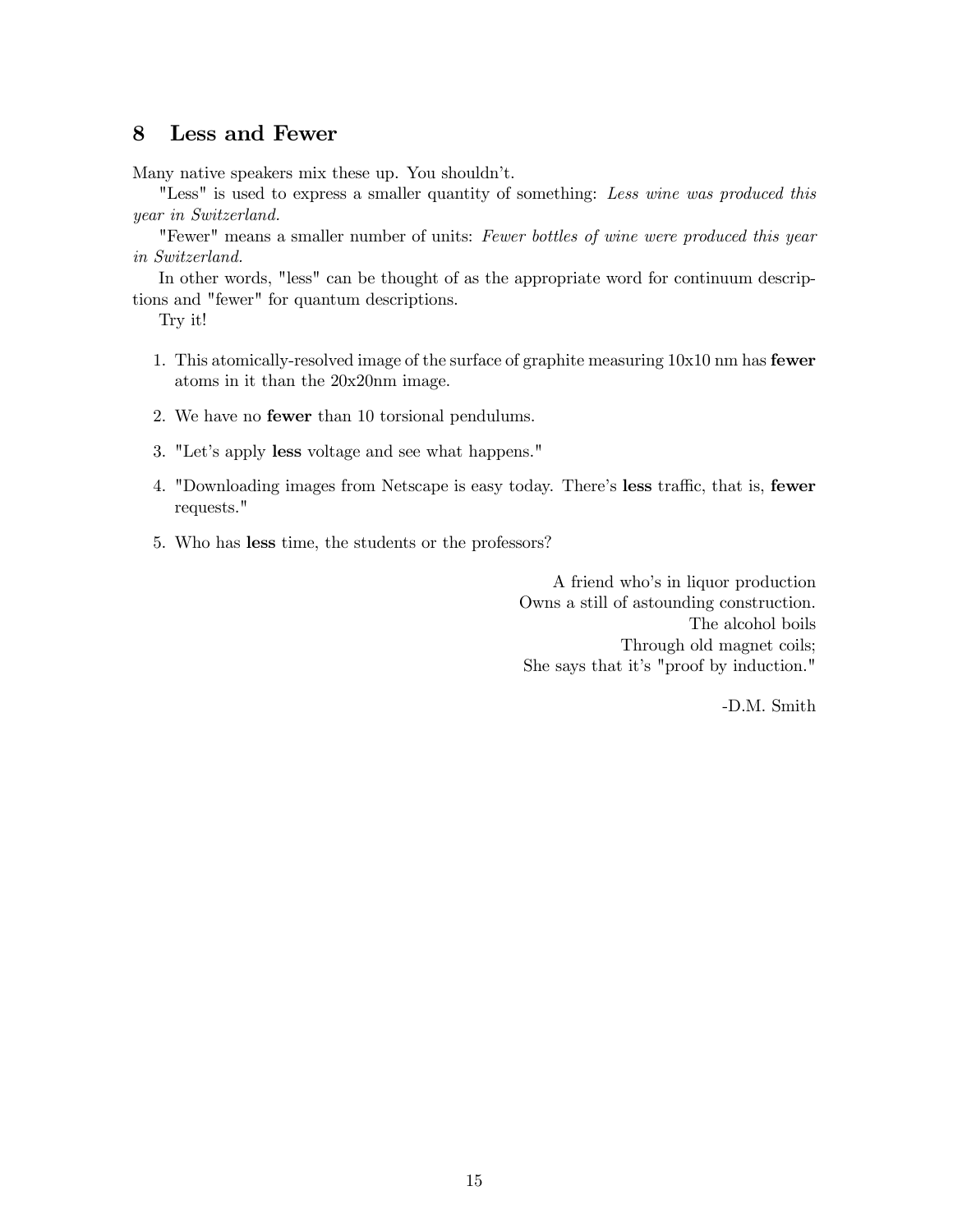#### 9 The

I'm sure you know the meaning of "the". But its usage is slightly different than "le, la, les", or "der, die, das", or the equivalent in other languages. According to the American Heritage Dictionary, one uses "the" in the following ways:

- 1. Before singular or plural nouns and noun phrases that denote particular specified people or things.
- 2. Before a singular noun, making it generic: 'the human arm.'
- 3. Before a noun, and generally stressed, emphasizing its uniqueness or prominence: 'That's THE show to see this year.'
- 4. Before a title of rank or office, designating its holder: 'The President arrives tomorrow.'
- 5. Before an adjective, extending it to signify a class and giving it the function of a noun: 'the rich, the beautiful'.
- 6. Before an adjective used absolutely: 'the finest we have to offer.'
- 7. Before a present participle, signifying the action in the abstract: 'the weaving of rugs'.
- 8. Before a noun, with the force of 'per': 'at a dollar the box'.

How would you fill in these blanks?....or would you?

- 1. The microscope in the corner is broken.
- 2. Optical microscopes have resolutions of about one micron.
- 3. The scanning probe microscope supercedes the optical limit.
- 4. Scanning probe microscopes can do better than that.
- 5. I haven't read such a good paper in a long time. It's the publication of the year.
- 6. Please have a look at the publication that appeared yesterday.
- 7. Please read publications.
- 8. President Badoux visited our lab yesterday.
- 9. The President visited our lab yesterday.
- 10. The educated are responsible voters.
- 11. Educated people are responsible voters.
- 12. It's the best work we can do.
- 13. Better work is impossible.
- 14. The imaging of surfaces at the nanometer scale is now possible.
- 15. We can make images of surfaces at the nanometer scale.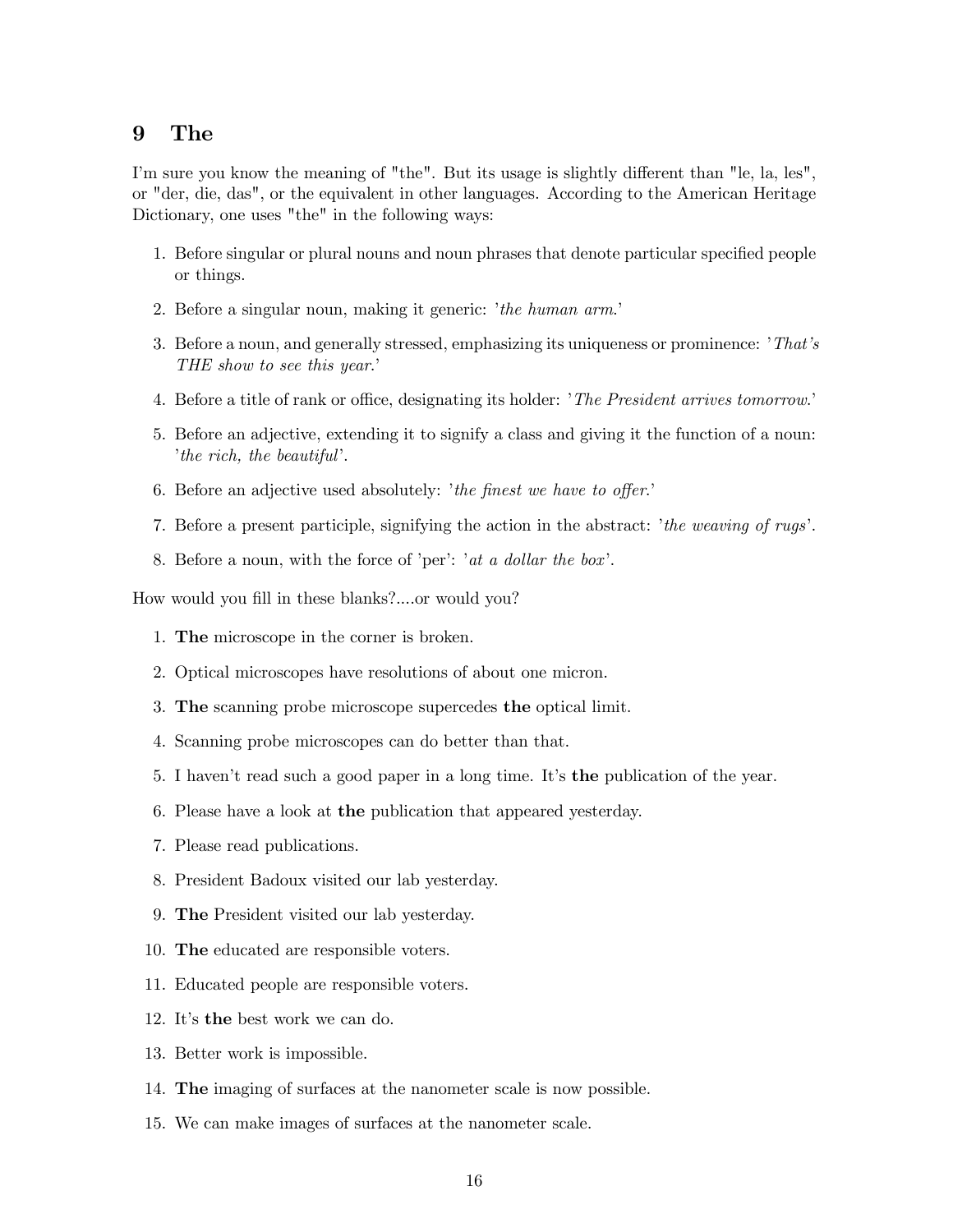- 16. My consulting rates are \$1000 the day.
- 17. My consulting rages are \$1000 per day.
- 18. The day that I charge you less than that is the day that Hell freezes over.

There once was a girl named Irene, who lived on distilled kerosene. But she started absorbin' A new hydrocarbon, And since then has never benzene!

- K. Kiger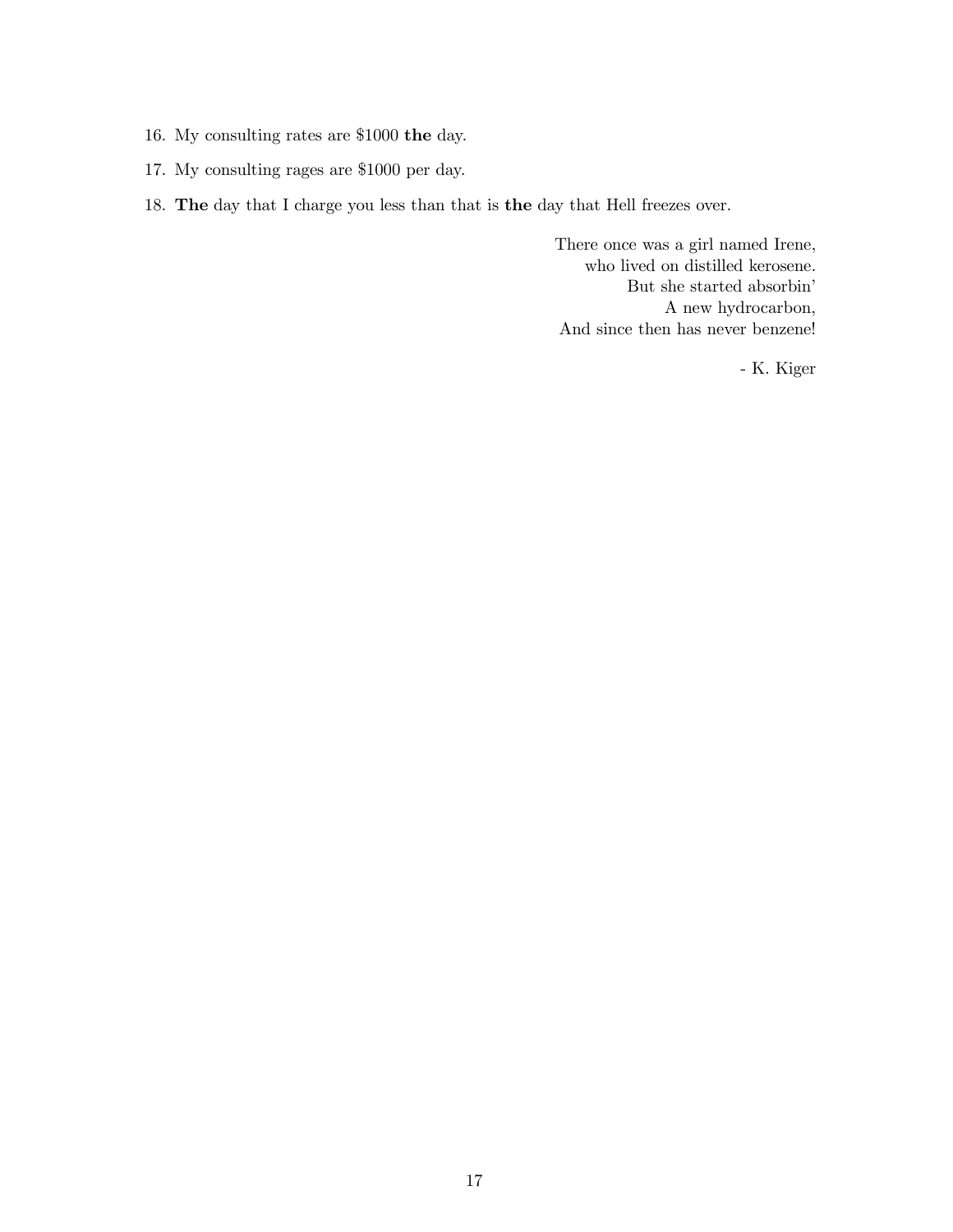### 10 Much and Many

Examples:

- 1. There are many people here.
- 2. You drank many glasses of wine last night.
- 3. You drank too many glasses of wine last night.
- 4. You didn't drink many glasses of wine last night.
- 5. You didn't drink too many glasses of wine last night.
- 6. There is much discussion about that topic.
- 7. I had much wine last night.
- 8. I had too much wine last night.
- 9. I didn't have much wine last night.
- 10. I didn't have too much wine last night.

Like "less&fewer", "much&many" describe quantities of things. Proper usage: "many" for discrete objects, such as people or glasses, or "much" for a continuum of something such as discussion or wine.

"Too" is used as an amplifier to suggest that something is beyond the normally expected limits or is extreme. In the case of wine, if I drank much wine, then I got drunk, but if I drank too much wine, then I was very drunk, and I feel terrible today.

"Not much" means "a little". "Not many" means "a few". "Not too much" means "some", but not beyond the expected limit. "Not too many" means "several", but no more than usual.

- 1. I have many things to do.
- 2. I have much to do.
- 3. One can't have too much fun (extreme case).
- 4. But one can have too many problems (extreme case).
- 5. "Are there many samples to be tested?" "No, not many (a few)." or... "No, not too many (several)."
- 6. "Would you like some coffee?" "Yes, but please not too much (some). I'm sensitive to caffeine." or...
- 7. "Yes, but please not much (only a little). I'm extremely sensitive to caffeine."

The thermo exam was quite near-o, And he thought everything was quite clear-o; "Why study this junk I'm sure I won't flunk." But they gave him an Absolute Zero.

- K.R. Devicci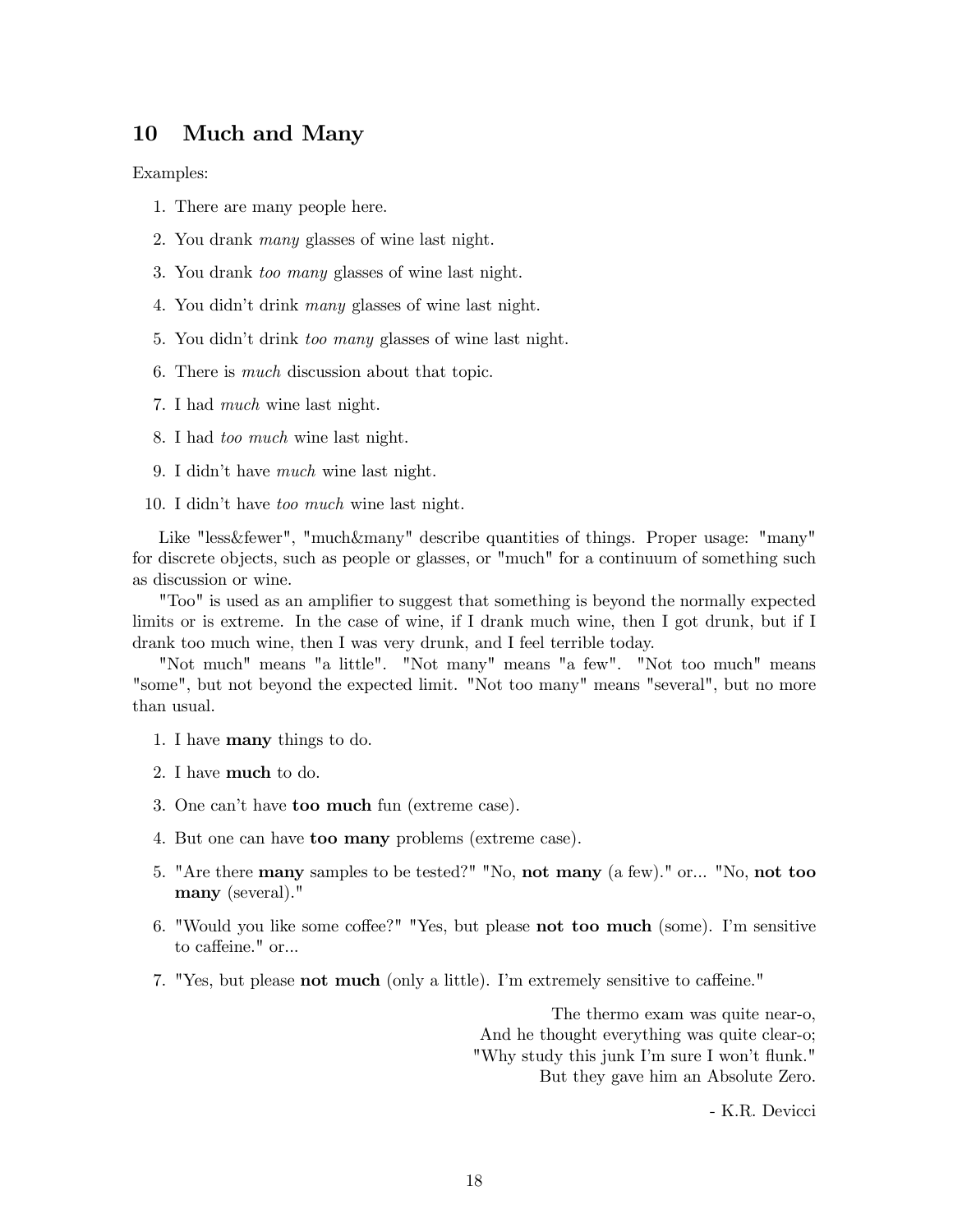#### 11 Improve, Ameliorate, Better

"To improve" is a general verb. "To ameliorate" has the specific meaning of to improve something that is presently bad. One does not use "ameliorate" in the sense of making a good thing better. The Random House CD-ROM Dictionary puts it this way:

TO IMPROVE:

Syn. 1. amend, emend. IMPROVE, AMELIORATE, BETTER imply bringing to a more desirable state.

IMPROVE usually implies remedying a lack or a felt need: to improve a process, oneself (as by gaining more knowledge).

AMELIORATE, a formal word, implies improving oppressive, unjust, or difficult conditions: to ameliorate working conditions.

To BETTER is to improve conditions which, though not bad, are unsatisfying: to better an attempt, oneself (gain a higher salary).

Try these. Sometimes more than one word (improve, better, ameliorate) is correct. The word in parentheses is less common, but still correct.

- 1. "This signal is awful. I shall try to improve (better) the signal-to-noise."
- 2. "My signal-to-noise is pretty good, but I think that I can improve (better) it still more."
- 3. "I feel sorry for people in North Korea. I wish I could improve (ameliorate) their situation."
- 4. "We can improve (better) the paper by adding more data."
- 5. "By adding a vacuum layer we can improve (better) the terrible thermal insulation."
- 6. "The proposal lacks substance. How can we improve (better) it?"
- 7. "The research environment at Company X is stultifying. Don't work there until the conditions improve (ameliorate)."

A couple of young guys in Boulder, Cooled their gas cloud down colder and colder. Then with much exhortation, They hit Bose Condensation, And beat out their rivals (much older).

-J.P. Dowling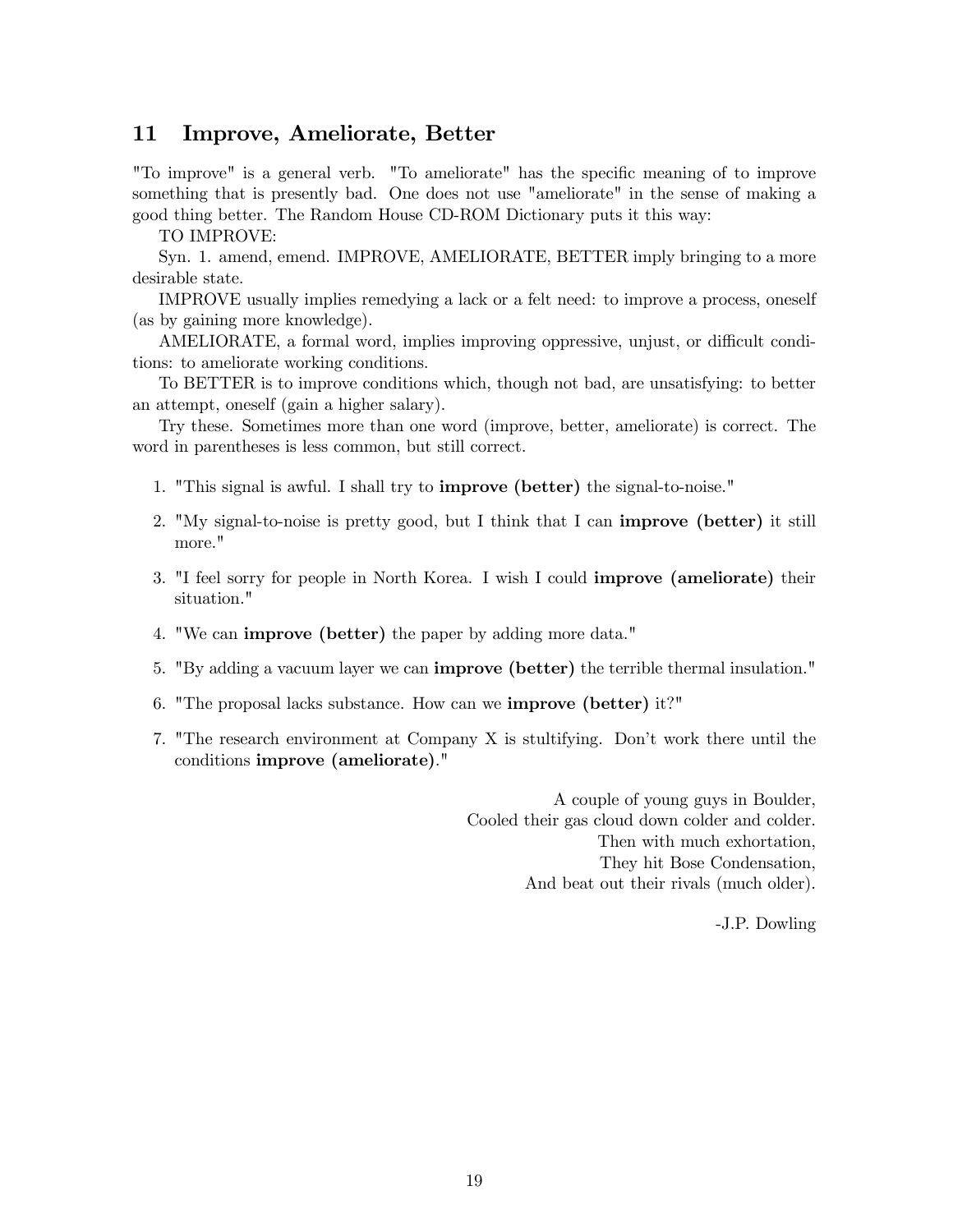#### 12 Remember and Remind

- 1. "Do you remember when you first started working at EPFL?"
- 2. "Yes, I remember. It was February 1994."
- 3. "Tomorrow I'll be very busy. Can you remind me to call about the conference?"
- 4. "Yes, I'll remind you."

To remember is to recall a thought within oneself. To remind is to help someone else remember something. So you must be careful about who is the subject and who is the object- if they agree, it's remember, if they don't agree it's remind.

In the examples above, in  $#1$  and  $#2$ , the discussion concerns what's happening within the head of speaker  $\#2$ . In  $\#3$  and  $\#4$ , speaker 4 is going to help speaker  $\#3$  remember to do something. Here are some examples for you to try:

- 1. Tomorrow, I must remember to go to the doctor for my back.
- 2. It's very important. Would you please remind me?
- 3. If I don't remember, I'll never be able to get another appointment.
- 4. I must remind you to get your lab reports to me on time.
- 5. If you don't remember, your grade will be low.
- 6. But remind me to look at them this week.

A proton once said, "I'll fulfull My long-term belief in free will. Though theorists (may) say That I ought to decay I'm damned if I think that I will."

-D. Halliday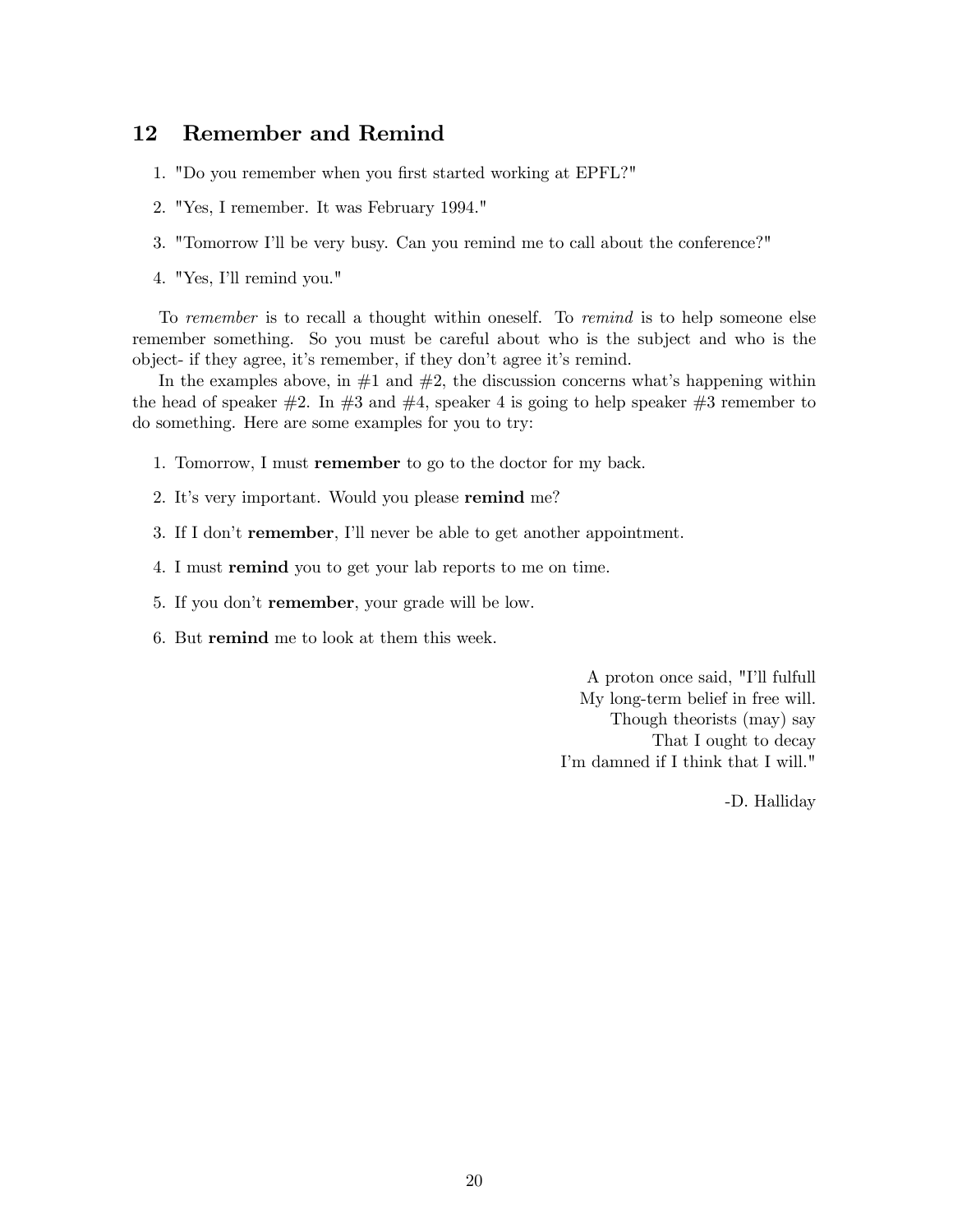#### 13 Verb Tenses

Tenses are difficult in English. Put in the verb "to work" in the following sentences. Try to use the most appropriate verb tense.

- 1. He is a good pupil: he always works seriously.
- 2. What's he doing now? He is working.
- 3. He did not work at all last week.
- 4. What are you going to do now? I am going to work.
- 5. This result is good: you worked well today.
- 6. He had never worked before he left school.
- 7. I worked while you were sleeping.
- 8. I'll pay you more when you work more.
- 9. You would work more efficiently if you were more attentive.
- 10. Work! Don't sleep!
- 11. I would have certainly worked more if I had been encouraged.
- 12. They told me not to work too hard during the first week.
- 13. I think working for this firm is not very exciting.
- 14. What are you doing this afternoon? I shall work.
- 15. He doesn't work, does he?
- 16. You needn't work if you don't like it.
- 17. I would rather work than stay at home.
- 18. I wonder why my parents always want me to work.
- 19. It's no use working if it doesn't interest you.
- 20. He went on working until he was too tired to continue.
- 21. I used to work twelve hours a day before the war.
- 22. I worked a lot today. I'm going to watch television now.
- 23. Did he work last weekend?
- 24. You could have worked better if you had wanted to.
- 25. He has worked two months for the same firm and he intends to go on working there.

This exercise was taken from "Testez votre anglais", Bordas, Paris, 1987.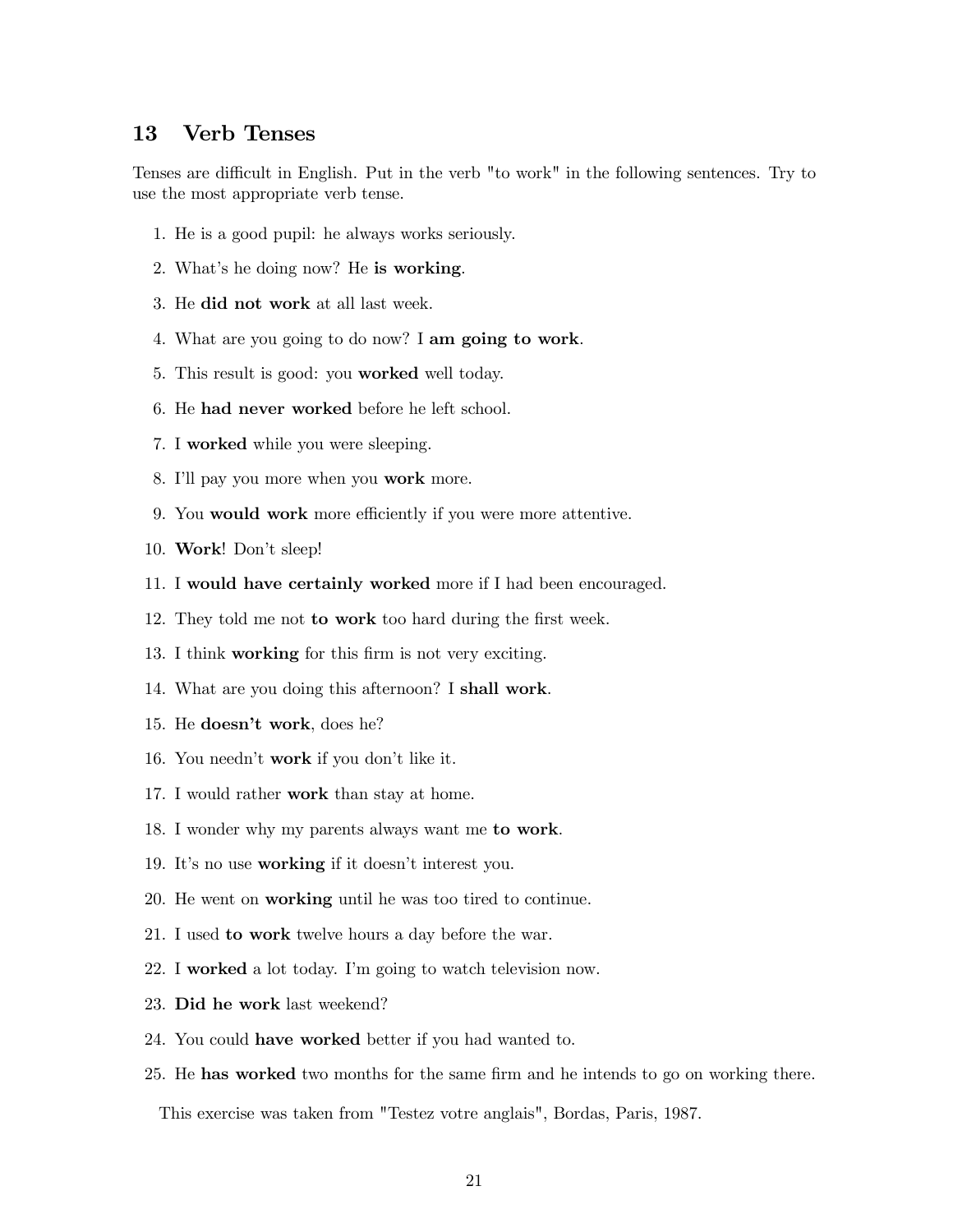A university creative writing class was asked to write a concise essay containing these four elements: religion, royalty, sex, and mystery.

The prize-winning essay read, "My God," said the Queen. "I'm pregnant. I wonder who did it?" -author unknown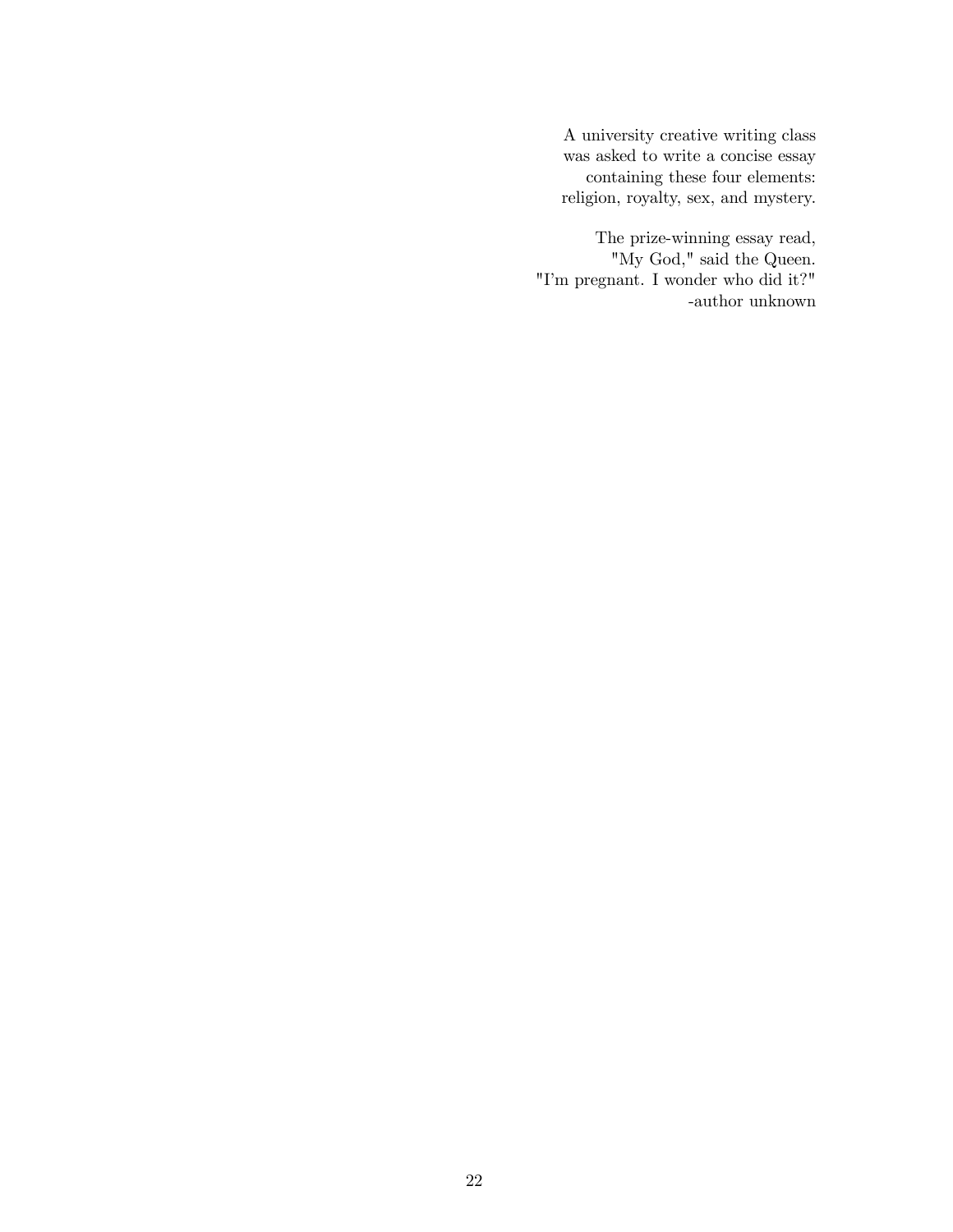### 14 Say and Tell

It is hard for non-native speakers to know when to use "say" as opposed to "tell". Sometimes they are exact synonyms, and sometimes only one may be properly used. There are many different definitions of "say  $\&$  tell"-17 for "say" and 23 for "tell". I can give you two clues: 1) you normally "tell" jokes and stories, not "say" them; 2) when "say" and "tell" are synonyms, "tell" usually takes an indirect object: "He told me that the sample was ready." or "He said that the sample was ready." or "He said to me that the sample was ready." But don't use: "He told that the sample was ready." (no me, that is, no indirect object)

Try these:

- 1. Last week you said "No", yesterday you said "Yes". What will you say tomorrow?
- 2. They told us a great story.
- 3. Didn't he tell you that?
- 4. Didn't he say that?
- 5. Didn't he say that to you?
- 6. When you were young, did your parents tell you fairy tales?
- 7. In a presentation, it is useful to tell a joke (to the audience) in order to keep people's attention.

An electron, while traveling in space, Met a positron there "face-to-face." The electron then sighed, At the sight of his bride And they "died" in a loving embrace.

-W. Rolnick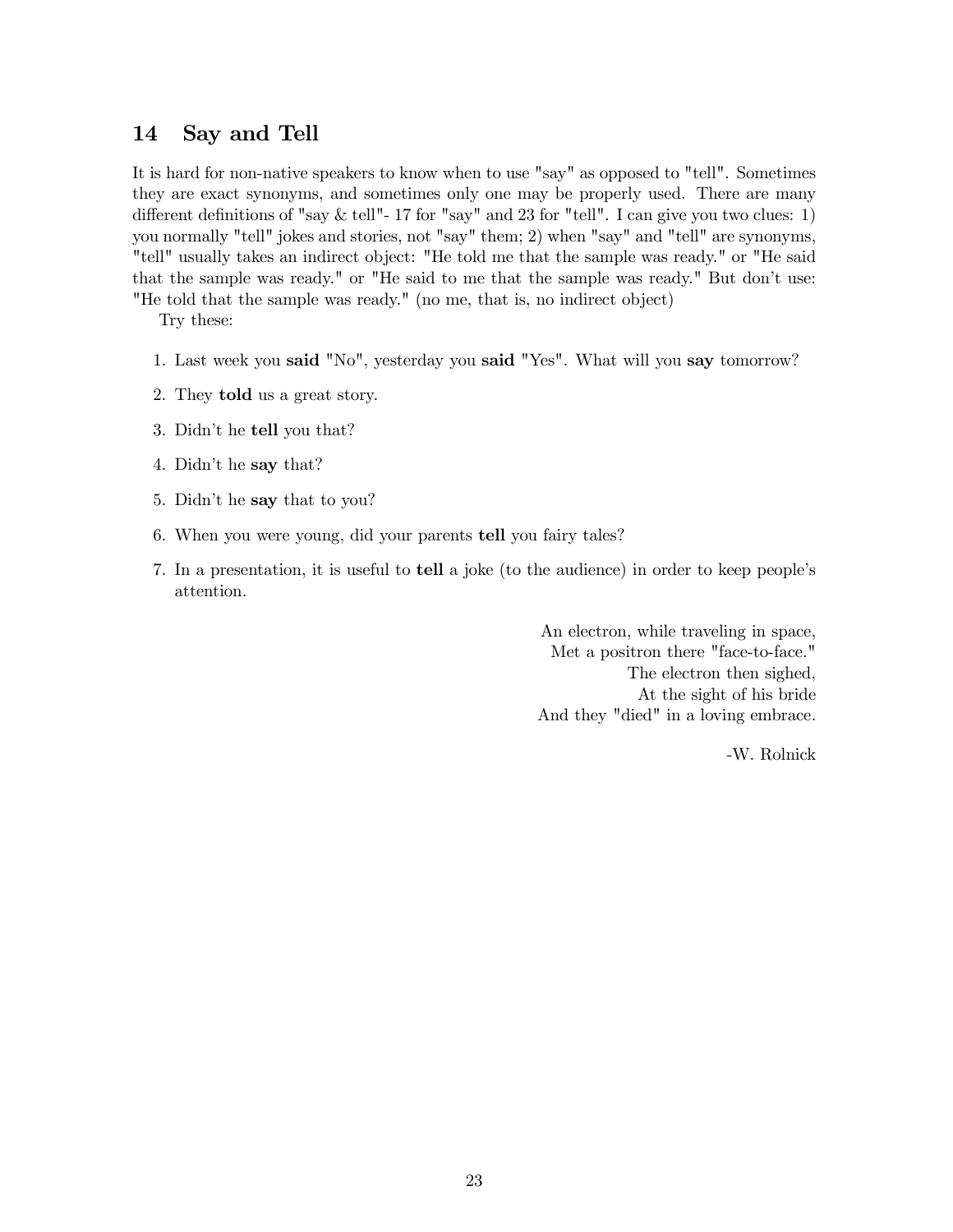### 15 Prepositions

Prepositions are difficult in every language. For native French speakers, English and German can be challenging, because the prepostions in English and German can greatly influence the sense of a sentence. For example:

He looks for his father. He looks like his father. He looks at his father. He looks after his father.

The four sentences above have different meanings, just by changing the preposition. Sadly, I can't give you any rules or guidelines as to when to use one preposition or the other. You must learn by paying attention to usage. Try these. (Sometimes no preposition is necessary.)

- 1. Yield in metals is associated with dislocation motion.
- 2. Please subscribe to the journal.
- 3. He told me that my assumptions were bad.
- 4. He said to me that my assumptions were bad.
- 5. Keukle dreamt about the chemical structure of benzene.
- 6. After annealing, the sample was taken out of the oven.
- 7. After annealing, the sample was taken from the oven.
- 8. I will participate in the discussion.
- 9. The adsorbates preferentially bind to the steps.
- 10. At the steps, the work function is changed due to a surface dipole moment.

Two photons, close-coupled at start, Flew several parsecs apart. Said one, in distress, "What you're forced to express Removes any choice on my part."

-D. Halliday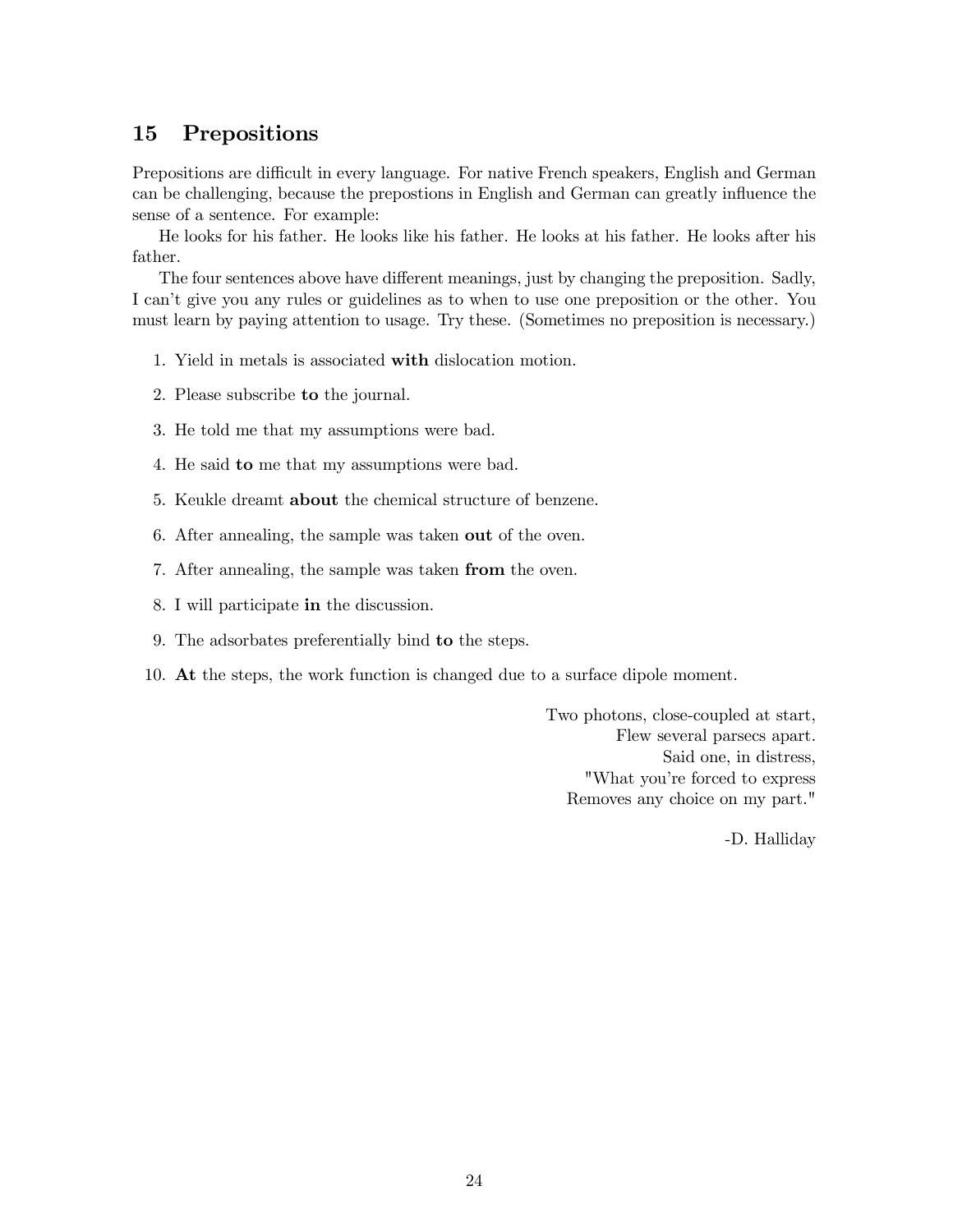#### 16 Allow

One of the most frequent errors from French and German speakers is:

"The instrument allows to measure..."

"Allow" is usually used as a transitive verb, which means that it takes a direct object. The phrase above should read:

"The instrument allows one (or us, the student, the researcher, you, etc.) to measure..."

"Allow" is more difficult than some purely transitive verbs, in that sometimes it is transitive and sometimes not. Here are the definitions of "allow" from the Random House CD-ROM Dictionary:

#### ALLOW:

- transitive

- 1. to give permission to or for; permit: to allow a student to be absent; No swimming allowed.
- 2. to let have; give as one's share; grant as one's right: to allow a person \$100 for expenses.
- 3. to permit by neglect, oversight, or the like: to allow a door to remain open.
- 4. to admit; acknowledge; concede: to allow a claim.
- 5. to take into consideration, as by adding or subtracting; set apart: to allow an hour for changing trains.
- 6. Older Use. to say; think.
- 7. Archaic. to approve; sanction.
	- -intransitive
- 8. 8. to permit something to happen or to exist; admit (often fol. by of ) : to spend more than one's budget allows; a premise that allows of only one conclusion.

Try these excercises.

- 1. I can't go on vacation that week. My boss won't allow me.
- 2. In Paris, it's best to allow two hours to get from Gare de Lyon to Gare de Nord.
- 3. This procedure allows one to replicate DNA.
- 4. I will allow you to give me the report a few days late.
- 5. No late abstracts will be allowed.

An electron is sure hard to please. When spread out, it sometimes will freeze. Though agoraphobic, It's still claustrophobic, And runs off when put in a squeeze.

-D. Morin et al.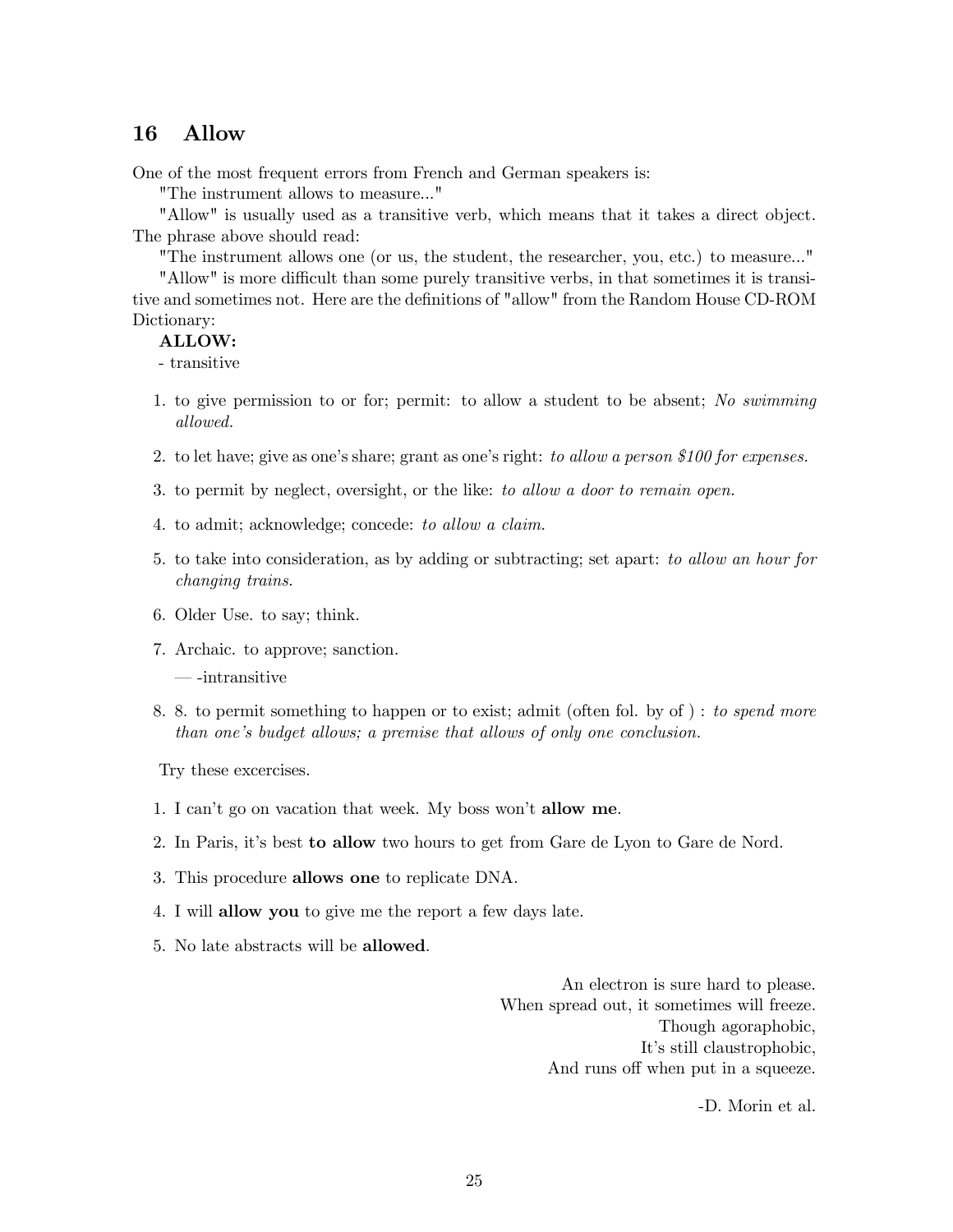### 17 Apostrophes

Definition (from Random House Unabridged CD-ROM Dictionary): the sign (') , as used: to indicate the omission of one or more letters in a word, whether unpronounced, as in o'er for over, or pronounced, as in gov't for government; to indicate the possessive case, as in man's; or to indicate plurals of abbreviations and symbols, as in several M.D.'s, 3's.

Note that when a word ends in "s", the apostrophe (indicating possesion) is after the "s". Example: the house belonging to John Smith is John Smith's house; but the house belonging to all of the Smiths is the Smiths' house.

Also, in American English, one uses an apostrophe to indicate plural forms of abbrevations (shortened words), but not plural forms of acronyms (when the first letters of a long name have been grouped to form a "word"). Example: There are two ETHs in Switzerland which confer Ph.D.'s. I have found no counsel as to what to do if one has a possesive plural abbreviation. My own choice would be to say: "The Ph.D.'s careers..." (that is, the many careers of the many people who have Ph.D.'s.) In contrast, "The Ph.D.'s' careers...." or "The Ph.D.s' careers...." look odd.

In British English, abbreviations are not punctuated. So the American "Dr." becomes "Dr" in British. Therefore the plural would be "Dr.'s" in American and "Drs" in British. The possesive plurals would be "Dr.'s" in American and "Drs'" in British. Certainly British is clearer in this case.

- 1. What is the difference between "Lausanne Sharks win" and "Lausanne Sharks' win"? The first one uses "win" as a verb, the second as a noun.
- 2. What are the possesive forms of "the hysteresis of the piezo" and "the nonlinearities of the images"?

#### the piezo's hysteresis, the images' nonlinearities

- 3. If I return to school for five more years I could earn another Ph.D. Then I would have two Ph.D.'s. {American} (or, two PhDs. {British})
- 4. Referring to the labs of two people: There are many instruments in the two Ph.D.'s {American} laboratories. (or, the two PhDs' laboratories {British})
- 5. Our lab used to have only one SPM. Now we have two SPMs. The two SPMs' capabilities are very good. But today, the older SPM's laser doesn't work.

Another great Dane has made free With a question of Be or Not be. Now might Schroedinger's puss, In descending by Schuss, Leave one track on each side of a tree?

-P. Price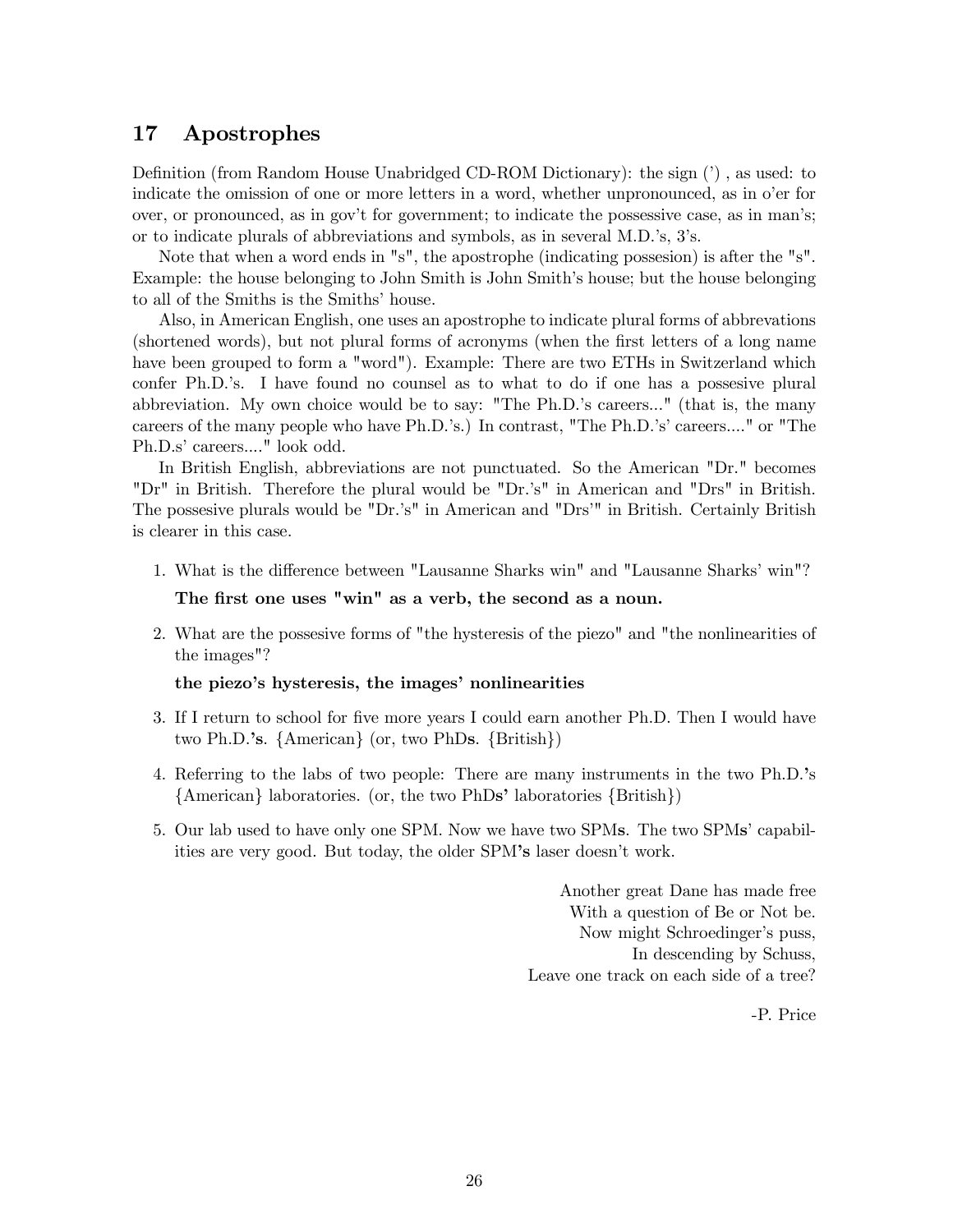## 18 How to Write a Paper I

I see a lot of students struggling to write their first few scientific publications. They often waste a lot of time and effort by proceeding in an inefficient fashion. I would like to share with you a good method for writing a scientific publication.

#### STEP I: Determine the content

- 1. Choose a collection of the figures and tables that represent your work. Sit down with your co-authors and discuss them. Agree on:
	- which figures and tables will be included in the paper,
	- the major points and/or conclusions of your paper, and
	- to which journal you would like to send it. The choice of journal often limits the length and determines the 'flavor' of the paper...for example, is it to be technique oriented, or materials oriented? Should you use English or American spelling.
- 2. Refine the scientific content of your paper. On two or three pages, outline your publication. That is, write down the ideas that you would like to express, dans n'importe quelle langue, auf Deutsch vielleicht?, and make sure that the ideas are developed in a logical way. Structure the points by Introduction, Theory, Experiment, Results, and Discussion. Structure is very important, because it helps future readers of your work quickly find the information that they need or want.
- 3. Give your colleagues copies of the outline, along with copies of the figures and tables that you intend to use. Meet with them after they have had time to review the material, and AGREE ON THE SCIENTIFIC CONTENT OF THE PAPER BEFORE WRITING EVEN ONE SENTENCE OF THE FIRST DRAFT! This separates problems associated with scientific development from problems associated with English.

#### STEP II: Preparation of the manuscript

- 1. One day when you have lots of time, energy and concentration, sit down with your outline and "core dump" your ideas, in any form of English, onto your computer. Do not even stop to look up a word in the dictionary. Do not worry about writing well for the "core dump". It is more important that you have something to work with, and that you get started. You can be confident that the scientific aspects are sound, because you have already discussed them with your colleagues. At this stage, do not worry about the title, author list, abstract, or conclusions.
- 2. Another day when you feel fresh, return to the manuscript, and try to improve the English. If in the "core dump" you used some words of your native language, find substitutes in English. If you used one word a lot, look up some synonyms in the dictionary. Once you have an acceptable version, then.....
- 3. Share the first draft with your colleagues. They can help you with the English (They may have more experience.) and check if there is anything missing from the scientific development. Meet with them to discuss their suggestions, and the title, author list, abstract, and conclusions. Your preceptions of your work may have changed during the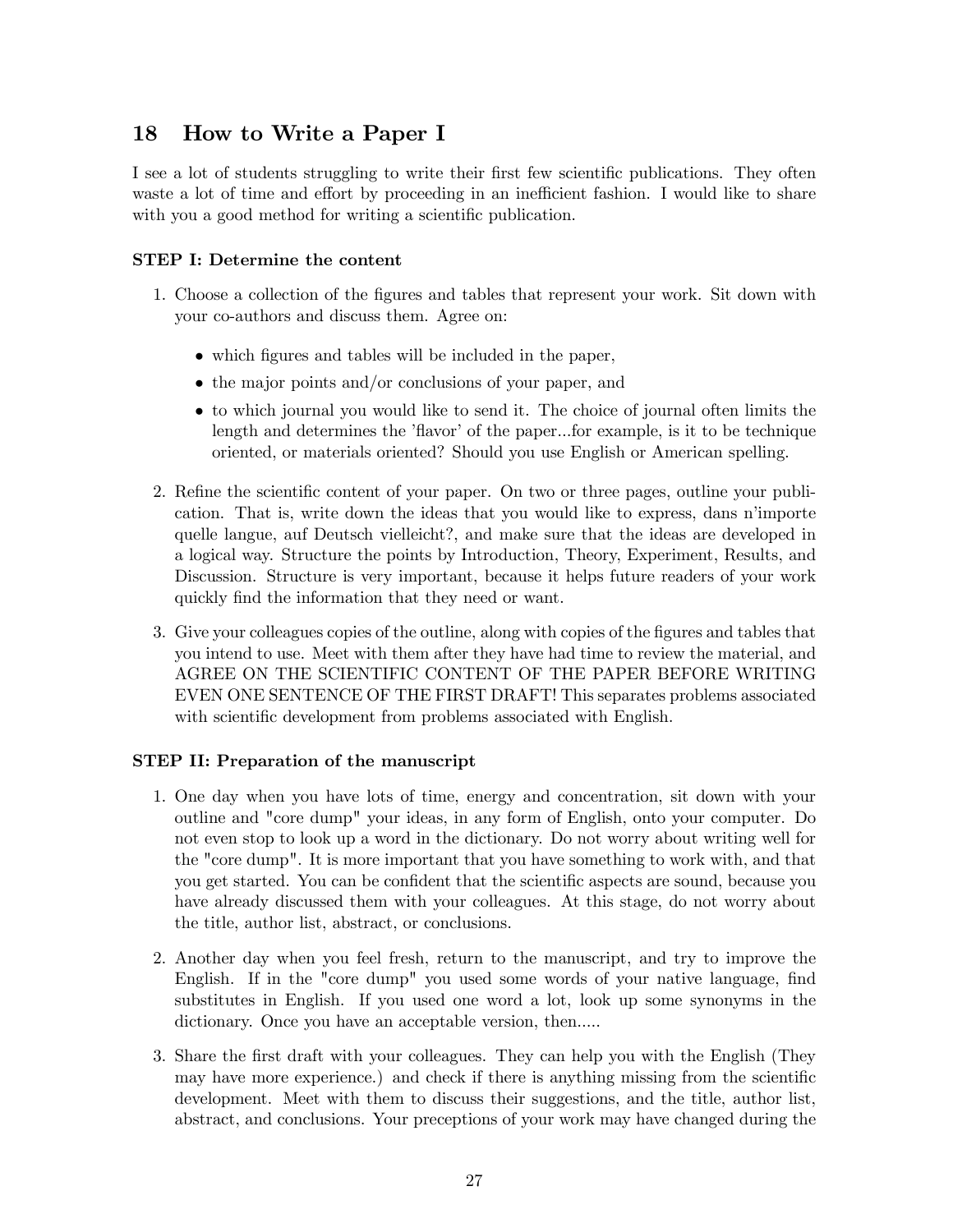course of writing your paper, and now is the time to solidify your ideas about what is important about what you've done. The most significant aspects of your work should be found in the title, abstract, and conclusions. This helps future readers decide if they wish to read your paper.

- 4. Incorporate your co-author's comments and the title, etc. into the second draft. It is useful at this point to show it to someone outside of your group, who is less familiar with the topic, and who can therefore draw your attention to sections of text that may not be clear.
- 5. Remember that your publication is your final 'product'. It shall become part of a permanent archive. Take the time to make it something that you can still be proud of next year. Refine the manuscript, give your colleagues one more chance to make improvements, and then.....
- 6. Submit! Next week I'll say a little about what should go into each section of a publication.

Who needs the balance and check? Screw peer review —what the heck! Send all of your crap To the Internet —zap! Who cares if it's nothing but dreck!

-D. Morin et al.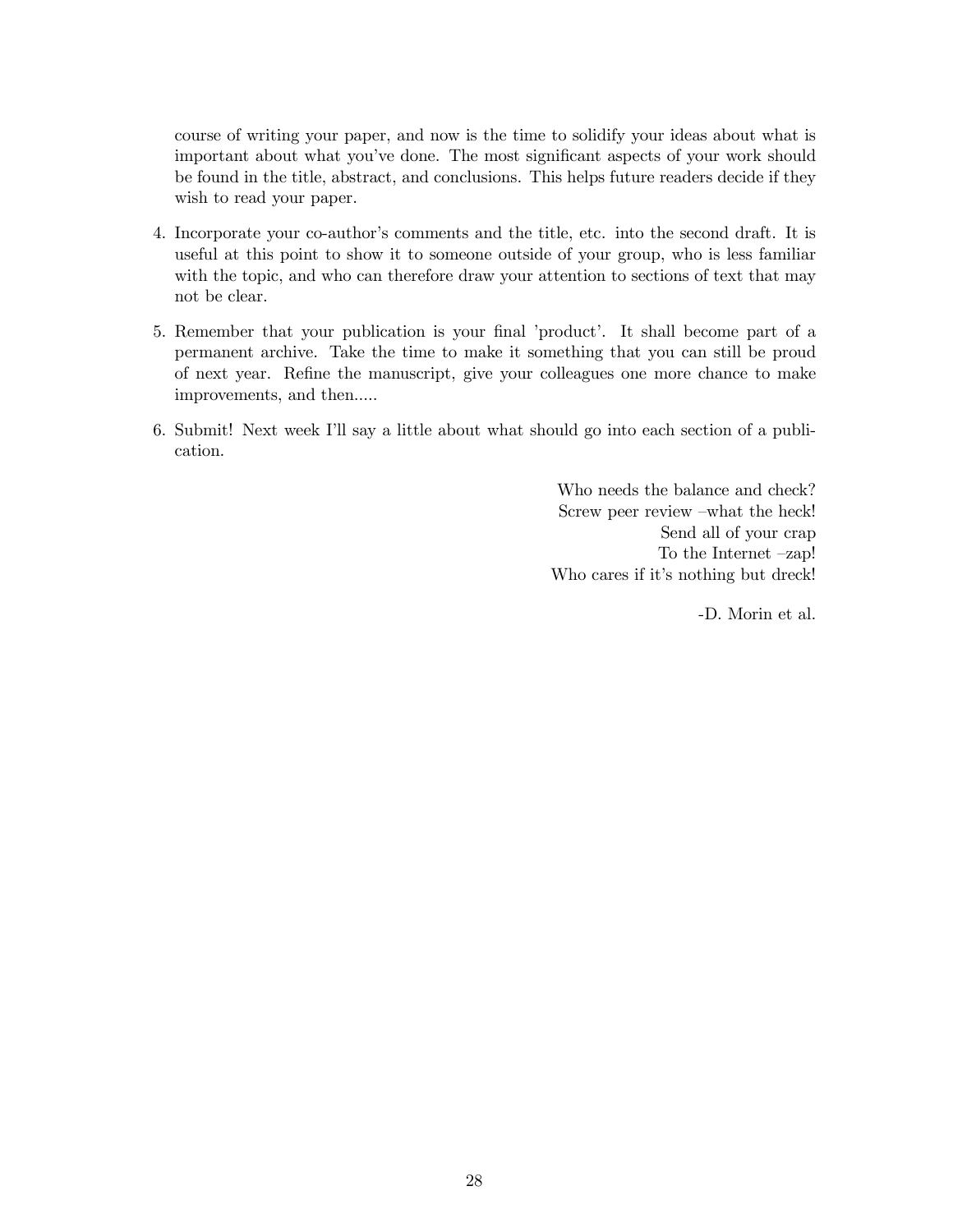#### 19 How to Write a Paper II

There are no firm rules about the exact contents of a scientific publication, but the guiding principle is that you should write so as to aid the reader. Think, therefore, how YOU go about looking at a paper. You read the title, look at the figures, read the abstract and conclusions. Then and only then, if you are still interested, you plunge into the text. As a reader, you would like to see 'the story told' in the title, abstract, figures, tables, and conclusions. The text acts only as supplementary material.

In the course of several semesters of laboratory instruction, I have noticed that students are sometimes not aware of the relative roles of the Abstract, Introduction, Discussion, and Conclusion sections of an article. (Theory, Experiment, and Results are obvious.)

An ABSTRACT, along with the title, is entered into literature databases. This is all the information available from a database search. Hence, the Abstract is a distilled version of your paper. It contains the background, rationale, conclusions, and implications of your work.

The INTRODUCTION places your project within the context of societal needs and interests, and with respect to the work of other groups. Try to answer the questions "Why is this study important?" (background) and "Why did we do it the way that we did?" (rationale) For a longer paper, the Introduction will explain the development of your article.

The DISCUSSION compares theory and experiment, explains possible errors, revisits the work of other groups in light of your new results, and mentions possible avenues for future work, in other words, "What are the implications of what you have done?"

The CONCLUSIONS restate the major results. Write the Conclusions as if a reader has read your paper once, filed it away for a year, then wanted a reminder, in more depth than in the abstract, of what your major results were.

> A certain Phys Rev referee Considers all papers with glee: "What's new is not true, And what's true is not new, Unless it was written by me."

> > -author unknown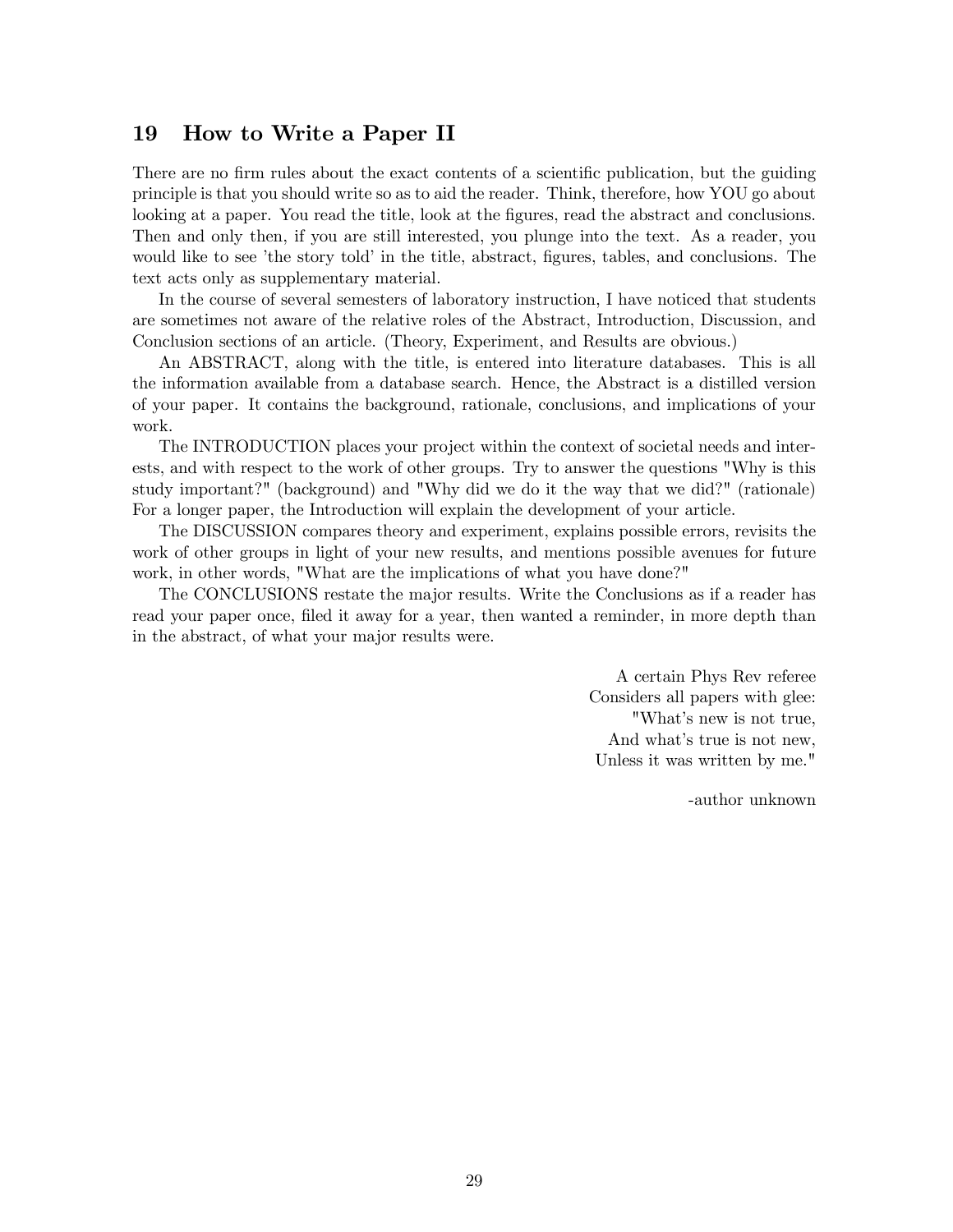#### 20 Its&It's, Whose&Who's

The two most common mistakes (even by native speakers) concerning the use of the apostrope are to confuse "its" with "it's"; and "whose" with "who's". These are two examples of using the apostrophe for a contraction- it represents missing letter(s). "It's" means "it is" and "who's" means "who is". In contrast, both "its" and "whose" are posessive pronouns.

- 1. The computer doesn't work. Its disk drive is broken.
- 2. The weather is nice today. It's beautiful.
- 3. I see a book on the table. Whose is it?
- 4. That student, who's very lazy, will never graduate.
- 5. The researcher, whose schedule was very unusual, was at work every night until midnight.
- 6. Apple Computer is in trouble. Its future is in doubt.
- 7. Who's responsible for this equipment?
- 8. We shouldn't use this equation because it's not valid for this temperature range.

A professor of Physics named May Complains of the classroom today, "The problem, you know, Is that they're too slow. We were far better students than they."

His friend, a professor named Beecham, Said "It's true, you don't seem to reach 'em. But they're not to blame, For they haven't the same Class of teachers that we had, to teach 'em!"

-B. Elliott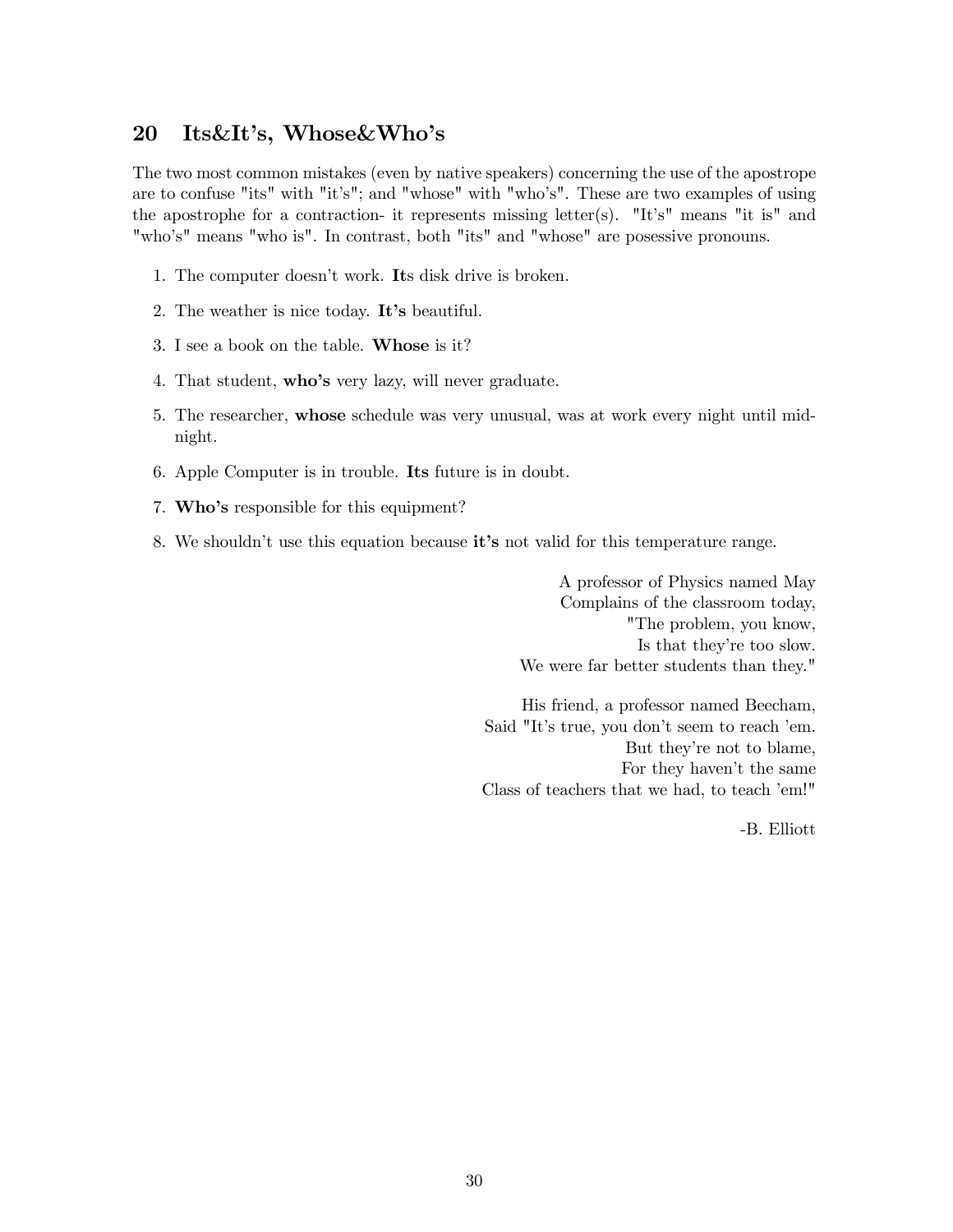#### 21 Resonant & Resonance

What's wrong with this sentence?

A. The resonance frequency of the system is 10 kHz.

Answer: "resonance" is a noun and should not modify frequency. The sentence should read:

B. The resonant frequency of the system is 10 kHz. OR C. The resonance is at 10 kHz.

"Resonant" is an adjective, and is used properly in sentence B. "Resonant" and "resonance" are frequently confused, usually as in the example A above. Also, "resonate" is a verb; "resonator" is a noun (that which has a "resonance").

Try these:

- 1. My car has a resonance at approximately 1 kHz.
- 2. Every time that the band plays a bass note, my chest resonants.
- 3. The resonant frequency of the buildings that fell in the recent earthquake was about 10 Hz.
- 4. Organ pipes are good resonators.
- 5. A hollow chamber or cavity chosen to permit internal resonant oscillation of electromagnetic or acoustical waves of specific frequencies is called a resonator.
- 6. An electronic circuit with inductance and capacitance chosen to produce a specified value of the natural frequency of the circuit is called a resonant circuit.
- 7. At the natural frequency, the circuit resonates.
- 8. Above resonance, mechanical systems respond inertially.

The chairman of AT&T Said, "Your graduate physics degree Is not worth  $a \longrightarrow$  penny, Of your kind we've too many. Perhaps you can program in C?"

-S. Langer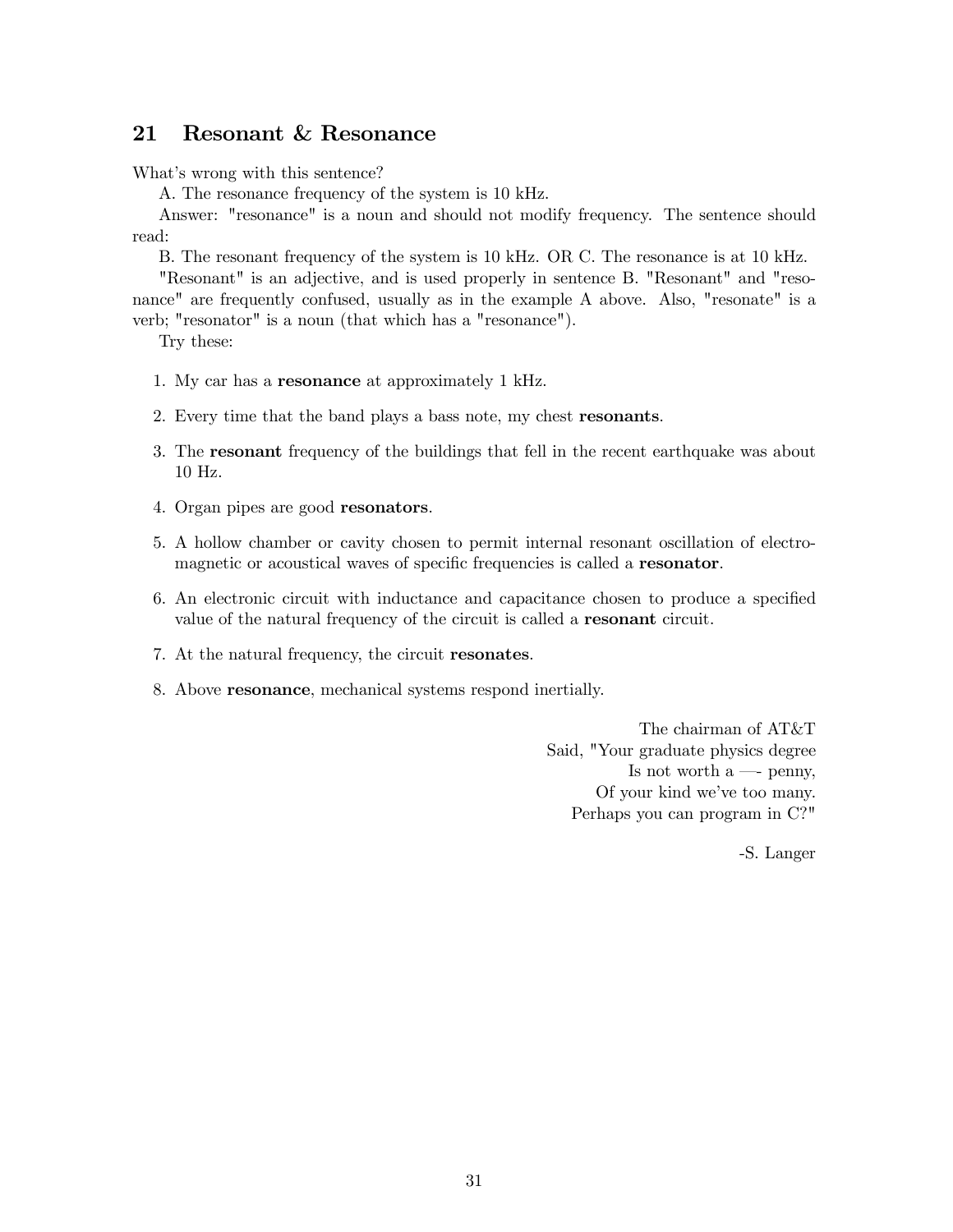### 22 That & Which

What is the difference between:

"The car, which is in the garage, needs a tuneup."

and

"The car that is in the gargage needs a tuneup."?

Answer: The first sentence implies that you own one car, or everyone already knows what car you are talking about. It needs a tuneup. The car happens to be in the garage.

The second sentence implies that you own more than one car. You are specifing what car you are referring to. It is the car that is in the garage which is in poor repair and needs a tuneup.

"Which" clauses are not essential to the understanding of the sentence. "That" clauses are. They clarify what specific object is meant. Notice that the "which" clause is set off by commas, and the "that" clause is not.

- 1. The sample that is in the oven is Sample A.
- 2. Sample A, which is in the oven, is ready for testing.
- 3. Is "that" properly used in the limerick below?

There are several Great Lies that we know. One is "I'll love you tomorrow." Here's another false word That we've recently heard, "With less money your research will grow!"

-B. Flower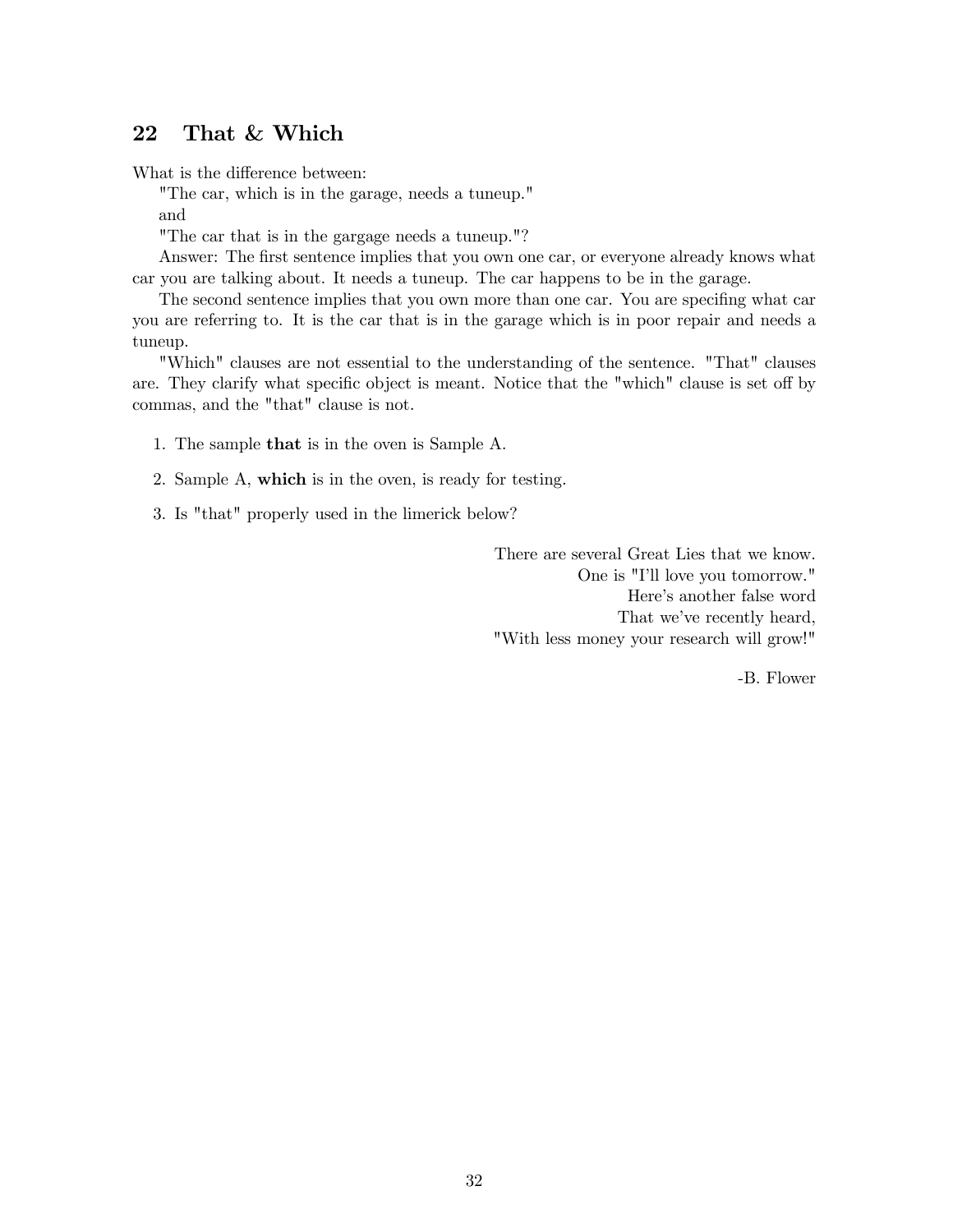#### 23 Submit & Subject

To SUBMIT This verb means that an inferior yields to a superior (se soumettre, in French; sich unterwerfen, in German). "I submitted to my boss's request."

SUBMIT is also used for the act when one turns in a paper or other work for evaluation (sousmettre, in French; einreichen [more or less], in German). "I submitted my paper to Science." In both cases, the inferior (me) is complying with the higher authority's (the boss's, or the referee's) desires.

To SUBJECT This is what the superior does to the inferior (soumettre, in French; unterdrucken, in German). "My boss subjected me to a grueling practice seminar." In passive voice: "I was subjected to a grueling practice seminar by my boss." Or, "The sample was subjected to the following treatment:..."

You can see that the mapping between other languages (esp. French) and English is not evident. I believe that this is the reason I often see sentences of the following ilk: "The sample was submitted to a high temperature." This is wrong because the sample has no will, no control over what happens to it. The sample is the inferior. You, the experimenter, subject the sample to its processing.

Practice!

- 1. I submitted my paper yesterday.
- 2. The proposal was submitted yesterday.
- 3. The crowd subjected him to harassment.
- 4. He was subjected to harassment by the crowd.
- 5. He submitted to Saddam's will.
- 6. I submitted to the referee's request.
- 7. The sample was subjected to treatment.

If a packet hits a pocket on a socket on a port, And the bus is interrupted as a very last resort. And the address of the memory makes your floppy disk abort, Then the socket packet pocket has an error to report!

-author unknown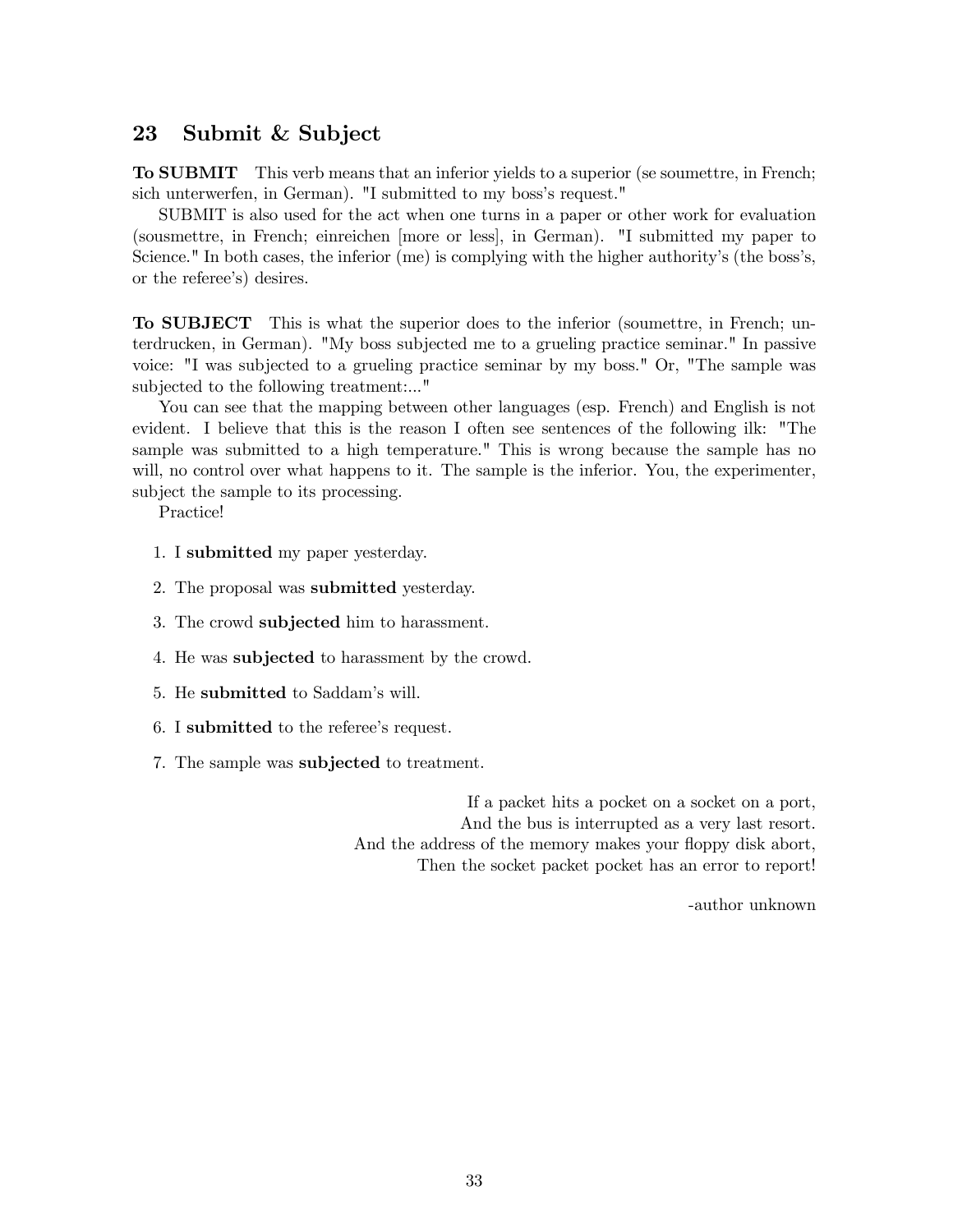### 24 Commas

Today I follow closely the book "The Elements of Style", by Strunk and White, Macmillian Company, New York (1972). If you buy only one English grammar/composition book, this is it. It's only 78 pages, but it has all of the important points.

1. Use commas to separate items in a list of three or more.

black and green

red, white, and blue

copper, silver, or gold

Commas should come before the 'and' or 'or'. Otherwise it's not clear if the last two are one item or two. An example is

He lunched on a sandwich, and a glass of milk and coffee.

Now is that a glass of (milk and coffee), or a glass of (milk), and (coffee)? However, in publication lists or company name, where it is clear that the operative unit of interest is individual people, it's acceptable to drop the last comma.

a publication by Burnham, Colton and Pollock

Merrill Lynch, Pierce, Fenner & Smith Incorporated

2. Use TWO commas to 'bracket' parenthetic expressions in the middle of sentences. At the end or beginning of a sentence, use just one comma. A parenthetic expression is one that you could just as well put in paratheses, i.e. it concerns information not essential to the sentence.

The best way to see a country, unless you are pressed for time, is to travel on foot.

Majorie's husband, Colonel Nelson, paid us a visit yesterday.

I think, yes, that it's true.

The lawn mower, which is in the gargage, is broken.

BUT! (Review the lesson of January 23.)

The lawn mower that is in the gargage is broken.

Dates and titles are usually parenthetic. Thus write,

James Wright, Jr.

Well, Susan, this is a fine mess that you are in.

Horace Fulsome, Ph.D., presided February to July, 1972

April 6, 1956

Wednesday, November 13, 1929

But note that 6 April 1958 takes no commas.

3. Use a comma before a conjunction introducing an independent clause.

The early records of the city have disappeared, and the story of its first years can no longer be reconstructed.

The situation is perilous, but there is still one chance of escape.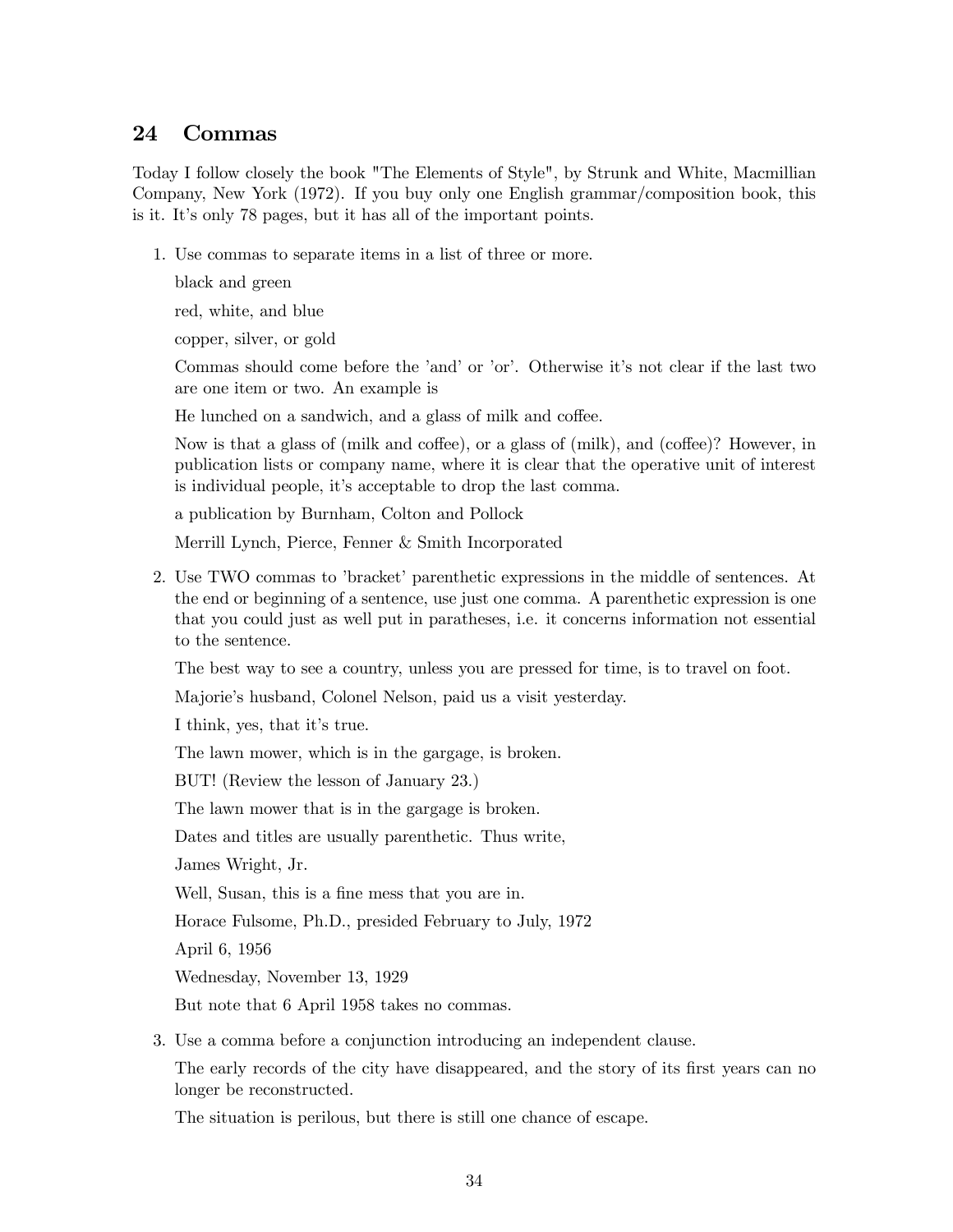If the sentence is short, the comma is not required.

Go away and leave me alone!

BUT! Do not use commas to join two independent clauses; semicolons and periods are preferred.

Stevenson's romances are entertaining; they are full of exciting adventures.

Stevenson's romances are entertaining. They are full of exciting adventures.

- 4. The general rule about punctuation is that it should be used to increase the clarity of your writing.
- 5. A practical guideline about commas is to read your sentence aloud, and insert commas where you make slight pauses.

Punctuate the following. Optional punctuation is indicated by parentheses.

- The French and American flags are red, white, and blue.
- No, I didn't have time to write the paper.
- You may take the book that is on my desk.
- You may take the book, which is on my desk.
- I don't like the subject; it's boring for me.
- I don't like the subject(,) and I hate doing the homework.
- The paper is written by Smith, Rogers(,) and Jones.
- They refer to the publication by Lu, Chu(,) and Wu.
- I shall be at the meeting from April 10, 1998 to 21 April 1998.
- The year of publication, 1997, was not mentioned.
- Wherever you may be in the future, our wishes go with you, and we are certain of your continued success in your field.

If your cursor finds a menu item followed by a dash, And the double-clicking icon puts your window in the trash, And your data is corrupted 'cause the index doesn't hash, Then your situation's hopeless and your system's gonna crash!

-author unknown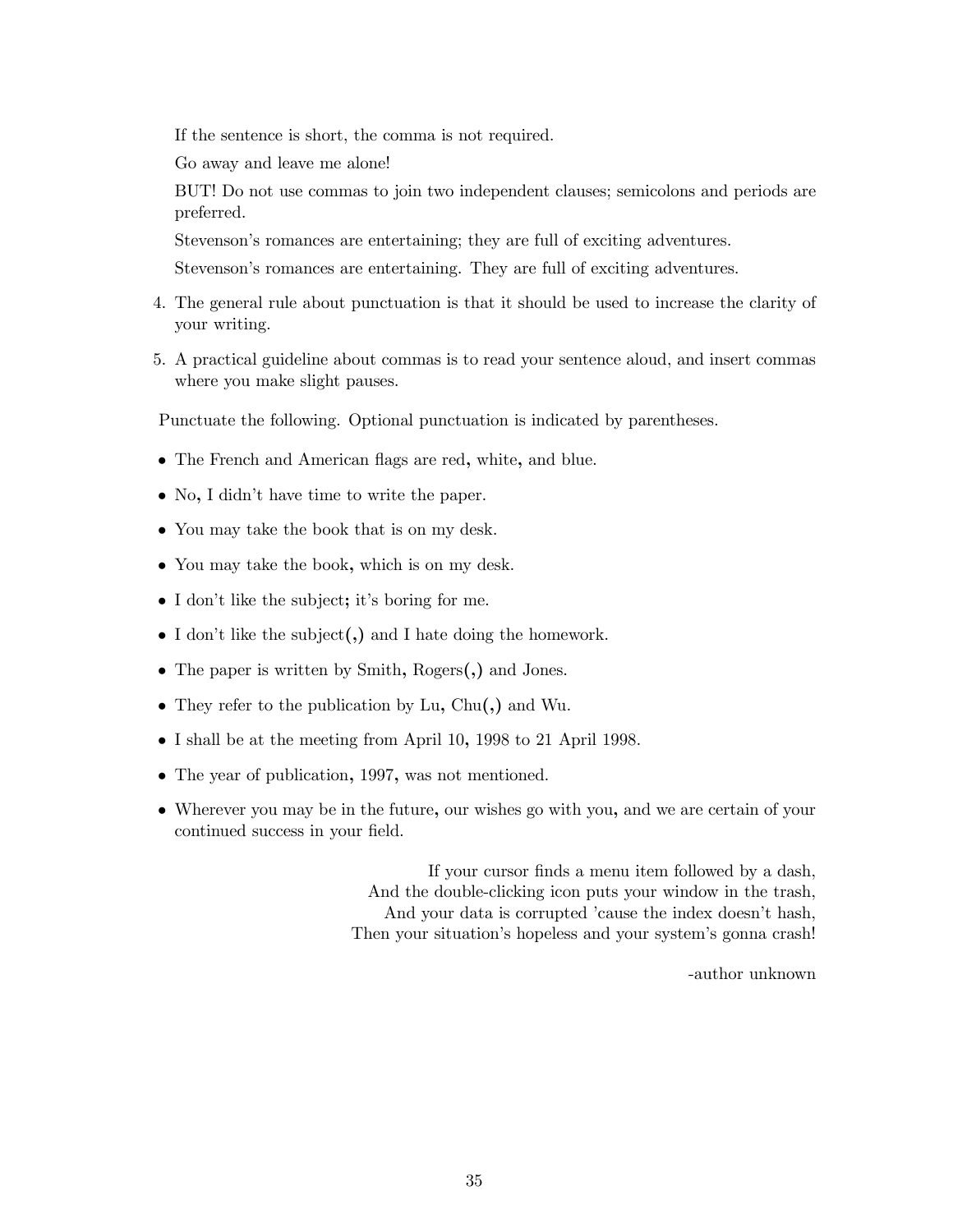#### 25 Colons and Semicolons

Colons (:) are used to indicate the beginning of a list. Use two spaces after a colon.

This experiment requires the following: a function generator, an oscilloscope, an RC circuit, and an inductor.

You could present the same information in the following way.

This experiment requires a function generator, an oscilloscope, an RC circuit, and an inductor.

In the latter example, no colon was used. In the former, I used a colon as a way of saying "Attention! Here comes the list!" The information after the colon is specific. The phrase before the colon prepares you for the list. The latter example has the same information content as the former. There is more emphasis on what the list items are if a colon is used.

Last week, I said

"Do not use commas to join two independent clauses; semicolons (;) or periods are preferred.

Stevenson's romances are entertaining; they are full of exciting adventures.

Stevenson's romances are entertaining. They are full of exciting adventures."

There is one other situation in which to use semicolons. If you have a long list where each item is composed of several different things, then separate the items with semicolons.

On my vacation I shall take: two pairs of skis and boots, each optimized for different snow conditions; warm clothing for cold weather and lighter clothing for sunny days, along with my favorite mult-purpose hat; and good reading material, including my favorite book, which I've already read three times.

Scientists frequently use colons and semicolons in figure captions.

Figure 1. The major results of our study: a) TEM image of bacteria; b) AFM image of bacteria; c) cross-sectional profile of the bacteria; and d) corresponding response as a function of load.

Punctuate the following using commas, semicolons, or colons. Optional punctuation is indicated by parentheses.

- 1. Eat, and drink this tea.
- 2. Listen, and write an essay.
- 3. Do the experiment(,) and write a paper.
- 4. Do the experiment; write a paper.
- 5. We used the following approach: we first laid the DNA on the substrate and let it dry; then we used an AFM to image the DNA and determine its conformation; the image was then used to generate data; and (,) finally (,) the Flory exponent was determined.
- 6. I need three items: methanol, acetone, and distilled water.

If the label on the cable on the table at your house Says the network is connected to the button on the mouse, But your packets want to tunnel on another protocol, That's repeatedly rejected by the printer down the hall, And your screen is all distorted by the side affects of Gauss, So your icons in the windows are so wavy as a souse,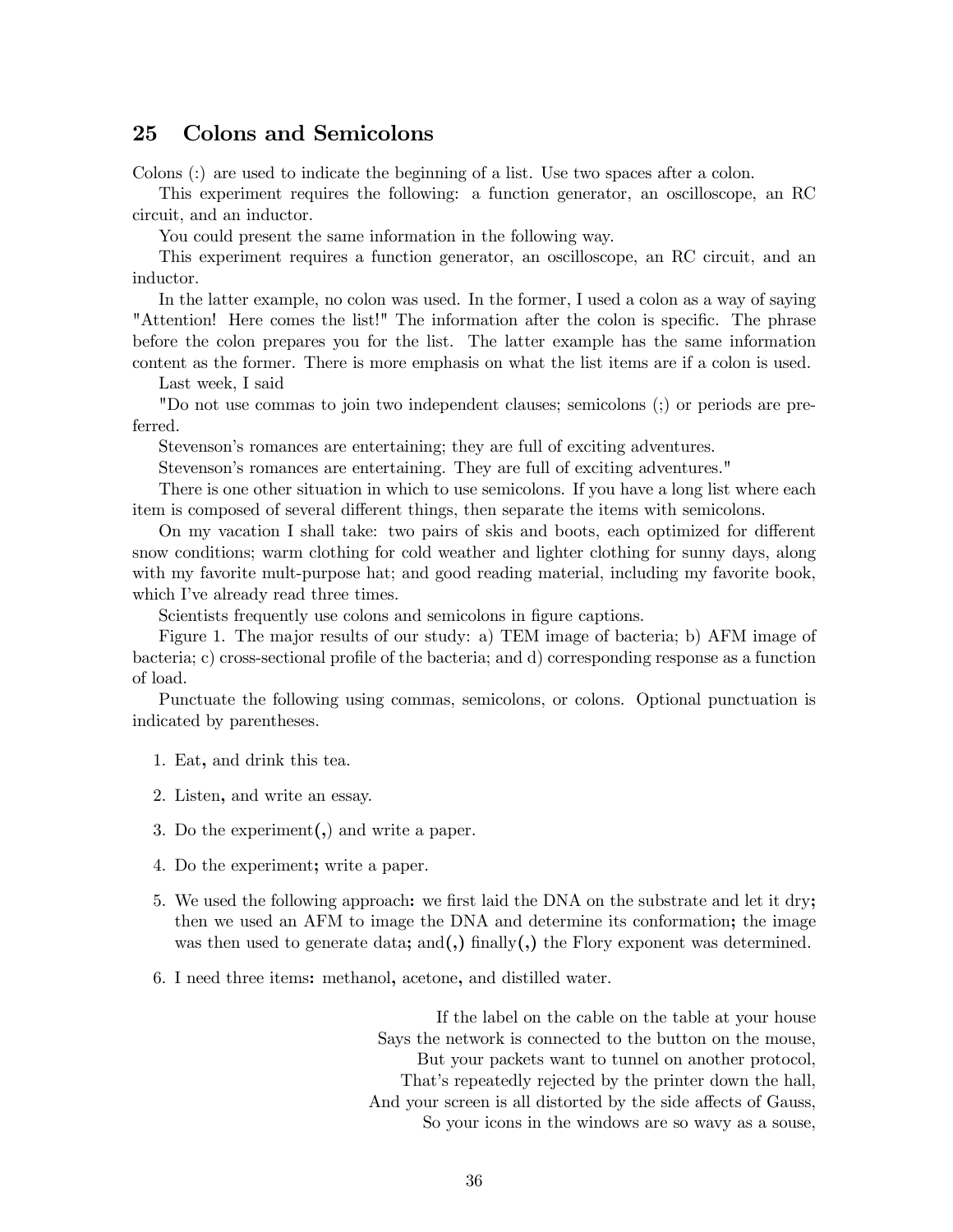Then you may as well reboot and go out with a bang, 'Cause as sure as I'm a poet, the sucker's gonna hang!

-author unknown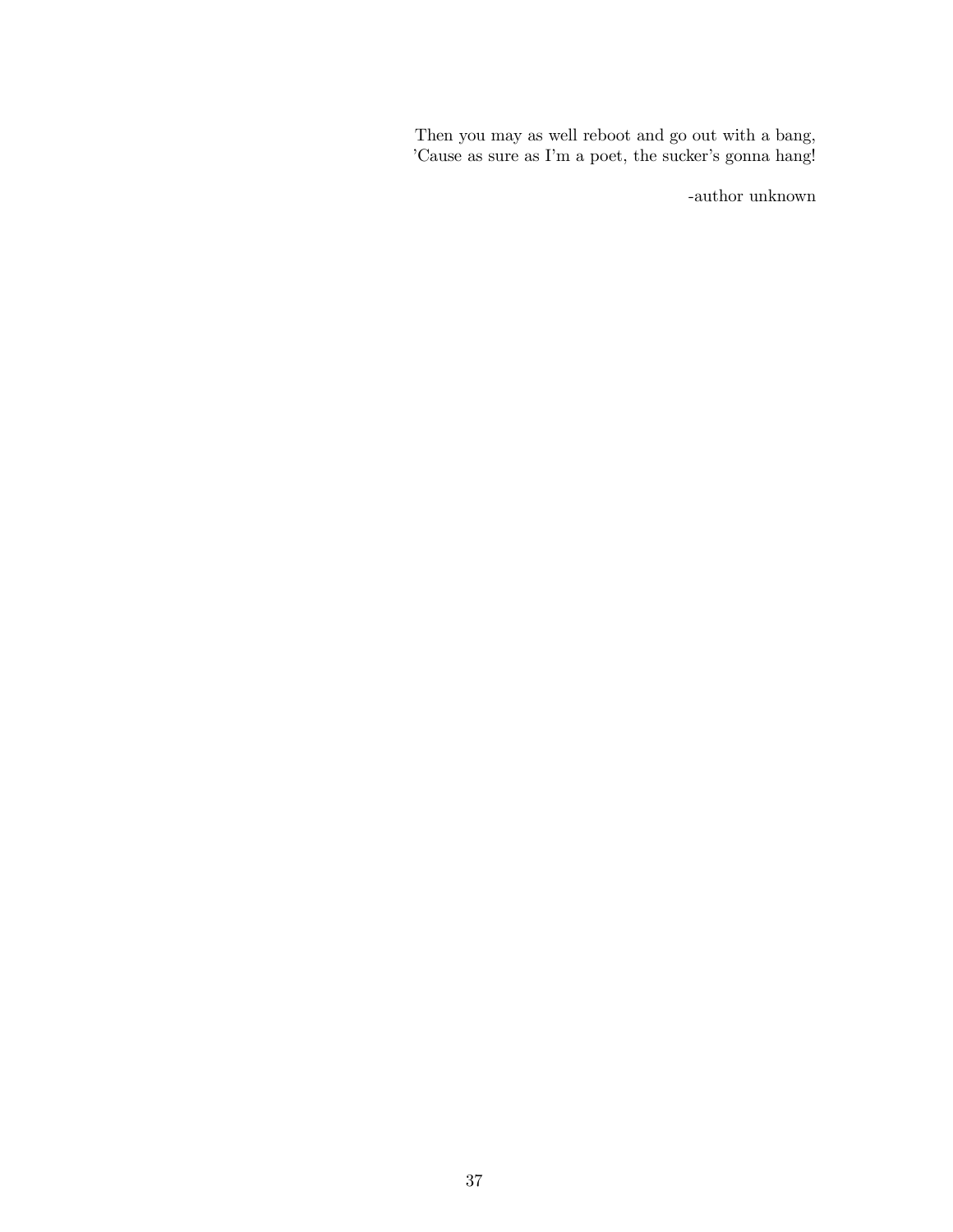# 26 Dashes

Two weeks ago I described how commas are used to bracket parenthetical phrases. Dashes can be used in the same way. Dashes add more interest and emphasis to the parenthetical phrase.

Many of them—about half—will remain at home.

I longed—so very much—for a drink of lemonade!

The dashes above could easily be replaced by commas. The following examples are better with dashes than with commas-

He sometimes cooked for his friends a simple dinner—a veal pie and rice pudding.

Five nations—namely, England, France, Germany, Italy, and Russia—were represented in that one army. (If the list of nations was at the end of this sentence, a colon would be a better choice.)

If the dashes were replaced by commas in these two latter sentences, there could be some confusion between the parenthetical and major parts of the sentence.

Use whatever punctuation you think appropriate.

- 1. Amonton formulated his law relating friction and the normal load 300 years ago; a hundred years later, Coulomb interpreted friction in terms of cobblestones in a rough road—the bigger the stones, the higher the friction.
- 2. In other words, the friction is not only anisotropic—dependent on the angle of the tip's motion with respect to the domain orientation—but is also asymmetric, that is, different for the trace and retrace of the force microscope tip over the same scan line.
- 3. We used Brewster angle microscopy to obtain essential information about the tilt angle of the alkyl chains and their tilt direction (azimuthal angle); this technique is based on p-polarized light and allows local determination of these parameters.
- 4. Our interpretation of the results—the alkyl chains are hexagonally packed and slightly tilted with a uniform tilt direction within each petal.

Without punctuation, these sentences are hard to understand!

-author unknown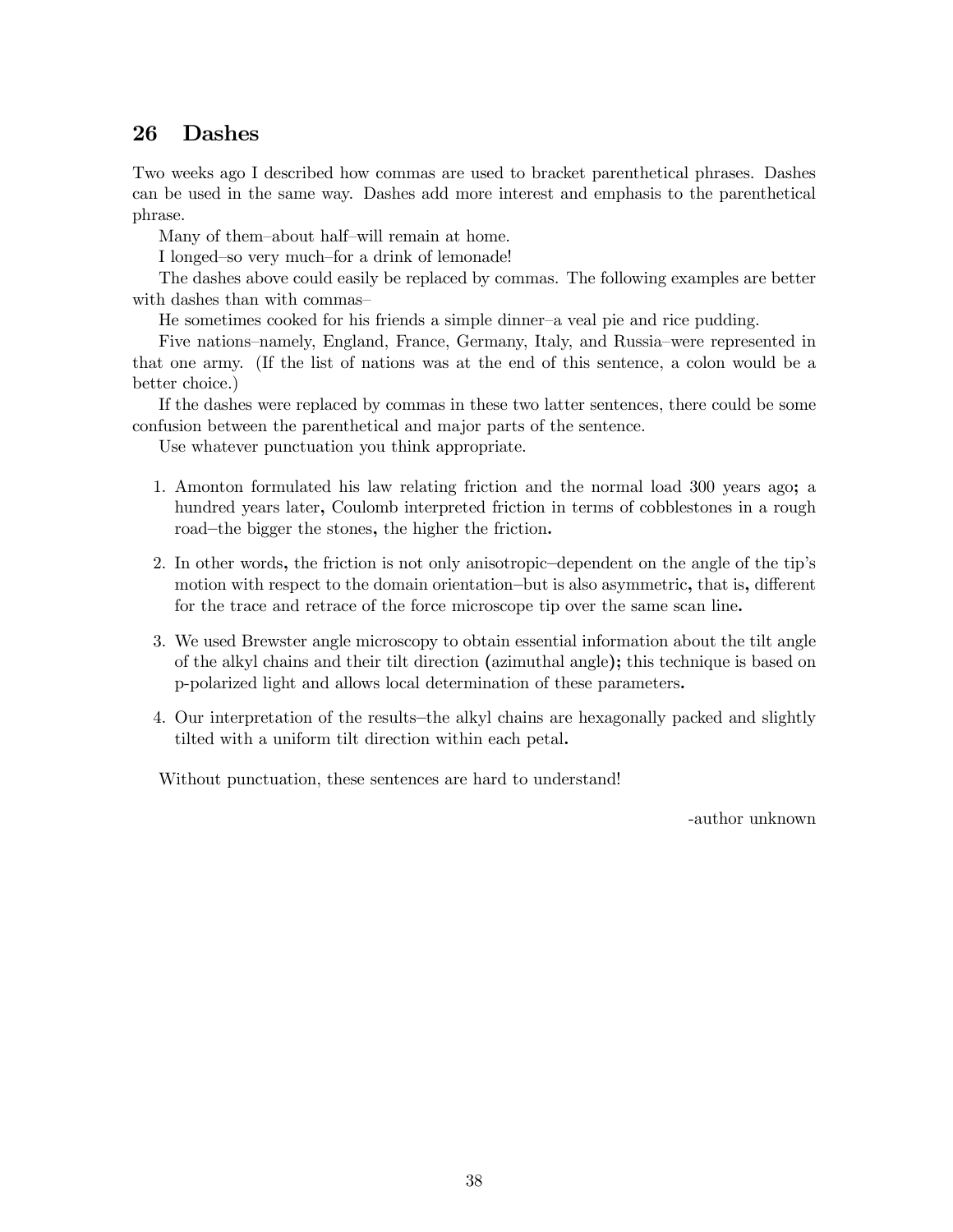### 27 Collective Nouns

Collective nouns denote a collection of persons or things regarded as one unit. An example is a sports team—many individuals, one team. Collective nouns are difficult to use correctly because they sometimes are singular nouns, and sometimes are plural ones. And you must match the verb to the right case.

In "The orchestra was playing.", the orchestra was performing as one unit. In "The orchestra have all gone home.", the plural verb form is used because the individual members of the orchestra acted separately. "Inter-Milan beats Ajax." is in the former sense; "Inter-Milan have assaulted Ajax." is in the latter. (As long as it is individuals who have been violent, not the team as a group.)

The distinction between what is a collective noun and what isn't is often harder to establish than in the examples above. "The variety of techniques in our lab is wonderful." refers to the broad spectrum of possibliites in our lab and is singular. However, I would choose to say "A variety of techniques were employed to study the material." because the emphasis is on the multiplicity of possibilites. Grammarians might disagree with me, but I invoke the native speaker's "sounds right" rule. :-)

Try these. Use the verb in paratheses.

- 1. (have) EPFL has not won the game.
- 2. (work) The students work very hard.
- 3. (work) That group works very hard.
- 4. (work) That group of students works very hard.
- 5. (work) These groups of students work very hard.
- 6. (have) That group has finished their lab and have gone home.
- 7. (be) Work schedules, delivery times, costs—this information is very useful to me.
- 8. (be) Work schedules, delivery times, costs—these bits of information are very useful to me.

N.B. In English, "these informations" don't (or doesn't?) exist.

..the mass starts into a million suns; Earths round each sun with quick explosions burst, And second planets issue from the first.

-Eramus Darwin (1731-1802)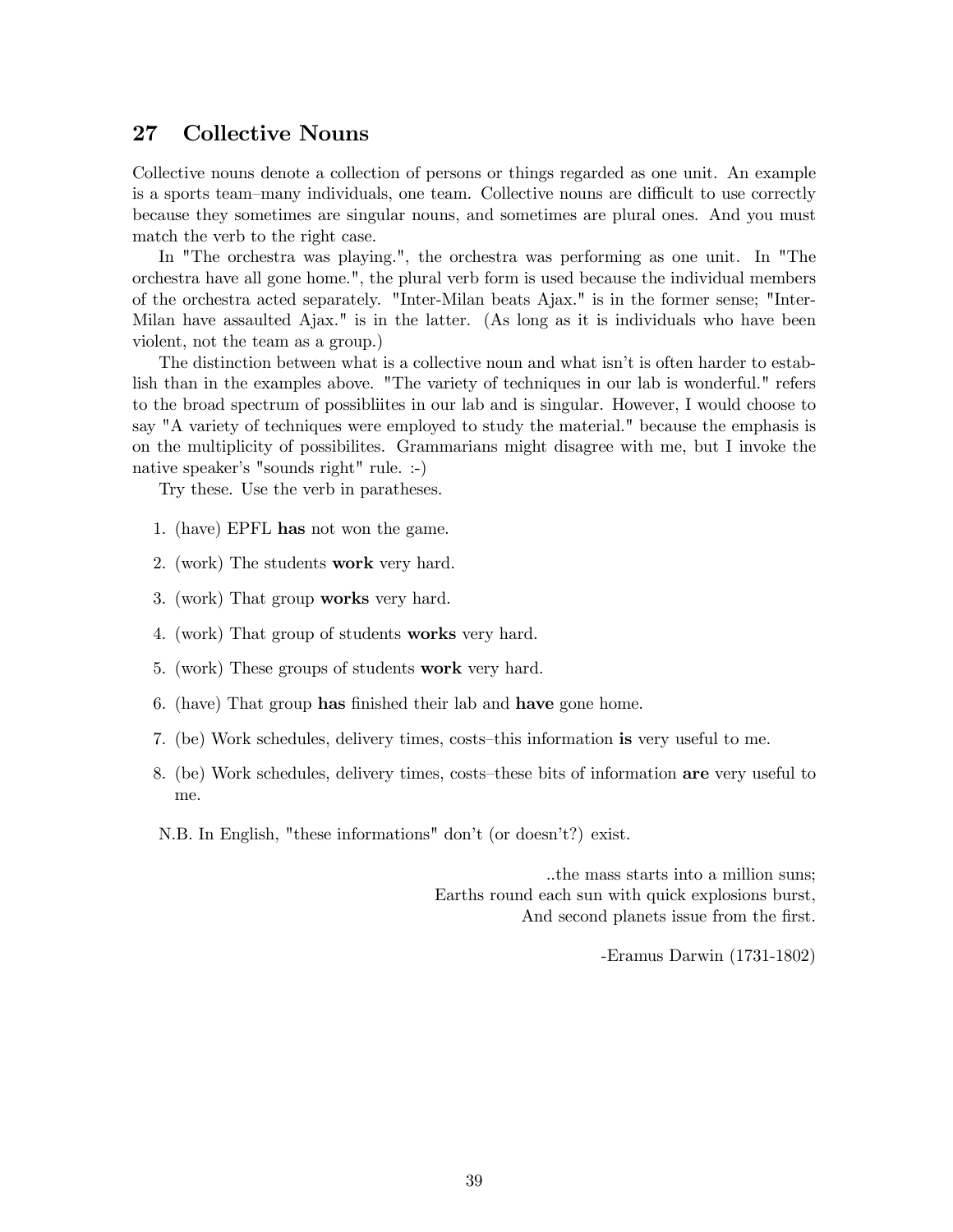### 28 A and An

The easy rule, right 80% of the time, is that "a" is the indefinite article used before a noun starting with a consonant, and "an" is the indefinite article for use before a noun starting with a vowel.

But to be 100% correct is more challenging. The reason for invoking "an" is to avoid the awkward tongue twisting associated with saying "a eel". It's much easier to say "an eel." Here English shares something with French, in that the correct grammatical form depends on what sounds right or is easy to say. So the correct, more challenging rule is that "an" appears before nouns that start with vowel *sounds*, in contrast to written vowels. My favorite examples from my field: "a scanning probe microscope", but "an SPM" (pronounced ES-PEE-EM); "an ultra-high vacuum chamber", but "a UHV chamber" (pronounced YEW-AICH-VEE).

Place "a" or "an" in the blanks.

- 1. Please send me an email.
- 2. The system is a eutectic (YEW-TEC-TIC) at 300K.
- 3. The temperature was increased by an electron beam heater.
- 4. We used a lateral force microscope (LFM).
- 5. We used an LFM. (EL-EF-EM)
- 6. An 8 (EIGHT) ML overlayer of Pd was deposited on the sample.
- 7. A uniform (YEW-NI-FORM) layer was achieved.
- 8. An oxygen dosing was the next step in the preparation.
- 9. The system can be modeled by a harmonic oscillator.
- 10. The system can be modeled by an anharmonic oscillator.
- 11. An Auger electron spectrometer (AES) was employed....
- 12. An AES was employed....
- 13. An X-ray (EX-RAY) photoelectron spectrometer (XPS) revealed...
- 14. An XPS (EX-PEE-ES) revealed...
- 15. Use of a scanning electron microscope (SEM) showed...
- 16. Use of an SEM showed....
- 17. We used a fourier-transform infrared spectrometer (FTIR) to determine...
- 18. We used an FTIR (EF-TEE-EYE-ARE) to determine...
- 19. An ultra-violet photoelectron spectrometer (UPS) displayed....
- 20. A UPS (YEW-PEE-ES) displayed...

Knows't thou how blood, which to the heart doth flow, Doth from one ventricle to the other go?

-John Donne, 1612 (At the time, no one knew.)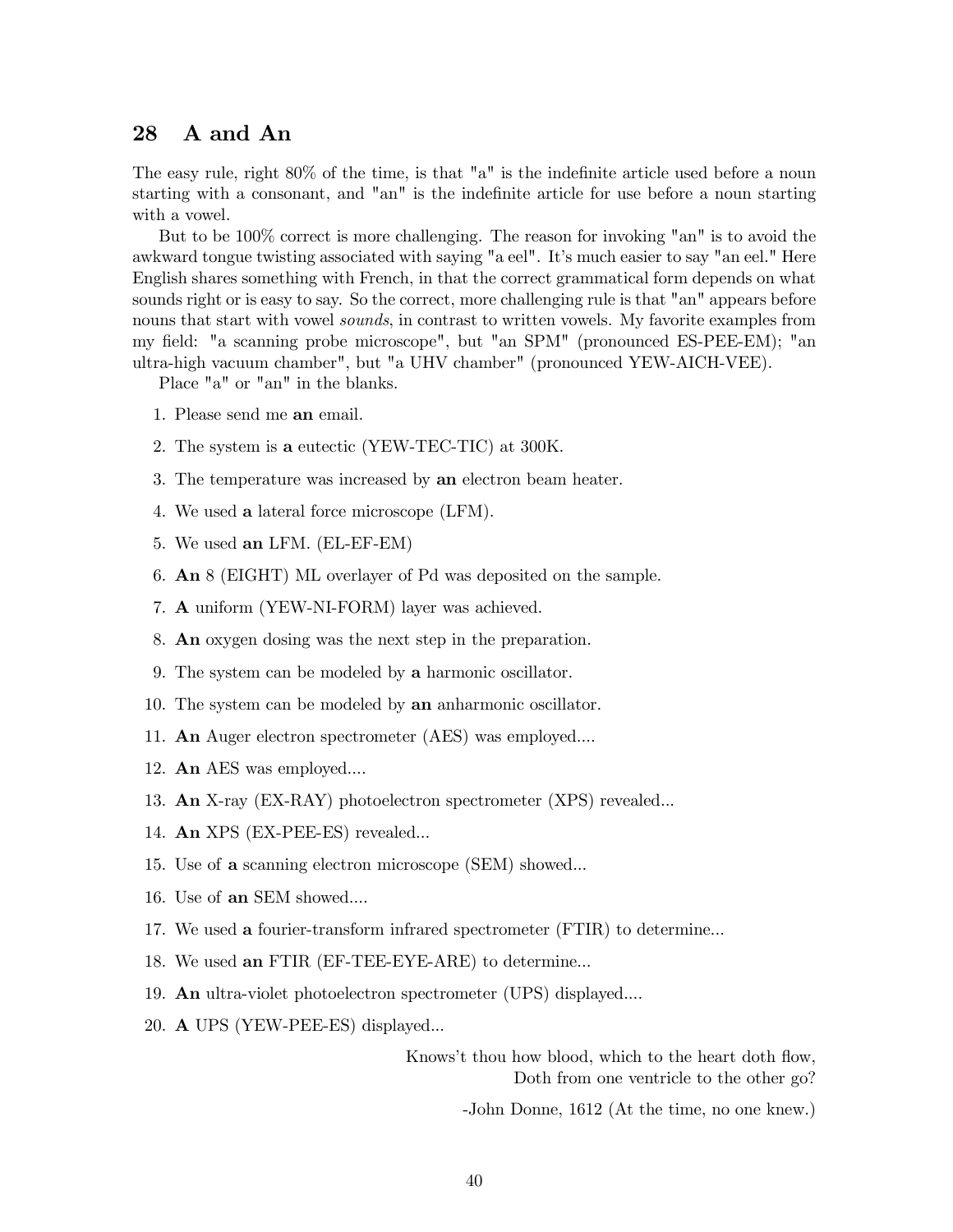# 29 Actual and Eventual

The words in German and French that sound closest to actual are "aktuell" and "actuel", respectively. They mean contemporary or up-to-date. Paired with "actual" they are "faux amis", in that "actual" usually means "in fact". I say usually, because a less common definition of actual does correspond to contemporary. I suggest that it's best to forget the second definition, for it is so often ill-applied.

Eventual is used for what in the future may actually become true. Here are the defintions from the Random House Unabridged CD-ROM Dictionary.

ACTUAL

1. existing in act or fact; real: an actual case of heroism; actual expenses.

Syn.1. genuine, authentic, veritable, real.

EVENTUAL

1. happening at some indefinite future time or after a series of occurrences; ultimate: His mistakes led to his eventual dismissal.

2. depending upon uncertain events; contingent.

Syn.1. subsequent, consequent, later, resulting.

Replace the blanks with actual, actually, eventual, or eventually.

- 1. Eventually, the instrument will run correctly.
- 2. Actually, it does not run. (This sentence is a case where both the common and less common meanings of actual, i.e. real and contemporary, both work.)
- 3. The eventual data will be very interesting.
- 4. Although our simulations predict what the data will reveal, we have no actual data.

There rolls the deep where grew the tree O earth, what changes hast thou seen! There where the long street roars, hath been The stillness of the central sea.

The hills are shadows, and they flow >From form to form, and nothings stands; They melt like mist, the solid lands, Like clouds they shape themselves and go. -Tennyson, on geological change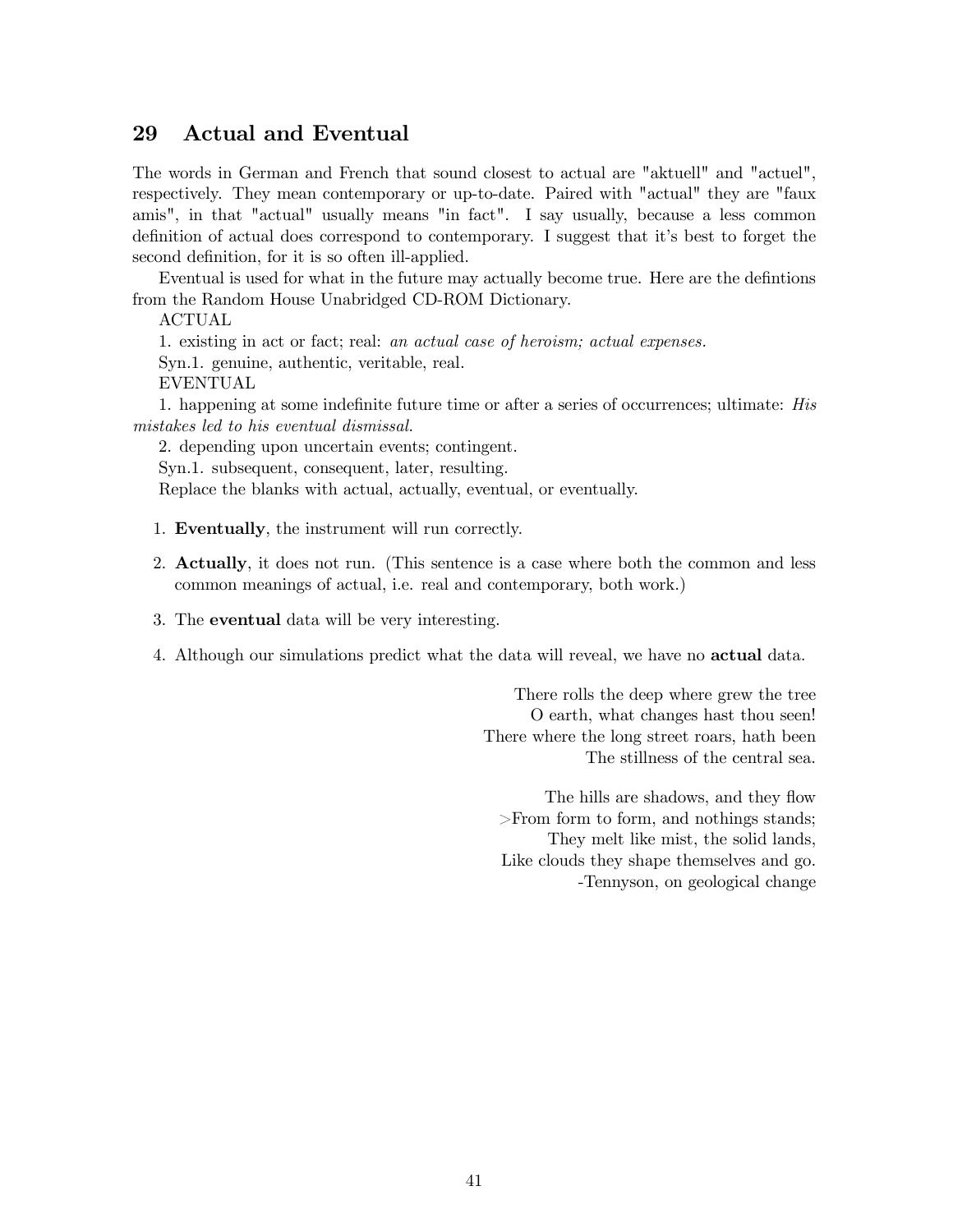# 30 The Wondrous and Terrible Verb "to Get"

Wondrous because it is so flexible...it has 63 different definitions! Terrible because......it has 63 different definitions! The particular meaning is determined largely by context.

Please don't use it in your writing. It is a very informal word, appropriate for conversation and seminars but not for publications. Much better synonyms exist.

I shall provide the full set of definitions on this week's Scientific English web page. Here are a few synonyms just to \*get\* you started (from the Random House Dictionary):

GET, OBTAIN, ACQUIRE, PROCURE, SECURE imply gaining possession of something. GET may apply to coming into possession in any manner, and either voluntarily or not. OBTAIN suggests putting forth effort to gain possession, and ACQUIRE stresses the possessing after an (often prolonged) effort. PRO-CURE suggests the method of obtaining, as that of search or choice. SECURE, considered in bad taste as a would-be-elegant substitute for GET, is, however, when used with discrimination, a perfectly proper word. It suggests making possession sure and safe, after obtaining something by competition or the like.

Can you provide synonyms for "get" for the following sentences? (I think these are the most frequently used meanings.)

- 1. I forgot my pen. I'll go fetch one.
- 2. This problem is really hard. I don't understand it.
- 3. I received your letter.
- 4. I'm sorry I wasn't here yesterday. I caught a cold.
- 5. Last time I went skiing, I became really cold.

#### Got it?

For your reference purposes, here are the definitions from the Random House Unabridged CD-ROM Dictionary:

get v., got or ( Archaic ) gat; got or got•ten; get•ting, n.

#### Transitive verb

- 1. to receive or come to have possession, use, or enjoyment of: to get a birthday present; to get a pension.
- 2. to cause to be in one's possession or succeed in having available for one's use or enjoyment; obtain; acquire: to get a good price after bargaining; to get oil by drilling; to get information.
- 3. to go after, take hold of, and bring (something) for one's own or for another's purposes; fetch: Would y get the milk from the refrigerator for me?.
- 4. to cause or cause to become, to do, to move, etc., as specified; effect: to get one's hair cut; to get a person drunk; to get a fire to burn; to get a dog out of a room.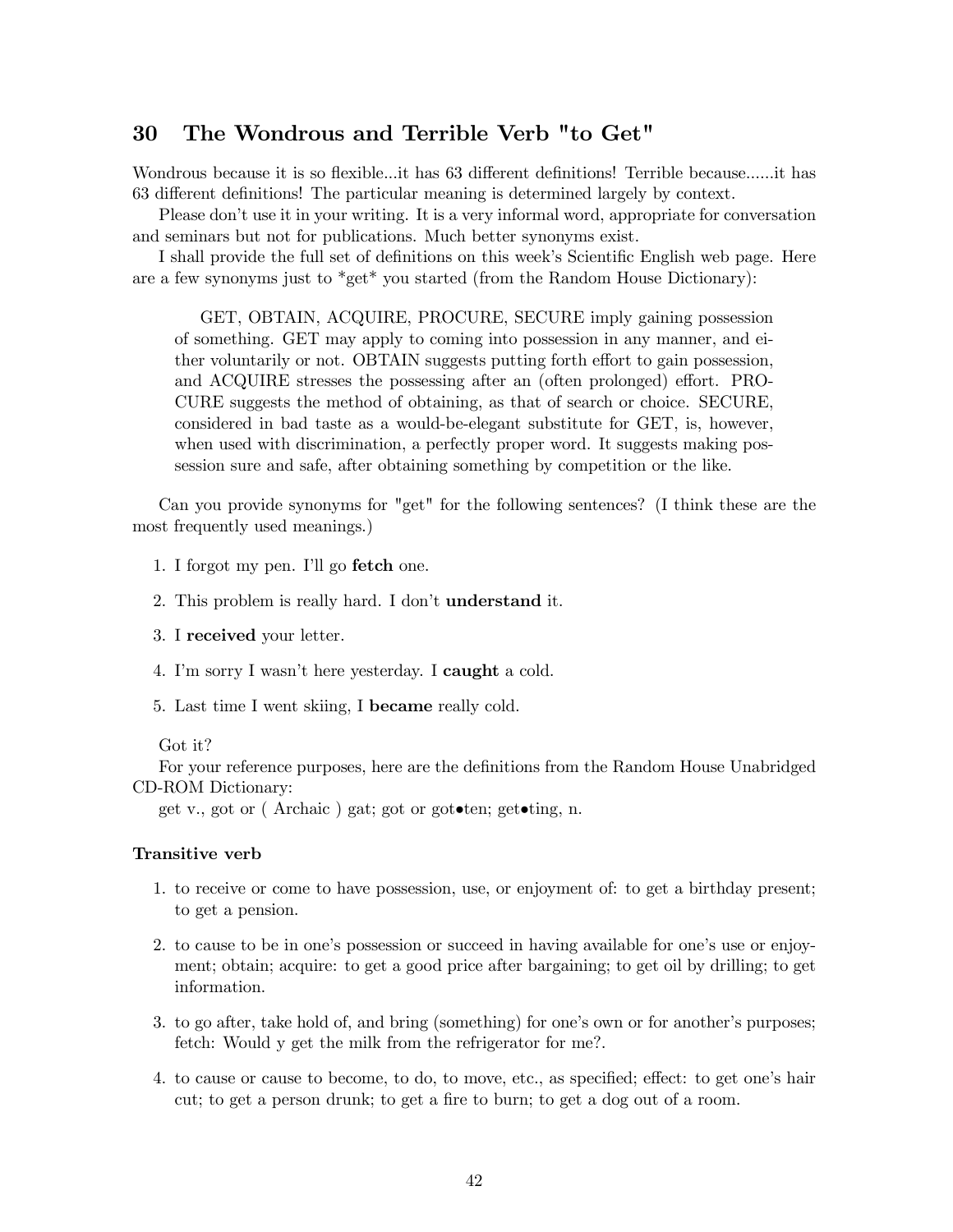- 5. to communicate or establish communication with over a distance; reach: You can always get me by telephone.
- 6. to hear or hear clearly: I didn't get your last name.
- 7. to acquire a mental graspgrasp or command of; learn: to get a lesson.
- 8. to capture; seize: Get him before he escapes!.
- 9. to receive as a punishment or sentence: to get a spanking; to get 20 years in jail.
- 10. to prevail on; influence or persuade: We'll get him to go with us.
- 11. to prepare; make ready: to get dinner.
- 12. (esp. of animals) to beget.
- 13. Informal. to affect emotionally: Her pleas got me.
- 14. to hit, strike, or wound: The bullet got him in the leg.
- 15. Informal. to kill.
- 16. Informal. to take vengeance on: I'll get y yet!.
- 17. to catch or be afflicted with; come down with or suffer from: He got malaria while living in the tropics. She gets butterflies before every performance.
- 18. Informal. to puzzle; irritate; annoy: Their silly remarks get me.
- 19. Informal. to understand; comprehend: I don't get the joke. This report may be crystalclear to a scientist, but I don't get it.

#### Intransitive verb

- 1. to come to a specified place; arrive; reach: to get home late.
- 2. to succeed, become enabled, or be permitted: You get to meet a lot of interesting people.
- 3. to become or to cause oneself to become as specified; reach a certain condition: to get angry; to get sick.
- 4. (used as an auxiliary verb fol. by a past participle to form the passive) : to get married; to get elected; to get hit by a car.
- 5. to succeed in coming, going, arriving at, visiting, etc. (usually fol. by away, in, into, out, etc.) : I don't get into town very often.
- 6. to bear, endure, or survive (usually fol. by through or over ) : Can he get through another bad winter?.
- 7. to earn money; gain.
- 8. Informal. to leave promptly; scram: He told us to get.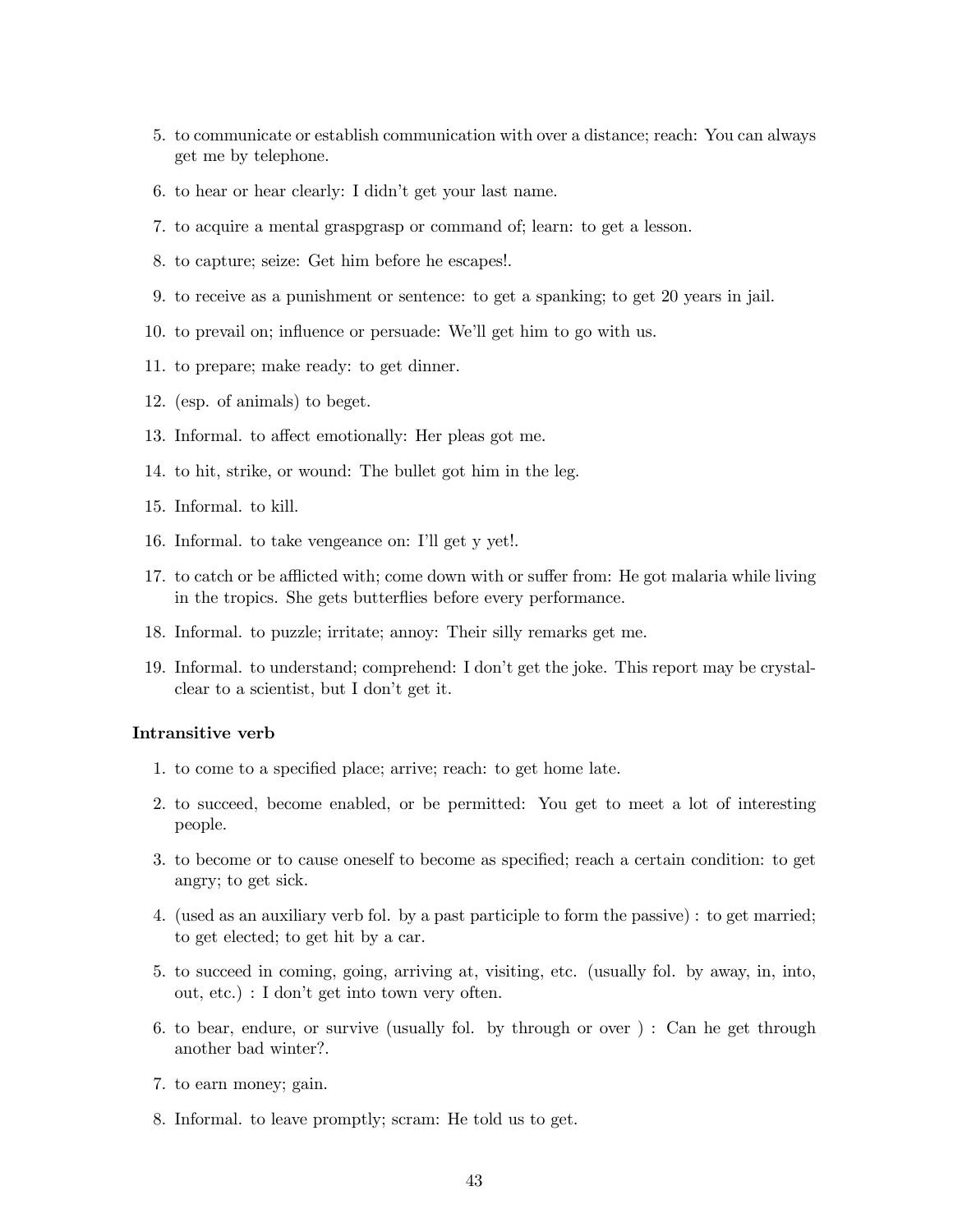- 9. to start or enter upon the action of (fol. by a present participle expressing action) : to get moving; Get rolling. 29. get about,a. to move about; be active: He gets about with difficulty since his illness. b. to become known; spread: It was supposed to be a secret, but somehow it got about. c. to be socially active: She's been getting about much more since her family moved to the city. Also, get around.
- 10. get across,a. to make or become understandable; communicate: to get a lesson across to students. b. to be convincing about; impress upon others: The fire chief got across forcefully the fact that turning in a false alarm is a serious offense.
- 11. get ahead, to be successful, as in business or society: She got ahead by sheer determination.
- 12. get ahead of,a. to move forward of, as in traveling: The taxi got ahead of her after the light changed. b. to surpass; outdo: He refused to let anyone get ahead of him in business.
- 13. get along,a. to go away; leave. b. See get on.
- 14. get around,a. to circumvent; outwit. b. to ingratiate oneself with (someone) through flattery or cajolery. c. to travel from place to place; circulate: I don't get around much anymore. d. See get about.
- 15. get at,a. to reach; touch: to stretch in order to get at a top shelf. b. to suggest, hint at, or imply; intimate: What are y getting at?. c. to discover; determine: to get at the root of a problem. d. Informal. to influence by surreptitious or illegal means; bribe: The gangsters couldn't get at the mayor.
- 16. get away,a. to escape; flee: He tried to get away, but the crowd was too dense. b. to start out; leave: The racehorses got away from the starting gate.
- 17. get away with, to perpetrate or accomplish without detection or punishment: Some people lie and cheat and always seem to get away with it.
- 18. get back,a. to come back; return: When will y get back?. b. to recover; regain: He got back his investment with interest. c. to be revenged: She waited for a chance to get back at her accuser.
- 19. get by, a. to succeed in going past: to get by a police barricade. b. to manage to exist, survive, continue in business, etc., in spite of difficulties. c. to evade the notice of: He doesn't let much get by him.
- 20. get down,a. to bring or come down; descend: The kitten climbed the tree, but then couldn't get down again. b. to concentrate; attend: to get down to the matter at hand. c. to depress; discourage; fatigue: Nothing gets me down so much as a rainy day. d. to swallow: The pill was so large that he couldn't get it down. e. to relax and enjoy oneself completely; be uninhibited in one's enjoyment: getting down with a bunch of old friends.
- 21. get even. See even 1 (def. 22).
- 22. get going,a. to begin; act: They wanted to get going on the construction of the house. b. to increase one's speed; make haste: If we don't get going, we'll never arrive in time.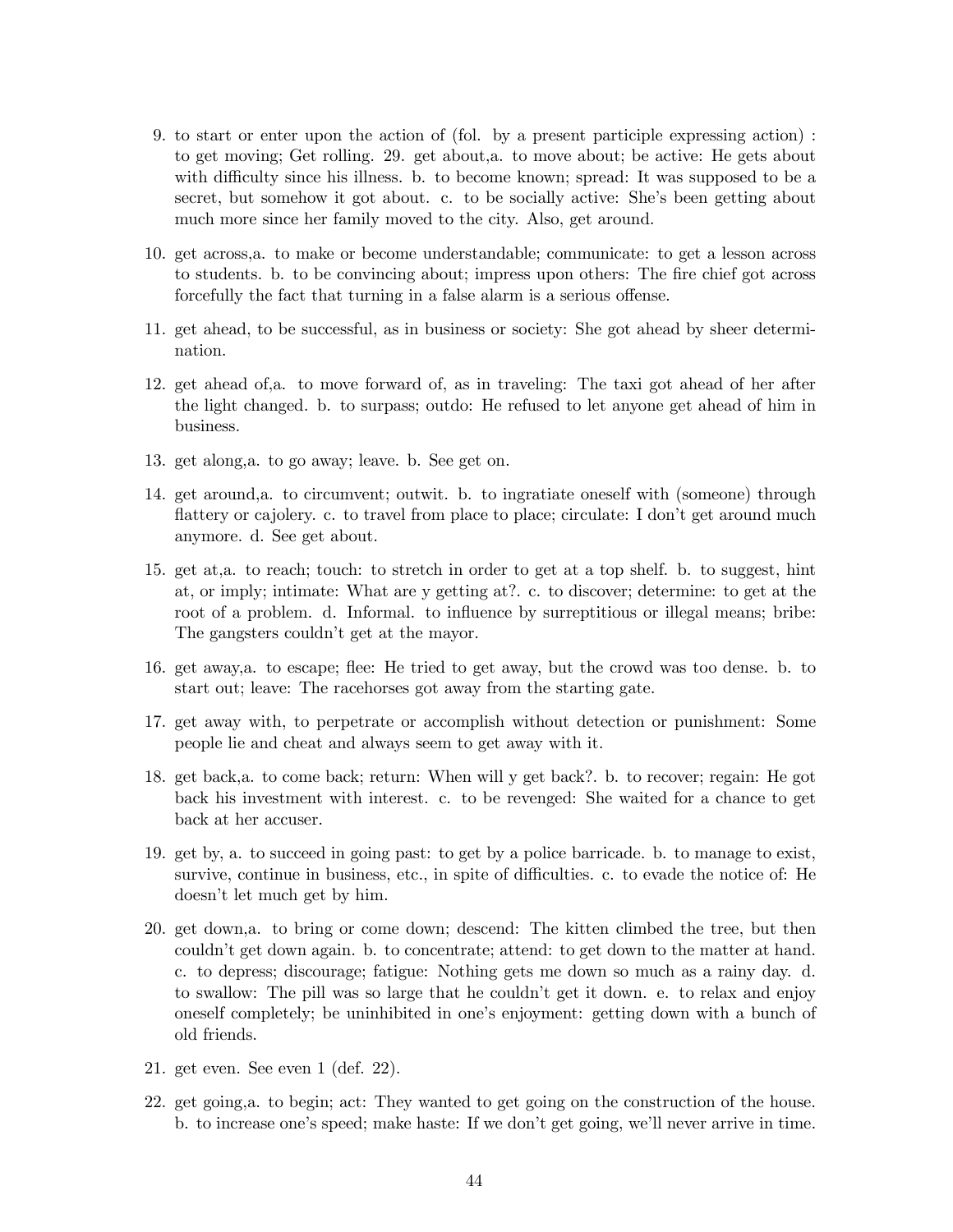- 23. get in,a. to go into a place; enter: He forgot his key and couldn't get in. b. to arrive; come: They both got in on the same train. c. to become associated with: He got in with a bad crowd. d. to be chosen or accepted, as for office, membership, etc.: As secretary of the club, his friend made sure that he got in. e. to become implicated in: By embezzling money to pay his gambling debts quickly, he was getting in further and further.
- 24. get it, Informala. to be punished or reprimanded: You'll get it for breaking that vase!. b. to understand or grasp something: This is just between us, get it?.
- 25. get it off, Slang (vulgar ). to experience orgasm.
- 26. get it on,a. Informal. to work or perform with satisfying harmony or energy or develop a strong rapport, as in music: a rock group really getting it on with the audience. b. Slang (vulgar ). to have sexual intercourse.
- 27. get it up, Slang (vulgar ) , to achieve an erection of the penis.
- 28. get off,a. to escape the consequences of or punishment for one's actions. b. to help (someone) escape punishment: A good lawyer might get y off. c. to begin a journey; leave: He got off on the noon flight. d. to leave (a train, plane, etc.) ; dismount from (a horse); alight. e. to tell (a joke); express (an opinion): The comedian got off a couple of good ones. f. Informal. to have the effrontery: Where does he get off telling me how to behave?. g. Slang (vulgar ). to experience orgasm. h. to experience or cause to experience a high from or as if from a drug. i. to cause to feel pleasure, enthusiasm, or excitement: a new rock group that gets everyone off.
- 29. get off on, Slang. to become enthusiastic about or excited by: After years of indifference, she's getting off on baseball.
- 30. get on or along,a. to make progress; proceed; advance. b. to have sufficient means to manage, survive, or fare. c. to be on good terms; agree: She simply can't get on with her brothers. d. to advance in age: He is getting on in years.
- 31. get out,a. to leave (often fol. by of ) : Get out of here! We had to get out of the bus at San Antonio. b. to become publicly known: We mustn't let this story get out. c. to withdraw or retire (often fol. by of ) : He decided to get out of the dry goods business. d. to produce or complete: Let's get this work out!.
- 32. get over,a. to recover from: to get over an illness. b. See get across.
- 33. get round. See get around.
- 34. get the lead out. See lead 2 (def. 11).
- 35. get there, to reach one's goal; succeed: He wanted to be a millionaire but he died before he got there.
- 36. get through,a. to succeed, as in meeting, reaching, or contacting by telephone (usually fol. by to  $)$ : I tried to call y last night, but I couldn't get through. b. to complete; finish: How he ever got through college is a mystery. c. to make oneself understood: One simply cannot get through to her.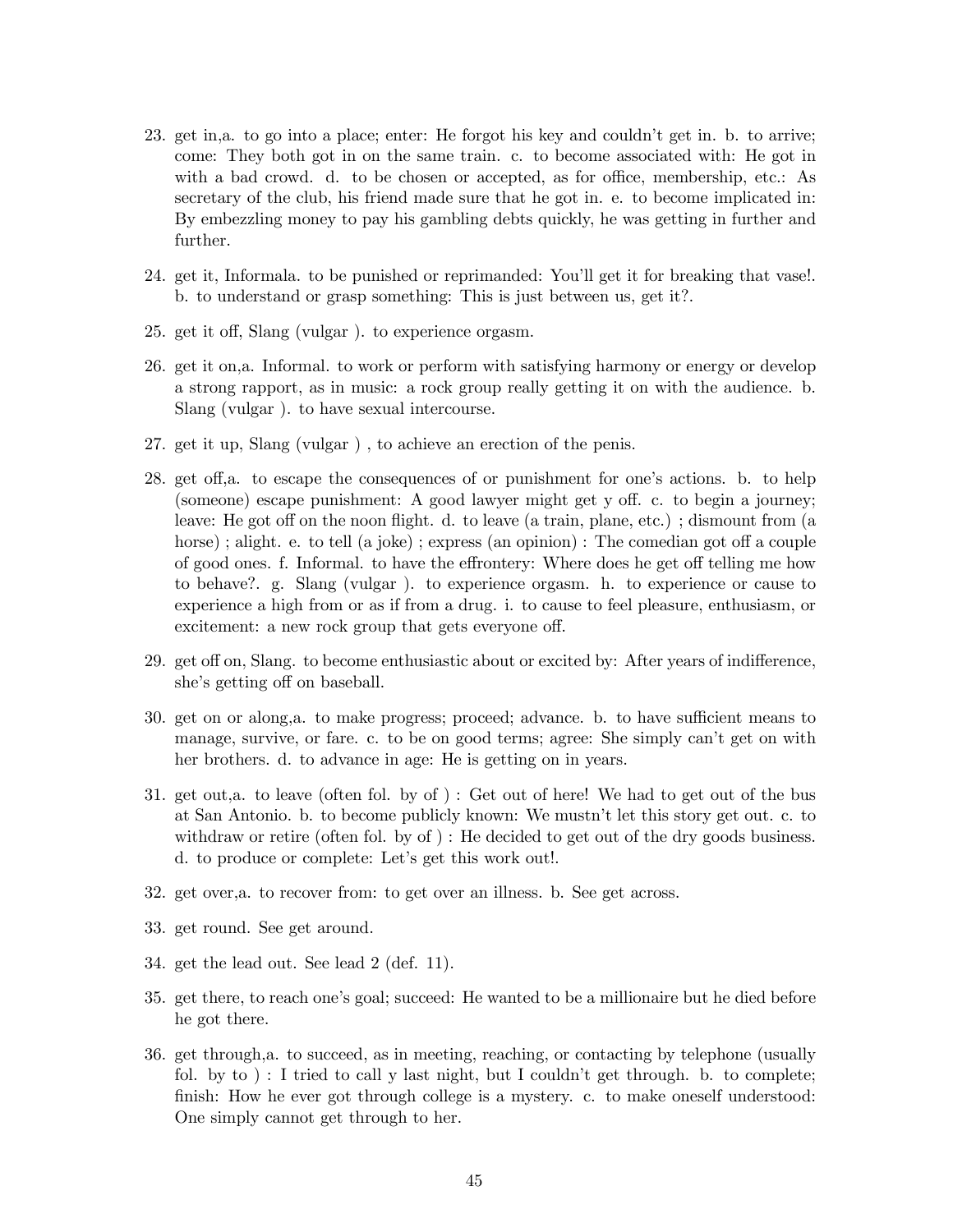- 37. get to,a. to get in touch or into communication with; contact: It was too late by the time he got to the authorities. b. Informal. to make an impression on; affect: This music really gets to y. c. to begin: When he gets to telling stories about the war, there's no stopping him.
- 38. get together,a. to accumulate; gather: to get together a portfolio of 20 stocks. b. to congregate; meet: The alumnae chapter gets together twice a year. c. to come to an accord; agree: They simply couldn't get together on matters of policy.
- 39. get up,a. to sit up or stand; arise. b. to rise from bed. c. to ascend or mount. d. to prepare; arrange; organize: to get up an exhibit. e. to draw upon; marshal; rouse: to get up one's courage. f. to acquire a knowledge of. g. (to a horse) go! go ahead! go faster!. h. to dress, as in a costume or disguise: She got herself up as an astronaut. i. to produce in a specified style, as a book: It was got up in brown leather with gold endpapers.
- 40. has or have got,a. to possess or own; have: She's got a new car. Have y got the tickets?. b. must (fol. by an infinitive) : He's got to get to a doctor right away. c. to suffer from: Have y got a cold?

### Noun

- 1. an offspring or the total of the offspring, esp. of a male animal: the get of a stallion.
- 2. a return of a ball, as in tennis, that would normally have resulted in a point for the opponent.
- 3. Brit. Slang a. something earned, as salary, profits, etc.: What's your week's get?. b. a child born out of wedlock.  $[1150-1200; (v.)$  ME geten < ON geta to obtain, beget; c. OE -gietan (>ME yeten) , G -gessen, in vergessen to forget; (n.) ME: something gotten, offspring, deriv. of the v]

get,ta•ble, get,a•ble, adj.

Synonyms GET, OBTAIN, ACQUIRE, PROCURE, SECURE imply gaining possession of something. GET may apply to coming into possession in any manner, and either voluntarily or not. OBTAIN suggests putting forth effort to gain possession, and ACQUIRE stresses the possessing after an (often prolonged) effort. PROCURE suggests the method of obtaining, as that of search or choice. SECURE, considered in bad taste as a would-be-elegant substitute for GET, is, however, when used with discrimination, a perfectly proper word. It suggests making possession sure and safe, after obtaining something by competition or the like. 2. win, gain. 7. apprehend, grasp. 10. induce, dispose. 12. engender.

Usage For nearly 400 years, forms of GET have been used with a following past participle to form the passive voice: She got engaged when she was 19. He won't get accepted with those grades. This use of GET rather than of forms of to be in the passive is found today chiefly in speech and informal writing.In British English GOT is the regular past participle of GET, and GOTTEN survives only in a few set phrases, such as ill-gotten gains. In American English GOTTEN, although occasionally criticized, is an alternative standard past participle in most senses, especially in the senses "to receive" or "to acquire": I have gotten (or got ) all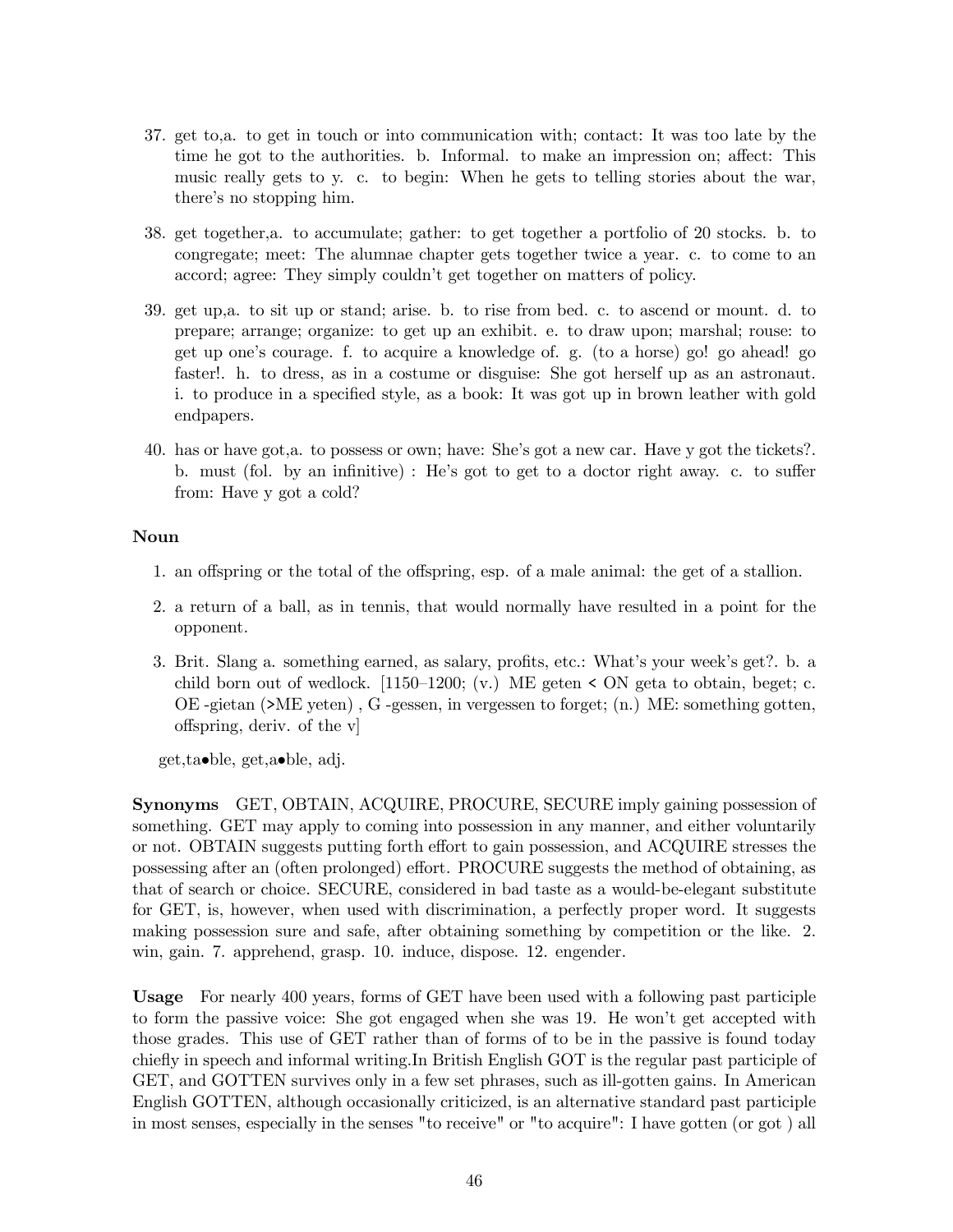that I ever hoped for.HAVE or HAS GOT in the sense "must" has been in use since the early 19th century; often the HAVE or HAS is contracted: You've got to carry your passport at all times. The use of HAVE (or HAS) GOT in the sense of "to possess" goes back to the 15th century; it is also frequently contracted: She's got a master's degree in biology. These uses are occasionally criticized as redundant on the grounds that HAVE alone expresses the meaning adequately, but they are well established and fully standard in all varieties of speech and writing. In some contexts in American English, substituting GOTTEN for GOT produces a change in meaning: She's got (possesses ) a new job. She's gotten (has aquired ) a new job. He's got to (must ) attend the wedding. He's gotten to (has been allowed or enabled to ) attend. The children have got (are suffering from ) the measles. The children have gotten (have caught ) the measles. The use of GOT without HAVE or HAS to mean "must" (I got to buy a new suit ) is characteristic of the most relaxed, informal speech and does not occur in edited writing except in representations of speech. GOTTA is a pronunciation spelling representing this use.

Pronunciation The pronunciation (git) for GET has existed since the 16th century. The same change is exhibited in (kin) for CAN and (yit) for YET. The pronunciation (git) is not regional and occurs in all parts of the country. It is most common as an unstressed syllable: Let's get going! (lets, git gé,ing). In educated speech the pronunciation (git) in stressed syllables is rare.

> Entropy! Thou seal on extinction, Thou curse on Creation. All change distributes energy, Spills what cannot be gathered again. The night sky blazes with Byzantine waste.

-from 'Ode to Entropy' by John Updike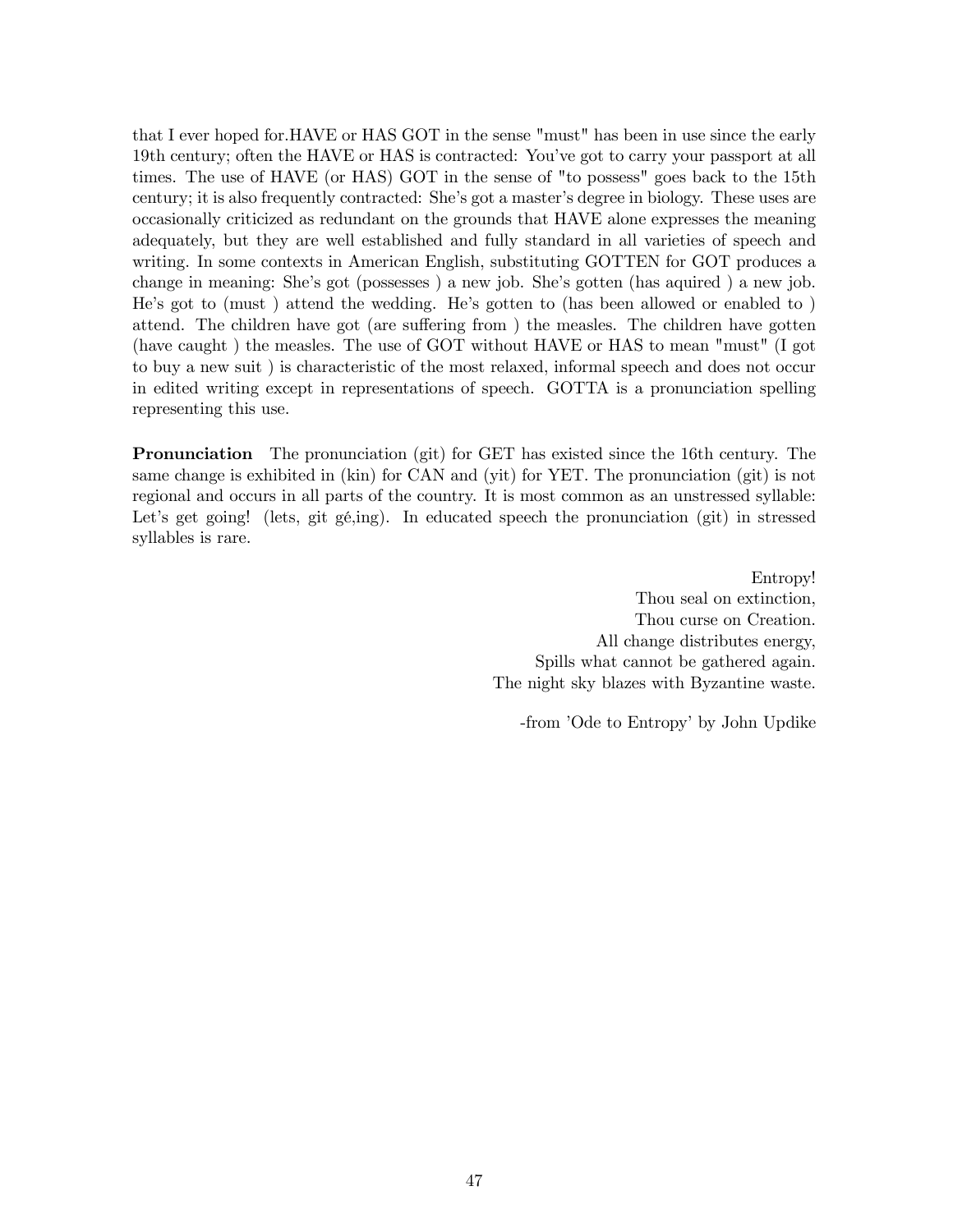### 31 Possessives

The possessive, or genitive, is usually formed in English by adding " 's " to the end of a noun, e.g. John's house. If a singular noun ends in " s ", then also add " 's", as in "a praying mantis's head". If the plural noun already ends in "s", then just add an apostrophe, e.g. the mantis' heads or the Smiths' house. If it is a compound noun, e.g. Dan and Sally, then we say "Dan and Sally's house", not "Dan's and Sally's house." If there are sucessive levels of possession, it looks like this—"Dan and Sally's house's plumbing." But the multiple " 's " would \*look funny\* in a publication.

We tend not to write "the motor's inductance." Usually we write "the inductance of the motor." The difference is whether the noun is a person or a thing. Therefore, the more common usage is to write "my sister's cat", and "the oscillation of the swing", instead of "the cat of my sister", and "the swing's oscillations." These latter are not wrong, they just \*sound funny\* to a native speaker. Animals are generally treated as people, e.g. "the cat's leg", or "my sister's cat's leg". See quotation below.

Thank goodness there's a little flexibility. If the rule was that you always had to use "of" with things, then one would have phrases such as "the brim of the hat of the captain of the steamboat of the Donau River." My natural tendency would be to say "the brim of the Donau River steamboat captain's hat." The latter is much shorter and less awkward than the former. I used "Donau River steamboat captain" as a collective noun. (By the way, German is great for collective nouns—one can say "Donau-Dampfschiffahrts-Kapitaens-Muetzen-Schild" for the entire phrase.)

What would you do to the following phrases to make them more readable? Or would you leave them as they are?

1. the damping of the tip of the cantilever of the atomic force microscope

### the damping of the atomic force microscope cantilever's tip

- 2. the noise in Liz's pendulum OK
- 3. the resistance of the probe OK
- 4. the resume of the scientist

#### the scientist's resume

5. the brain cells of the mouse

#### OK, or the mouse's brain cells

6. the amplitude of the pattern of interference of two actuators of ultrasound

#### the amplitude of the interference pattern of two ultrasonic actuators

"The removal of the male praying mantis's head actually improved its sexual performance. This was because the subesophageal ganglion (near the head) normally inhibits the copulatory movement of the abdomen. Once the subesophageal ganglion has been removed, by decapitating the insect, it will copulate with almost anything."

-K.D. Roeder, Biological Bulletin, October 1935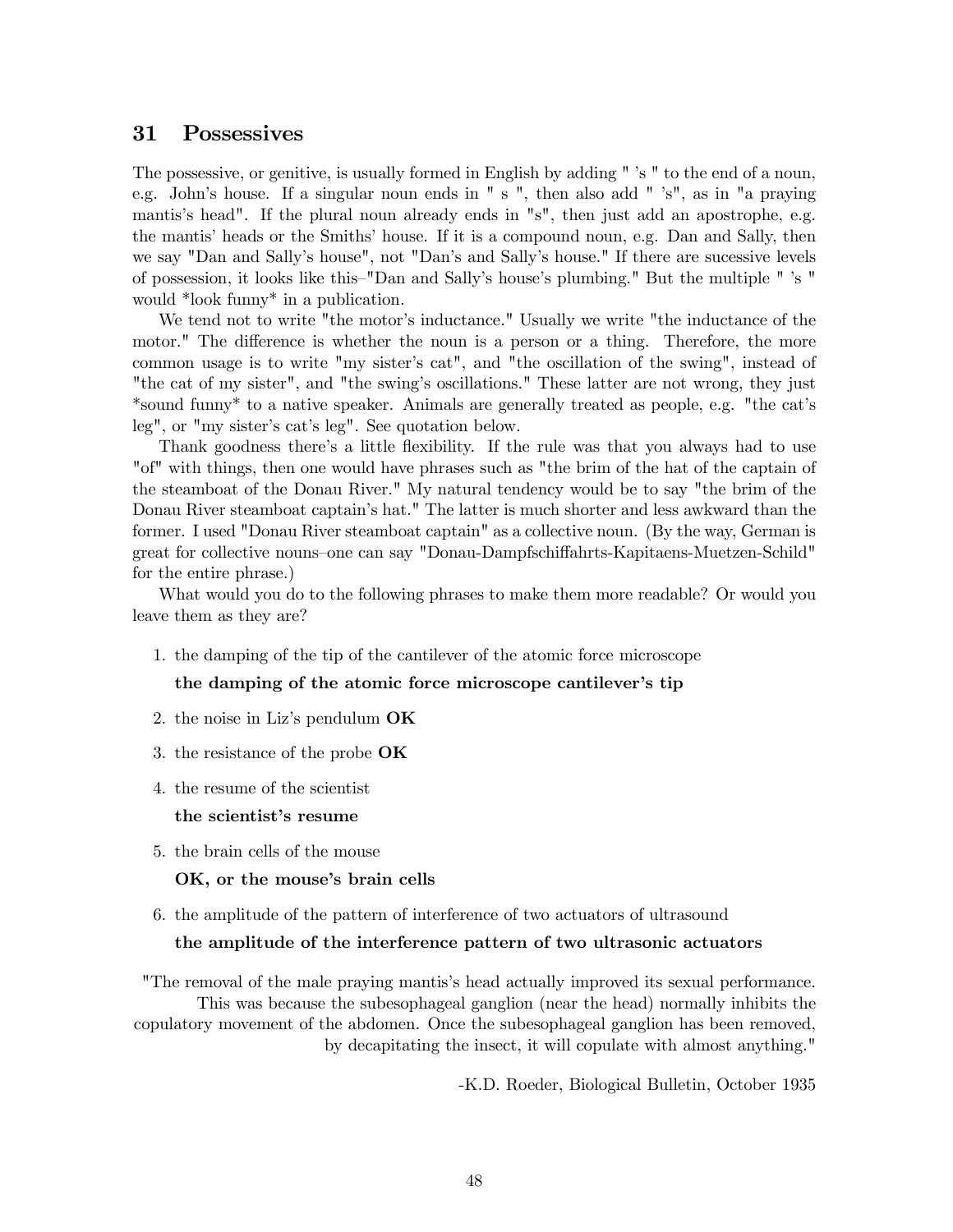# 32 Among and Between

With respect to a relationship among two or more objects, use "among". With respect to a relationship between two objects, use "between". Unfortunately, life is not so simple, and there is a complication in that "between" is also used for any number of individual people or things. Some examples are: 1) Among my friends, Fred is the best cook; 2) Between you and me, I have more culinary experience; 3) The responsibility for this evening's meal is shared between Fred, Mike, and David.

Which poster titles are correct?

- 1. Microscopy—A Comparison between Two Techniques RIGHT
- 2. Microscopy—A Comparison among Two Techniques WRONG
- 3. Microscopy—A Comparison between Three Techniques WRONG
- 4. Microscopy—A Comparison among Three Techniques RIGHT
- 5. Microscopy—A Comparison among Electron, Optical, and Scanning Probe Approaches WRONG
- 6. Microscopy—A Comparison between Electron, Optical, and Scanning Probe Approaches RIGHT

Science is the Differential Calculus of the mind. Art is the Integral Calculus they may be beautiful when they are apart but they are greatest only when combined -Sir Ronald Ross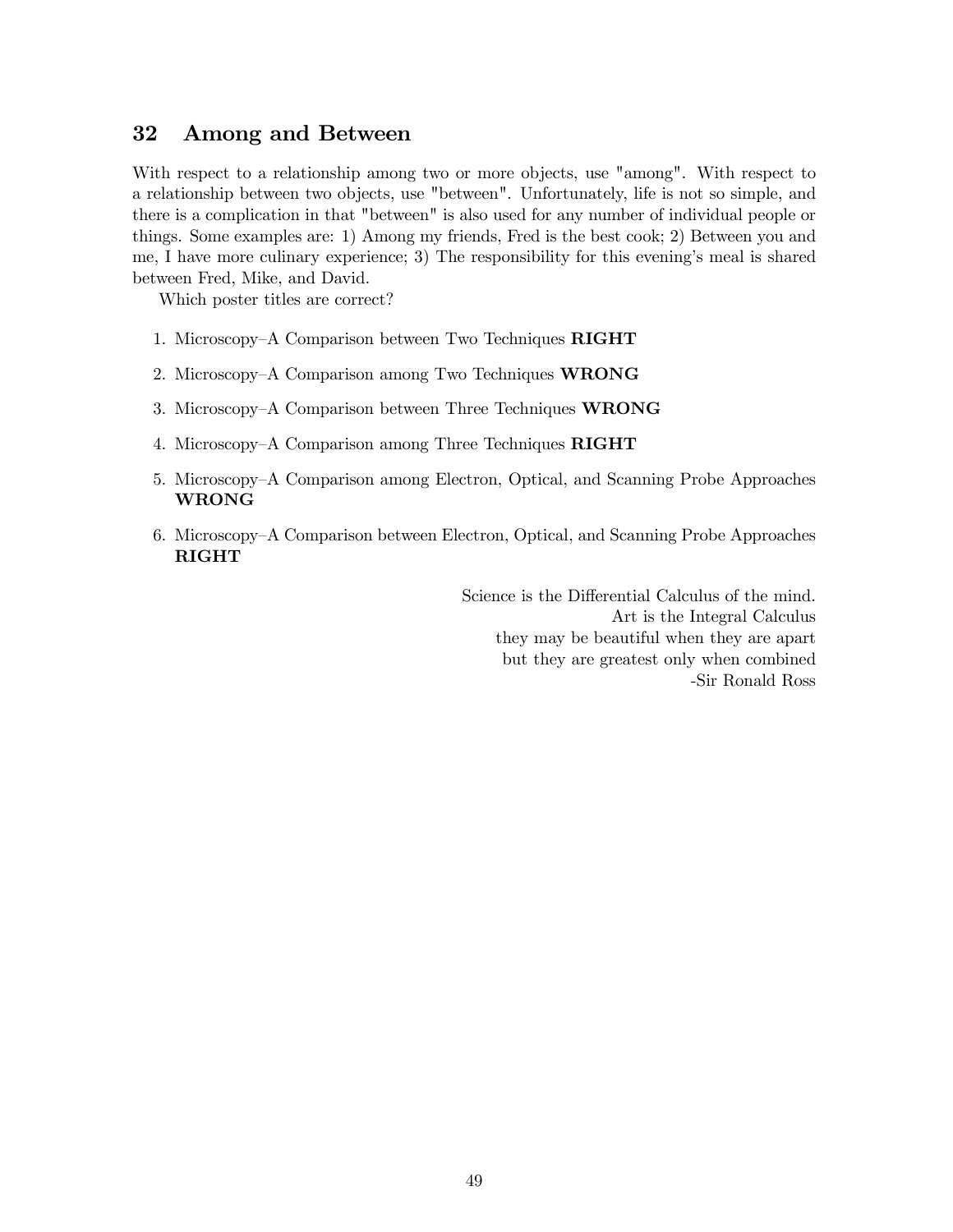# 33 Logical and Chronological Adverbs

As scientists, we often describe a process or experiment, and we would like to express ourselves in a logical way. To emphasize the logical or chronological result of a certain pattern of thinking, we use words or phrases such as:

therefore, wherefore, hence, thus, ergo, as a result, resultingly, accordingly, consequently, so, and then.

The first nine are used almost synonymously in formal writing; the first seven of which imply very exact reasoning. The last two are informal and should not appear in a scientific paper. But of course there are exceptions—"then" is properly employed in a chronological sequence, e.g., first I got out of bed, then I took a shower, then I had breakfast, and then I went to work. Also, you can use "so" in a publication in the word groupings "so as to" or "so that" to introduce a logical result, for example, "Turn up the voltage so as to obtain a stronger signal", or alternatively, "Turn up the voltage so that a stronger signal is obtained."

The Random House CD-ROM Dictionary clarifies the subtle differences between some of the synonyms listed above. –

Syn. hence, whence. THEREFORE, WHEREFORE, ACCORDINGLY, CONSEQUENTLY, SO, THEN all introduce a statement resulting from, or caused by, what immediately precedes. THEREFORE (for this or that reason) and WHEREFORE (for which reason) imply exactness of reasoning; they are esp. used in logic, law, mathematics, etc., and in a formal style of speaking or writing. ACCORDINGLY (in conformity with the preceding) and CON-SEQUENTLY (as a result, or sequence, or effect of the preceding) , although also somewhat formal, occur mainly in less technical contexts. SO (because the preceding is true or this being the case) and THEN (since the preceding is true) are informal or conversational in tone.

Place one of the words discussed above in the blanks. It could be that more than one word is correct.

1. A plus B equals C. \_\_\_\_\_\_ it follows that C minus B equals A.

### Therefore, Wherefore, Hence, Thus, Ergo, As a result, Resultingly

- 2. First the sample was placed into the chamber, then the monolayer was deposited.
- 3. The administration has imposed new rules and regulations. We must rewrite our safety manuals  $\frac{\ }{\ }$   $\frac{\ }{\ }$   $\frac{\ }{\ }$   $\frac{\ }{\ }$

### accordingly, consequently

- 4. "Your talk was super!  $\frac{1}{1}$  you must have practiced it a lot!" So, Then
- 5. The pH of the solution was changed so that the DNA unfolded.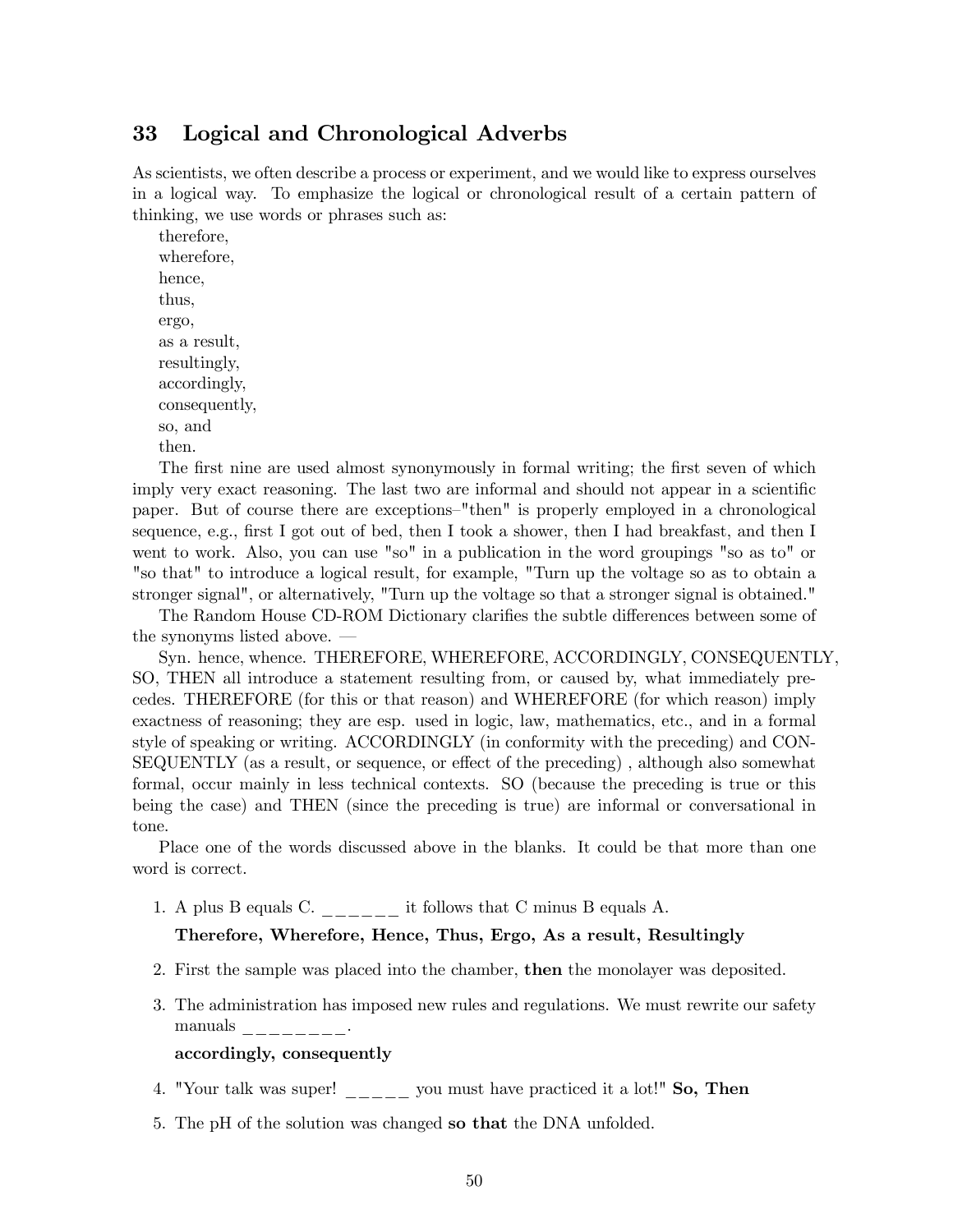There was a young lady named Bright, Who travelled much faster than light. She started one day In the relative way And returned on the previous night.

-Arthur Buller, ∼1920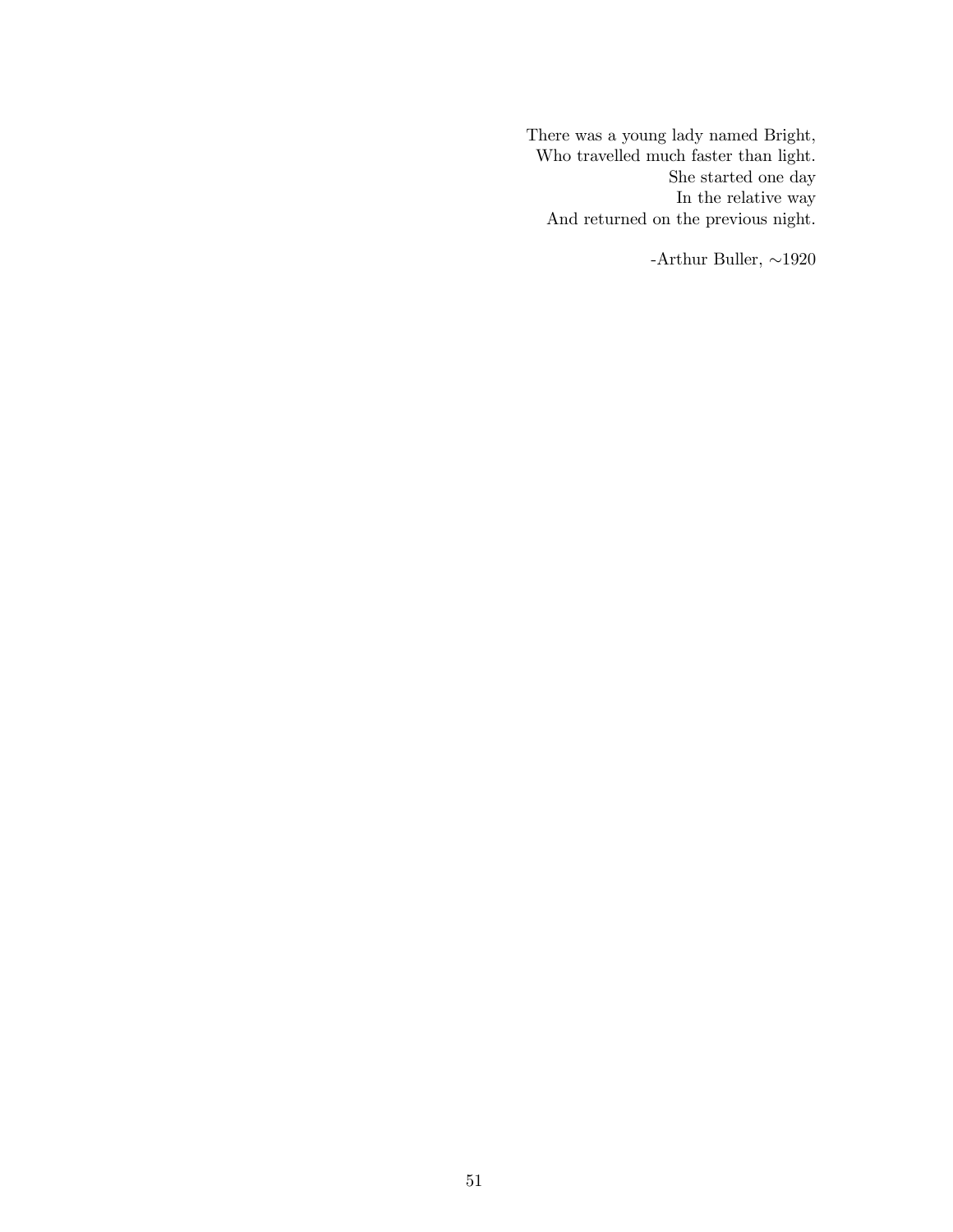# 34 The Interview Talk

Many of you are Ph.D. students, and will soon be looking for a job. Often you must present your work to your prospective employer during an interview. Here are some guidelines for your interview talk. They were first formulated by Dr. Gordon Pike, of Sandia National Labs, USA, and then adapted by me.

Audience Who is your audience? Primarily Ph.D. scientists? Graduate students? Undergraduates? You can't make your talk interesting and accessible to everyone, but you can ensure that each person understands at least part of it. For teaching positions, it is especially important to demonstrate that you can explain your work clearly.

Objectives The audience will be considering these questions:

- 1. Is the research problem well posed? How does it relate to previous work in the area? Is it do-able? Will anyone care about the results?
- 2. Was the attack on the problem systematic? Were all appropriate theoretical, experimental and analytical tools used? Is skill at analysis of a problem evident?
- 3. Were the critical experiments (the ones that really prove a hypothesis) identified and done?
- 4. Is the interpretation of the results perceptive? Is there skill at synthesis of a solution?
- 5. Are the conclusions reasonable? Are the strengths and weaknesses of the data correctly reflected in the conclusions?

General Impressions In addition to answering these questions, you should be aware that the general impression you leave is important. You want to be seen as a systematic thinker who is relaxed and interested in his/her topic. You want to demonstrate both breadth and depth. By breadth we mean that you should demonstrate that you know how your piece of work fits into the larger technical context and what impact the work will have. By depth we mean that you should show that you know more about the narrow area of your thesis work than anyone in the audience. Of course, this needs to be done delicately, without arrogance. Pick some facet of your work and spend about 10 minutes or so focusing on it in depth.

Questions There will be time at the end of the talk for a few questions and you need to respond directly and honestly to all of them. In many interviews you will be spending more time with the individuals in the audience so you will have the opportunity to discuss questions at length.

Perspective Keep in mind that your presentation just sets the tone and gives general impressions. You often are given time for private discussions to learn more about your prospective colleagues and for them to learn about you.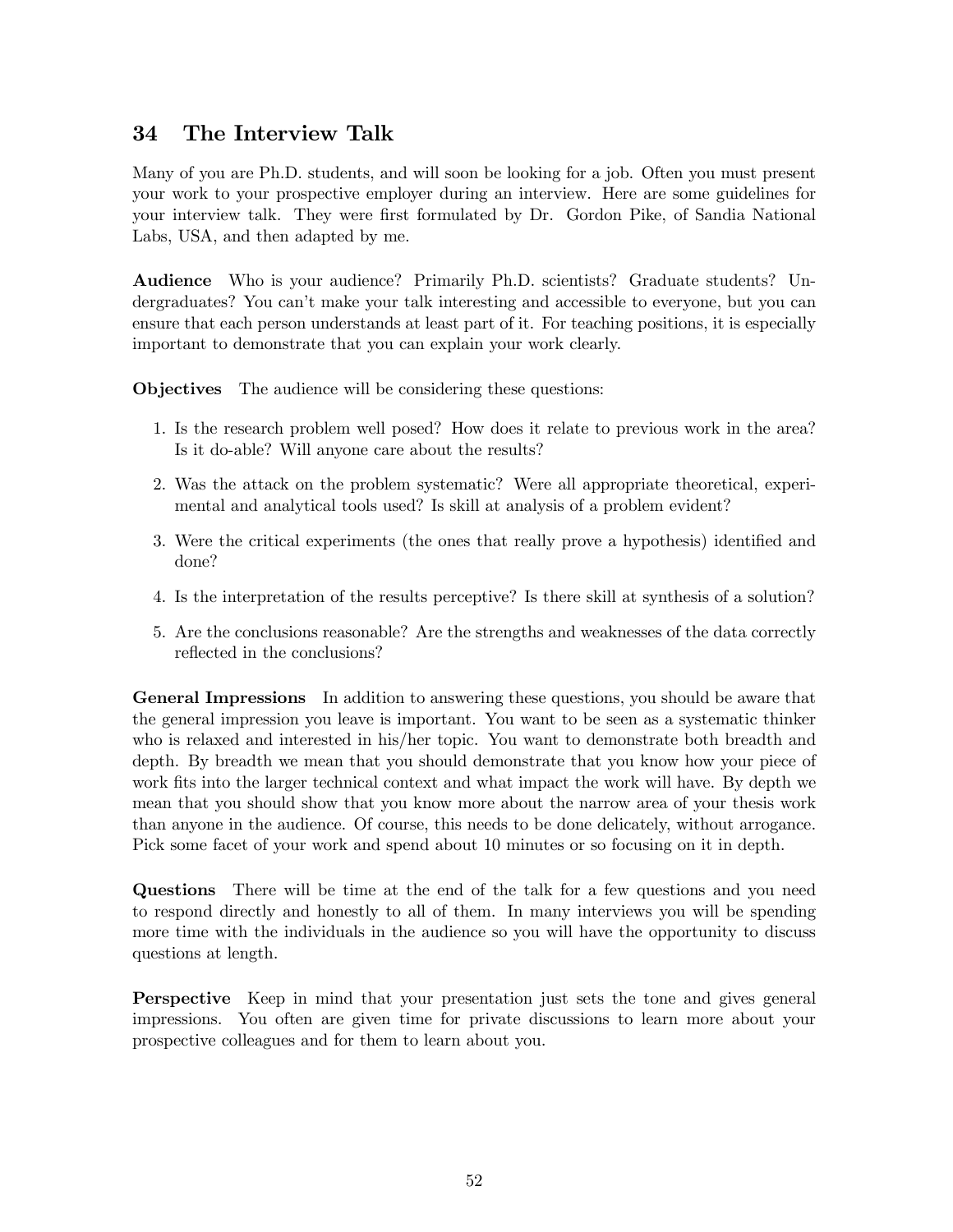Neutrinos, they are very small, They have no charge and have no mass And do not interact at all. The earth is just a silly ball To them, through which they simply pass, Like dustmaids down a drafty hall Or photons though a sheet of glass. They snub the most exquisite gas, Ignore the most substantial wall Cold-shoulder steel and sounding brass, Insult the stallion in his stall And, scorning barriers of class, Infiltrate you and me! Like tall And painless guillotines, they fall Down through our heads into the grass. At night, they enter at Nepal And pierce the lover and his lass >From underneath the bed - you call It wonderful; I call it crass.

-M.A. Ruderman and A.H. Rosenfeld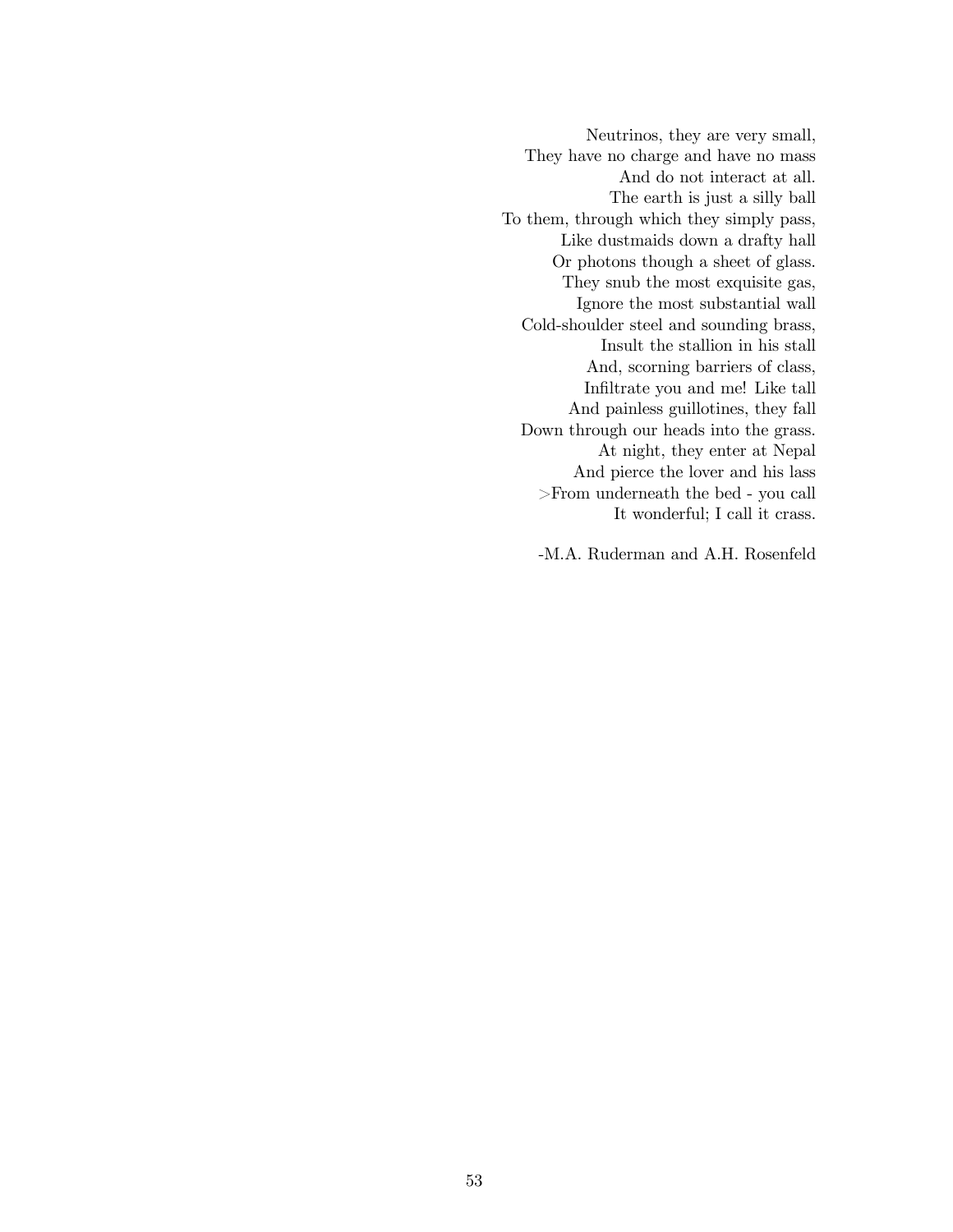### 35 Editing Equations

A common mistake is to treat equations differently from text. You should think of your equations as sentences. Isn't "A equals B" the same as "A = B"? Therefore you should punctuate an equation as you would a sentence. The following equation is a complete thought.

$$
A+B=C
$$

A sentence needs a period. If you want to specify what A, B, and C are, then you would punctuate differently.

$$
A+B=C,
$$

where A is the number of adult gnus, B is their offspring, and C is the total population of the herd. Notice that I did not indent the word "where", because it is not the beginning of a new paragraph. If I change subjects, as I shall now do, I would make the subsequent sentence a new paragraph, and consequently indent. Given that A is the number of adult gnus, B is their offspring, and C is the total population of the herd, we arrive at

$$
A+B=C.
$$

Isn't it easy, once you think about it? There's no reason that an equation can't end with an exclamation point or a question mark. If you are astonished that gnu populations are growing so rapidly, you would write

$$
A + B = C \mathrel{!!}
$$

(Notice that I put space between "C" and the first exclamation point, and used two, not one, exclamation points, in order to avoid confusion with the symbol "!" for factorials.) And if you were learning math, you might ask if

$$
A+B=C?
$$

In the beginning was a black bomb That blew apart. A blinding smoke Kept growing, growing

To a tropical fog, intolerably bright. >From this, white whorls of moonshine mist Distilled, and then distilled To petal-eddies on a dark pool. And now they spin in clusters Farther and farther apart Like shining catkins, twisted into spools. All forms, all time, all complexity, >From the first snowdrop to muffins and tea Lay in that round black bomb And will return there When the hot afternoon is done. -E. Larrissy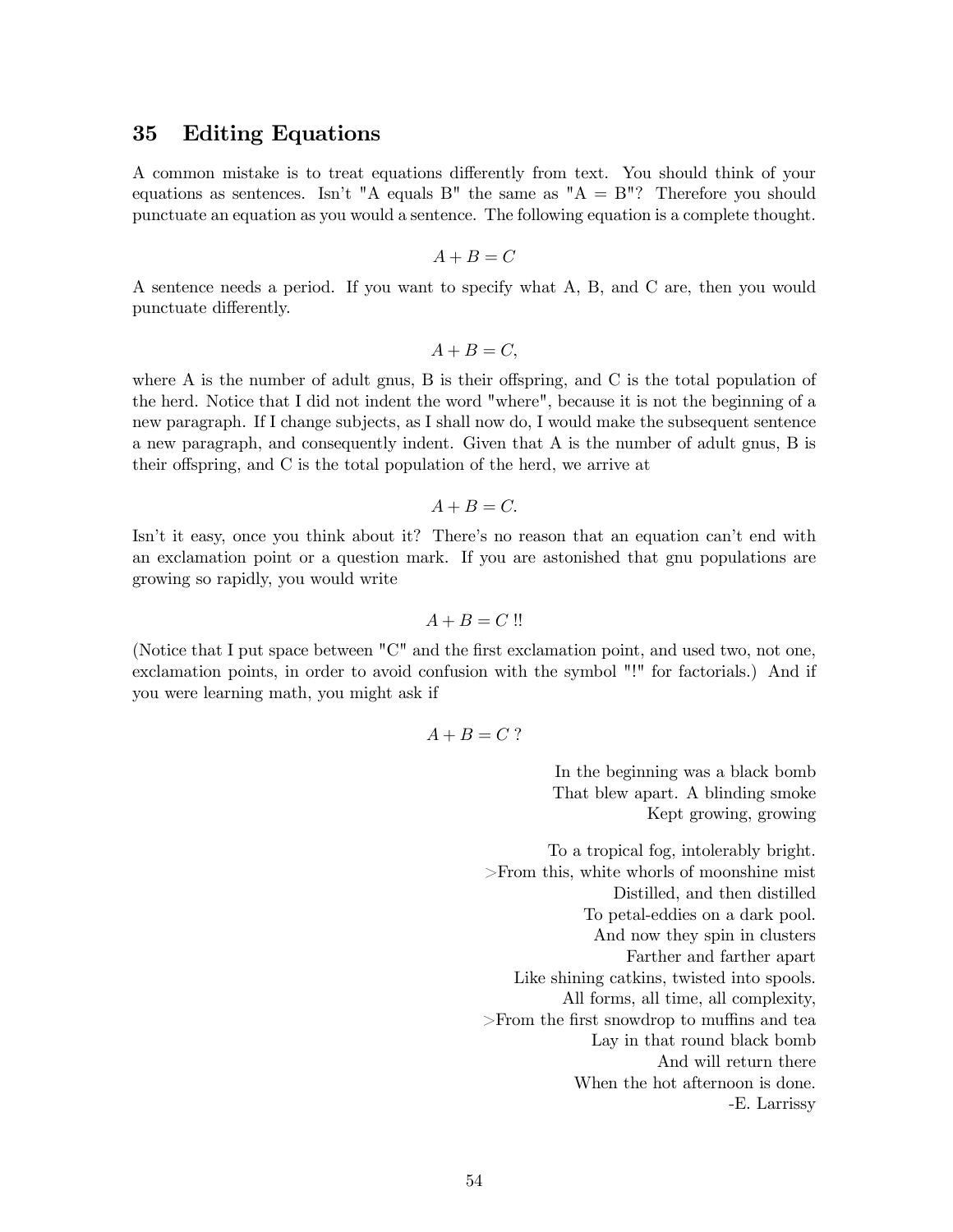## 36 Writing Mathematics

Let's continue this week with more tips about writing mathematics. Boldface type indicates the preferred style.

- Please don't begin a sentence with a variable. Doesn't "a is greater than b." look odd to you? When I read it, I am confused because I think that "a" is the article "a", not a variable. I would choose to write "The variable a is greater than b." It helps to italicize the variables.
- Words should be interspersed with formulas to give a smoother flow. I much prefer "If  $x < 2$ , then  $y > 5$ ." to "If  $x < 2$ ,  $y > 5$ ."
- Complicated or important formulae should stand out from the text. Trying to read  $P=\frac{K a^3}{R}$  $\overline{R}$  –  $\sqrt{P_i wKa^{3/2}} - P_i R w$  in the middle of a paragraph is much more difficult than reading it below

$$
P = \frac{Ka^3}{R} - \sqrt{PiwKa^{3/2}} - PiRw\tag{1}
$$

- When referring back to an earlier equation, it's useful to include an additional clue to the reader as to which equation you mean, in addition to the equation number. For example, I want to talk now about Eq.1. You're lucky, Eq.1 is just above this paragraph. But had I referred to Eq.1. several pages later, it would be of immense value to the reader to write "The expression for P, Eq.1, is used to plot Fig.X."
- If in doubt, be consistent. There's no Academy of English to dictate exactly what is right and wrong. We therefore have enormous flexibility as writers, but also uncertainty. A publication looks sloppy if in one place you type "x-axis" and then later "x axis". It's better to be consistent than right.

The wireless telegraph is not difficult to understand. The ordinary telegraph is like a long cat. You pull the tail in New York, and it meows in Los Angeles. The wireless is the same, only without the cat.

-A. Einstein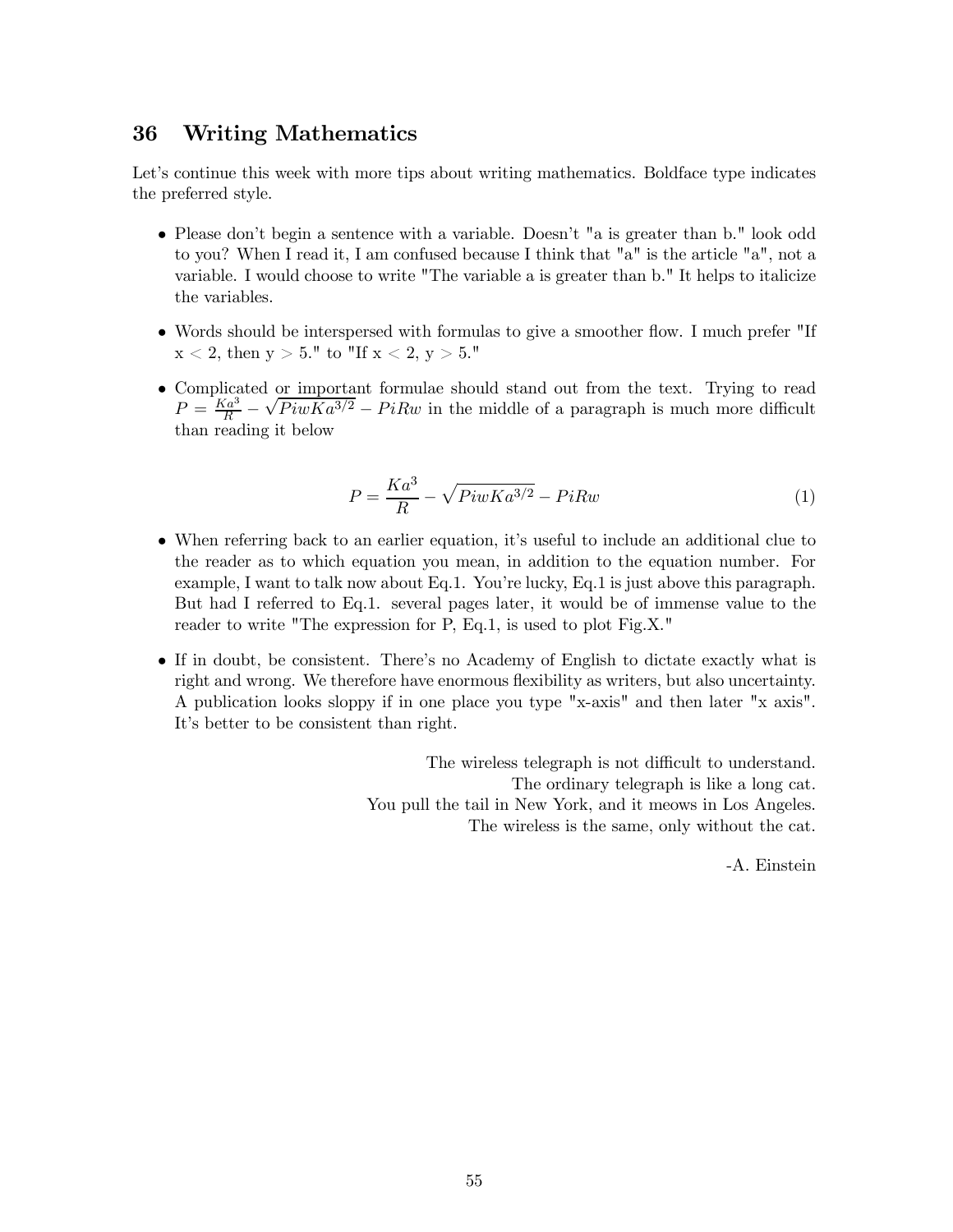# 37 Look it up!

Non-native speakers of English have an advantage over native speakers. Non-native speakers are not ashamed to consult dictionaries if they are in doubt about the meaning of a word. Native speakers are lazy. If confronted with a word they don't know, they infer its meaning from the context, then later use the word according to their own private definition. Warning lights should blink! Alarms should ring! Let me give you an example of what happens.

Spiro Agnew, Richard Nixon's vice president, criticized opponents of the Vietnam War with the phrase "effete corps of impudent snobs." The word pair "effete snobs" is now part of American every-day vocabulary. What does it mean to you?

For at least the last 300 years, "effete" has meant "worn out, unable to produce." But after this (in)famous pronouncement by Agnew, everyone who didn't know its intended meaning gave it their own. Imagine the confusions associated with the following two interviews.

- On a radio talk show, the host asked his guest, the author of a biography about Margaret Mitchell, whether Mitchell's finance was effete. The answer was "[He had] many effeminate qualities."
- On another radio talk show, the host asked the guest, the editor of The New York Review of Books, whether he thought his publication was effete. The answer was that the Review was elite, but not snobbish or exclusive.

There you are, two new definitions of effete! To some, it now means *effeminate* or *elite*, definitions very different from its original meaning of worn out.

I hope I have inspired you to keep a dictionary at your side when writing. Colloquially expressed, if you are not sure of the meaning of a word, **look it up!** 

(This lesson was inspired by a newspaper article written by C.H. Elster.)

#### Course Description P287 - Feminist Cosmology

The Big Bang Model is exposed a purely male paradigm, deliberately replete with male sexual symbolism in order to deny empowerment to women. A more progressive feminine cosmology, the Gentle Nurturing, is offered to replaced the male Big Bang theory. The Gentle Nurturing model views the origin of the universe as lengthy period of gradual gestation, followed by steady nurturing, rather than a sudden eruption. The male originators of the Big Bang theory are examined critically for their role in maintaining an oppressive order through the manipulation of physics. The new paradigm shows that we are part of an interconnected cosmic entity which must be further nurtured and protected from the harms inflicted by the radical right.

-from "Politically Correct Physics" by Jeff Lindsay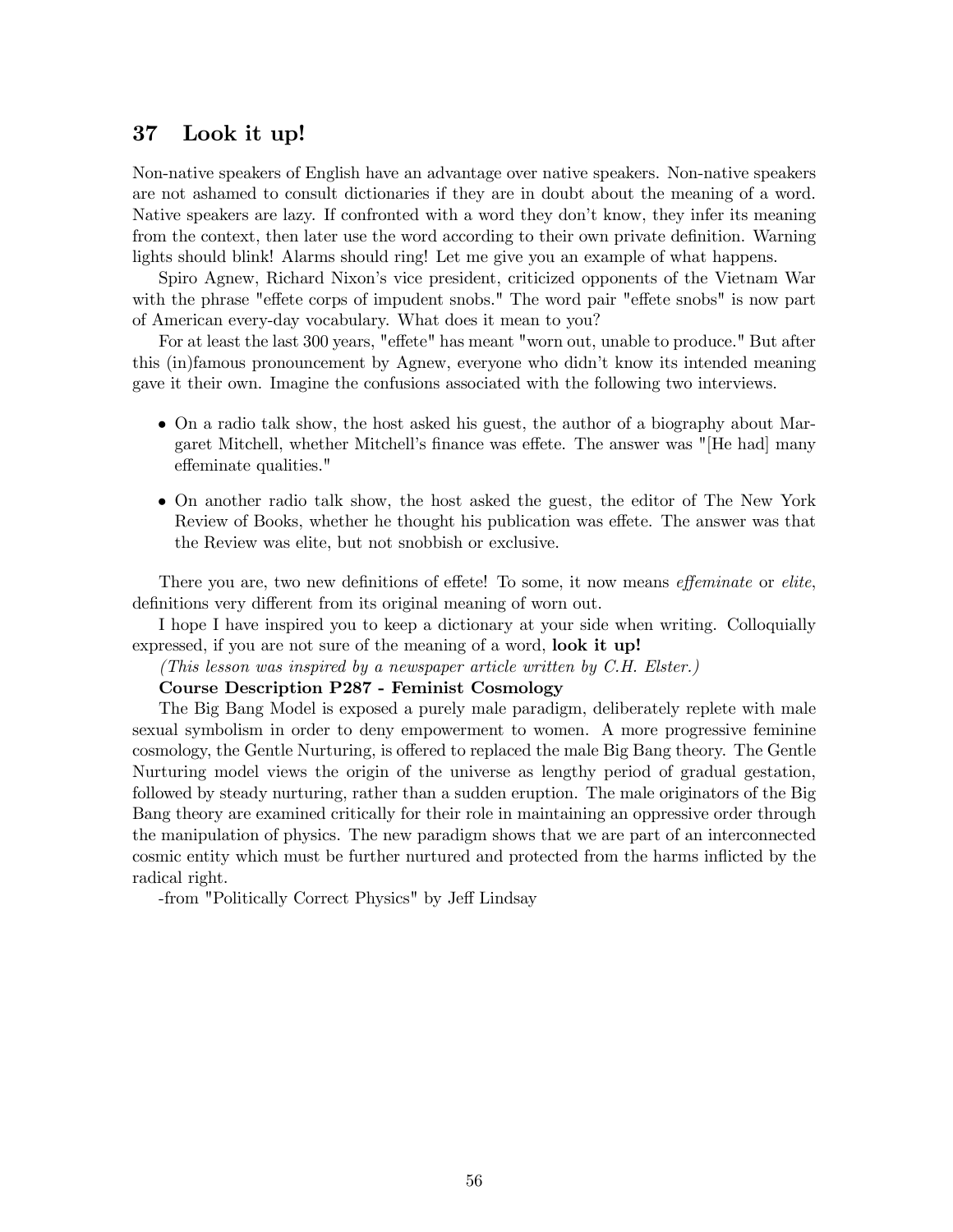# 38 Verb Groups

In my drafts of scientific publications, I often find myself repeating the same verbs. When editing my first attempts, I try and create as much variety as possible by using a large selection of verbs. This is hard for you, the non-native speaker, because your vocabulary is understandably less well developed. Here are lists of verb groups that may help you extend your vocabulary. The words within the same group are not necessarily synonyms, but are related. I shall quiz you on their meanings and usage some other time!

| <b>Synonyms</b>                                                                |
|--------------------------------------------------------------------------------|
| acquire, obtain, retrieve, compile, accumulate, assemble, amass                |
| yield, give, result, return, derive, follow, cause, effect, originate, con-    |
| tribute, produce, create, kindle, determine                                    |
| communicate, reason, comprehend, understand, estimate, evaluate, real-         |
| ize, demonstrate, appreciate, judge, grasp, debate, inquire, argue, con-       |
| tend, induce, deduce                                                           |
| describe, discuss, comment, account, state, report, specify, summarize,        |
| delineate, portray, characterize, detail, recount, recite, itemize, show,      |
| display, summarize, elaborate                                                  |
| observe, see, note, notice, discern, distinguish, discriminate, differentiate, |
| perceive, recognize                                                            |
| represent, illustrate, show, indicate, mark, label, denote, symbolize, ex-     |
| hibit, sketch, graph, plot, display, present, model, design, chart, image,     |
| photograph, diagram                                                            |
| utilize, use, employ, serve, function, apply, work, avail, help, aid           |
|                                                                                |

Two nuns went out of their convent to sell cookies. One of them is known as Sister Mathematical (S.M.), the other is known as Sister Logical (S.L.). It is getting dark and they are still far away from the convent.

S.L.: Have you noticed a man that has been following us for the past half hour?

S.M.: Yes, I wonder what he wants?

S.L.: It's logical. It's logical. He wants to rape us.

S.M.: Oh no! At this pace he will reach us in 15 minutes at the most. What can we do?

S.L.: The only logical thing to do of course, we have to start walking faster.

S.M.: It's not working.

S.L.: Of course it's not working, the man did the only logical thing to do. He also started to walk faster.

S.M: So, what shall we do? At this pace he will reach us in less than 1 minute.

S.L.: The only logical thing we can do is split up. He cannot follow both of us.

So the man decided to go after Sister Logical. Sister Mathematical arrives at the convent and is worried because Sister Logical has not arrived yet. Finally, Sister Logical arrives.

S.M.: Sister Logical! Thank God you are here. Tell us what happened?

S.L.: The only logical thing happened. The man could not follow both of us, so he decided to go after me.

S.M.: So, what happened? Please tell us.

S.L.: The only logical thing to happen,. I started to run as fast as I could.

S.M.: So what happened?

S.L.: The only logical thing to happen, the man also started to run as fast as he could.

S.M.: And what else?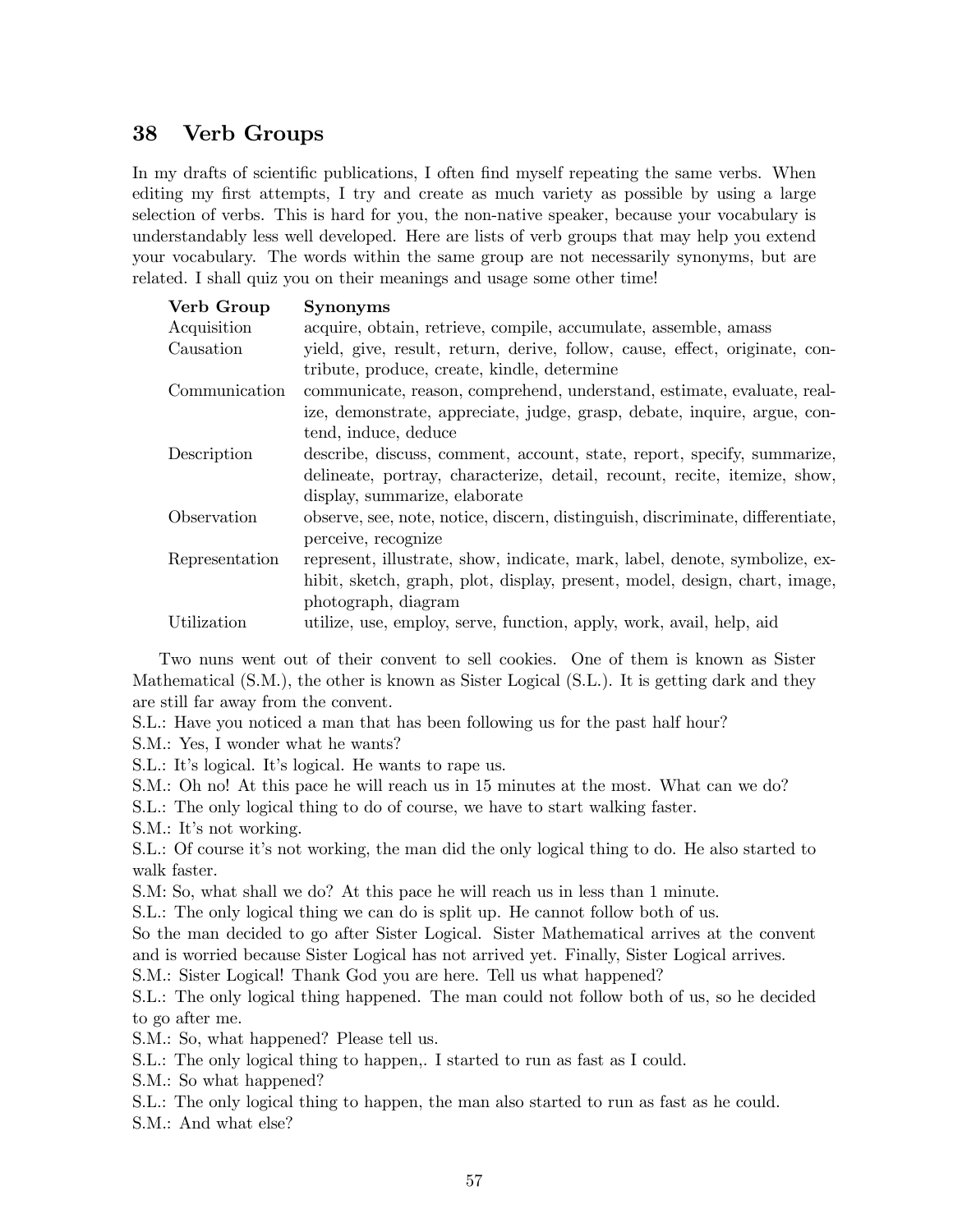S.L.: The only logical thing to happen, he reached me.

S.M.: Oh, no. what did you do then?

S.L.: The only logical thing to do...I took my dress up.

S.M.: Oh Sister, what did the man do?

S.L: The only logical thing to do, he pulled down his pants.

S.M.: Oh, NO! What happened then?

S.L.: Isn't it logical Sister? A nun with her dress up runs faster than a man with his pants down!

-Author unknown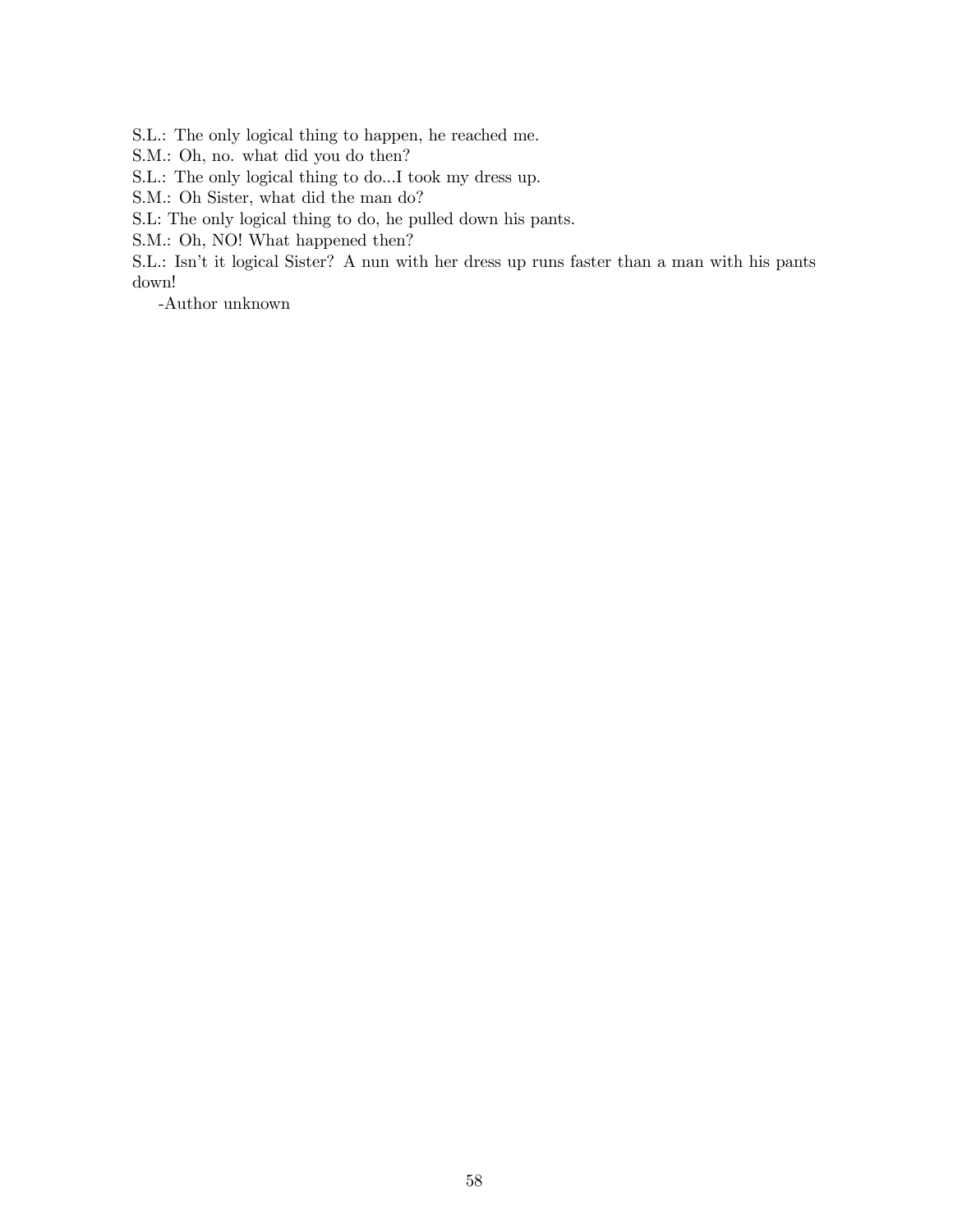# 39 Premodification of Nouns by Nouns

Nouns can be modified by subordinate clauses, as in "We visited their house, which is charming." Alternatively, one can write "We visited their charming house.", in which case the modifier is before the noun, i.e. "charming" is a premodifier.

Premodification can be accomplished by many means:

Adjective. We visited their delightful house.

Participles. We visited their charming house. We visited their decayed house.

S genitive. We visited their fisherman's house.

Noun. We visited their country house.

Adverbial. We visited their far-away house.

Sentence. We visited their pop-down-for-the-weekend house.

There are some tricks to the noun and participle modifiers. This week we shall discuss premodification of nouns by nouns; next week we shall do premodification of nouns by participles.

- To write "We visited their country house." is fairly easy and intuitive, but slightly ambiguous, in that we do not know if the author intends to say "We visited their house that is in the country." or "We visited their house, which is in the country". In other words, we don't know from "We visited their country house." if the house is the only house owned by them, or if they own a city house as well, and the premodifier "country" distinguishes the houses. If this distinction is important, it is best to avoid the premodifier.
- Another trouble arises when considering the permanence of the noun in question. "The book is on the table in the corner." easily becomes "The book is on the corner table." because the table is relatively immobile. However, "The girl in the corner has the book." does not readily become "The corner girl has the book." because the girl may easily move from the corner. She is not in the corner often enough to have "cornerness" as part of her character, whereas the table does. So don't use nouns as premodifiers unless the modification has some permanence.
- Finally, when using plural nouns as premodifiers, they are often changed to the singular. Therefore, "the leg of the trousers" becomes "the trouser leg". "The lens of the binoculars" turns into "the binocular lens". Although this change is normal, it is not universal, e.g. "the race of arms" becomes "the arms race", where "arms" stays plural.

Try your new knowledge! Rewrite the following sentences...if you think you should.

1. The sample that was annealed had a nonlinear response.

No change. The sentence distinguishes one sample from others that may exist. (But from this sentence, we don't learn anything about other possible samples.)

2. The sample, which was annealed, had a nonlinear response.

No change. Annealing isn't important here, and it would be confusing to write "The annealed sample had a nonlinear response." because it would imply that there is something special about the annealing process.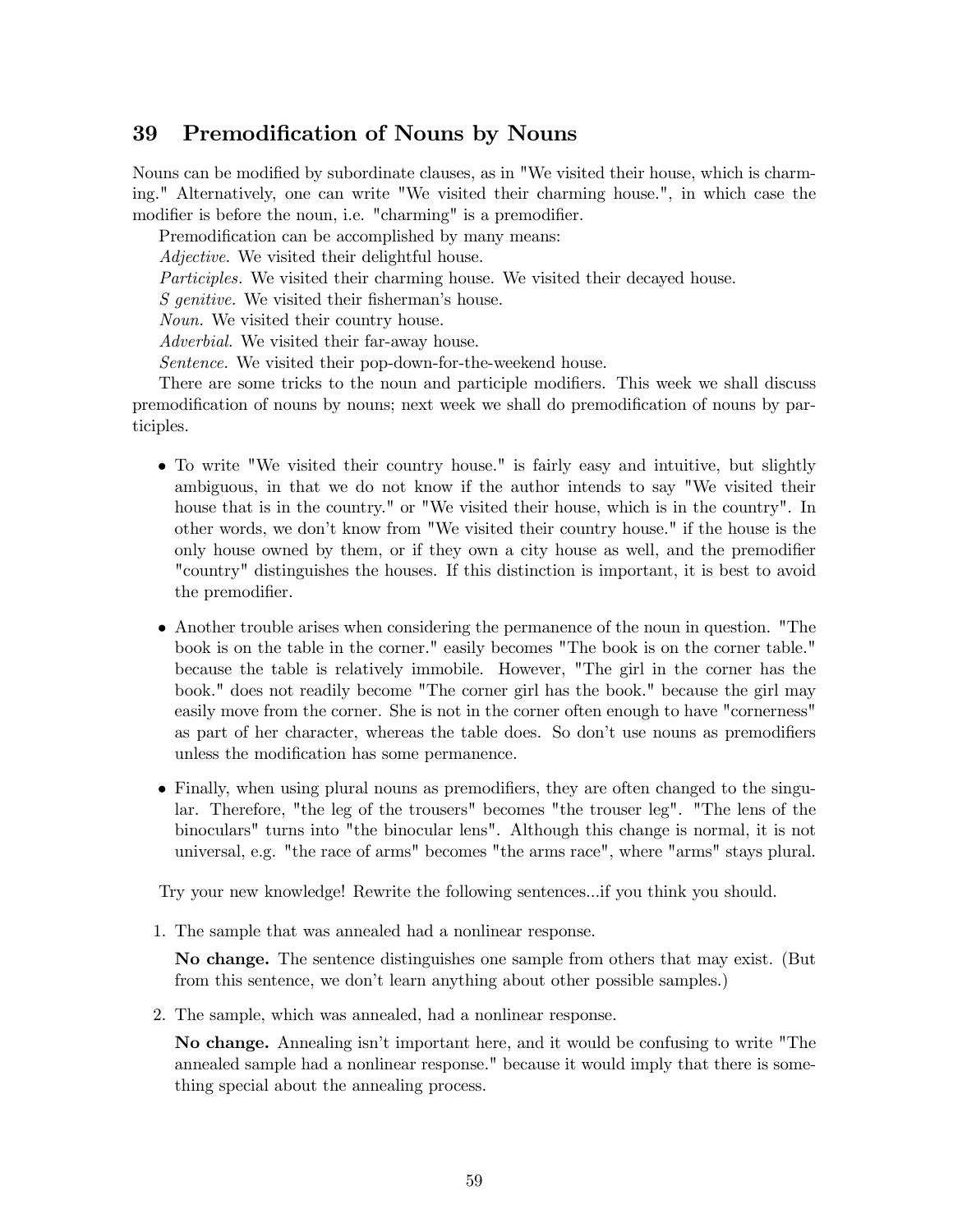3. Of the many samples on the desk, the one that was annealed had a nonlinear response.

Of the many samples on the desk, the annealed one had a nonlinear response. In this sentence, it is clear that there are many possible samples and that they are all on the desk. Therefore in the subordinate clause, we expect to learn what distinguishes a special case, and premodification is unambiguous.

4. The instrument in the lab doesn't work.

#### The lab instrument doesn't work.

5. The technician in the lab doesn't work.

The lab technician doesn't work. (A technician is supposed to be in the lab and thus has some permanence.)

6. The professor in the lab doesn't work.

No change. Professors don't usually spend much time in the lab, so they lack permanence. In this case, "in the lab" indicates where the professor happens to be right now.

7. The window in the corner is cracked.

#### The corner window is cracked.

8. The windows in the corner are cracked.

The corner windows are cracked.

9. The windows in the corners are cracked.

The corner windows are cracked. But if for some reason, it is vital to know that the windows in the different corners throughout the building are cracked, then leave this sentence unchanged.

10. Interactions between dislocations and defects are very interesting.

### Dislocation-defect interactions are very interesting.

I've studied all the sciences in order alphabetical, My judgment is, which some of you may find to be heretical, The field that's really quite abstruse, The field where all the screws come loose, The field that's famous for its spoofs, is physics theoretical.

I've taken undergraduate work whose content is forgettable; And graduate work is gen'rally regarded as regrettable. The lecturers are all absurd. A cogent word is never heard. Insanity afflicts a third in physics theoretical. We never do experiments; we shun the purely practical. Our best work's done in getting grants—our budgets are fantastical. In one respect our motive's pure: Though funding fails, we still endure— We make damn sure our job's secure in physics theoretical.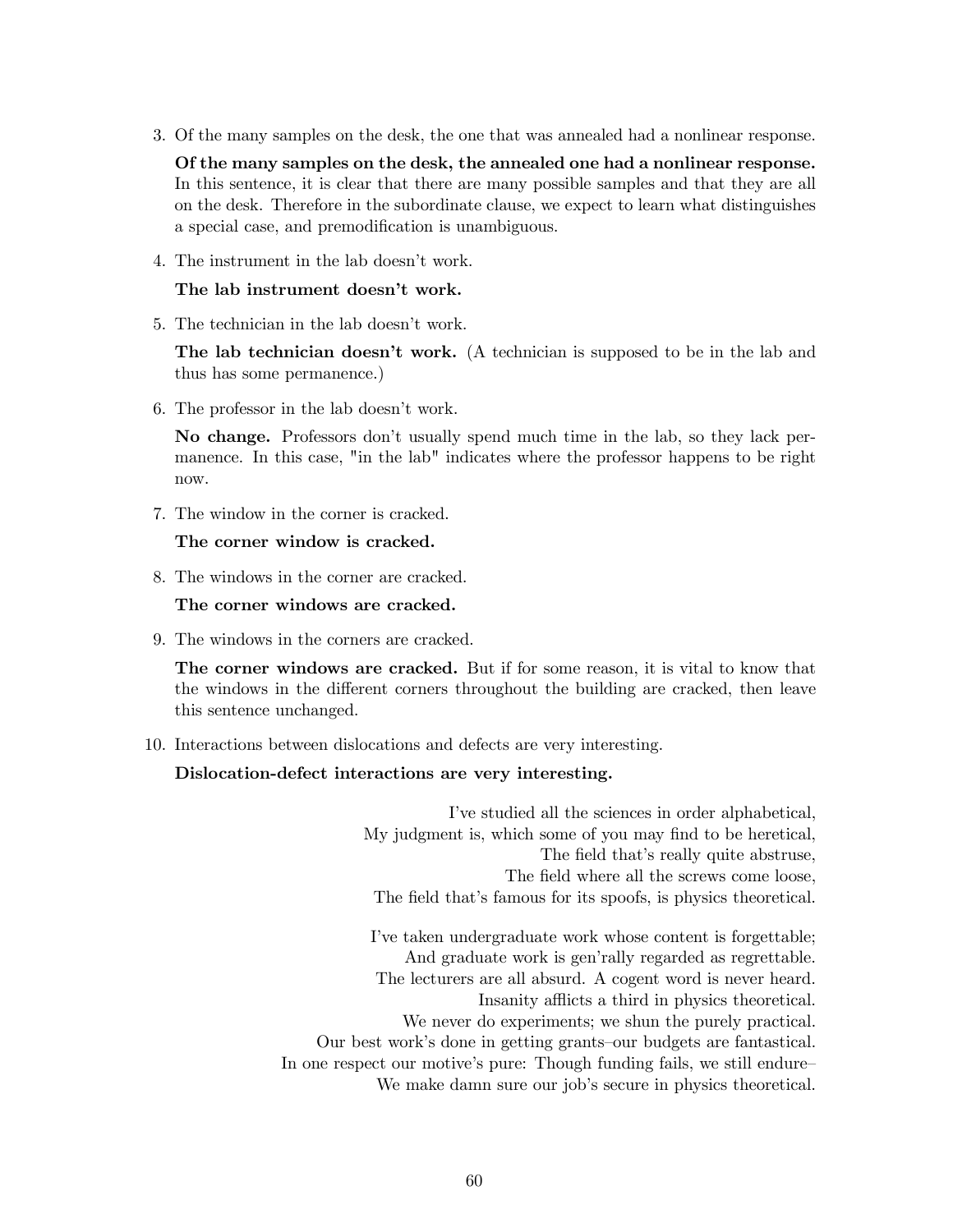Our scientific breakthroughs are, to say the least, debatable. We laugh at critics haughtily; our egos are inflatable. The rest of science goes along, Because our last defense is strong: It's hard to prove we're ever wrong in physics theoretical. Found at http://www.sonic.net/∼roelofs/humor/theoretical.html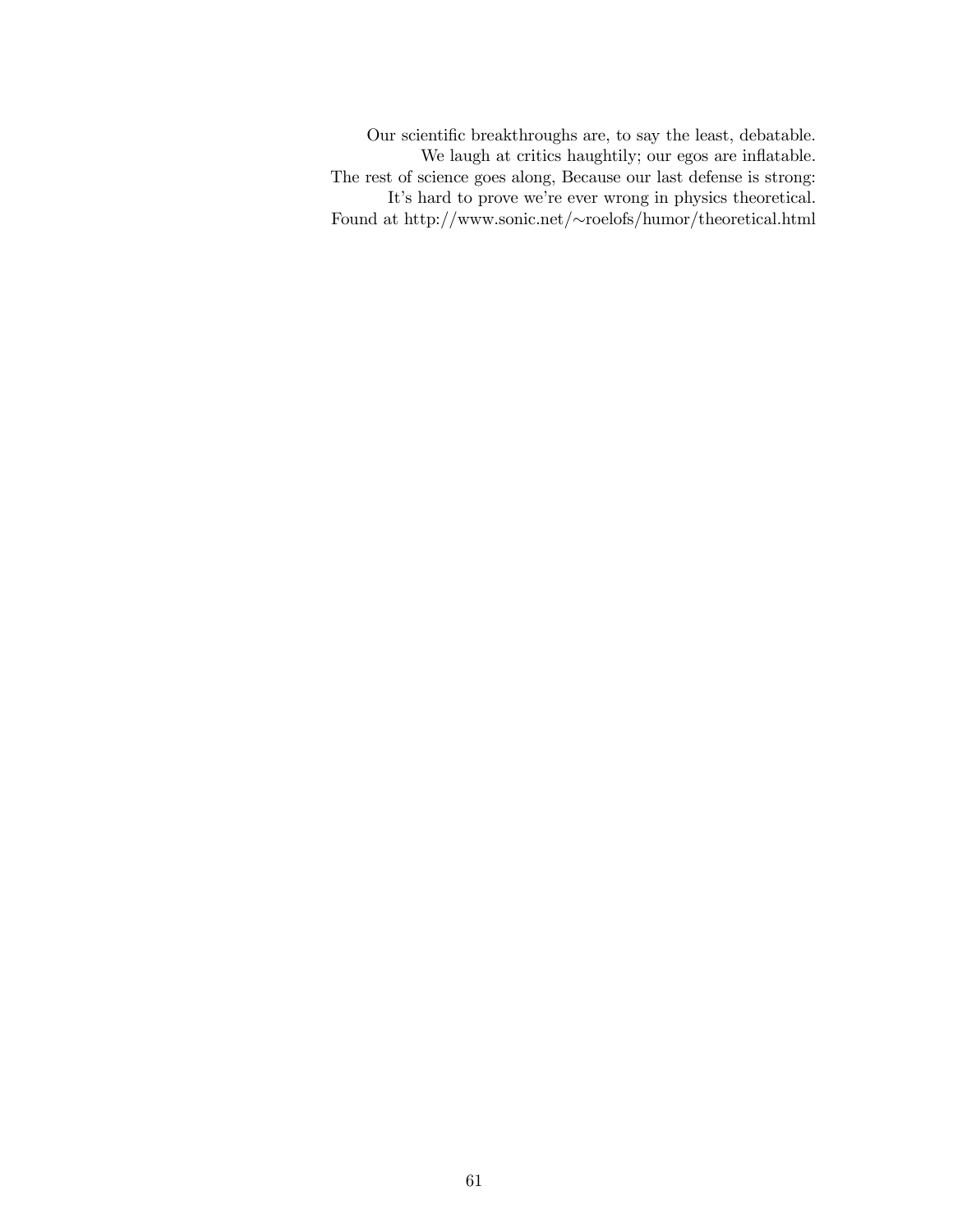# 40 Premodification of Nouns by Participles

Today's topic is the modification of nouns by participles, placing the participle before the noun. For example, in "I visited their cottage, which is charming.", the noun "cottage" is modified by the subordinate clause "which is charming". In the sentence "I visited their charming cottage.", the noun "cottage" is now premodified by "charming". Last week we went over the premodification of nouns by nouns, and you are encouraged to compare the lessons.

As for the case of modification by nouns, we have to watch out for problem of uniqueness. To write "We visited their charming cottage." is fairly easy and intuitive, but slightly ambiguous, in that we do not know if the author intends to say "We visited their cottage that is charming." or "We visited their cottage, which is charming". In other words, we don't know from "We visited their charming cottage." if the cottage is the only cottage owned by them, or if they own an ugly cottage as well, and the premodifier "charming" distinguishes the buildings. If this distinction—the uniqueness—is important, it is best to avoid the premodifier. See the lesson on "that" and "which" if you are unclear about the difference between them.

Participles that end in -ing need no further commentary. Participles that end in -ed deserve a few more words. "Please give me some tea that is iced." becomes "Please give me some iced tea." In conversation (and in some writing), the -ed of "iced" is often dropped, changing iced tea to ice tea. This modifies the sense. It's not tea made of ice, it's tea that has been chilled, i.e. iced, and is now icy. With time and usage "ice tea" becomes acceptable, but I suggest that you avoid all possible ambiguities in your scientific writing. Keep the -ed.

Try these.

1. He has a mind that is interesting.

He has an interesting mind. There is no trouble with uniqueness because we can safely assume that each person has only one mind. (There may be rare cases in psychology where this does not hold, but we ignore those extreme cases.)

2. He has a mind, which is interesting.

No change. This sentence has a different sense than the one above. In  $#1$ , we are impressed by his mind. In  $#2$ , we are amazed that he has a mind. Again, this stems from the rather safe assumption that each person has one and only one mind. If we were to change this sentence to "He has an interesting mind.", we change the meaning to that of example  $#1$ .

3. Their approach is interesting and warrants longer explanation.

#### Their interesting approach warrants longer explanation.

4. The approach is convoluted and needs to be clarified.

#### The convoluted approach needs to be clarified.

5. The interaction is long ranged and cannot account for the observed behavior.

The long-ranged interaction cannot account for the observed behavior. Because long modifys ranged, and not interaction, the hyphen is used to emphasize that together the words 'long-ranged' modify interaction.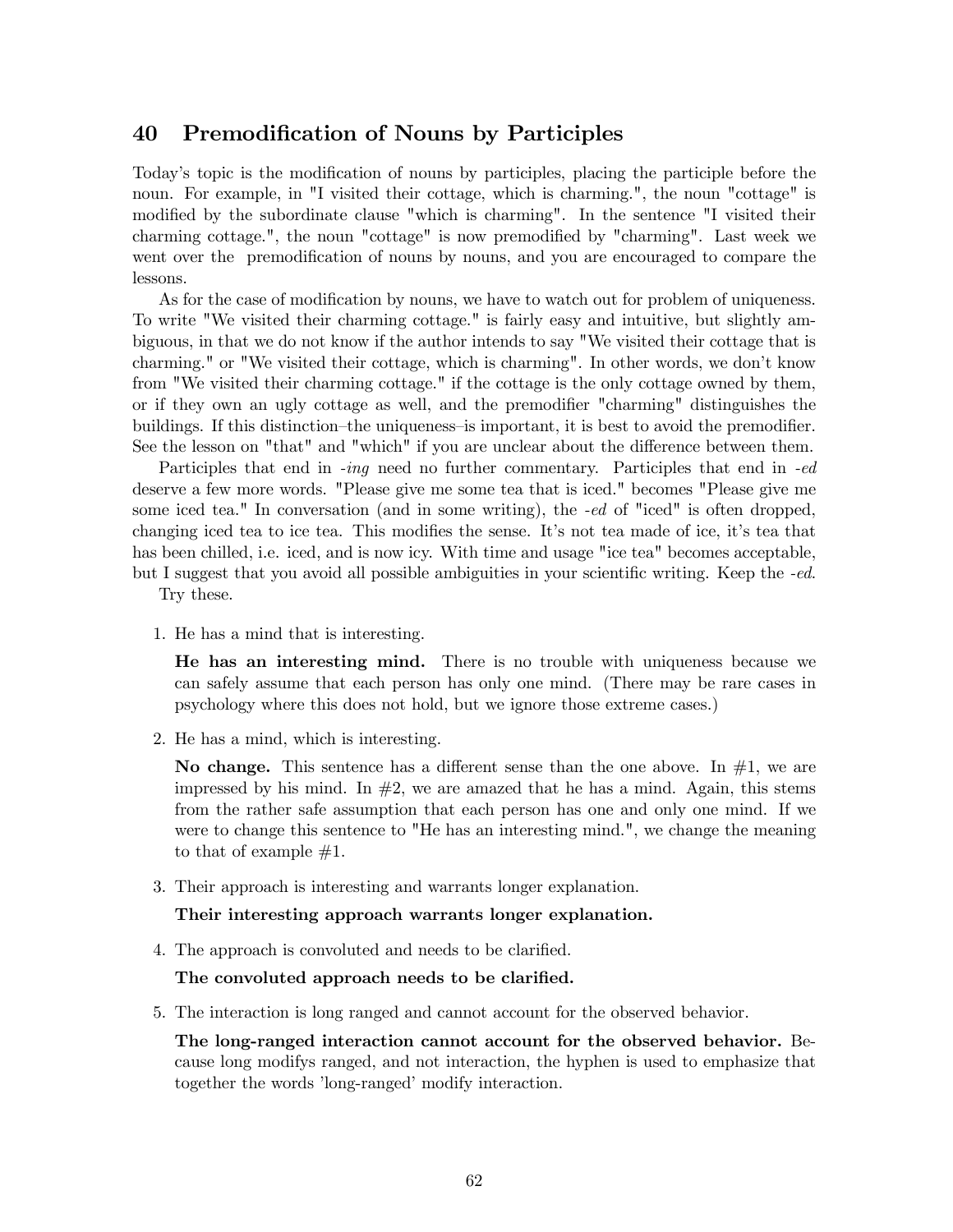6. The nanotubes are multiwalled and adhere strongly to the substrate.

The multiwalled nanotubes adhere strongly to the substrate. I often read "multiwall nanotubes", but this is sloppy. If you intend "the nanotubes fabricated from carbon", you can write "carbon nanotubes", and everyone understands. If you intend "the nanotubes are multiwalled", to write "multiwall nanotubes" implies that they are made of "multiwall". Of course, people are not so stupid to believe that there is a new element called multiwall, but if you have a choice, it's better to be precise. People often associate the precision of your writing expression with the precision of your scientific thinking.

> MAGNESIUM THE BEAUTIFUL (to the tune of "America the Beautiful") For alkyl halides' majesty Magnesium is meant, Assisted by completely dry E-ther-e-al sol-vent. Magnesium, Magnesium, A Grignard has M-g, It's understood, its bonds are good >From C to shining C. A carbonyl is polarized, Its carbon end is plus. A nucleophile will thus attack The carbon nucleus. Magnesium, Magnesium, A Grignard has M-g, Each one is fond of making bonds >From C to shining C. Oh, Grignards can make alcohols, Of types there are but three. When Grignards add formaldehyde The product's primary. Magnesium, Magnesium, A Grignard has M-g, Its alkyl group gives out a whoop As C grabs shining C. For alcohols, a Grignard and A carbonyl collide. A secondary's synthesis Requires an aldehyde. Magnesium, Magnesium, A Grignard has M-g, And makes a bond to correspond >From C to shining C. For tertiary alcohols An ester captures two, But if you send a ketone, then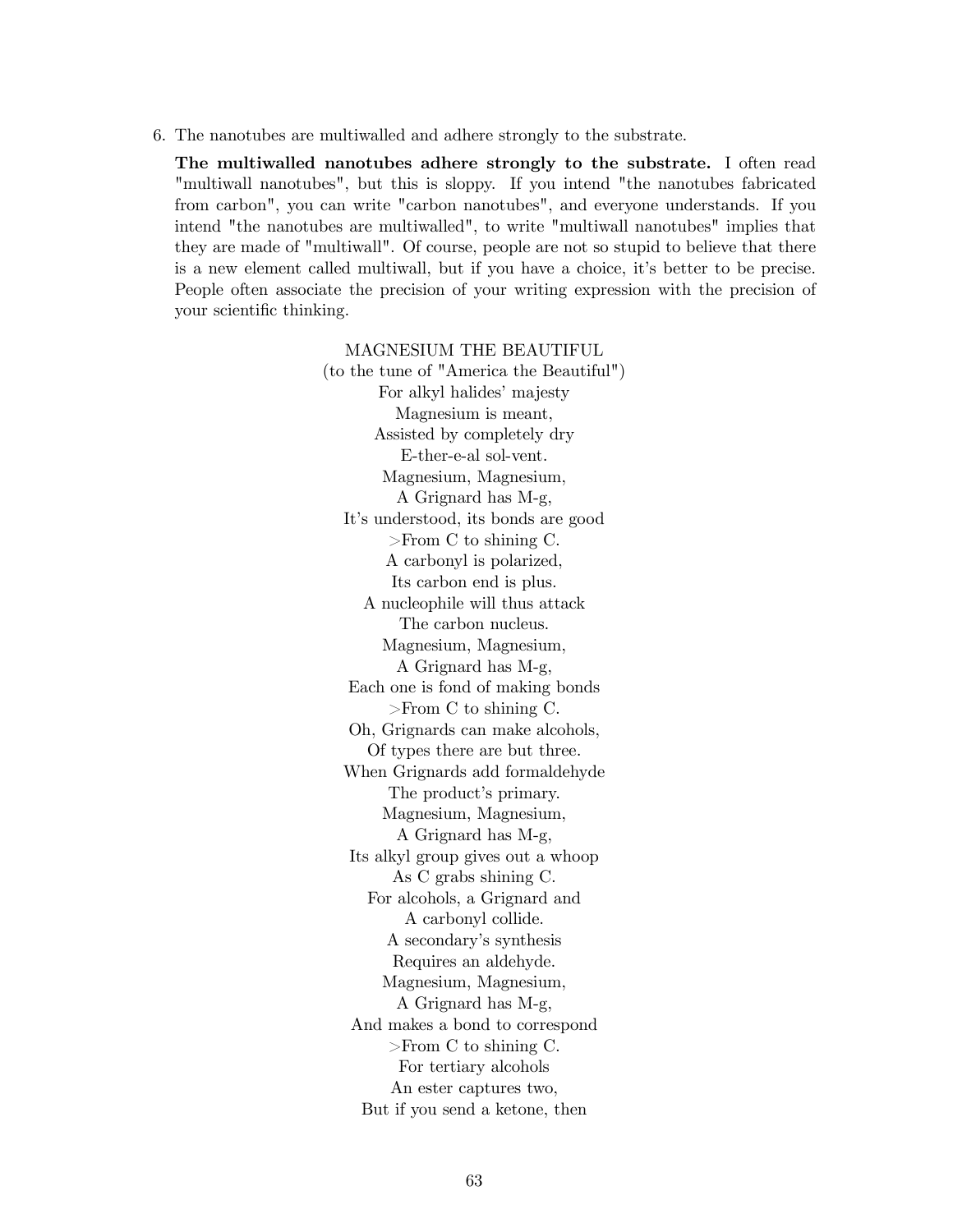Just one Grignard will do. Magnesium, Magnesium, A Grignard has M-g, We don't need zinc to make a link >From C to shining C. Now if you need an acid of The carboxylic kind, Just bubble past a simple gas: To Grignards it will bind. Magnesium, Magnesium, A Grignard has M-g, It sticks like glue to CO2, Joins C to lonely C. One Grignard grabs a nitrile, then The next leaves it alone. The product, during workup, hy-Drolyzes to ketone. Magnesium, Magnesium, Is held in high regard By chemists, who give honor to Monsieur Victor Grignard. -modifications by Dan Mettern University of Mississippi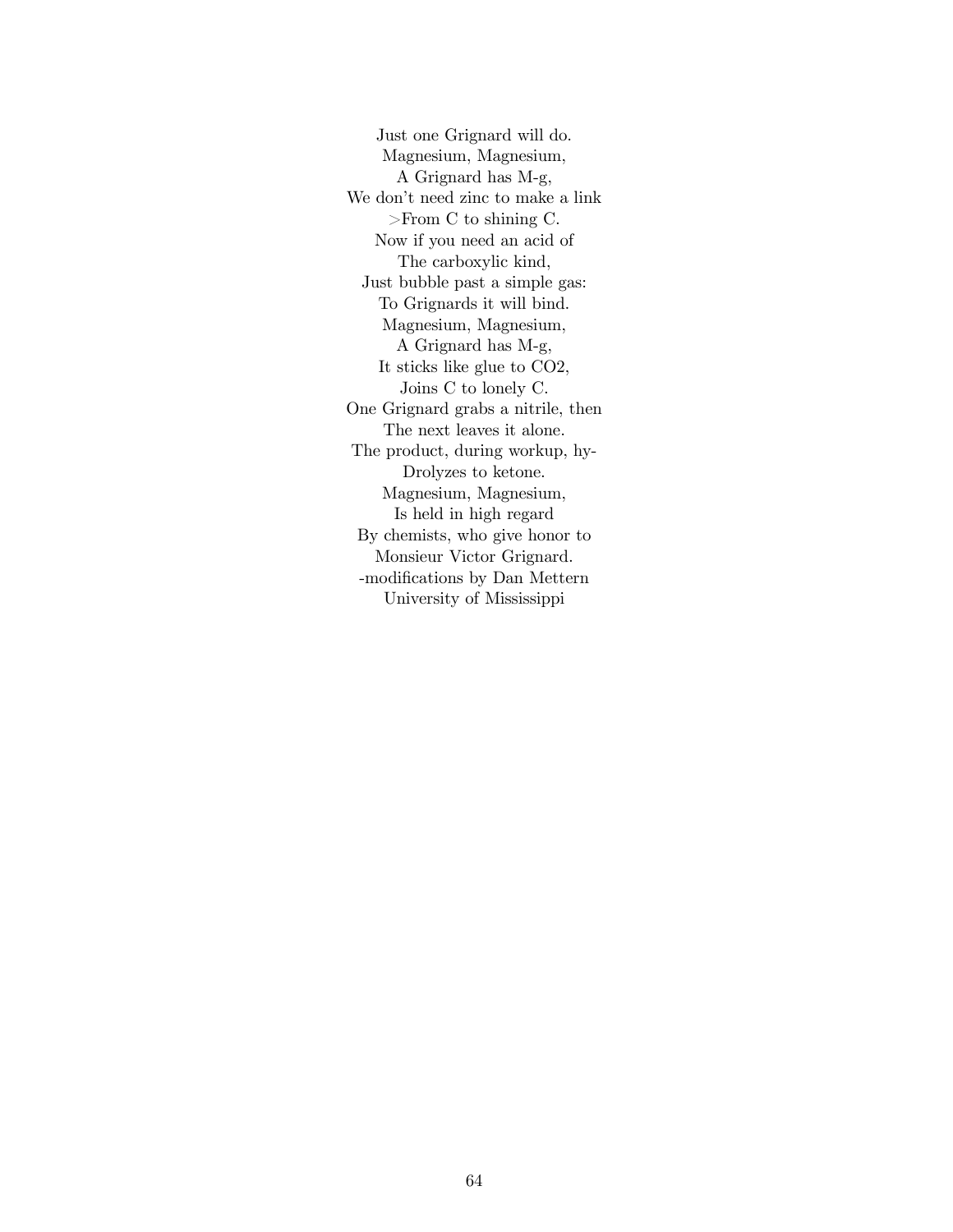# 41 Opportunity and Possibility

This week's lesson concerns the difference between "opportunity" (fr. occasion, de. Gelegenheit) and "possibility" (fr. possibilité, de. Moeglichkeit). Non-native speakers frequently confuse them. Here are their definitions.

Opportunity— A favorable or advantageous combination of circumstances; suitable occasion or time.

### Possibility—

- 1. The fact or state of being possible (possible—capable of happening).
- 2. Something possible.
- 3. Someone capable of succeeding or being chosen.
- 4. (Plural) Capacity for favorable development; potential.

"I have the possibility to visit the Pope." has a different sense than "I have the opportunity to visit the Pope." In the former, you imply that your schedule and the Pope's are synchronized well enough such that you may see each other. In the latter, you place great value on your visit with the Pope, you are glad that you will see him, and you consider yourself lucky that you can.

Similarly, telling a graduate in computer science "There are good possibilities in information technology." is different saying "There are good opportunities in information technology." The former draws attention to the dynamic market, and the potential for an individual to make a contribution. The latter emphasizes that the graduate chose her profession in a timely way.

Are these sentences correct?

- 1. Netscape continues to grow and has many resources. There are many opportunities at Netscape for a bright young person. NO
- 2. Their personnel officer will be interviewing on campus next week. What a possibility! NO
- 3. Unless you pass your exams, there's no possiblity that they will hire you. YES
- 4. I have the opportunity to interview you Friday afternoon. NO
- 5. My new job exactly fits my career plan. It's a great opportunity. YES

There are three kinds of mathematicians: those who can count and those who can't.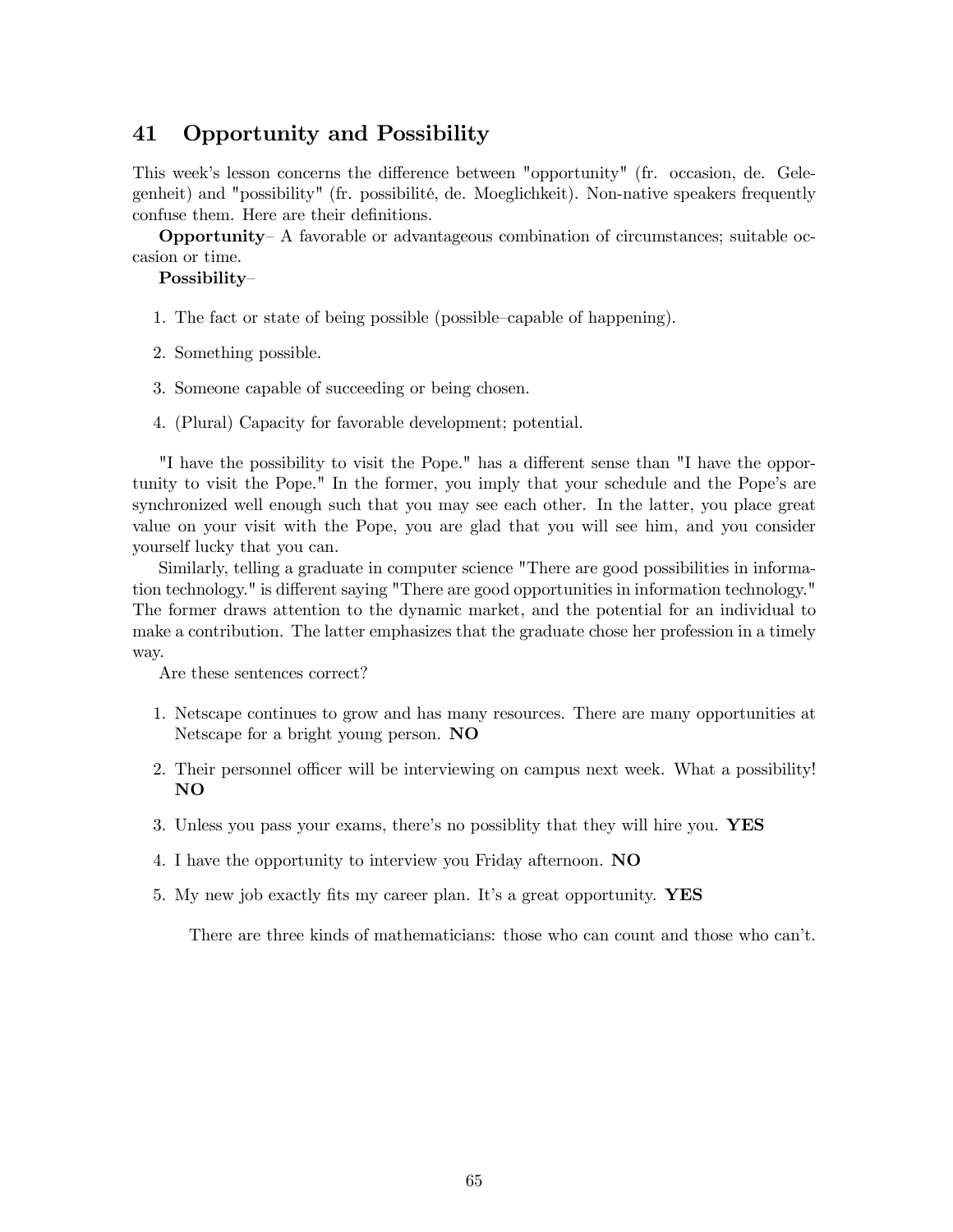### 42 Simple Past and Present Perfect Verb Tenses

Today's topic is the difference between the simple past and present perfect verb tenses. The difference is very important in English. The two tenses are important in scientific writing because most of the work we describe takes place before we write about it.

"When I was at the National Renewable Energy Laboratory, I worked on semiconductors," is an example of the SIMPLE PAST tense. My work at NREL is over. It was completed some years ago. Simple past is used for actions that occured in the past and that are over.

"At the Swiss Federal Institute of Technology, I have worked on the nanomechanical properties of materials," is an example of the **PRESENT PERFECT** tense. I started my work some years ago, but continue it. Most scientific publications are written in the present perfect because you start your work in the past and continue it into the present and perhaps into the future.

There are two more variations on the use of present perfect. One is where the present perfect refers to an event that just happened. "The Starr report has appeared on the Internet," is an example. Yes, it is an event in the past, but if I were to say "The Starr report appeared on the Internet," it would seem less timely. The present perfect emphasizes the newness of the event.

Past events that repeatedly occur into the present are also described by the present perfect. "Scientific American has arrived at our house for many years."

In the sentences below, would you use the simple past or the present perfect?

- 1. Yesterday I went to the movies.
- 2. Did you hear? Kohl has won the election!
- 3. Our continuing work has shown that the molecules obey the worm-like chain model.
- 4. Last year's work showed that the molecules obey the worm-like chain model.
- 5. My Scientific English lessons have arrived almost every week since I first subscribed.
- 6. When I was a subscriber, my Scientific English lessons arrived almost every week.

Twas the night before implementation and all through the house, not a program was working, not even a browse. The programmers hung by their tubes in despair, with hopes that a miracle soon would be there. The users were nestled all snug in their beds, while visions of inquiries danced in their heads. When out in the machine room there arose such a clatter, I sprang from my desk to see what was the matter. And what to wondering eyes should appear, but a super programmer (with a six-pack of beer). His resume glowed with experience so rare, he turned out great code with a bit-pusher's flair. More rapid than eagles, his programs they came, and he cursed and muttered and called them by name. On Update! On Add! On Inquiry! On Delete! On Batch Jobs! On Closings! On Functions Complete!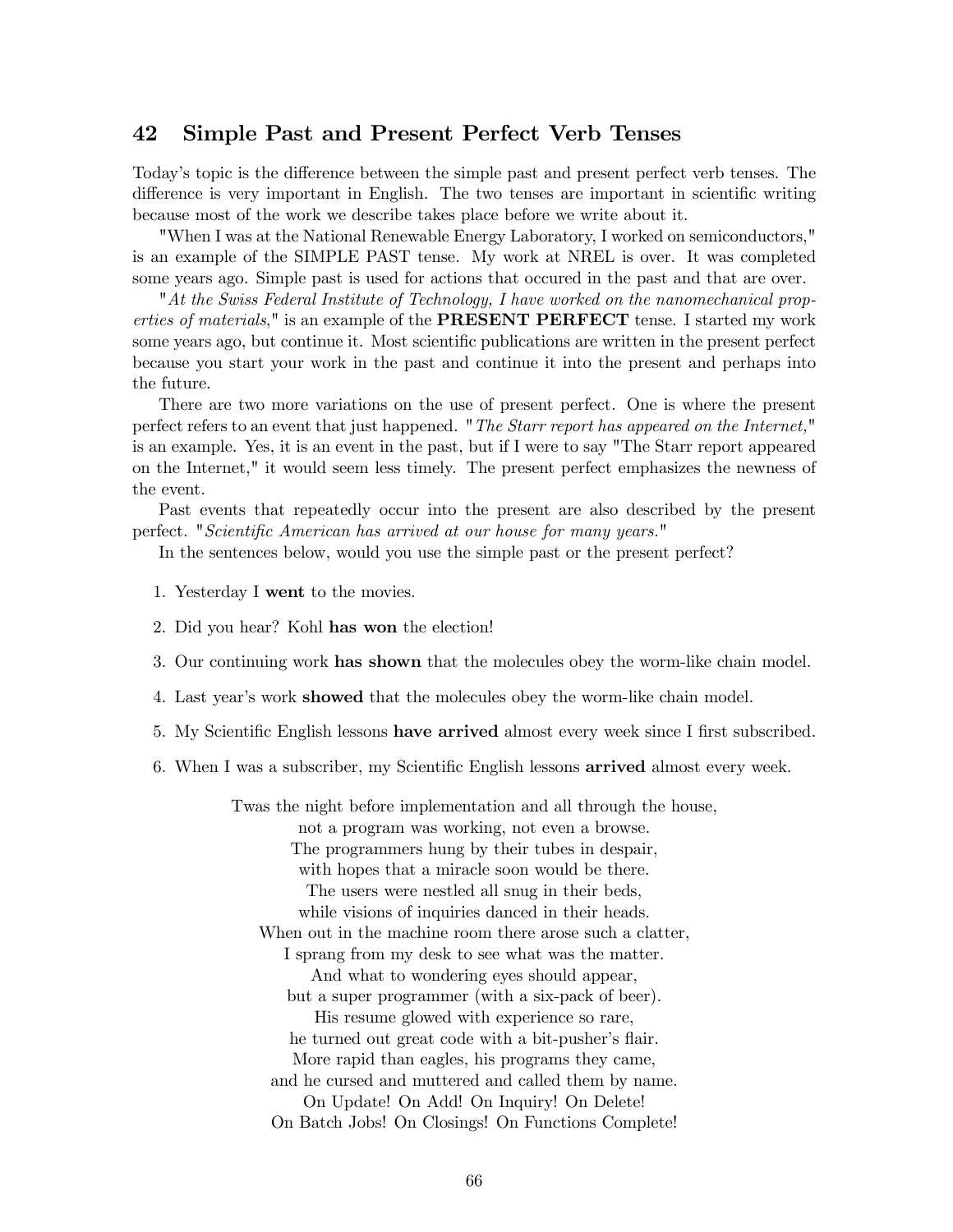His eyes were glased over, fingers nimble and lean, from weekends and nights in front of a screen. A wink of his eye and a twitch of his head, soon gave me to know I had nothing to dread. He spoke not a word, but went straight to his work, turning specs into code; then turned with a jerk. And laying his finger upon the "ENTER" key, the system came up and worked perfectly. The updated updated; the deletes, they deleted, the inquiries inquired, the closings completed. He tested each whistle, and tested each bell, with nary a bomb, and all had gone well. The system was finished, the tests were concluded, the users' last changes were even included. And the user exclaimed with snarl and a taunt, "It's just what I asked for, but not what I want!" - Anonymous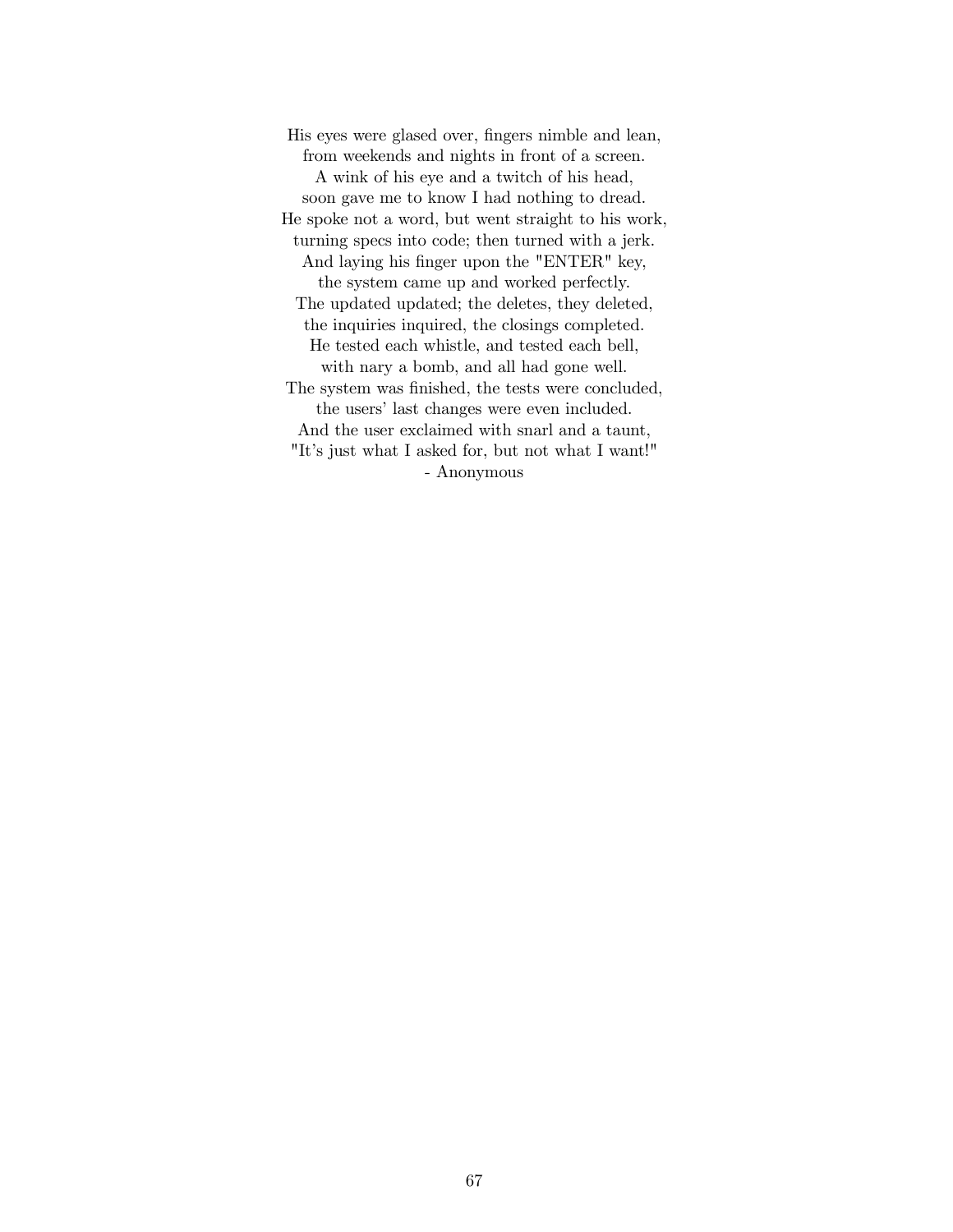# 43 Nuances of Prepositions

Do you know that there are perceptible differences between "with" and "within", "in" and "into", "up", "up on" and "upon"? These are the most frequent examples of how the addition of a small word or a few letters can shift the meaning of a sentence. I list only the most common definitions.

| with   | accompanied by, in close proximity to                                  |
|--------|------------------------------------------------------------------------|
| within | inside, in the scope of                                                |
| in     | indicates inclusion within a space, domain, means, temperment, or time |
| into   | the act of being included, toward (indicates motion)                   |
| up     | to, toward, or in a more elevated position                             |
| up on  | on top of (emphasis on the position), slang for informed               |
| upon   | on top of, immediately afterwards, on the occasion of                  |
|        |                                                                        |

The first story (incorrect) below is vastly different from the second (correct).

I went within my husband to the movies. With the foyer, we bought tickets after standing into line. As we went in the theater, I noticed some friends sitting up on a few rows from us. I asked them "What's this film about? I'm not upon modern culture."  $Up$  hearing this, they laughed at me.

I went with my husband to the movies. Within the foyer, we bought tickets after standing in line. As we went into the theater, I noticed some friends sitting  $up$  a few rows from us. I asked them "What's this film about? I'm not up on modern culture." Upon hearing this, they laughed at me.

Try them yourself.

- 1. John lives up the hill from Sally.
- 2. Scott lives higher still, up on top of the hill.
- 3. Upon the roof of his house, there is a television antenna.
- 4. He strode into the lecture hall, already in an angry mood.
- 5. We can work with them very easily.
- 6. They have good spirit within their group.

I usually avoid political topics for these pages, but today I just can't resist. This extremely well-written Letter to the Editor of the International Herald Tribune was published yesterday.

"There is a kind of urgency about Kenneth Starr, a man who sees himself as a hero, who is so hungry for the taste of righteousness that he will happily settle for false righteousness, and then peddle it relentlessly, without scruples or modesty, to a public he has misjudged."

-Alexa Intrator, Ferney-Voltaire, France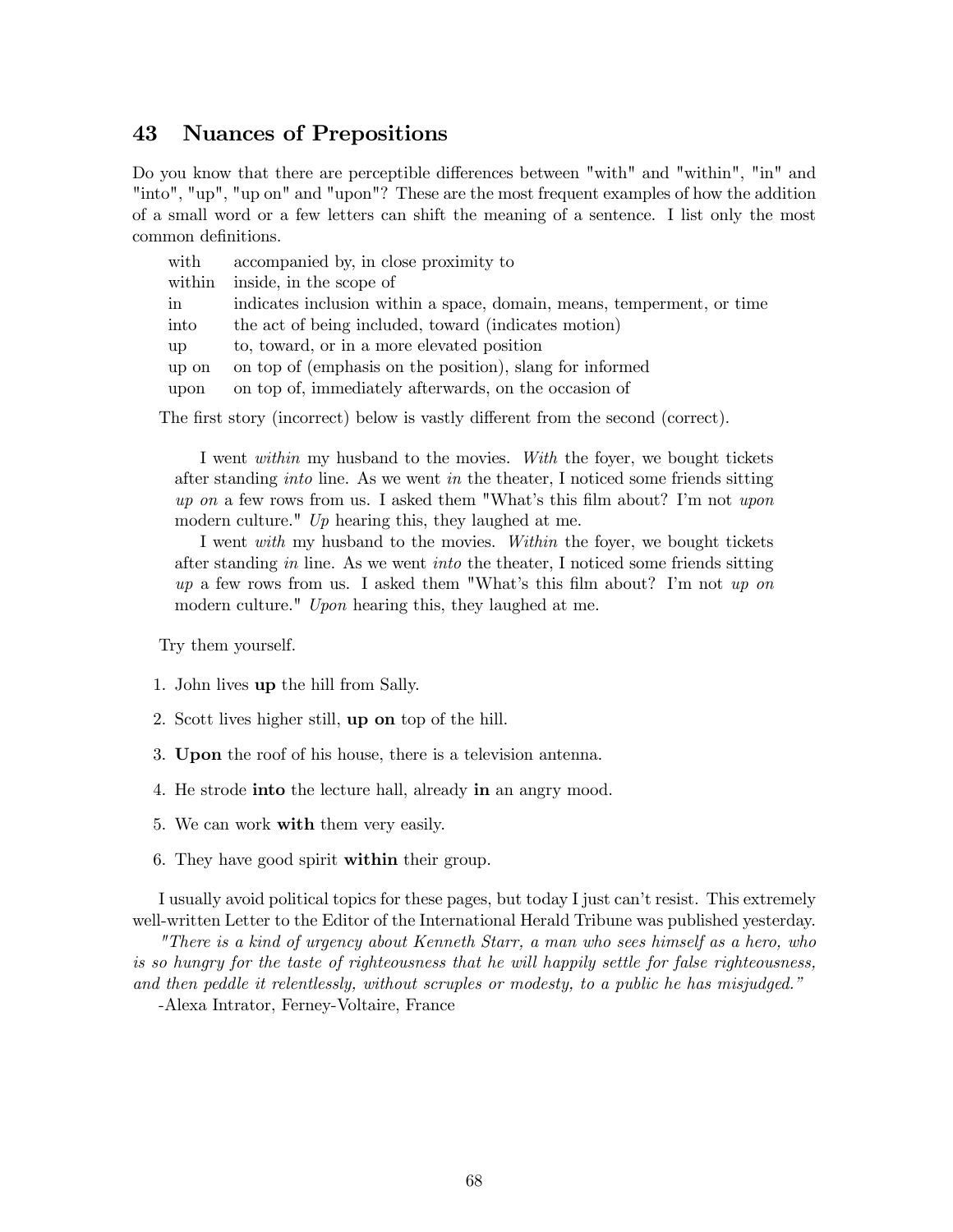## 44 Let and Leave

I often hear the verbs "to let" and "to leave" confused. This probably originates from the one case where they are interchangable—"Let him alone." and "Leave him alone.", meaning allow him to be in peace, are equivalent.

Although "to let" has nineteen different definitions in my dictionary, its primary senses are "to allow", "to allow to remain in the same condition", or "to rent". (This latter is chiefly British.) Examples are—

I will let you borrow my car for one week (to allow).

The apartment on the third floor is for let (to rent).

You are annoying me. Let me in peace (to allow to remain in the same condition)!

"To leave" has 24 different definitions, but these four encompass most of them: "to go away from", "to remain behind after going away", "to be at liberty", and "to allow to remain in the same condition". Examples are—

Leave the house this instant (to go away)!

Leave the book on the table before you go to lunch (to remain behind).

My boss gave me leave next week (to be at liberty).

Don't type on my computer! Leave it alone (to allow to remain in the same condition)! Try these!

- 1. When I was in the Army, I could only get leave for three days at a time.
- 2. I'll let you use my computer, if you can make sure to leave it before 10:00 when I need it again.
- 3. When you leave the office, please turn out the lights.
- 4. If you know of a house for let, please tell me, I need a place to stay.
- 5. We should let/leave her alone while she is preparing her talk.

Said the Bishop of Stockton-on-Tees to the lady who sat on his knees, "While I give you a kiss, you may fiddle with this, but please not with these."

-author unknown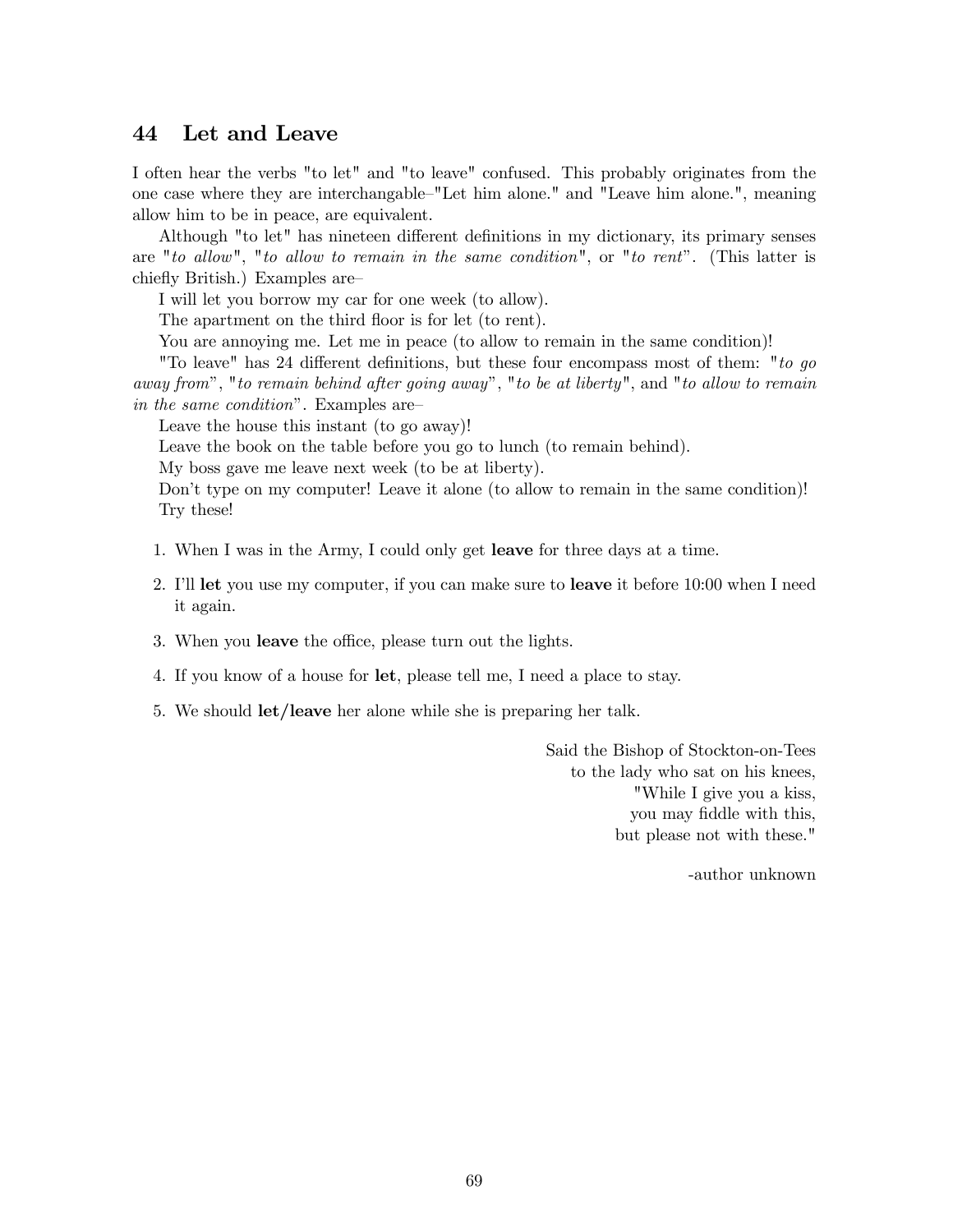# 45 Look Over it, Overlook, Look it Over

Sometimes writing English is easier than understanding the nuances of spoken English. Do you understand the differences between:

I looked over it;

I overlooked it;

I looked it over ?

You would think that the above would mean the same thing, but they don't. These sentences are too informal to be used in writing, but you may hear them at conferences or in conversation with native speakers. The native speakers don't realize how difficult nuance can be.

"I looked over it" means that I had a view beyond. For example, from my window, I have a nice view of my neighbor's garden, and I can look over the garden to see my neighbor's house.

"I overlooked it" means that I omitted something. For example, in my list of things to buy at the grocery store, I forgot to purchase eggs. I overlooked the eggs.

"I looked it over" means that I considered something. For example, if someone wanted my help with a publication or proposal, I might tell them that "I looked it over, and I think...."

I apologize profusely for these kinds of difficulties. English enjoys wide acceptance because it is fairly easy to reach a level where you can communicate. It is also very tolerant of mistakes — the meaning is usually understood even if there are errors. Much imagery is used in informal speech. That's fun for us native speakers, but trying for those who are still learning.

Can you fill in the blanks?

1. Give me your paper and I'll look it over over the weekend. (Notice "over" is used twice correctly!)

2. I'm sorry I missed our appointment. I **overlooked it** in my calendar.

3. From Mount Tendre you can see Lake Geneva. I enjoyed my look over it.

4. Thanks for the quotation. I'll look it over.

5. From the back row of the class I could look over his shoulder.

6. I overlooked our meeting today. Sorry.

"The advantage of culture is that it enables you to talk nonsense with distinction."

from Ashenden, by W. Somerset Maugham (1927)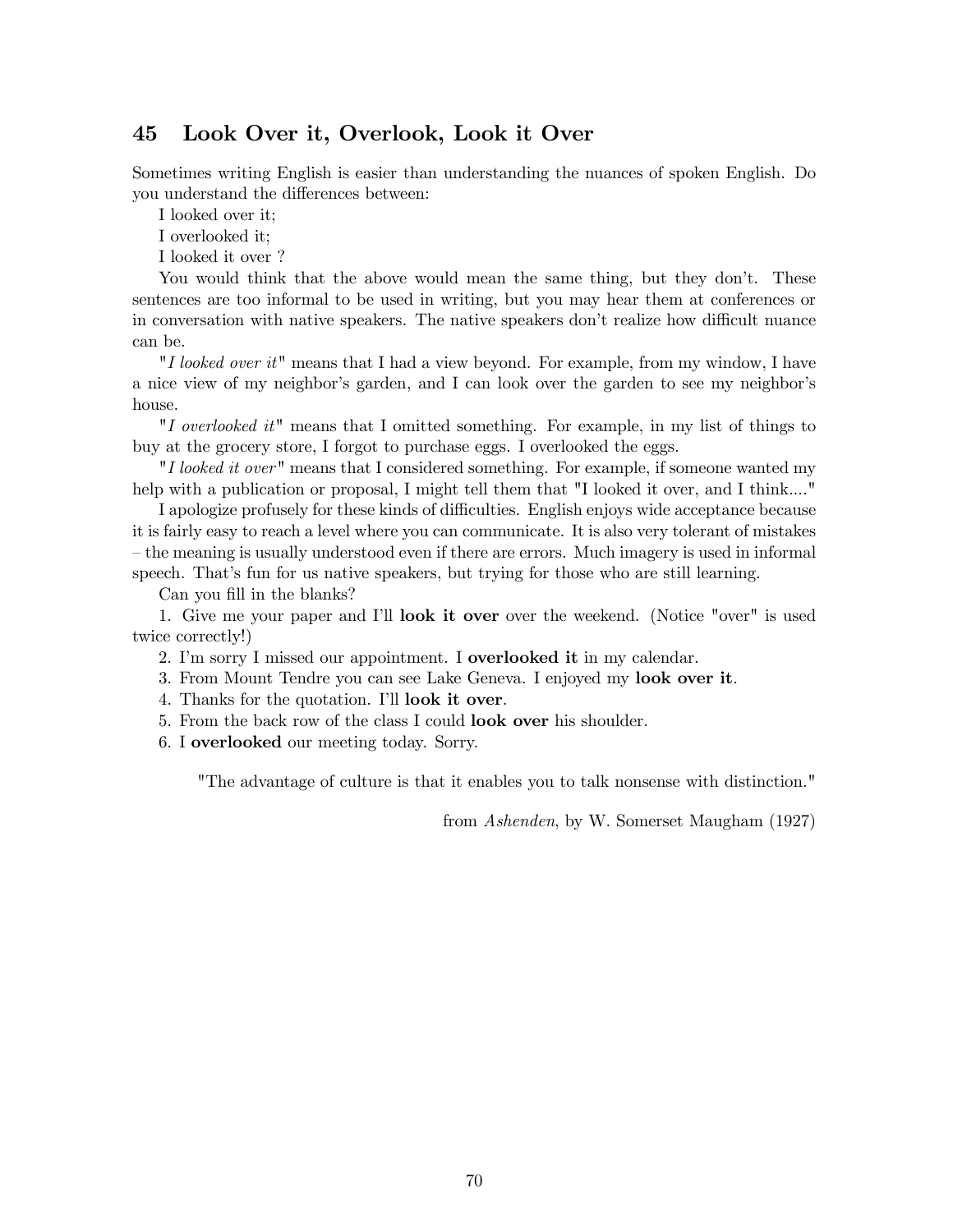# 46 Conjuncts I

Connecting words, or conjuncts, control the flow of a manuscript. They join sentences or parts of sentences in a logical, chronological, or other way. I wrote one lesson on this subject already; see this page. Because it is a difficult subject, I shall devote the next two lessons to it. We can think about conjuncts by the grammatical roles that they play:

### Listing

- Enumerative- In the first place, the economy is recovering, and secondly unemployment is beginning to decline. (for one thing, for another thing, next, then, finally)
- Additive- She has the ability, the experience, and above all the courage to tackle the problem. (furthermore, moreover, what is more, similarly, in addition)

**Summative** He was late for work, he quarrelled with a colleague, and he lost his wallet; all in all, it was a bad day. (altogether, overall, therefore, in sum, in summary, in conclusion)

**Apositive** There was one snag; namely, the weather. (that is, that is to say, i.e., for example, e.g., in other words, specifically)

**Resultative** I got there very late, so I missed most of the fun. (*therefore, as a result,* accordingly, in consequence of, of course)

Try these. More than one word may be correct.

1. I think she's just the right person for the job. She has the degree, \_\_\_\_\_\_ the experience.

moreover, what is more, in addition, furthermore, above all

- 2. The sample will soon melt.  $\frac{1}{2}$  =  $\frac{1}{2}$  it will flow out of the sample holder. of course, therefore, as a result, accordingly, in consequence of
- 3. There is just one small problem.  $\frac{1}{1}$  =  $\frac{1}{1}$  want to use the instrument tomorrow. Namely, that is, that is to say, for example, in other words, specifically
- 4. \_\_\_\_\_\_\_\_\_, we have shown that these methods have much in common. In summary, in conclusion, overall, altogether
- 5. I don't want to work on the paper today.  $\frac{1}{1-\frac{1}{1-\frac{1}{1-\frac{1}{1-\frac{1}{1-\frac{1}{1-\frac{1}{1-\frac{1}{1-\frac{1}{1-\frac{1}{1-\frac{1}{1-\frac{1}{1-\frac{1}{1-\frac{1}{1-\frac{1}{1-\frac{1}{1-\frac{1}{1-\frac{1}{1-\frac{1}{1-\frac{1}{1-\frac{1}{1-\frac{1}{1-\frac{1}{1-\frac{1}{1-\frac{1}{1-\frac{1}{1-\frac{1}{1-\frac{1}{1-\frac{1}{1-\frac$ I'm very tired.

Firstly, first of all, for one thing secondly, for another thing, also

The book "A Student's Grammar of the English Language," by Greenbaum and Quirk, Addison Wesley Longman Limited, 1990, was very useful to this lesson.

Read about this year's Ig Nobel Prizes!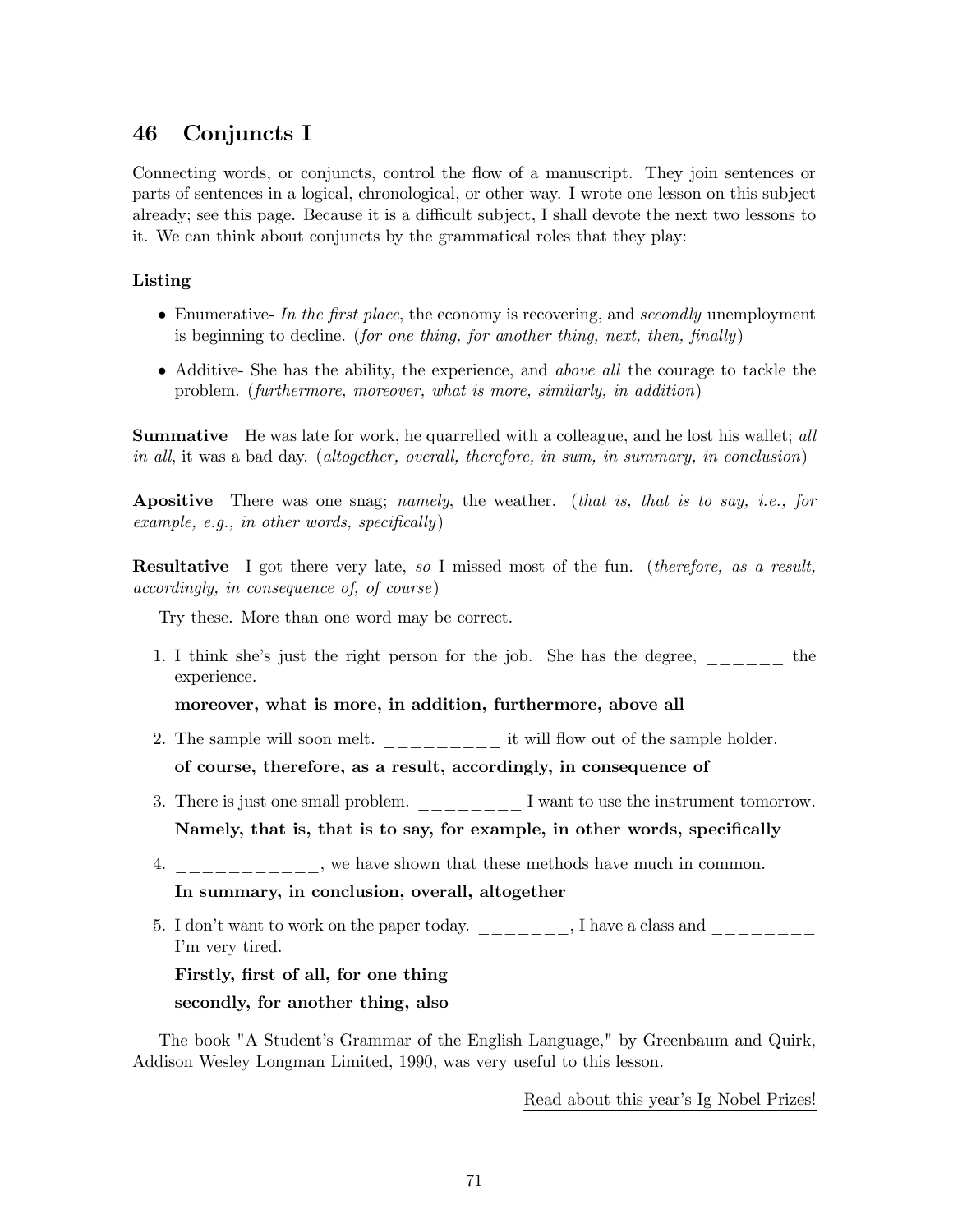# 47 Conjuncts II

Following last week's lesson we continue with conjuncts, classifying them by their grammatical roles.

Inferential You haven't answered my question; in other words, you disapprove of the proposal. (in that case, so, then, otherwise, else)

### **Contrastive**

- Replacive—She's asked some of her friends—some of her husband's friends, rather. (better, more accurately, in other words)
- Antithetic–They had expected to enjoy being in Manila but instead they both fell ill. (on the contrary, by contrast, on the other hand, then)
- Concessive—My age is against me; still, it's worth a try. (however, nonetheless, yet, all the same, of course, that said, only, though)

### Transitional

• Discoursal–Let me introduce you to my sister, and by the way, did I tell you that I'm moving?

(incidentally, now)

• Temporal–The ambulance got stuck in rush-hour traffic and in the meantime the child became delirious. (meanwhile, originally, subsequently, eventually)

Try these. More than one answer is possible.

1. Last month I  $\frac{1}{\frac{1}{1-\frac{1}{1-\frac{1}{1-\frac{1}{1-\frac{1}{1-\frac{1}{1-\frac{1}{1-\frac{1}{1-\frac{1}{1-\frac{1}{1-\frac{1}{1-\frac{1}{1-\frac{1}{1-\frac{1}{1-\frac{1}{1-\frac{1}{1-\frac{1}{1-\frac{1}{1-\frac{1}{1-\frac{1}{1-\frac{1}{1-\frac{1}{1-\frac{1}{1-\frac{1}{1-\frac{1}{1-\frac{1}{1-\frac{1}{1-\frac{1}{1-\frac{1}{1-\frac{1}{1-\frac{1}{1-\frac{1}{1-\frac{1}{1-\$ him.

originally

#### Meanwhile, subsequently

2. He asked no questions. \_\_\_\_ was he asleep, or \_\_\_\_\_ not interested?

So, then, in that case

otherwise, else, just

3. He heated the sample above its glass transition.  $\frac{1}{1}$  =  $\frac{1}{1}$  =  $\frac{1}{1}$  to 100 degrees Centigrade.

### More accurately, better, in other words, rather

4. I'm giving a talk in Germany next month. \_\_\_\_\_\_\_\_\_\_, I'll be there during a special festival.

### Incidentally, by the way, now

5. I expected to have a lot of interest in my talk. \_\_\_\_\_\_\_, no one came. On the contrary, but instead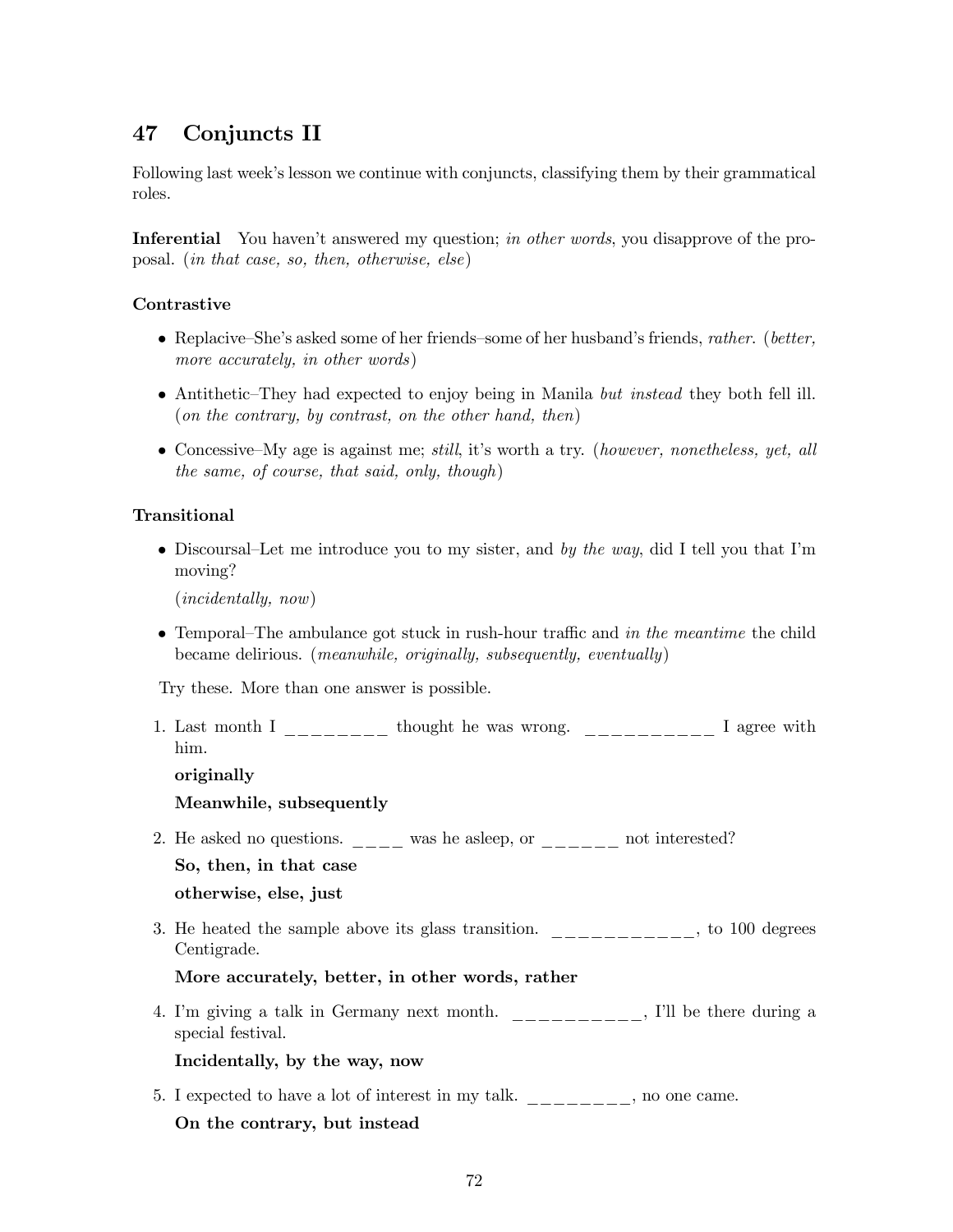6. We disagree with the other group's interpretation.  $\frac{1}{1-\frac{1}{1-\frac{1}{1-\frac{1}{1-\frac{1}{1-\frac{1}{1-\frac{1}{1-\frac{1}{1-\frac{1}{1-\frac{1}{1-\frac{1}{1-\frac{1}{1-\frac{1}{1-\frac{1}{1-\frac{1}{1-\frac{1}{1-\frac{1}{1-\frac{1}{1-\frac{1}{1-\frac{1}{1-\frac{1}{1-\frac{1}{1-\frac{1}{1-\frac{1}{1-\frac{1}{1-\frac{1}{1-\frac{1}{1-\frac{1$ results are impressive.

Still, however, nonetheless, yet, all the same, of course, that said, only, though

The book "A Student's Grammar of the English Language," by Greenbaum and Quirk, Addison Wesley Longman Limited, 1990, was very useful to this lesson.

Ban dihydrogen monoxide!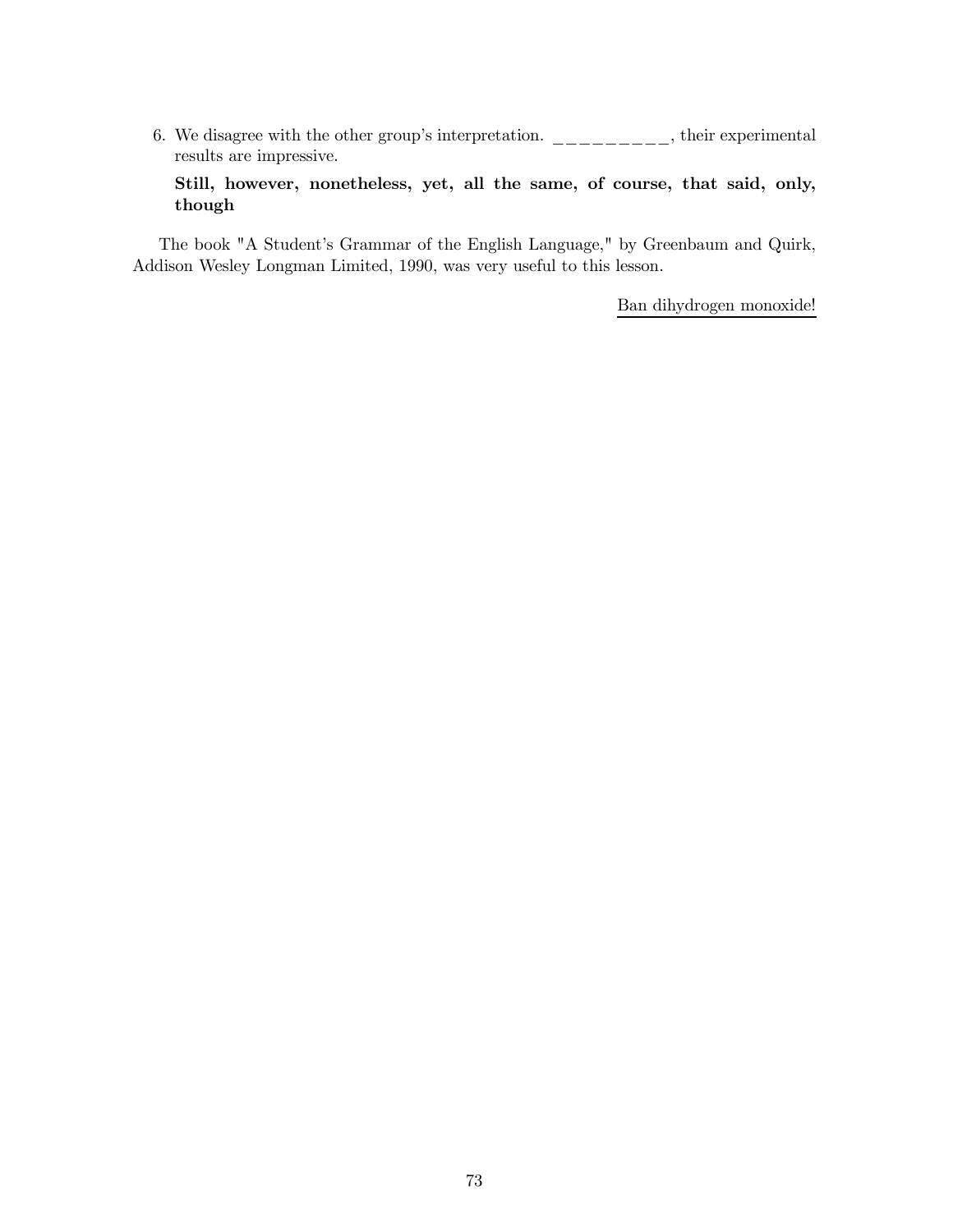# 48 Quiz Question

What is the difference between the sentences below? Try rewriting them to better distinguish between them.

- 1. Therefore, the resonant frequency of a specimen at the lowest strain amplitude was used as the variable  $F_i$ .
- 2. Therefore, the resonant frequency of a specimen at the lowest strain amplitude used was the variable  $F_i$ .

A small change in word order modifies these sentences a lot. Sentence (1) implies that an assumption has been made and that it was decided that the particular frequency was the correct one to choose. "Was used" is here the passive verb form of "to use". In sentence  $(2)$ , the "used" refers to the resonant frequency that was employed, and that there are no doubts as to the appropriateness of the choice. "Was" is the verb, in past tense. The sentences could be written as:

- 1. Therefore, the resonant frequency of a specimen at the lowest strain amplitude was taken to be (or, was assumed to be) the variable  $F_i$ .
- 2. Therefore, the resonant frequency of a specimen at the lowest strain amplitude that was used was the variable  $F_i$ . (Or, therefore, the resonant frequency of a specimen at the lowest **used** strain amplitude was the variable  $F_i$ .

A mathematician and a physicist agree to a psychological experiment. The mathematician is put in a chair in a large empty room and a beautiful naked woman is placed on a bed at the other end of the room. The psychologist explains, "You are to remain in your chair. Every five minutes, I will move your chair to a position halfway between its current location and the woman on the bed." The mathematician looks at the psychologist in disgust. "What? I'm not going to go through this. You know I'll never reach the bed!" And he gets up and storms out. The psychologist makes a note on his clipboard and ushers the physicist in. He explains the situation, and the physicist's eyes light up and he starts drooling. The psychologist is a bit confused. "Don't you realize that you'll never reach her?" The physicist smiles and replied, "Of course! But I'll get close enough for all practical purposes!"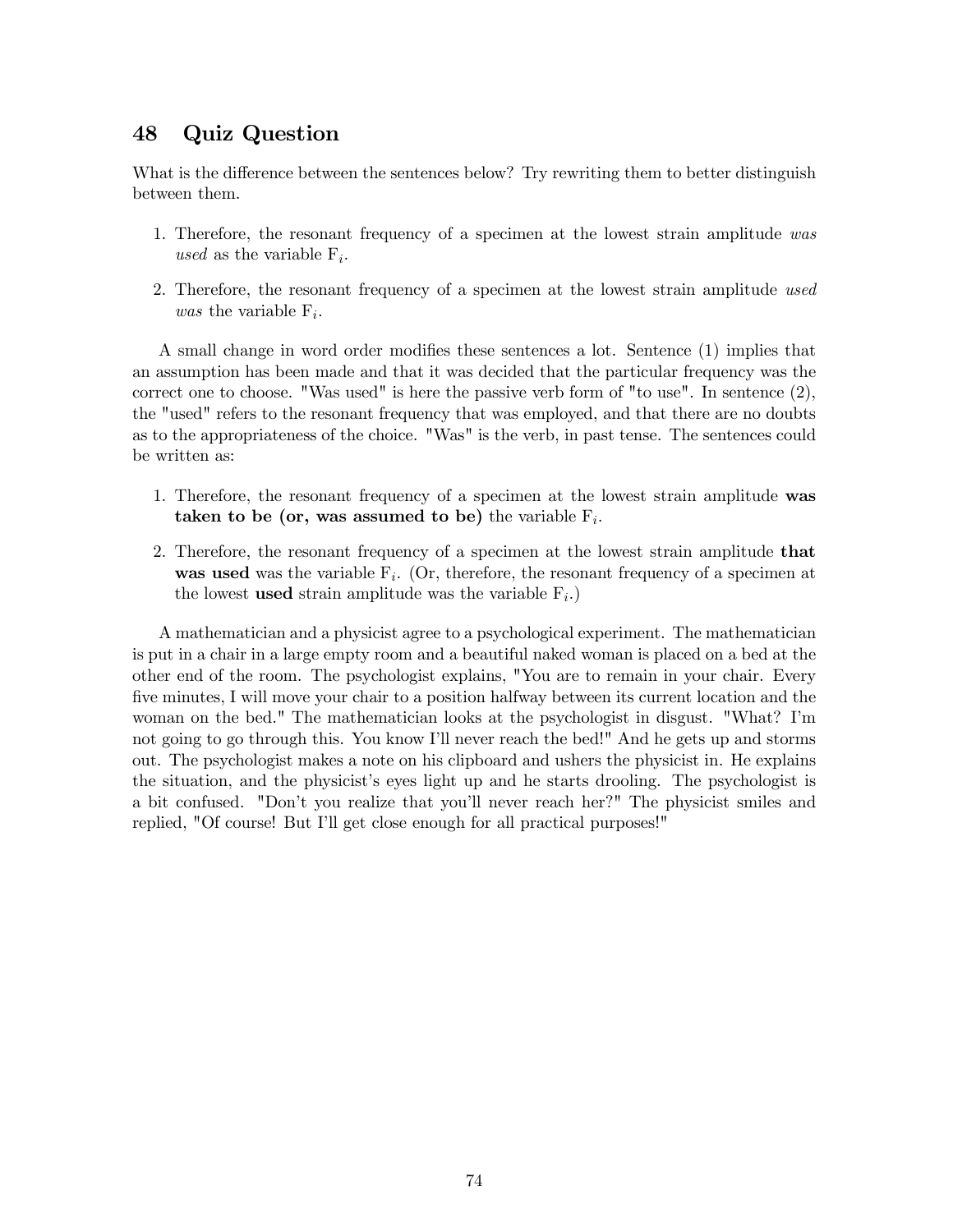## 49 Hyphenation

Hyphens are commonly used to break up a word at the end of a line. The remainder of the word appears on the following line. This function is usually done correctly by modern word processors. A second, more difficult application of hyphenation comes when forming compound words. Let's examine these examples:

Scientific American English Scientific-American English Scientific American-English Scientific-American-English

The first example, Scientific American English, is hard to interpret because we don't know how to group the words and extract the meaning. This is also true for the last. The second, Scientific-American English, concerns the kind of English found in the monthly magazine Scientific American. The third, Scientific American-English, concerns the English spoken to the West of the Atlantic in a scientific context. The small hyphen has a powerful influence on meaning.

In order to place the hyphens correctly, ask yourself which words belong together. In the second example, the words Scientific and American act together to modify the noun English. In the third example, American and English together define a specific regional style of English.

Typically, hyphens are helpful when two nouns together, or an adjective and a noun together, modify a third noun. How would you hyphenate the following...or would you?

- 1. grain-boundary sliding
- 2. long-ranged interaction
- 3. tip-sample interaction
- 4. at high frequencies and low amplitudes of excitation NO HYPHENS
- 5. low-frequency high-amplitude measurements
- 6. in the direction of the top to the bottom NO HYPHENS
- 7. the bottom-to-top direction
- 8. the free electronic Scientific-English lessons

Blessed are they who can laugh at themselves, for they shall never cease to be amused.

-author unknown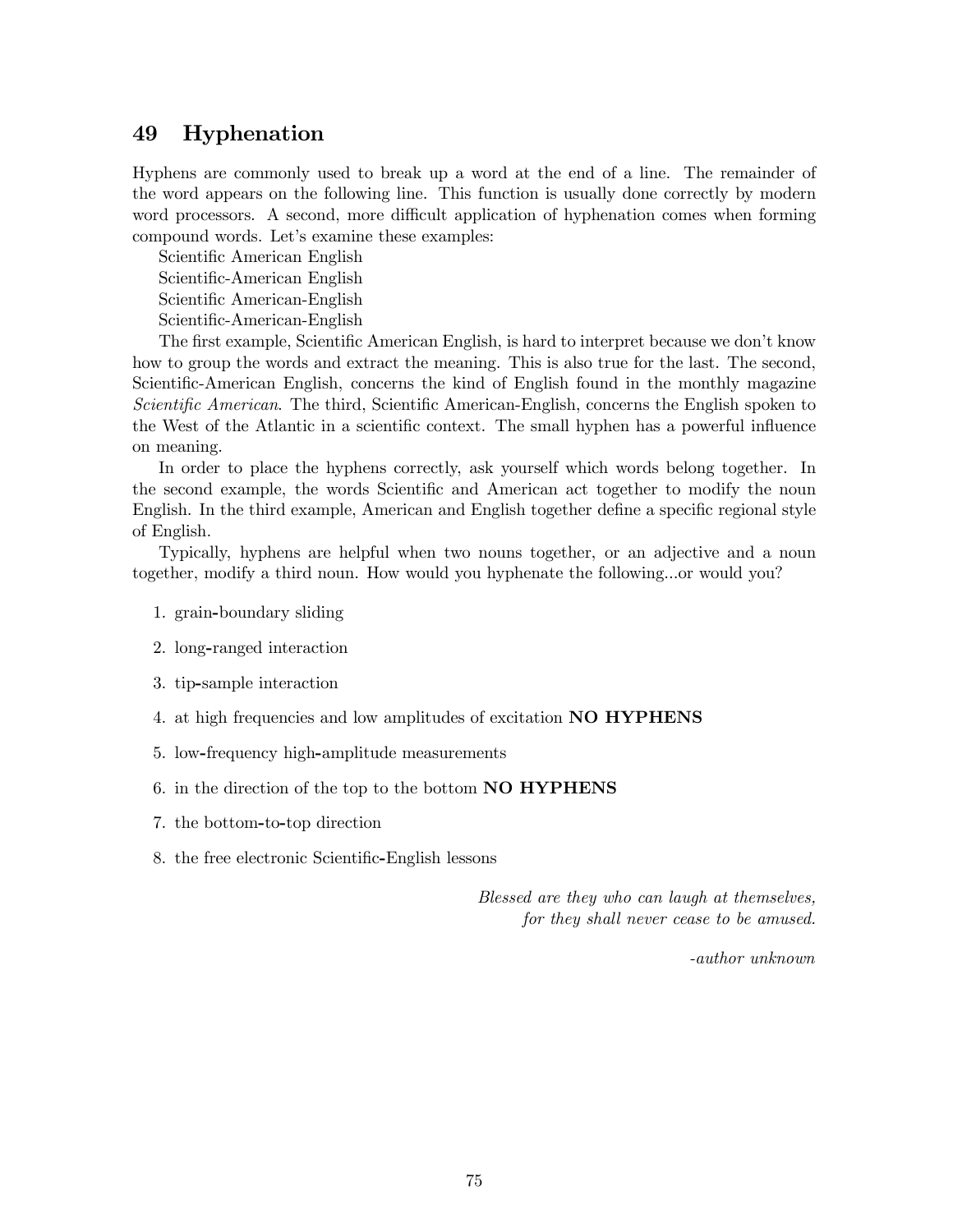## 50 Verbosity

Verbose is an adjective that means "characterized by use of too many words." You do not want verbose, flowery, wordy, superfluous, redundant, excessively descriptive manuscripts. Better they be terse and pithy. The following two examples highlight the effect of excess verbiage.

"We spent all of the entire morning caulking the boat for the purpose of making it watertight. That was the first time I had done that in my entire life." (32 words)

"We spent all morning caulking the boat, a new experience for me." (12 words)

It's not always easy for a non-native speaker to shorten and simplify text. But you can seek out phrases that can be replaced by a single word. The phrases below can be replaced by because, now, approximately, about, although, or soon.

- 1. in the not-too-distant future  $=$  soon
- 2. at the present writing  $=$  **now**
- 3. in light of the fact that  $=$  **because**
- 4. concerning the nature of  $=$  about
- 5. in the neighborhood of  $=$  approximately
- 6. despite the fact that  $=$  although

Inspiration for this exercise was taken from "Getting the Words Right", by T.A.R. Cheney, Writer's Digest Books, Cincinnati (1990).

A philosopher, a physicist and a mathematician are scheduled to prove their survivability. Therefore they are to be incarcerated in different cells, each having a closed can of corned beef and no can opener.

The philosopher goes first. After two weeks, the cell is opened and the philosopher is found dead, the can still closed. He must have died thinking about a way to open it.

The physicist goes second. Two weeks later he is found with the whole wall filled with formulas, munching happily on his corned beef.

Last goes the mathematician. Two weeks later the door is opened. The can is still there, untouched but the mathematician has disappeared. Suddenly the jailor hears a knocking from inside the can. After he opens the can, he discovers the mathematician sitting inside, scratching his beard and mumbling, "There must have been something wrong with the prefix."

-submitted by Ernst Schnell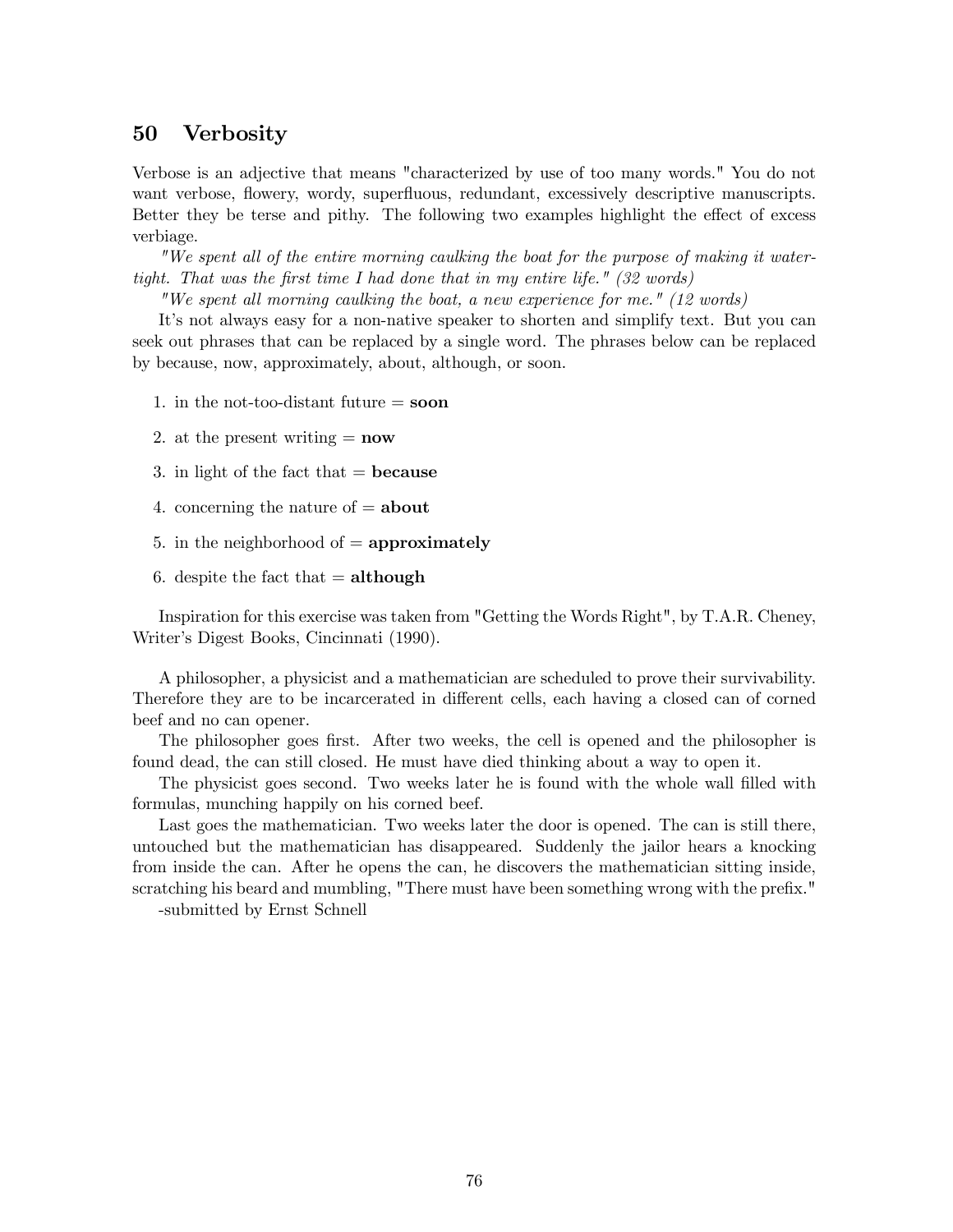## 51 Some Useful Latin Words

Latin raises its ancient hand in scientific English. Here are some of the more commonly used Latin words.

| ad hoc                                        | for the special purpose or end                      |
|-----------------------------------------------|-----------------------------------------------------|
| anno Domini $(A.D.)$                          | in the year of our Lord; a date after Christ        |
| ante meridiem $(a.m.)$ post meridiem $(p.m.)$ | before noon after noon                              |
| $circa$ (ca.)                                 | about used especially in approximate dates          |
| $et \text{ } ali \text{ } (et \text{ } al.)$  | and others; and elsewhere                           |
| $et \; cetera \; (etc.)$                      | and others; and so forth; and so on                 |
| exempli gratia $(e.g.)$                       | for example; such as                                |
| $ibidem$ (ibid.)                              | in the aformentioned place                          |
| idem                                          | the same as previously given                        |
| id est $(i.e.)$                               | that is                                             |
| in situ ex situ                               | a. in place or position; undisturbed b. in a        |
|                                               | localized state or condition the opposite of in     |
|                                               | situ                                                |
| opere citato (op. cit.)                       | in the work cited (In other words, $op. cit.$ means |
|                                               | that you don't know the page number.)               |
| $\it sic$                                     | thus; so. Used to indicate that a surprising word   |
|                                               | in the text is not a mistake or is quoted verba-    |
|                                               | tim.                                                |
| vice versa                                    | conversely; in reverse order from that stated       |
| $\emph{vide}$                                 | see                                                 |
| vide ante vide infra vide post vide supra     | see before see below see after see above            |
| <i>videlicet</i> $(viz.)$                     | that is to say; namely                              |

Do you know how to use them correctly? More than one answer may be right.

- 1. This concept was explained earlier in this chapter (vide p.342).
- 2. The paper by Smith et al. disagrees with your findings.
- 3. The experiment was performed in situ or ex situ.
- 4. Friction is manifest in everyday life: the brakes of cars, skating on ice, etc.
- 5. For the moment, we concentrate on explaining the first effect (\_\_\_\_\_\_\_ for the second effect).

### vide ante, vide infra, vide post, vide supra

- 6. I. Can B. Funny, The Journal of Irreproducible Results 42, 300 (2000); idem or ibid. p. 412.
- 7. I. Can B. Funny, The Journal of Irreproducible Results, op.cit. (2000).
- 8. I have many meetings today, i.e. or viz., students at 11:00, lunch at 12:30, and class at 15:00.
- 9. I have many meetings today, e.g., students at 11:00.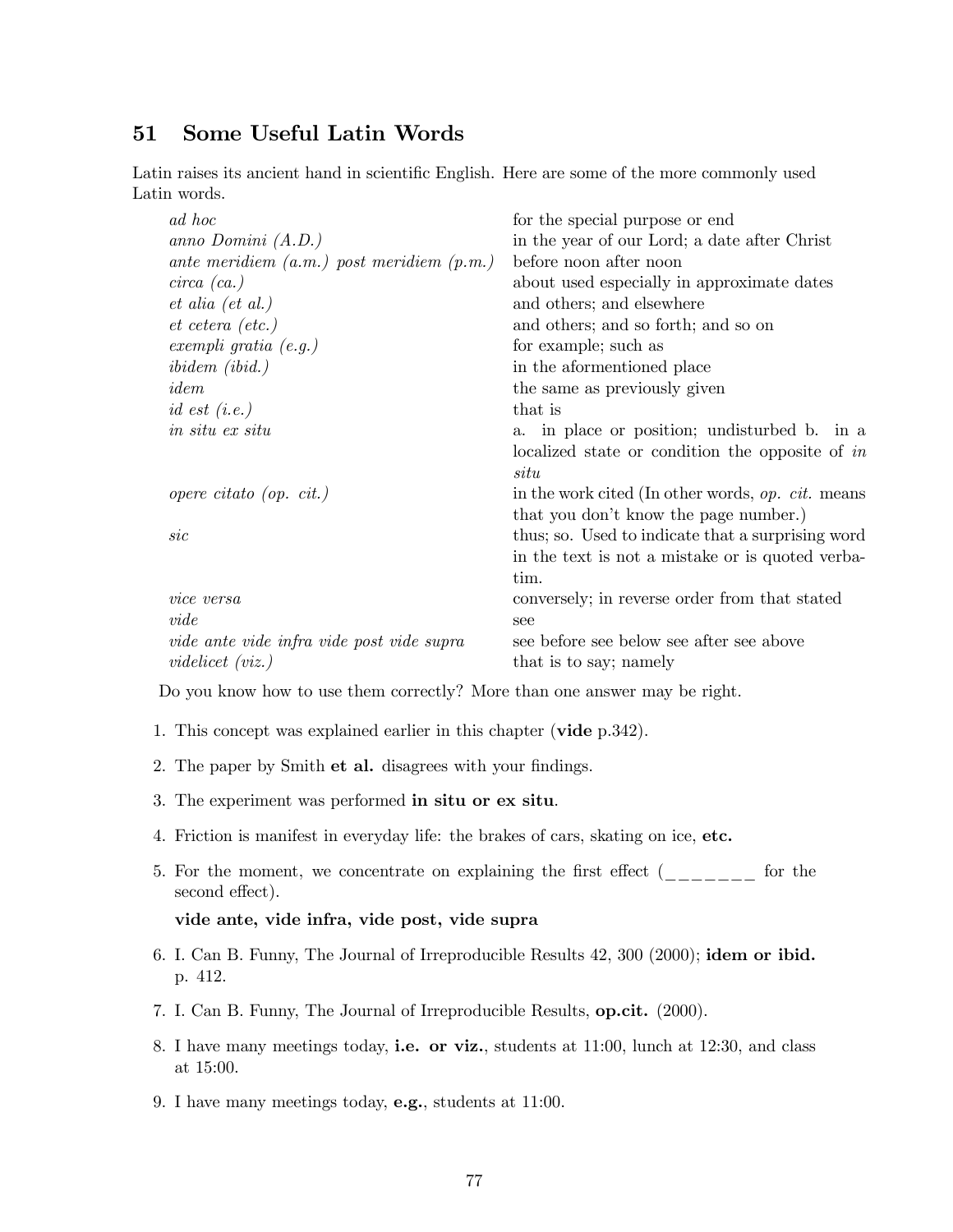- 10. He was born ca. 40 B.C. (Before Christ)
- 11. He was born 32 A.D.
- 12. I'll meet you at the train station at 3:00 a.m. or p.m.
- 13. He signed his name as e.e. cummings (sic).
- 14. He likes me and vice versa.
- 15. The committee was formed ad hoc to look into that problem.

At the atomic level, we have new kinds of forces and new kinds of possibilities, new kinds of effects. The problems of manufacture and reproduction of materials will be quite different. I am, as I said, inspired by the biological phenomena in which chemical forces are used in repetitious fashion to produce all kinds of weird effects (one of which is the author). -R.P. Feynman, 1959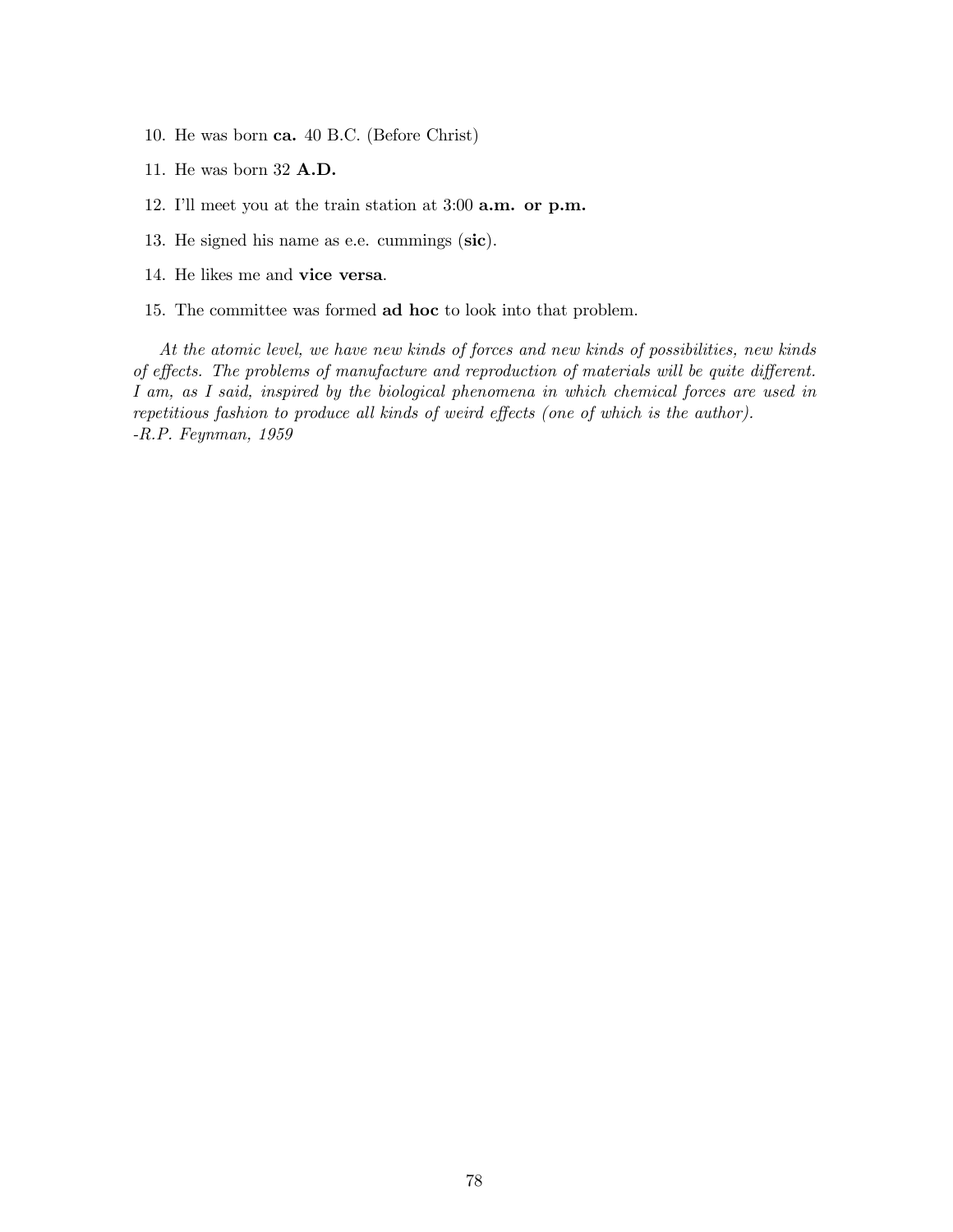## 52 Utilize and Use

If you are already comfortable with your English, but you would like to refine it, then I suggest that you read "Getting the Words Right", by T.A.R. Cheney, Writer's Digest Books, Cincinnati (1983). It treats editing, and even after all my experience I learned a lot. Moreover, it is a joy to read. This passage concerning the difference between utilize and use is an example of his style.

"It would be difficult to find a page of governmental, military, or academic writing that doesn't have on it the word utilize. It must be one of the most over-utilized words in the world. It seems as though people out to impress people with the significance of what they're doing use *utilize* when they should use *use*.

Utilize is not an elegant variation of the word use; it has its own distinct meaning. When you utilize something, you make do with something not normally used for the purpose, e.g., you utilize a dime when the bloody screwdriver is nowhere to be found. If the screwdriver were there, you'd use it, not utilize a stupid dime for the purpose. Use use when you mean use, and utilize only when it's properly used to mean—to use something not normally used. The computer went off-line, so they *utilized* Mr. Wang's abacus, the one he liked to use. Despite the temporary breakdown, the computer's use-rate was up (not its *utilization*-rate)."

Searching in several sources, I found that Mr. Cheney lands in the minority with his definition of utilize. Most dictionaries equate utilize and use. But I do agree that utilize is overused (not overutilized), simply because it is a long and bureaucratic word, where a simple one projects the same meaning for fewer letters. Don't "utilize" utilize. Use use.

Try some examples, using Mr. Cheney's definitions of utilize and use.

- 1. Utilizing some string, I tied down the trunk of the car.
- 2. A camera was used to record the scene for future generations.
- 3. Putting the wrench to good use, I was able to fix the car.
- 4. A clever utilization of the tools at hand, the axe held down the tent on that windy day.

Wisdom demands a new orientation of science and technology towards the organic, the gentle, the non-violent, the elegant and beautiful.

> -E.F. Schumacher, an economist, in "Small is Beautiful," Harper Perennial (1989)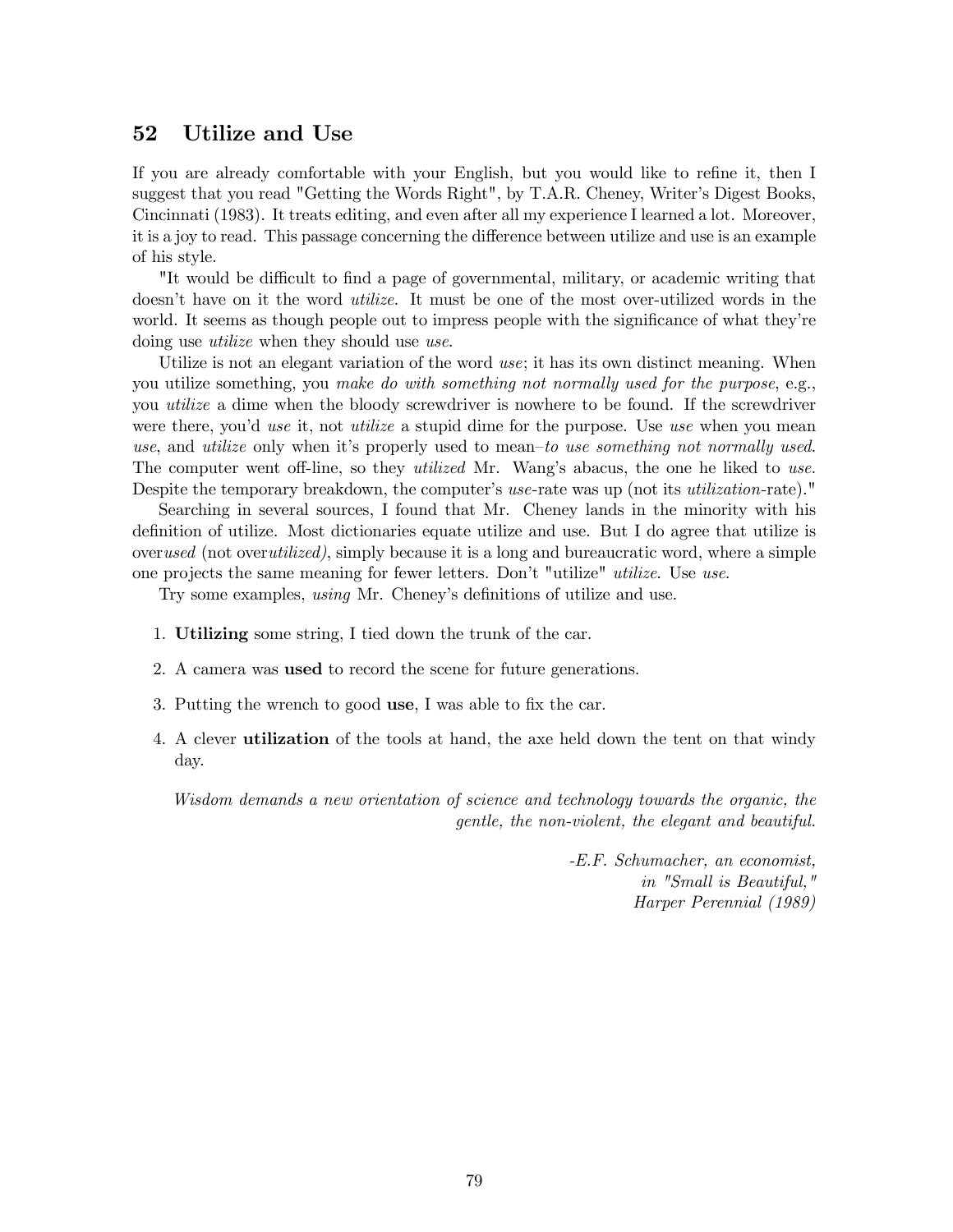## 53 Prepositions—For Sale, On Sale

Oh, how a tiny word can change the meaning of sentence! Prepositions, which we've studied before, have enormous influence on the sense of text. Unfortunately, they are very difficult to learn. Let us take just one example today, that of the difference between "for sale" and "on sale". It may be useful to know the difference if you would like to purchase supplies from an English-speaking distributor.

For sale, offered to be sold; made available to purchasers.

On sale, able to be bought at reduced prices.

If something is for sale, you can buy it. If something is on sale, you can buy it at a discount.

Try these examples.

- 1. Student A: "I need to buy a widget." Student B: "Go to Jumbo. They have them for sale."
- 2. Student A: "I bought my new skis for 900 Swiss Francs." Student B: "Hah! I got mine on sale for 450 SF!"
- 3. Often stores perpetually have On Sale signs in their windows, even if the items might not be discounted, and they should be displaying **For Sale**. Sometimes they will simply show Sale, in which case they imply On Sale.

What would the properties of materials be if we really could arrange the atoms the way we want them?

> -R.P. Feymann 1959 APS Meeting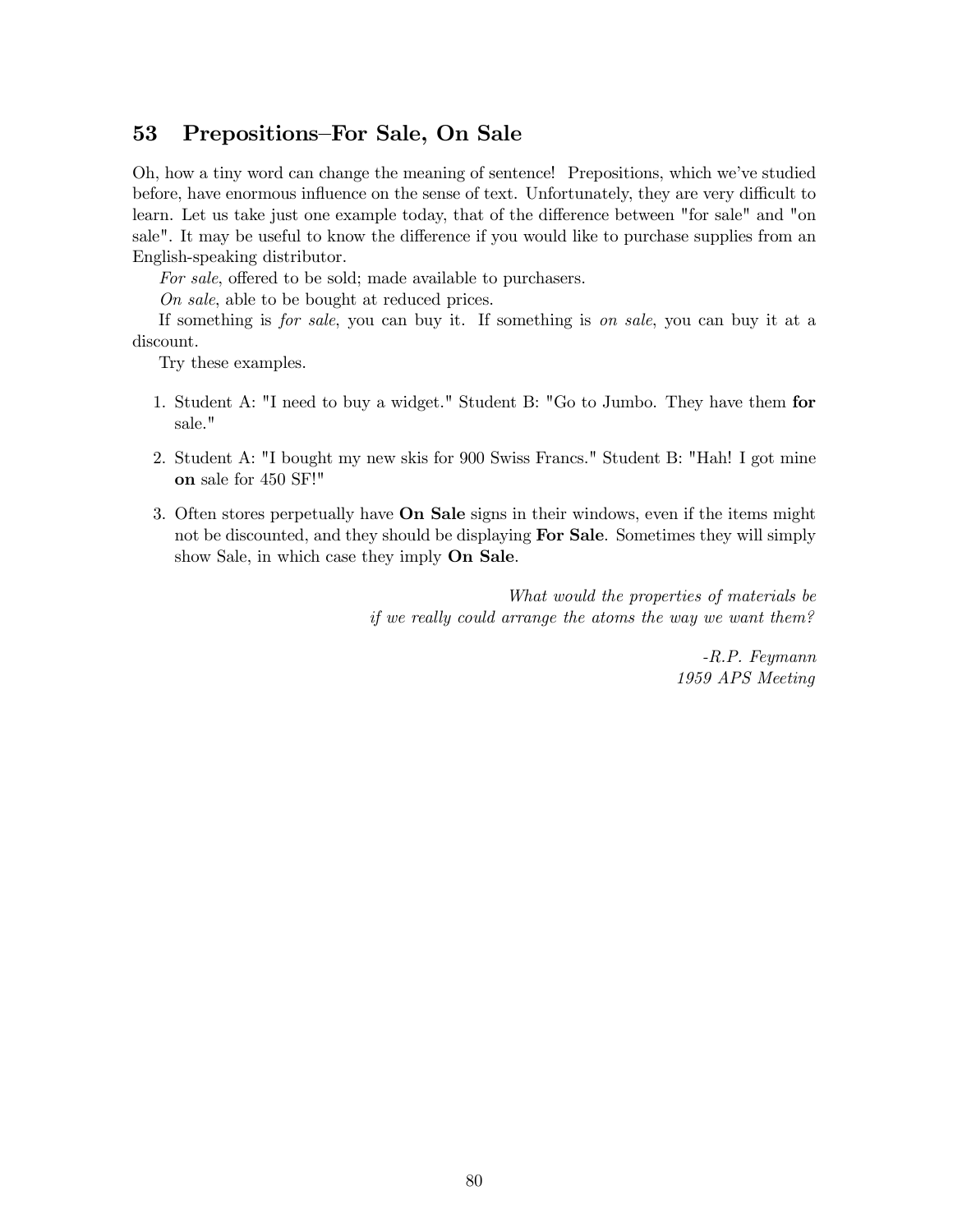# 54 Lay and Lie

"Lay" and "lie" are frequently confused by native and non-native speakers alike. You lie in bed. But you lay the book on the table. You can equate "lay" with "put" and "lie" with "rest". You rest in bed. You put the book on the table. Germans will find them easier to distinguish because of their concepts of the accusative and dative cases. The accusative case, which indicates motion, corresponds to "lay"; the dative, or immobile case, corresponds to "lie".

Try it!

1. Lay the sample on the sample holder. Then we'll let it lie there overnight.

New physics bumper sticker (written in red)—

If this sticker is blue, you're driving too fast.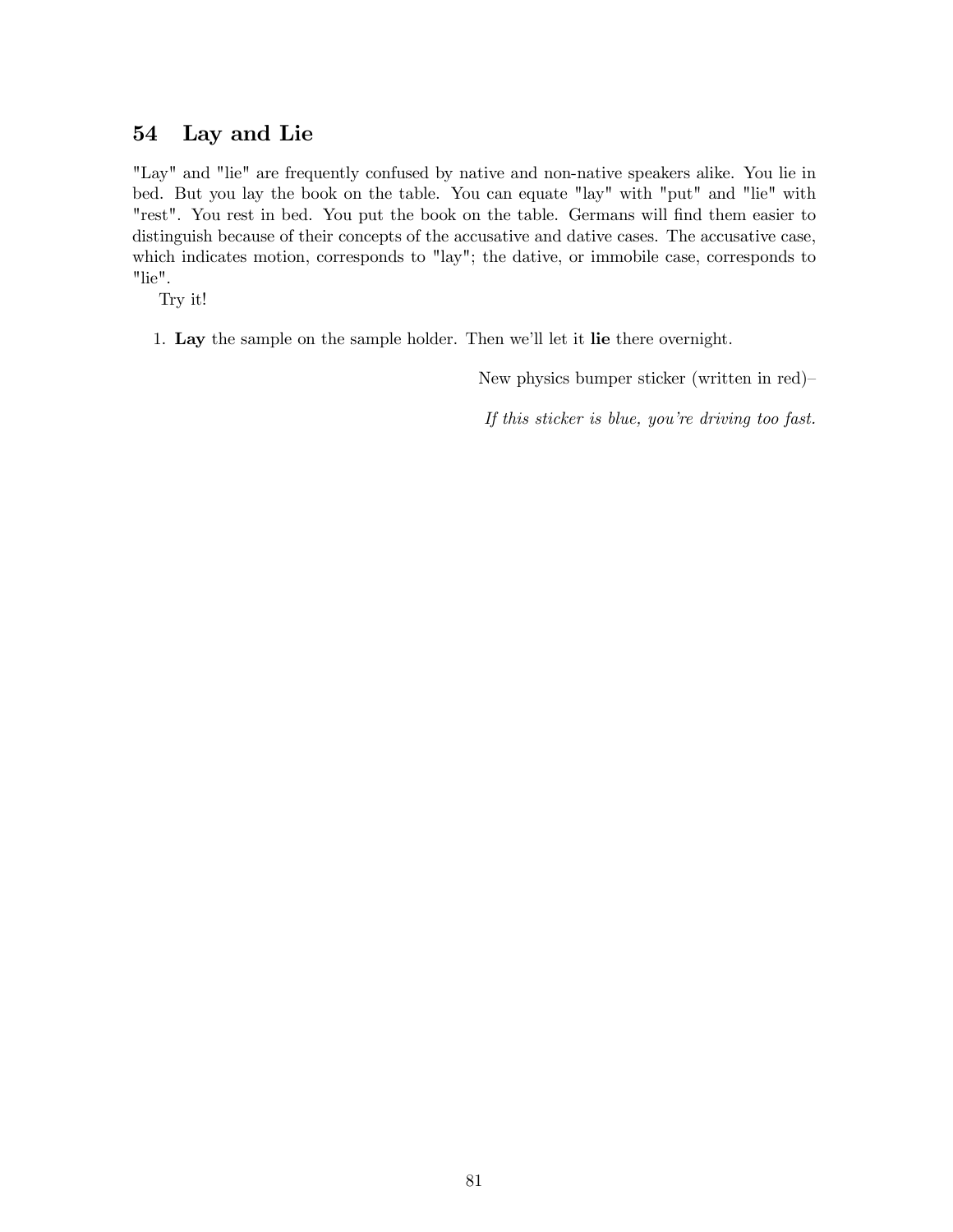## 55 As, Because, Since

As, because, and since overlap in meaning. This can lead to confusion, because since and as have alternative definitions. Since also means "from a past time up to the present", and as has many (at least 32!) alternative definitions, including:

1. to the same degree, amount, or extent; similarly; equally

- 2. for example; for instance
- 3. thought to be or considered to be
- 4. in the manner of
- 5. at the same time that

Because is the only unambiguous one of the three. It means "for the reason that" or "by reason of". (Never use the redundant phrase "the reason is because".)

Consider—

A. I didn't hear her enter as I was concentrating.

B. Since the instrument broke, I've been very busy.

Does A mean that because I was concentrating, I didn't hear her enter, OR does it mean that she entered at the same time that I was concentrating? Similarly, for B, have I been very busy because the instrument broke,  $OR$  busy just in the time after the instrument broke until now? My suggestion is to use as sparingly in your texts, solely for variety from because and since. Look for ambiguities, particularly in time.

Try finding the least ambiguous answer to put into the sentences below.

- 1. As  $(=$  in the manner of) in the kitchen, we are now going to cook up a sample.
- 2. Since the first of the year, I was in America four times.
- 3. Because you left the door of the refrigerator open, we will lose all our food.
- 4. As  $(=$  to the same degree) fat as the Titanic, he couldn't fit through the door.

For sentence 4, you could also write "Because he was as fat as the Titanic, he couln't fit through the door." Here, the emphasis lies on the casual relationship between being overweight and movement. The intention of 4, however, was to invoke imagery and relate an event. "He was as fat as the Titanic. He couldn't fit through the door." The construction of the sentence gives a strong clue that as is the best answer.

#### Stop Physics Hooliganism:

collapsing state vectors symmetry breaking degeneracy turbulence chaos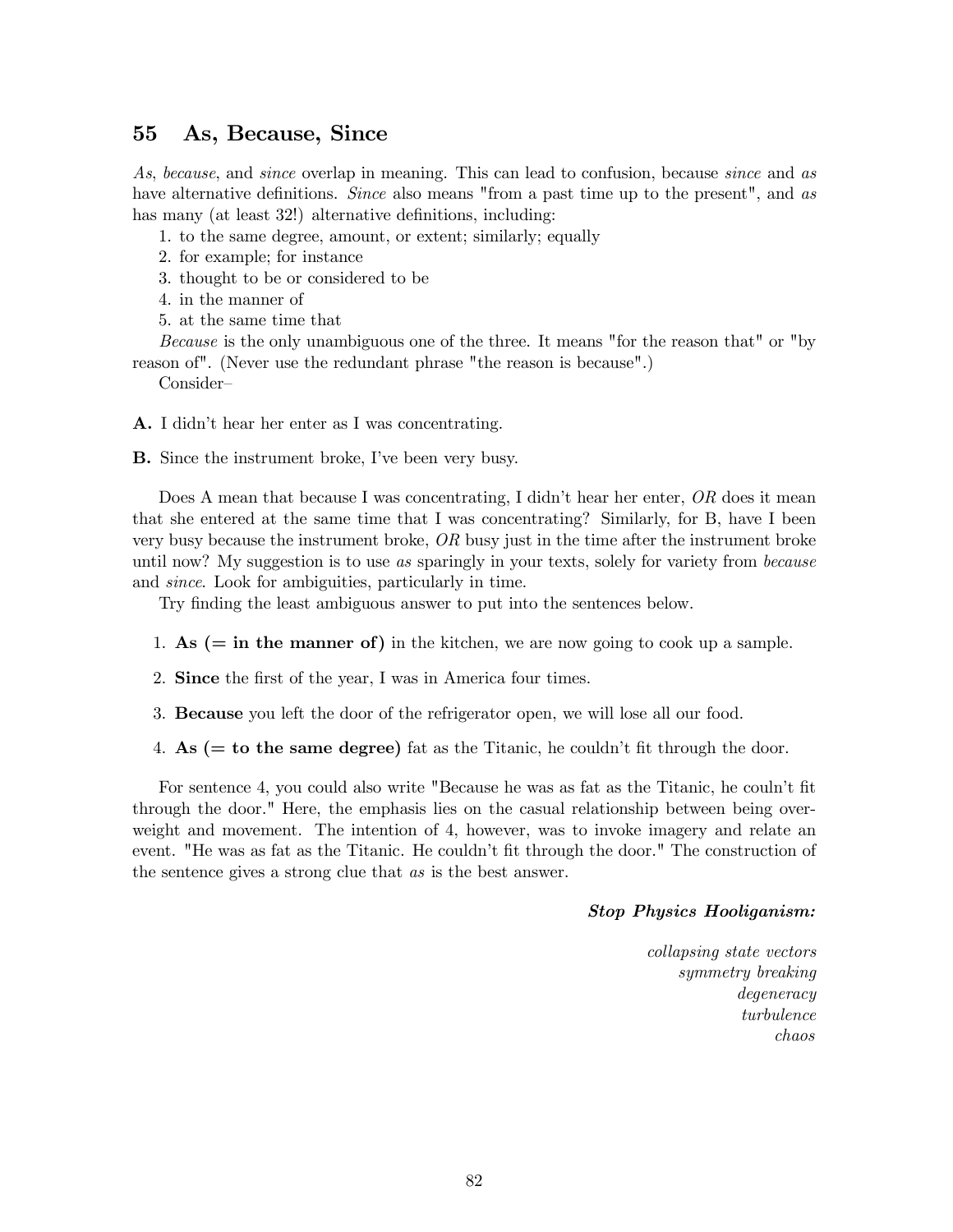# 56 Accuracy and Precision

In some languages, there is no distinction between accuracy and precision. But in scientific English they mean different things. Accuracy is the degree to which a result agrees with the theoretical value. Precision indicates how well that result can be repeated. If you think of archery, an accurate imprecise archer will shoot a series of arrows; the average of the series of shots will be the center of the target, but the individual arrows are scattered over the target's surface. A precise inaccurate archer will be able to repeat the position of the arrows very well, but the position of the arrows averaged over a number of shots will be far from the center of the target. A precise accurate archer hits the center of the target every time. Both accuracy and precision are useful to know when evaluating experimental results, especially when introducing a new technique or measuring fundamental constants.

Do the sentences below indicate accuracy, precision, or both?

1. As the gun warmed up, it was hard to repeatedly hit the target.

#### precision

2. The students reported that the speed of light is  $2 \times 10^8$  m/s, an error of -33%.

#### accuracy

3. The rest mass of the neutron is 1.008 665 012 amu (atomic mass units) with 0.037 ppm (parts per million) error.

#### accuracy and precision

4. Our mean value was 50 GPa; our standard deviation was 5 GPa.

#### precision

5. The R value from the least-squares fit was 0.987.

#### precision

6. We used a standard to calibrate our instrument. We think that the values we obtained are good to within 5%.

#### accuracy

7. If you can measure the fine structure constant to three significant figures (137), then you don't have a very good instrument. However, if you can measure it to nine significant figures (137.035 963), then I want to see your lab!

#### precision

8. The reproducibility of the experiment is a few degrees Centigrade. The temperature can be measured to plus or minus five degrees.

### accuracy and precision

### New Physics Bumper Sticker:

Don't drink and derive.  $E = mc^3$ .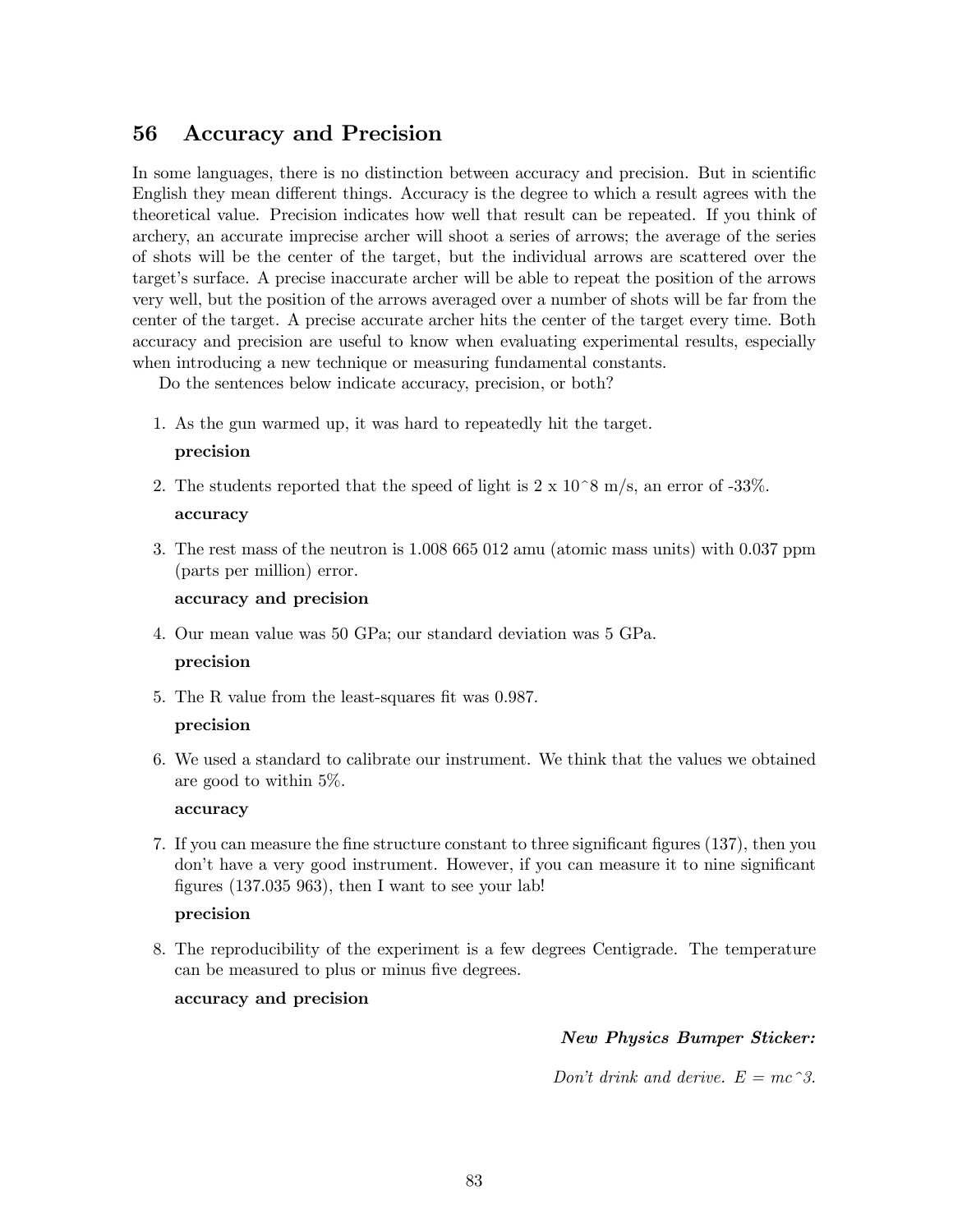## 57 Access and Assess

The words access and assess could easily be confused in scientific writing. They sound almost the same and are spelled similarly, but they have different meanings. Access means the ablity or permission to approach, enter, speak with, or use. Assess means to evaluate, to fix a value, or to impose a tax upon. Both are transitive verbs, in other words, they require an object. They can be made into adjectives–accessible and assessable. Access is also a noun, but assess is not (although assessment is).

A few examples:

The images allowed us to *assess* the severity of the problem.

The room at the top of the stairs is not *accessible* by wheelchair.

I just installed my computer. I don't yet have access to the Internet.

Although this phenomena is complex, it is assessable.

Try these yourself...

- 1. He gave me access to the lab.
- 2. Could you please assess this paper?
- 3. Your server is not accessible by my computer.
- 4. This technique should give us access to the problem. Then we can make an assessment of how well we understand the phenomena, and what experiments we should do next month.

What do psychologists say to each other when they meet?

"You're fine, how am I?"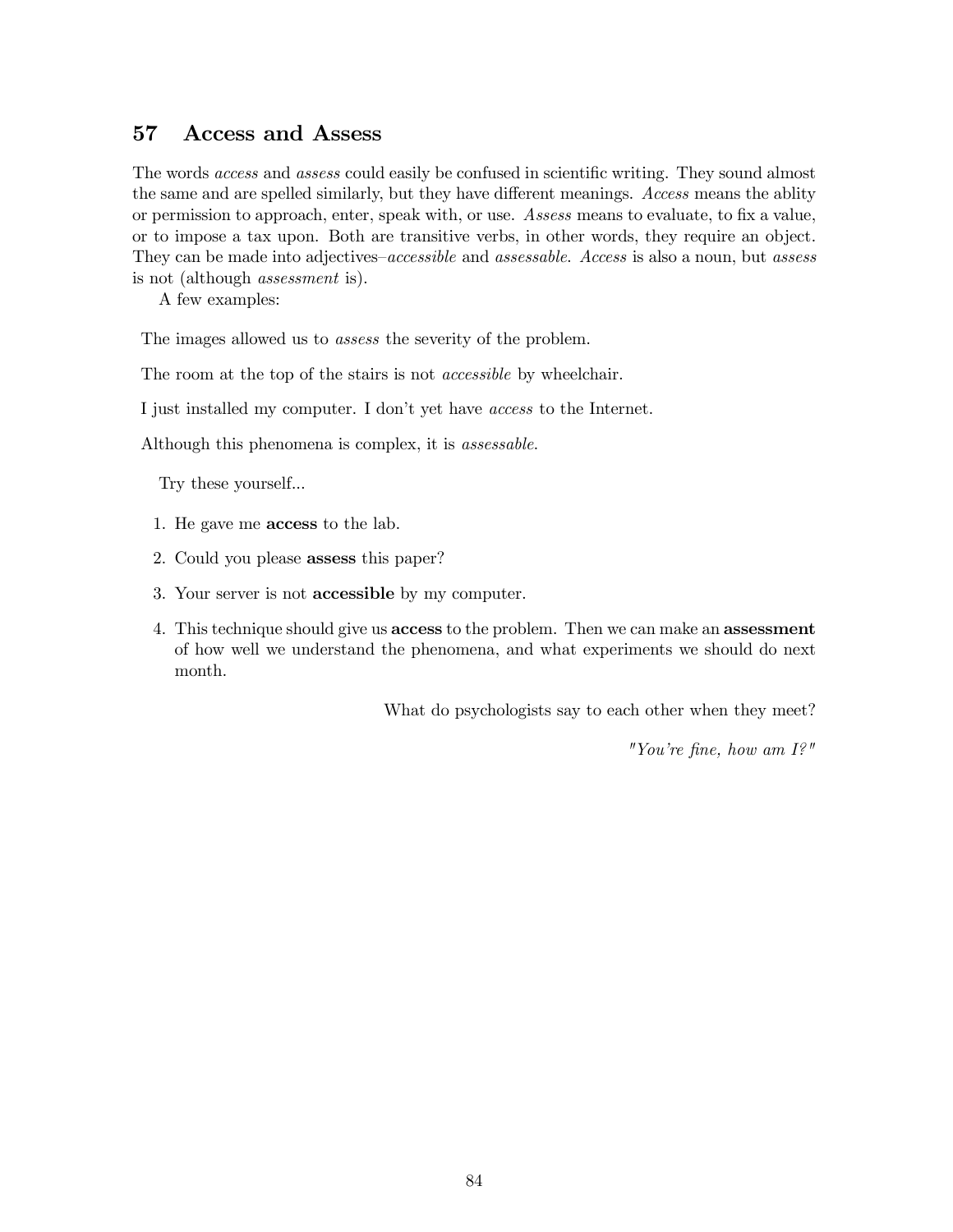# 58 Long Manuscripts

Your first long manuscript may be a thesis. Not only is more effort required merely because of its length, but also more effort should be put into its organization. Here are some hints.

- 1. Remember that not everyone will read every word of your long document. Or they may read it carefully one time, then use it later as reference material. You want the titles of the subsections to be sufficiently clear so that people may return easily to your manuscript and find the information they need.
- 2. Similarly, each figure should demonstrate an important point, and the figure captions should contain enough information such that the reader can grasp the major ideas of the work just by glancing at the figures. Any terminology that appears in a schematic should be explained in the figure caption. For a thesis, there should be enough background information within the text to be able to interpret each figure.
- 3. Longer documents require more time for the reader to digest. Help the reader by providing a good introduction that contains not only the historical and contextual background, but also gives an overview of the work and describes how you organize the information within the manuscript. (To use an analogy from Prof. W. Benoit, the overview is like your first view of a magnificent cathedral — the total impression is breathtaking. Then you look more closely for the details — the rest of the text.)
- 4. The distinctions among background information, your data, and your interpretation should be clear. People want to know what YOU have done. They may also return in a few years with a new interpretation, in which case they would want to review your data free of your interpretation.
- 5. For a Ph.D. thesis, you have two audiences. One is the next Ph.D. student who may try to take your work further. Write the background information and experimental results for her. These sections should be written very simply and clearly, assuming a low level of experience in your domain. The experts in your field, who will evaluate your thesis, comprise the other audience. The overview and the interpretation are for them. Write these sections assuming good knowledge on the part of the reader.
- 6. Ensure consistency between different parts of the manuscript by making a list of the mathematical symbols that you use. It is easy to forget in Chapter 5 in the midst of using "t" to mean time that you already used "t" to mean temperature in Chapter 2.
- 7. It helps to emphasize definitions and key ideas using boldface, italics, etc. My personal preference is to use boldface for key ideas and italics for definitions, or vice versa. Avoid using one form of font emphasis for both key ideas and definitions.
- 8. Try not to define acronyms in section titles. Don't put references there either. This makes the manuscript look cleaner.

The heaviest element known to science was recently discovered — Administratium!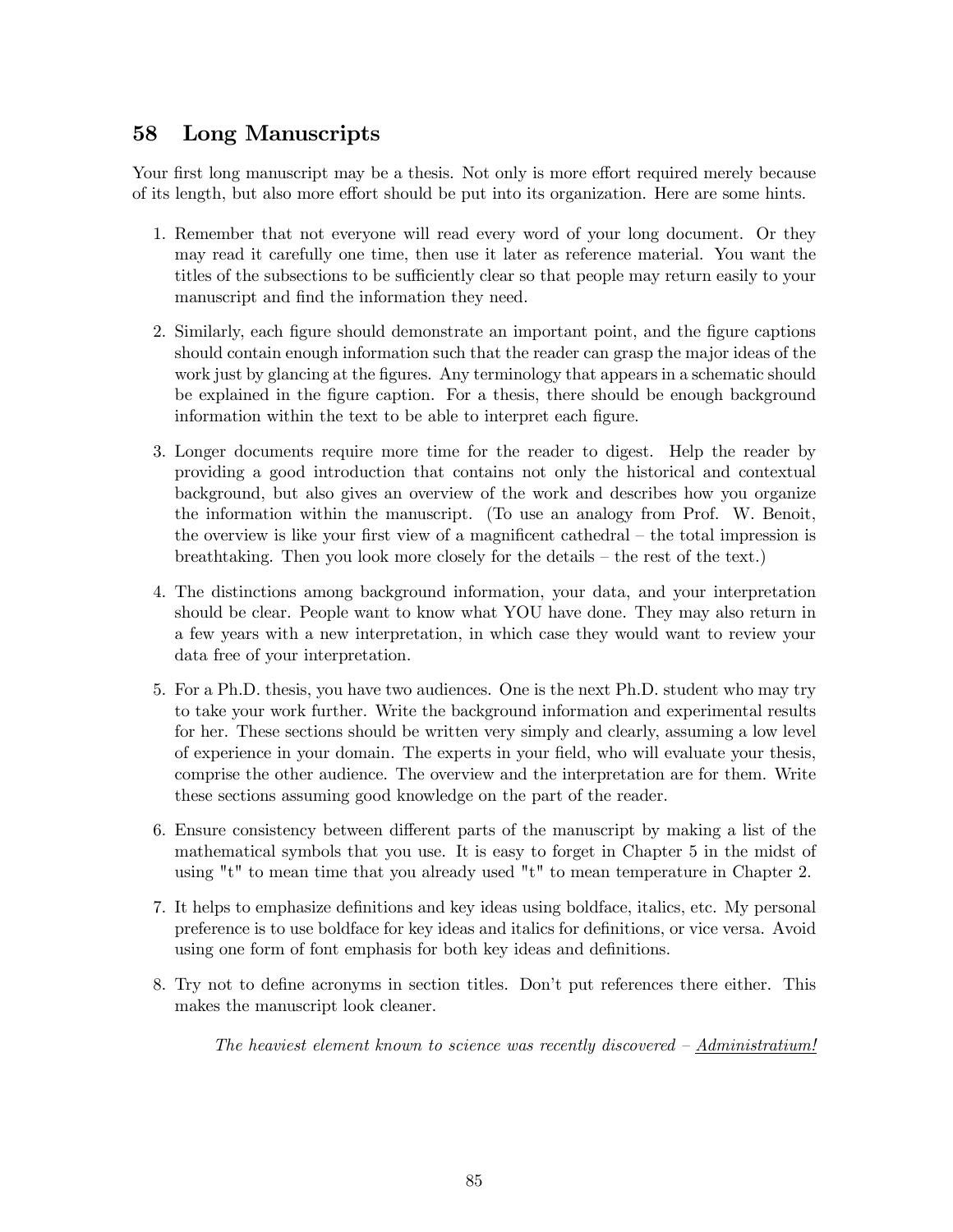## 59 Adjective or Adverb?

"In Figure 4, the subdomains oriented perpendicular to the scan direction (more specifically, those with their tilt direction perpendicularly to the scan direction)...."

Do you recognize the two small mistakes in the phrase above? They concern perpendicular and perpendicularly, an adjective and an adverb, respectively. It isn't always easy to distinguish between an adjective and an adverb, and thus to use them correctly. Examples:

I caught an early train. (Early is an adjective.)

We finished *early* today. (Early is an adverb.)

That was a kindly gesture. (Kindly is an adjective.)

Would you kindly refrain from smoking? (Kindly is an adverb.)

One test to help determine if a word is an adjective is to try and use it in predacative form, that is:

The train is *early*. (OK, adjective)

Today is early...? (definitely not an adjective)

The gesture was kindly. (OK, adjective)

Smoking is  $kindly....$ ? (Here there could be debate!)

Now we apply this test to the initial example.

The tilt direction is perpendicular. (OK, adjective)

The subdomains are *perpendicular*. (Hmm, perpendicular to what?)

The subdomains are oriented *perpendicularly*. (much better, adverb)

The corrected version of the initial phrase is "In Figure 4, the subdomains oriented *perpen*dicularly to the scan direction (more specifically, those with their tilt direction *perpendicular* to the scan direction)...."

There are four characteristics of an adjective. An adjective can:

- 1. be used in a predicative form, "The train is early."
- 2. perform an attributive function, as in "the early train..."
- 3. be premodified by "very"  $-$  "the very early train."
- 4. be made into comparitives and superlatives, e.g. "earlier" and "earliest".

Use these characteristics to help you determine if the word in question is an adverb or an adjective. Most adverbs take "ly" as a suffix.

Are the sentences below correct? If not, how should they be written?

1. The derivation was easy debated. easily debated